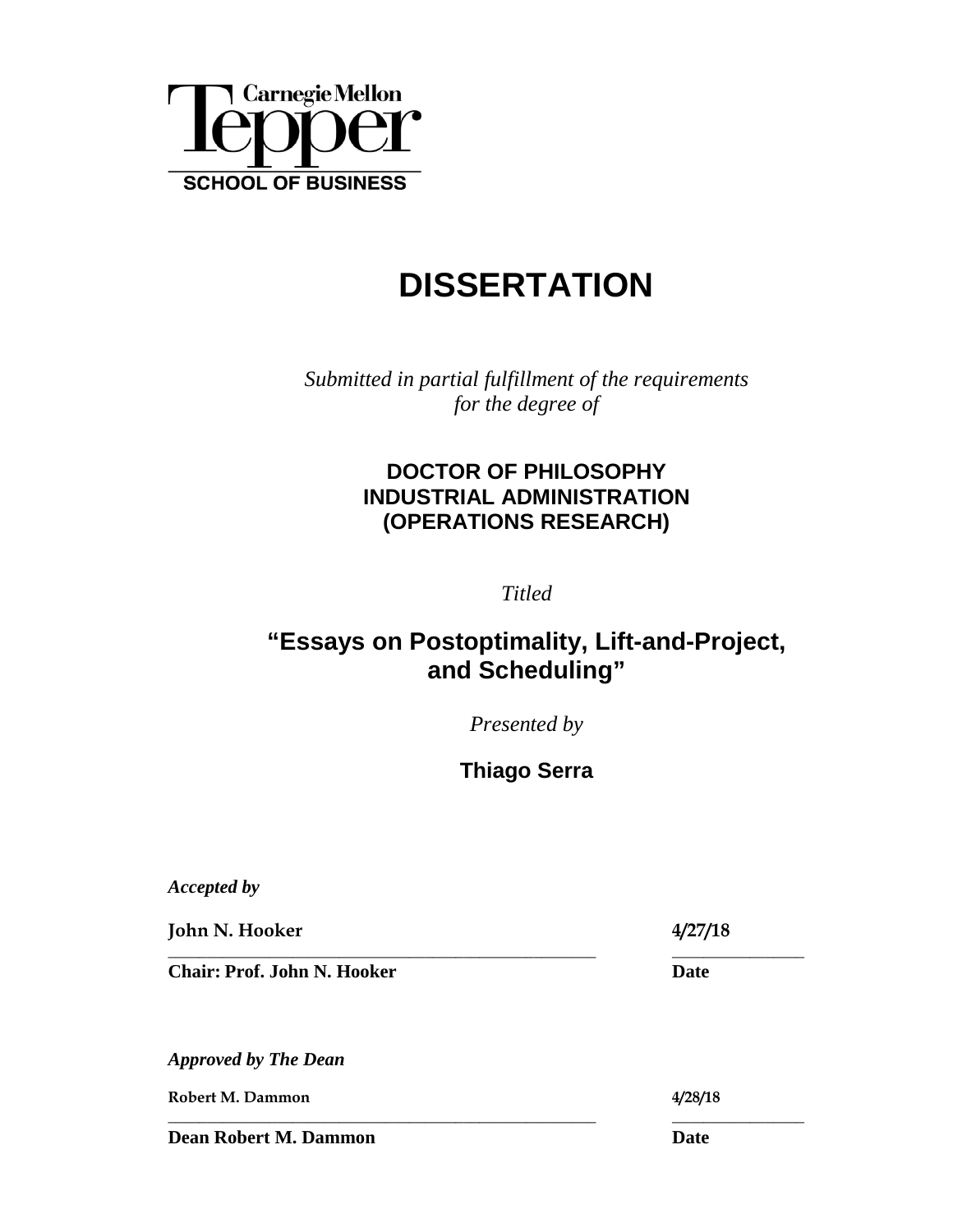### Carnegie Mellon University Tepper School of Business

Doctoral Dissertation

### Essays on Postoptimality, Lift-and-Project, and Scheduling

Thiago Serra April, 2018

Submitted to the Tepper School of Business in Partial Fulfillment of the Requirements for the Degree of Doctor in Operations Research

> DISSERTATION COMMITTEE: John N. Hooker (chair) Egon Balas Willem-Jan van Hoeve ANDREA LODI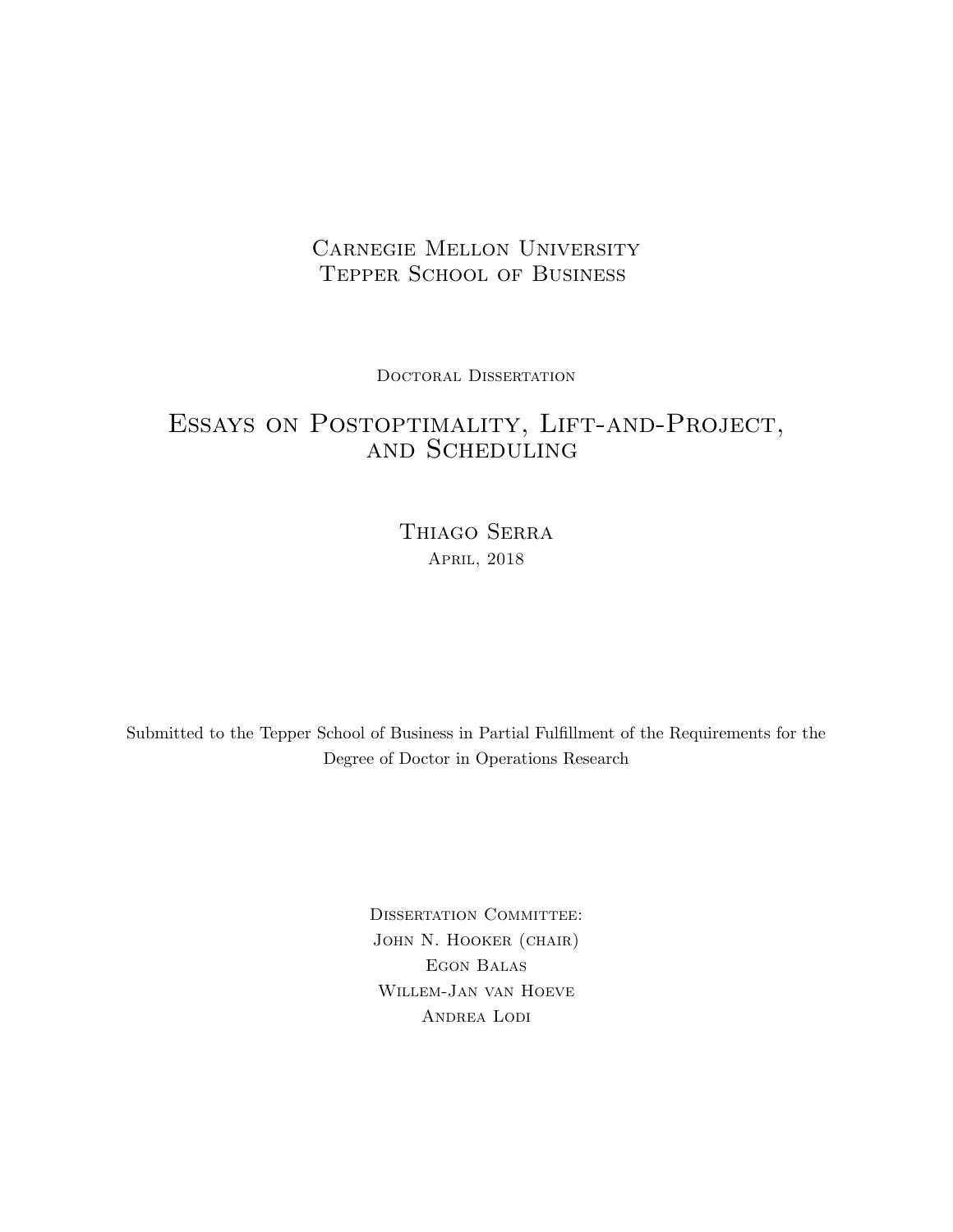## Abstract

This thesis offers methodological and computational contributions to integer and mixed-integer linear programming. The first area is postoptimality, in which we explore how decision diagrams can be used to compactly store and query near-optimal solutions. Our contribution is on characterizing a particular form of decision diagram relaxation, the sound decision diagram, where solutions worse than a given threshold are tolerated in order to obtain smaller decision diagrams. We introduce an operation that we denote as "sound reduction" that, if applied a sufficient number of times, leads to one among the sound decision diagrams of minimum size. The second area is lift-and-project, in which we explore alternative formulations of the cut generating linear program (CGLP) as well as the equivalence between lift-and-project cuts and intersection cuts. Our first contribution is the introduction of a new formulation, the reverse polar CGLP, where the conventional roles of the objective function and of the normalization constraint are switched. We show that cuts from CGLP optima always define supporting hyperplanes of the disjunctive hull and that, if the objective function minimizes the slack of the cut for a point in the interior of the disjunctive hull, then the resulting cut is a combination of facet-defining cuts separating a given fractional solution. Our second contribution in this area is a method to identify irregular lift-and-project cuts, which are cuts from non-split disjunctions that are not equivalent to intersection cuts from any basis of the linear relaxation. Based on the CGLP formulation, we present a mixed-integer formulation that determines if such an equivalence exists and we report computational results on several instances where many cuts from elementary t-branch disjunctions are not equivalent to cuts from t rows of the simplex tableau. The last area is an emergent scheduling application, in which we study a last-mile passenger transportation service using autonomous vehicles. Our contribution consists of an approach to solve this optimization problem within the required time frame. We show that a convenient restriction of this problem has optimal solutions with a certain structure, propose heuristics that preserve such structure for warm-starting a mixed-integer formulation, and report a significant improvement as a result.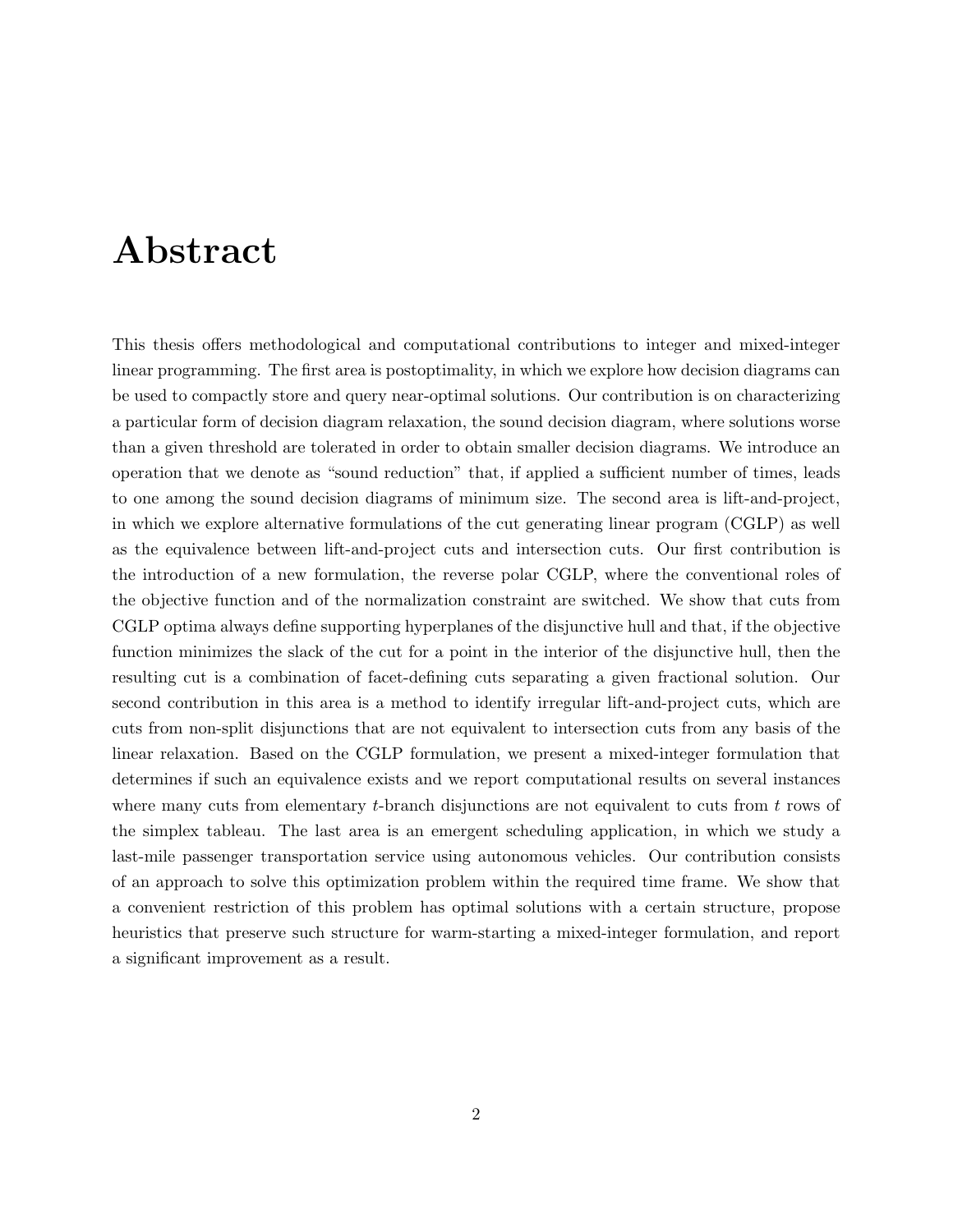# Acknowledgements

I would like to thank Professors John Hooker and Egon Balas for sharing with me their research questions and academic experience as well as for offering invaluable feedback and opportunities throughout my time in the doctoral program. Likewise, I am grateful to Professors Willem-Jan van Hoeve and Andrea Lodi for agreeing to participate in the committee and, more importantly, for their interest and resourceful advice on particular projects as well as on academia in general. I am also grateful to Professors Yoshiko Wakabayashi, Arnaldo Vieira Moura, and Cláudio Leonardo Lucchesi for their guidance during my studies in Brazil and for their recommendation to join Carnegie Mellon. I have been very fortunate to work with and learn from so many inspiring scholars.

The work in this thesis and in other projects that I have participated while in the program has also benefited from the kind collaboration or advice from Doctors Gérard Cornuéjols, R. Ravi, François Margot, Fatma Kilinç-Karzan, Michael Perregaard, Pierre Bonami, Selvaprabu Nadarajah, David Bergman, André Augusto Ciré, Arvind Raghunathan, and Srikumar Ramalingam.

This has been a journey shared very closely with two colleagues in the program, Christian Tjandraatmadja and Aleksandr Kazachkov, to whom I am grateful for the collaborations, discussions, and insights on cutting planes, decision diagrams, and deep learning. I would like to thank many other colleagues, past and present, including Yang Jiao, Tarek Elgindy, Siddharth Singh, Wenting Yu, Diana Kotenko, Stelios Despotakis, Jeremy Karp, Sercan Yildiz, Negar Soheili, Vince Slaugh, Xin Wang, Leela Nageswaran, Joris Kinable, Gerdus Benade, Dabeen Lee, Nam Ho-Nguyen, Ryo Kimura, Amin Hosseininasab, Arash Haddadan, Neda Mirzaeian, Franco Berbeglia, Mehmet Aydemir, Bo Yang, Ziye Tang, and Danial Davarnia. I am also grateful for the amazing support from Lawrence Rapp and Laila Lee as well as from Professors Michael Trick, Alan Scheller-Wolf, and Nicola Secomandi.

I would like to thank my parents, Ana Maria and Joaquim Benedito, and my sister Ana Caroline for the affection, dedication, and encouragement that brought me here.

Ultimately, I would like to thank my daughter Isabel, my son Leonardo, and my wife Sabrina for giving me the best years of my life. They have offered me reason for happiness every day and hour, no matter how hard things were at times, and I cannot imagine how I would have made it without their companionship, love, and support. This thesis is dedicated to them.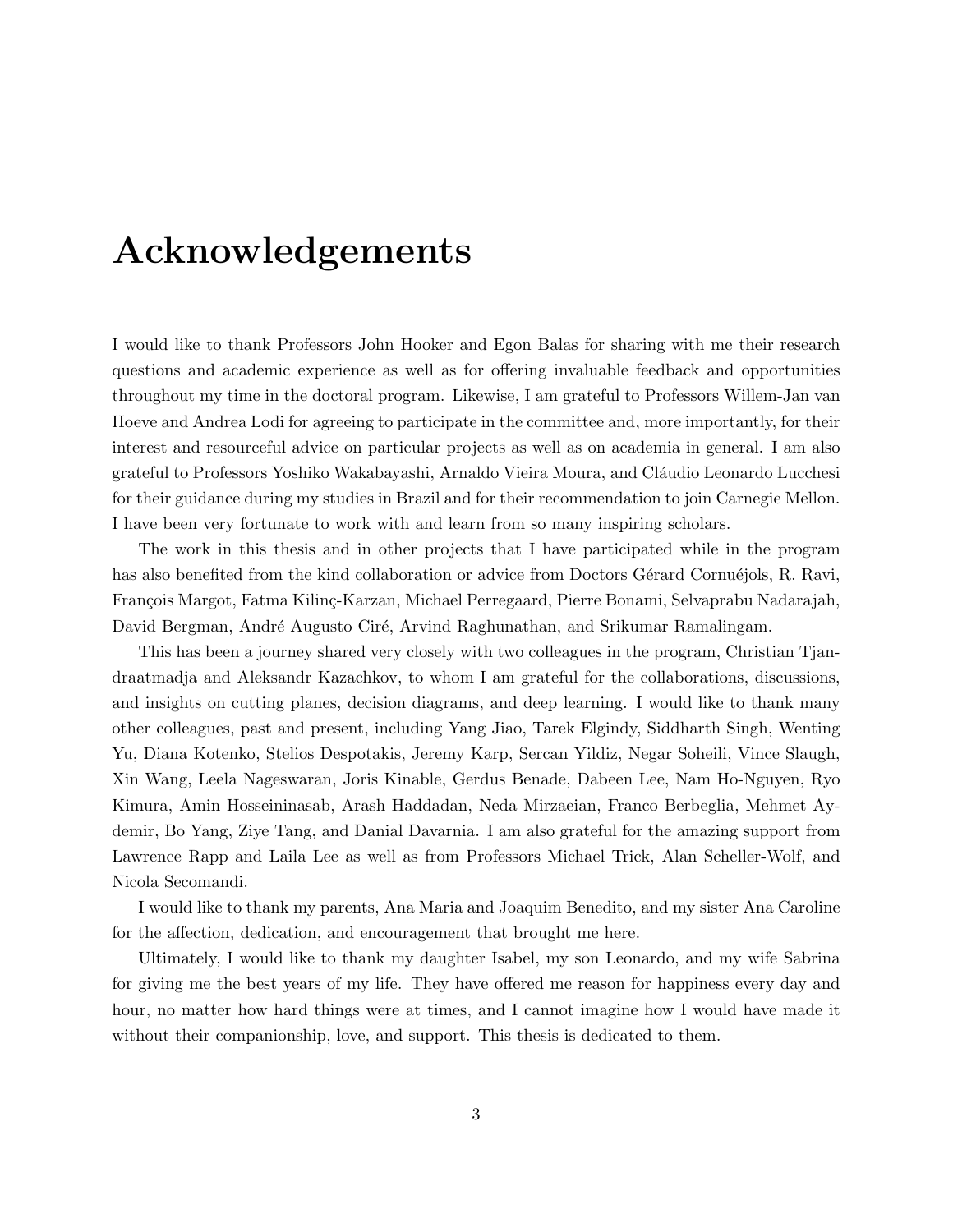# **Contents**

|                  | Abstract |                                                                       | $\boldsymbol{2}$ |
|------------------|----------|-----------------------------------------------------------------------|------------------|
|                  |          | Introduction                                                          | 6                |
| $\mathbf{1}$     |          | <b>Compressing Sound Decision Diagrams of Integer Linear Programs</b> | 9                |
|                  | 1.1      |                                                                       | 9                |
|                  | 1.2      |                                                                       | 12               |
|                  | 1.3      | Decision Diagrams for Discrete Optimization Problems                  | 13               |
|                  | 1.4      |                                                                       | 14               |
|                  | 1.5      |                                                                       | 17               |
|                  | 1.6      | Two-Sided Soundness                                                   | 21               |
|                  | 1.7      | Sound Diagrams for Bounded Integer Linear Programs                    | 22               |
|                  | 1.8      |                                                                       | 25               |
|                  | 1.9      |                                                                       | 27               |
|                  | 1.10     |                                                                       | 30               |
|                  |          |                                                                       | 32               |
| $\boldsymbol{2}$ |          | Reverse Polar Normalization of Lift-and-Project Cuts                  | 35               |
|                  | 2.1      |                                                                       | 35               |
|                  |          | 2.1.1                                                                 | 37               |
|                  |          | 2.1.2                                                                 | 38               |
|                  | 2.2      |                                                                       | 38               |
|                  | 2.3      |                                                                       | 41               |
|                  |          | 2.3.1                                                                 | 41               |
|                  |          | 2.3.2                                                                 | 43               |
|                  |          | 2.3.3                                                                 | 43               |
|                  | 2.4      |                                                                       | 44               |
|                  | 2.5      |                                                                       | 49               |
|                  | 2.6      | Conclusion                                                            | 50               |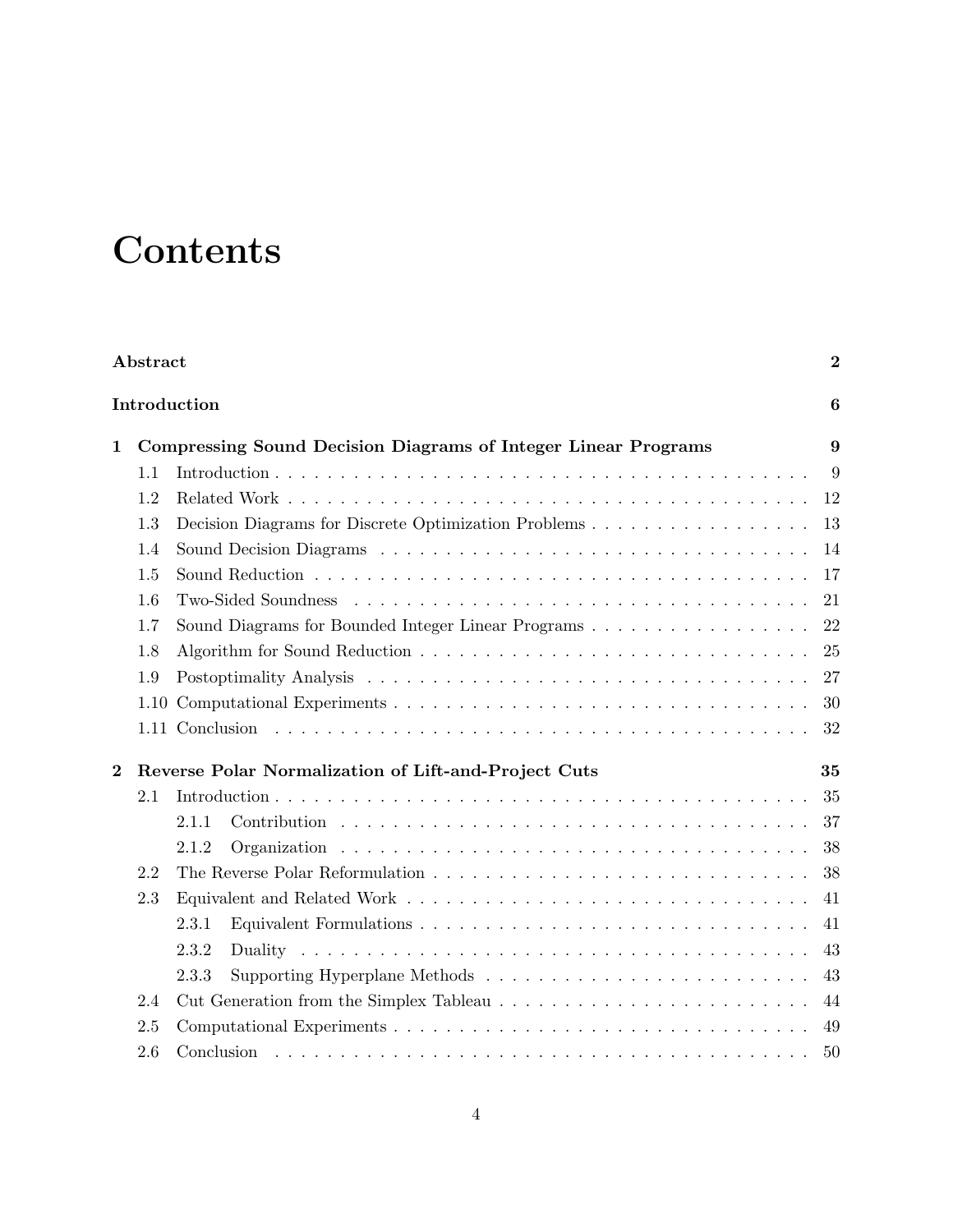| 3 |            | Checking the Regularity of Lift-and-Project Cuts | 55 |
|---|------------|--------------------------------------------------|----|
|   | 3.1        |                                                  | 55 |
|   | 3.2        |                                                  | 57 |
|   | 3.3        |                                                  | 59 |
|   | 3.4        |                                                  | 60 |
|   | 3.5        |                                                  | 62 |
|   | 3.6        |                                                  | 63 |
|   | 3.7        |                                                  | 69 |
|   | 3.8        |                                                  | 70 |
| 4 |            | The Integrated Last-Mile Transportation Problem  | 72 |
|   | 4.1        |                                                  | 72 |
|   | 4.2        |                                                  | 74 |
|   |            | 4.2.1                                            | 74 |
|   |            | 4.2.2                                            | 74 |
|   |            | 4.2.3                                            | 74 |
|   |            | 4.2.4<br>Vehicle Routing & Dial-a-Ride Problems  | 75 |
|   | 4.3        |                                                  | 75 |
|   | 4.4        |                                                  | 77 |
|   | 4.5        |                                                  | 80 |
|   |            | 4.5.1                                            | 80 |
|   |            | 4.5.2                                            | 81 |
|   |            | 4.5.3                                            | 81 |
|   |            | 4.5.4<br>Lower Bounds                            | 83 |
|   |            | 4.5.5                                            | 85 |
|   | 4.6        |                                                  | 86 |
|   | 4.7        |                                                  | 90 |
|   | Conclusion |                                                  | 91 |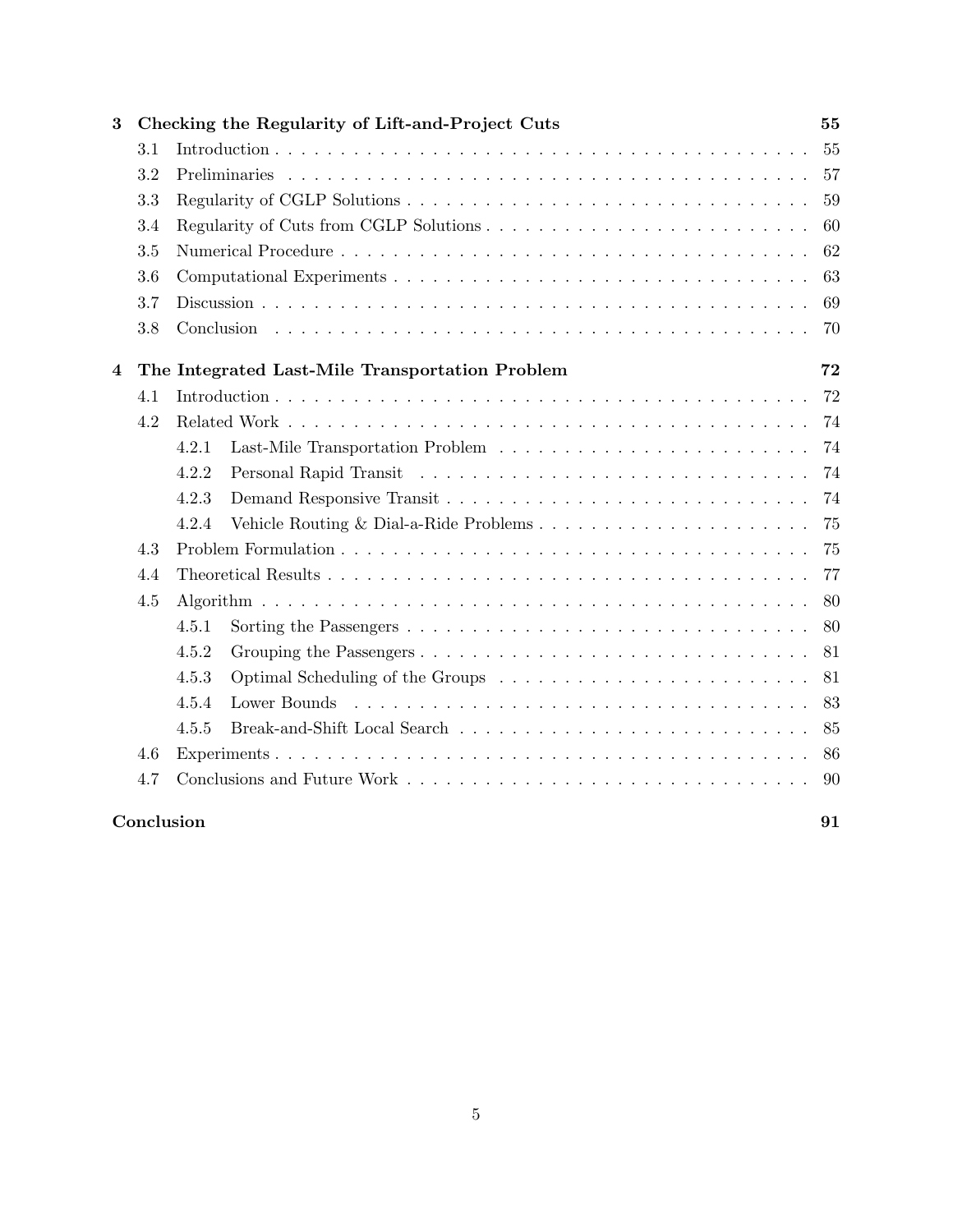# Introduction

" The History of every major Galactic Civilization tends to pass through three distinct and recognizable phases, those of Survival, Inquiry and Sophistication, otherwise known as the How, Why, and Where phases. For instance, the first phase is characterized by the question 'How can we eat?' the second by the question 'Why do we eat?' and the third by the question 'Where shall we have lunch?' "

Douglas Adams, The Restaurant at the End of the Universe

Mathematical optimization has progressed considerably in the past decades. Problems that were once challenging are now solved reasonably fast thanks to better hardware and algorithms. For the problems that became easy, we may now think of possibilities beyond finding a single optimal solution and even use these problems to better understand the solving methods. For the problems that remained hard, it is sometimes possible to exploit structural properties to tackle familes of instances. We explore these different frontiers in this thesis, from performing postoptimality analysis on near-optimal solutions of integer programs to determining the regularity of lift-and-project cuts and to characterizing optimal solutions of a scheduling problem for warm-starting.

Postoptimality It is often useful in practice to explore near-optimal solutions of an integer programming problem, whereas the structure of a decision diagram facilitates rapid processing of a wide range of queries about the near-optimal solution space. Decision diagrams are rooted directed acyclic graphs mapping a Boolean function having finite domains with labeled paths towards true or false terminal nodes [Lee, 1959, Akers, 1978]. They can be efficiently minimized for a given order of variables by unifying nodes [Bryant, 1986b]. Decision diagrams have found varied uses in optimization [Bergman et al., 2016a], from supporting constraint propagation [Andersen et al., 2007a] to replacing the branching tree and deriving upper and lower bounds to some combinatorial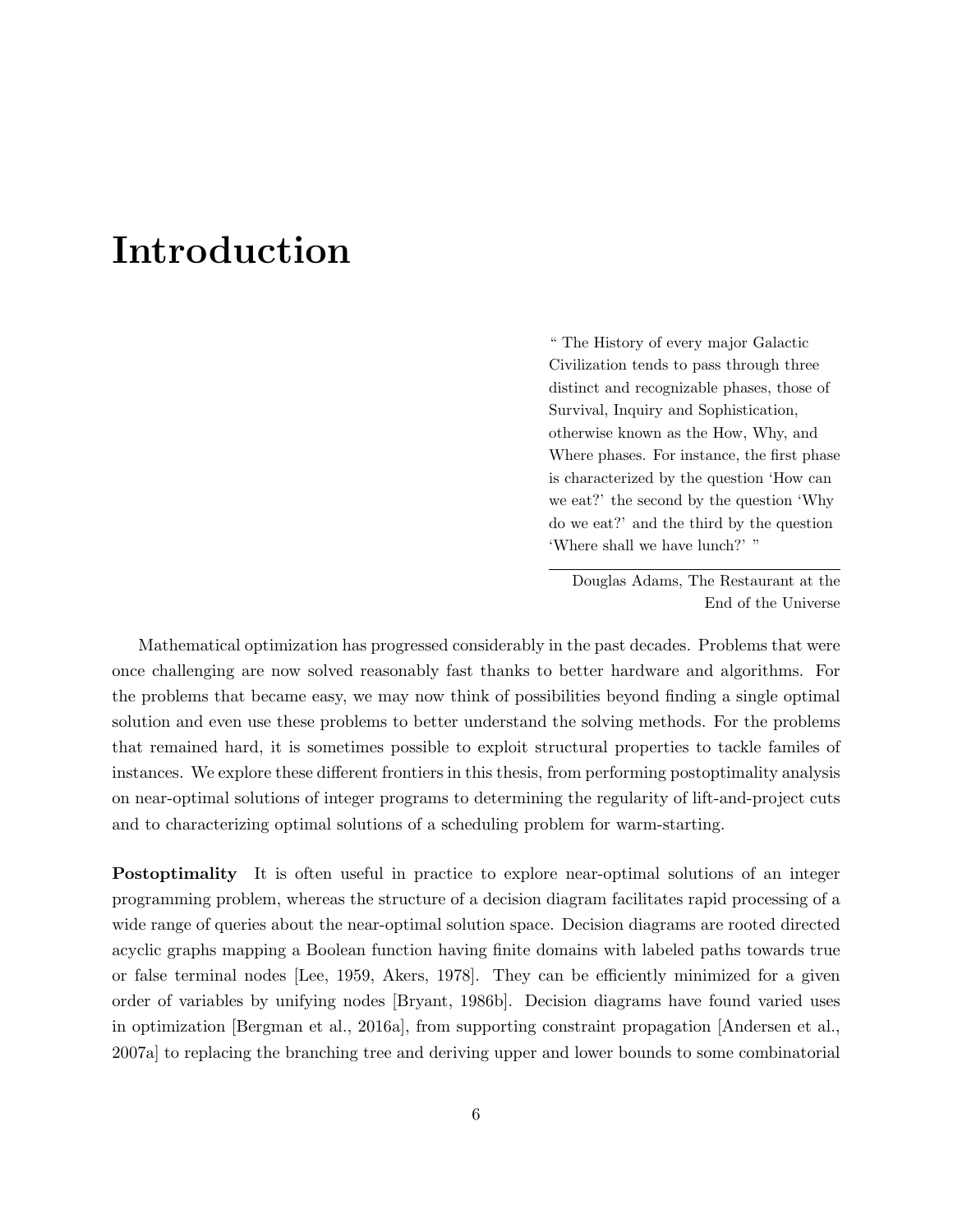problems [Bergman et al., 2016b]. They can describe solutions of optimization problems with finite and discrete domains, in which case arcs are labeled according to assignments of decision variables, weighted according to their impact in the objective function, and optimal solutions correspond to root-terminal paths minimizing or maximizing the sum of arc weights.

In Chapter 1, we show how all solutions within a given tolerance of the optimal value can be efficiently compressed in a weighted decision diagram. To obtain a more compact diagram, we exploit the property that such diagrams may become paradoxically smaller when they contain more solutions. In particular, we characterize sound decision diagrams, which innocuously admit some solutions that are worse than near-optimal. We describe a simple "sound reduction" operation that, when applied repeatedly in any order, yields a smallest possible sound diagram for a given problem instance. We find that sound reduction yields a structure that is typically far smaller than a tree that represents the same set of near-optimal solutions.

Lift-and-Project Lift-and-project cuts can be obtained by defining an elegant optimization problem over the space of valid inequalities for a given disjunction, the Cut Generating Linear Program (CGLP) [Balas et al., 1993]. A CGLP has two main ingredients: (i) an objective function, which invariably maximizes the violation with respect to a fractional solution  $\bar{x}$ ; and (ii) a normalization constraint, which limits the scale in which cuts are represented. In the case of a split disjunction, Balas and Perregaard [2003] have shown that there is a correspondence between lift-and-project cuts obtained from basic solutions of the CGLP and intersection cuts from basic solutions of the linear relaxation, feasible or not, and thus also to Gomory fractional cuts [Gomory, 1958]. More recently, Balas and Kis [2016] have shown that such correspondence may also hold for some lift-and-project cuts from arbitrary disjunctions.

In Chapter 2, we propose the Reverse Polar CGLP (RP-CGLP), which switches the roles conventionally played by objective and normalization: violation with respect to  $\bar{x}$  is fixed to a positive constant, whereas we minimize the slack for a point  $p$  that cannot be separated by the valid inequalities. Cuts from RP-CGLP optima define supporting hyperplanes of the immediate closure. When that closure is full-dimensional, the face defined by the cut lays on facets first intersected by a ray from  $\bar{x}$  to p, all of which corresponding to cutting planes from RP-CGLP optima if p is an interior point. In fact, these are the cuts minimizing a ratio between the slack for p and the violation for  $\bar{x}$ , and we show that the same ratio in minimized by other proposed reformulations. Among those,  $RP\text{-}GLP$  has the advantage that its feasible set does not depend on p, hence making it easier to generate other cuts for  $\bar{x}$  by just changing p. We show how this formulation can be implemented on the tableau of the linear relaxation and report some computational results.

In Chapter 3, we explore the extent to which the equivalence between intersection cuts and lift-and-project cuts remains valid in the case of non-split disjunctions, in which case the liftand-project cuts are denoted regular. First, we state a result that simplifies the verification of regularity for basic CGLP solutions from Balas and Kis [2016] and show that it can also be used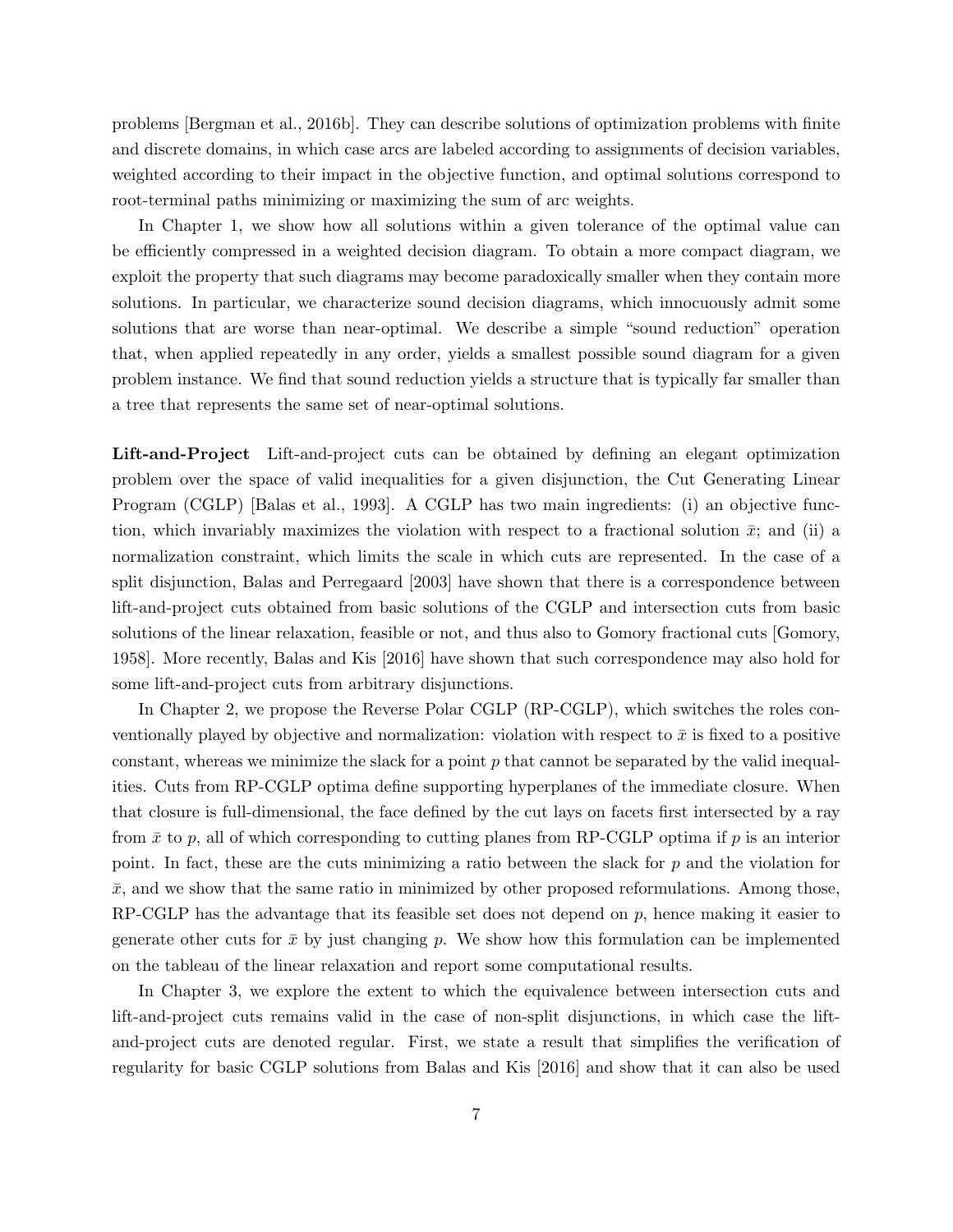with CGLP solutions that are not basic. Second, we introduce and prove the validity of a mixedinteger formulation that checks whether there is a regular CGLP solution for a given cut. Third, we describe a numerical procedure based on such formulation that verifies if a lift-and-project cut is regular or not. Finally, we present and analyze computational results on the regularity of cuts from not-split disjunctions for several instances.

Scheduling Last-mile transportation refers to any service that moves passengers from a hub of mass transportation, such as air, boat, bus, or train, to destinations, such as a home or an office.

In Chapter 4, we introduce the problem of scheduling passengers jointly on both services, with passengers sharing a car, van, or autonomous pod of limited capacity for the last-mile service. Passenger itineraries are determined so as to minimize total transit time for all passengers, with each passenger arriving at the her destination within a specified time window. The transit time includes the time spent traveling through both services and, possibly, waiting time for transferring between the services. We provide an integer linear programming formulation for this problem. Since this problem is NP-hard and instances of practical size are often difficult to solve, we study a restricted version where mass transportation trips are uniform, all passengers have time windows of a common size, and vehicles in the last-mile service visit one destination per trip. We prove that there is an optimal solution that sorts and groups passengers by their deadlines and, based on this result, we propose a constructive grouping heuristic and local search operators to generate high-quality solutions. The resulting groups are optimally scheduled in a few seconds using another integer formulation for the subproblem. Numerical results indicate that the solutions obtained by this heuristic are often close to optimal and that warm-starting an integer programming solver with such solutions decreases the overall computational times significantly.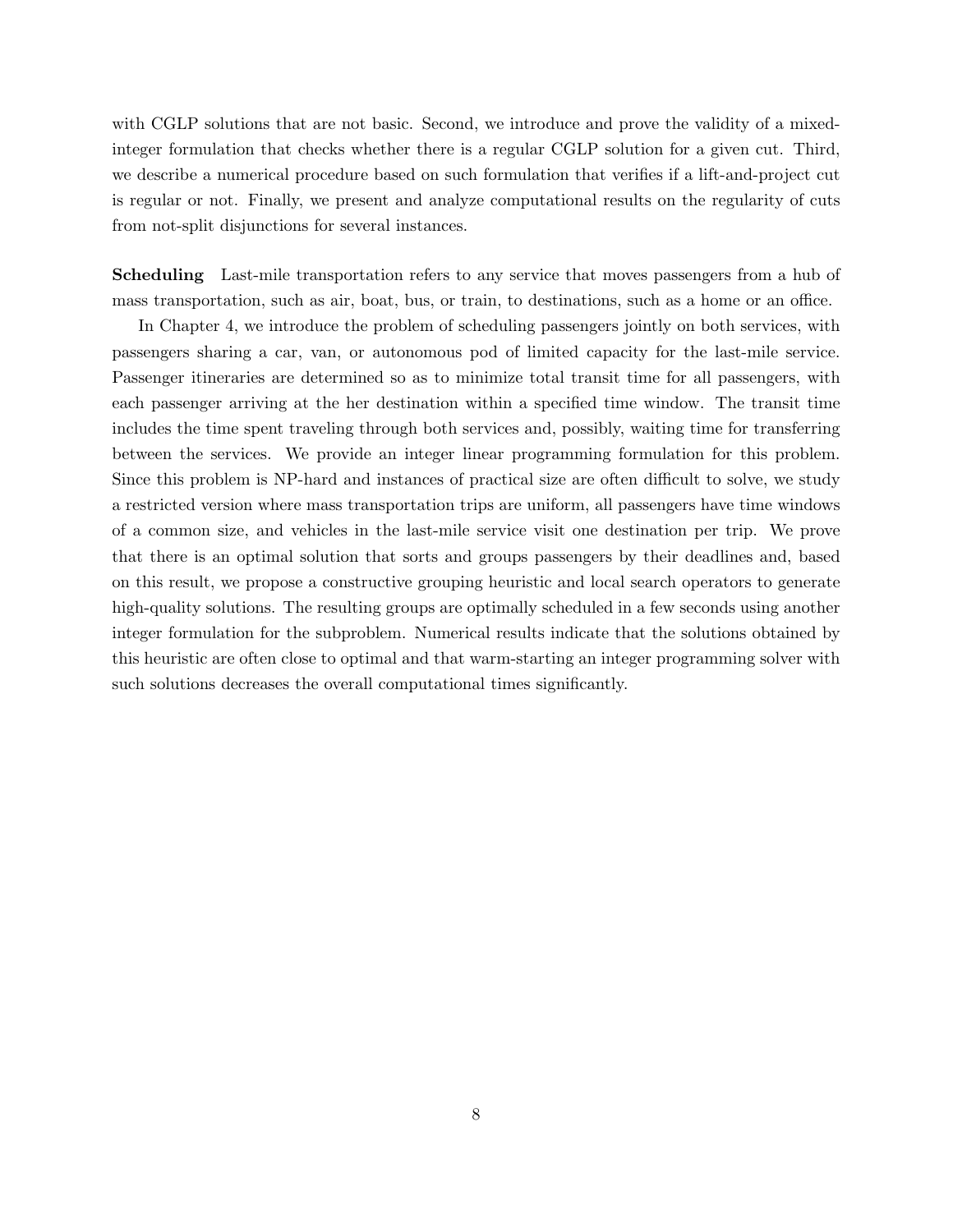## Chapter 1

# Compressing Sound Decision Diagrams of Integer Linear Programs

This chapter is based on the manuscript "Compact Representation of Near-Optimal Integer Programming Solutions" [Serra and Hooker, 2017], which is currently under review.

#### 1.1 Introduction

An integer programming model contains a wealth of information about the phenomenon it represents. An optimal solution of the model, or even a set of optimal solutions, captures only a small portion of this information. In many applications, it is useful to probe the model more deeply to explore alternative solutions, particularly solutions that are suboptimal as measured by the objective function but attractive for other reasons.

For example, in a recent study [Camm, 2014] an integer programming (IP) model was formulated to relocate distribution centers across Europe. In the absence of reliable estimates for fixed costs, the client opted for a suboptimal solution that relocated one rather than three distribution centers for only a 0.4% increase over the optimal cost. One may also wish to know which decisions are invariant across all near-optimal solutions. This was a key question in a nature reserve planning study [Arthur et al., 1997] that sought to identify areas that are critical to protect native species. In addition, there are applications that require the solution of minor variations of a problem. In some combinatorial auctions [Goetzendorff et al., 2015], for example, a winners determination problem is first solved to maximize the sum of winning bids, and then re-solved with each winner removed by fixing certain variables to zero.

In general, one may wish to know which solutions are optimal or near-optimal when certain variables are fixed to desired values, or which values a given variable can take without sacrificing near-optimality. One may also wish to determine how much a cost coefficient can be perturbed without changing the optimal cost more than a certain amount.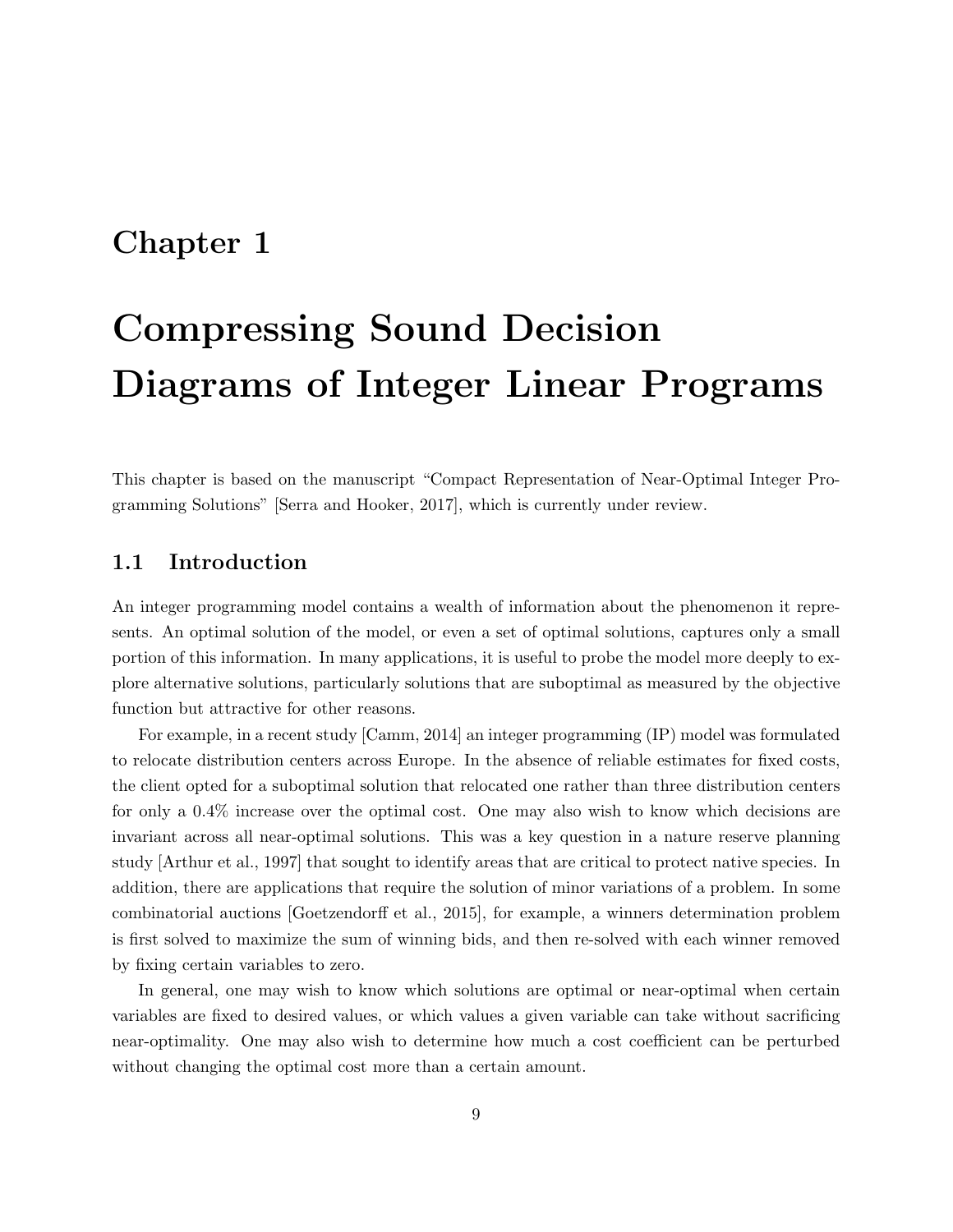

Figure 1.1: (a) Branching tree for near-optimal solutions of (1.1). (b) Reduced weighted decision diagram representing the same solutions. (c) Sound decision diagram for (1.1).

These questions can be answered if the space of near-optimal solutions is compactly represented in a transparent data structure; that is, a data structure that can be efficiently queried to find nearoptimal (or optimal) solutions that satisfy desired properties. In fact, the task of solving an IP model can be more generally conceived as the process of transforming an opaque data structure to a transparent data structure. The constraint set and objective function comprise an opaque structure that defines the problem but does not make good solutions apparent. A conventional solver transforms the problem statement into a very simple transparent structure: an explicit list of one or more optimal solutions. The ideal would be to derive a more general data structure that compactly but transparently represents the space of near-optimal solutions and how they relate to each other.

We propose a *weighted decision diagram* for this purpose. Binary and multivalued decision diagrams have long been used for circuit design, formal verification, and other purposes [Akers, 1978, Bryant, 1986a, Hu, 1996, Lee, 1959, Wegener, 2000], but they can also compactly represent solutions of a discrete optimization problem [Andersen et al., 2007a, Bergman et al., 2016b, Hadžić and Hooker, 2006b, Hoda et al., 2010]. A weighted decision diagram represents the objective function values as well. Such a diagram can be built to represent only near-optimal solutions, and it can can be easily queried for solutions that satisfy desired properties. This is because solutions correspond straightforwardly to paths in the diagram, and their objective function values to the length of the paths.

A simple example illustrates the idea. The IP problem

minimize 
$$
4x_1 + 3x_2 + 2x_3
$$
  
subject to  $x_1 + x_3 \ge 1$ ,  $x_2 + x_3 \ge 1$ ,  $x_1 + x_2 + x_3 \le 2$   
 $x_1, x_2, x_3 \in \{0, 1\}$  (1.1)

has optimal value 2. The branching tree of Fig. 1.1(a) represents the three feasible solutions that have a value within 4 of the optimum, namely  $(x_1, x_2, x_3) = (1, 0, 1), (0, 1, 1), (0, 0, 1).$  A dashed arc represents setting  $x_j = 0$ , and a solid arc represents setting  $x_j = 1$ . Figure 1.1(b) is a decision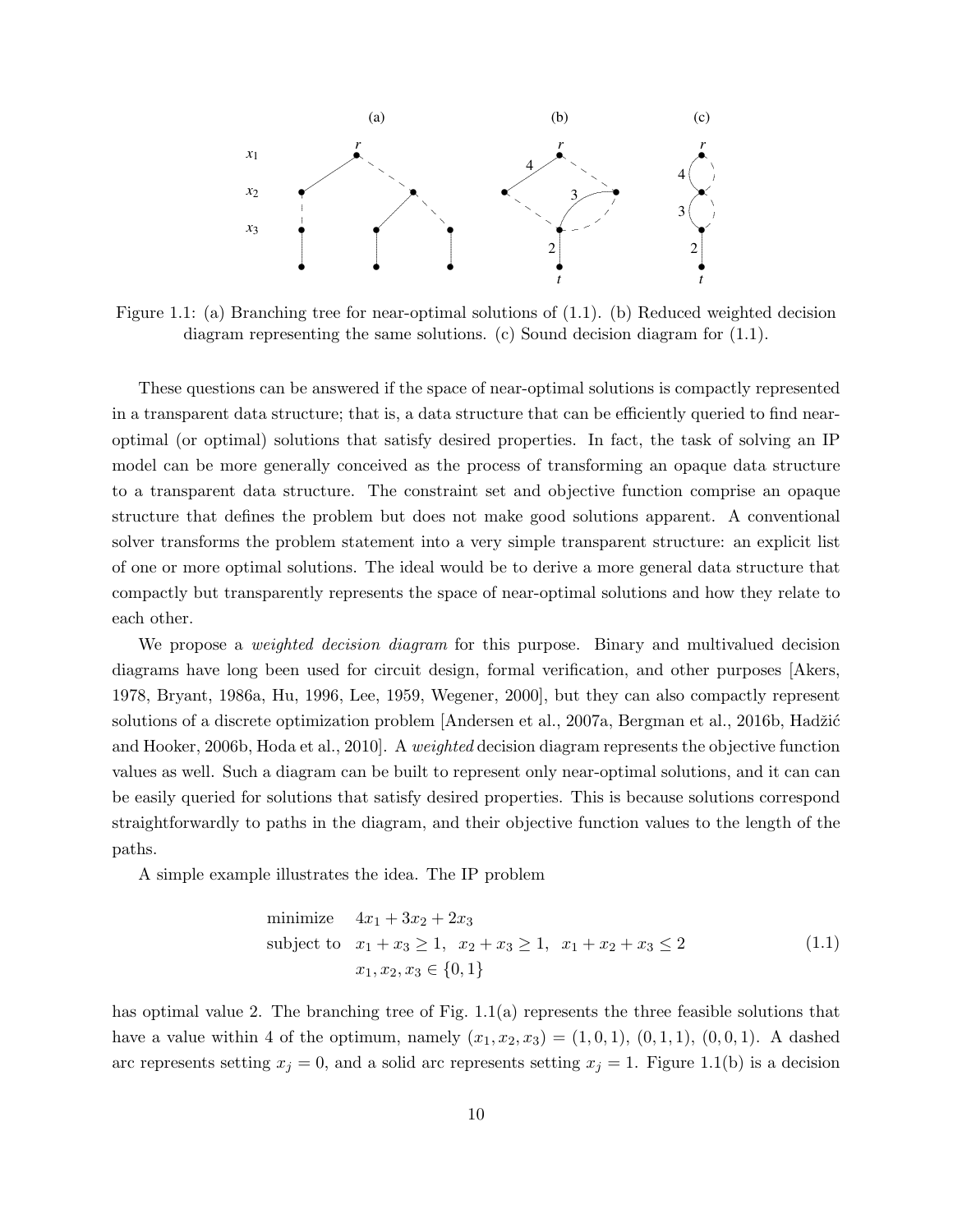diagram that represents the same solutions. The solid arcs are assigned weights (lengths) equal to the corresponding objective function coefficients, while the dashed arcs have length zero. Each path from the root r to the terminus t represents a feasible solution with cost at most 6, where the cost of the solution is the length of the path. The decision diagram is reduced, meaning that it is the smallest diagram that represents this set of solutions. It is well known that, for a given ordering of the variables, there is a unique reduced diagram representing a given set of solutions [Bryant, 1986a].

Although reduced decision diagrams tend to provide a much more compact representation than a branching tree, they can nonetheless grow rapidly. To address this issue, we take advantage of the fact that modifying a diagram to represent a larger solution set can, paradoxically, result in a smaller diagram. We adopt the concept of a *sound* decision diagram, introduced by Hadžić and Hooker [2007], which is a diagram that represents all near-optimal solutions along with some spurious solutions whose objective function values are worse than near-optimal. The spurious solutions may be feasible or infeasible. By judiciously admitting spurious solutions into the diagram, one can significantly reduce its size while maintaining soundness of the near-optimal solution set.

In particular, we show that a certain *sound reduction* operation, which replaces a pair of nodes with a single node, yields a smaller sound diagram. Our main theoretical result is that repeated application of sound reduction operations, in any order, results in a smallest possible sound diagram for a given problem and variable ordering. It is smallest in the sense that it has a minimum number of arcs and a minimum number of nodes. We call such a diagram sound reduced. A problem may have multiple sound-reduced diagrams, but they all have the same minimum size.

Sound diagrams have several advantages for postoptimality analysis. Aside from their smaller size, they allow for easy extraction of near-optimal solutions. One need only to enumerate paths in the diagram while discarding those that represent spurious solutions, which are easily identified by the fact that their values are too far from the optimum. In order to infer that solutions are spurious while constructing and when querying such diagrams, the optimal value is first obtained by solving the problem with a conventional solver.

For example, Fig.  $1.1(c)$  illustrates a sound diagram for problem  $(1.1)$ . It represents the three solutions within 4 of the optimal value, plus a spurious solution  $(x_1, x_2, x_3) = (1, 1, 1)$  that is discarded because its value is greater than 6. This solution happens to be infeasible, but it is not necessary to check feasibility, which is time-consuming. It is only necessary to compute the path length.

A further advantage of sound diagrams is that the presence of spurious solutions has no effect whatever on the implementation or complexity of many types of postoptimality analysis. It is enough that the diagram represent all near-optimal solutions.

We begin below with a review of related work, followed by four sections that develop the underlying theory of sound diagrams. Section 1.3 introduces some basic concepts and properties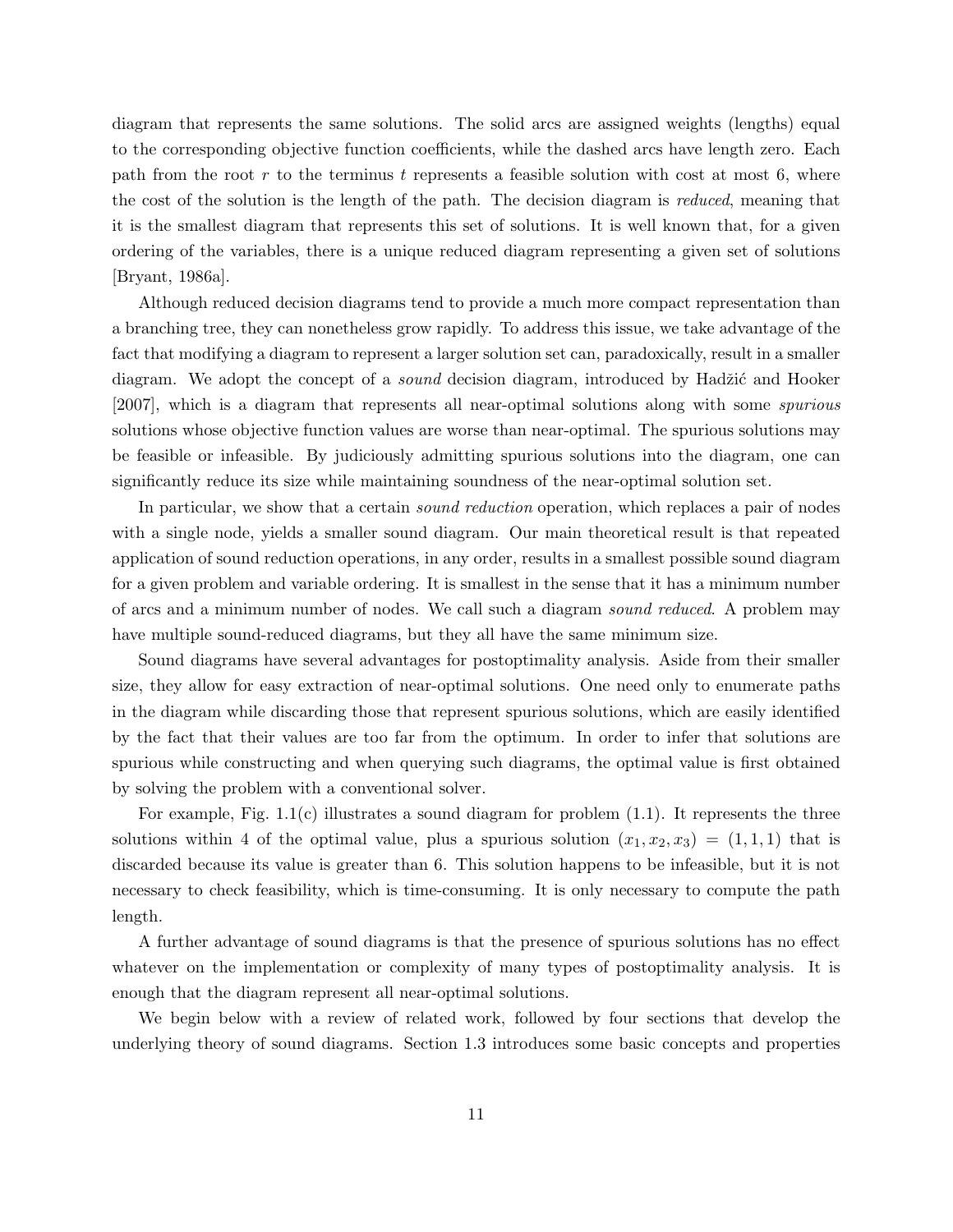of decision diagrams. Section 1.4 develops the idea of soundness and shows that it is a useful concept only when suboptimal (as well as optimal) solutions are represented. Section 1.5 proves the main result that sound reduction yields a sound diagram of minimum size. It also shows by counterexample that there need not be a unique sound-reduced diagram for a given problem. Section 1.6 explains why it is not practical to admit superoptimal solutions into sound diagrams, even though this may result in smaller diagrams.

The remaining sections apply the theory of sound diagrams to integer programming. Section 1.7 presents an algorithm that constructs a sound diagram for a given integer programming problem, assuming that the optimal value has been obtained by solving the problem with a conventional solver. Section 1.8 shows how to introduce sound reduction into the algorithm, thereby obtaining a smallest possible sound diagram for the problem. Section 1.9 then describes several types of postoptimality analysis that can efficiently be performed on a sound diagram. Section 1.10 reports computational tests that measure how compactly sound diagrams can represent near-optimal solutions, and the time required to compute the diagrams. Based on instances from MIPLIB, it is found that decision diagrams represent near-optimal solutions much more compactly than a branching tree, and that in most instances, sound reduction substantially reduces the size of the diagrams. The chapter concludes with a summary and agenda for future research.

#### 1.2 Related Work

To our knowledge, no previous study addresses the issue of how to represent near-optimal solutions of IP problems in a compact and transparent fashion. A few papers have proposed methods for generating multiple solutions. Scatter search is used in Glover et al. [2000] to generate a set of diverse optimal and near-optimal solutions of mixed integer programming (MIP) problems. However, since it is a heuristic method, it does not obtain an exhaustive set of solutions for any given optimality tolerance. Diverse solutions of an MIP problem have also been obtained by solving a sequence of MIP models, beginning with the given problem, in which each seeks a solution different from the previous ones. This approach is investigated in Greistorfer et al. [2008], where it is compared with solving a much larger model that obtains multiple solutions simultaneously. However, neither method is scalable, as there may be a very large number of near-optimal solutions.

The "one-tree" method in Danna et al. [2007] generates a collection of optimal or near-optimal solutions of a mixed-integer programming problem by extending a branching tree that is used to solve the problem. While possible, the collection is not intended to be exhaustive, and there is no indication of how to represent the collection compactly or query more easily. A "branch-andcount" method is presented in Achterberg et al. [2008] for generating all feasible solutions of an IP problem, based on the identification of "unrestricted subtrees" of the branching tree. These are subtrees in which all values of the unfixed variables are feasible. We use a similar device as part of our mechanism for constructing sound decision diagrams. However, we focus on compact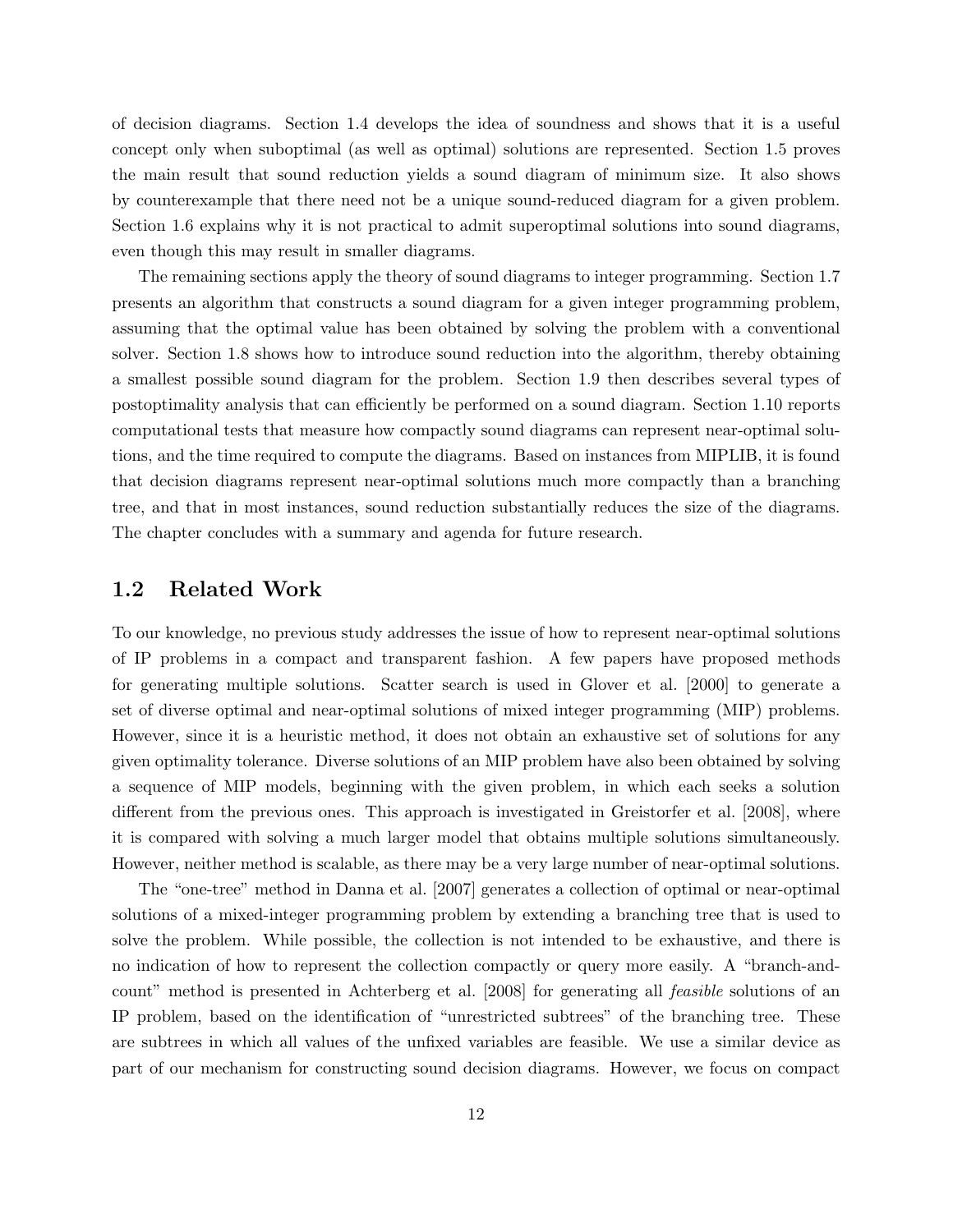representation of near-optimal solutions.

The commercial solver CPLEX has offered a "solution pool" feature since version 11.0 [IBM Support, 2010] that relies on the one-tree method. The solution pool has been supported by the the GAMS modeling system since version 22.6 [GAMS Support Wiki, 2013]. By contrast, postoptimality software based on decision diagrams operates apart from the solution method, requiring only the optimal value from the solver. It also differs by generating an exhaustive set of near-optimal solutions and organizing them in a decision diagram that is convenient for postoptimality analysis.

Integer programming sensitivity analysis has been investigated for some time, as for example in Dawande and Hooker [2000], Gamrath et al. [2015], Geoffrion and Nauss [1977], Holm and Klein [1984], Kilinç-Karzan et al. [2009], Schrage and Wolsey [1985], Van Hoesel and Wagelmans [1999]. Sound decision diagrams can be used to analyze sensitivity to perturbations in objective coefficients, because these appear as arc lengths in the diagram, and we show how to do so. However, our main interest here is in probing the near-optimal solution set that results from the original problem data.

Decision diagrams were first proposed for IP postoptimality analysis in Hadžić and Hooker [2006a], and the concept of a sound diagram was introduced in Hadžić and Hooker [2007]. The present chapter extends this work in several ways. It proves several properties of sound diagrams, introduces the sound reduction operation, and proves that sound reduction yields a sound diagram of minimum size. It also presents algorithms for generating sound-reduced diagrams for IP problems and conducting postoptimality analysis on these diagrams, as well as reporting computational tests on the representational efficiency of the diagrams.

#### 1.3 Decision Diagrams for Discrete Optimization Problems

For our purposes, we associate a decision diagram with a discrete optimization problem of the form

$$
\min\{f(x) \mid x \in S\} \tag{P}
$$

where  $S \subseteq S_1 \times \ldots \times S_n$  and each variable domain  $S_j$  is finite. A *decision diagram* associated with (P) is a multigraph  $D = (U, A, \ell)$  with the following properties:

- The node set U is partitioned  $U = U_1 \cup \cdots \cup U_{n+1}$ , where  $U_1 = \{r\}$  and  $U_{n+1} = \{t\}$ . We say r is the root node, t the terminal node, and  $U_j$  is layer j of D for each j.
- The arc set A is partitioned  $A = A_1 \cup \cdots \cup A_n$ , where each arc in  $A_j$  connects a node in  $U_j$ with a node in  $U_{j+1}$ , for  $j = 1, ..., n$ .
- Each arc  $a \in A_j$  has a *label*  $\ell(a) \in S_j$  for  $j = 1, \ldots, n$ , representing a value assigned to variable  $x_i$ . The arcs leaving a given node must have distinct labels.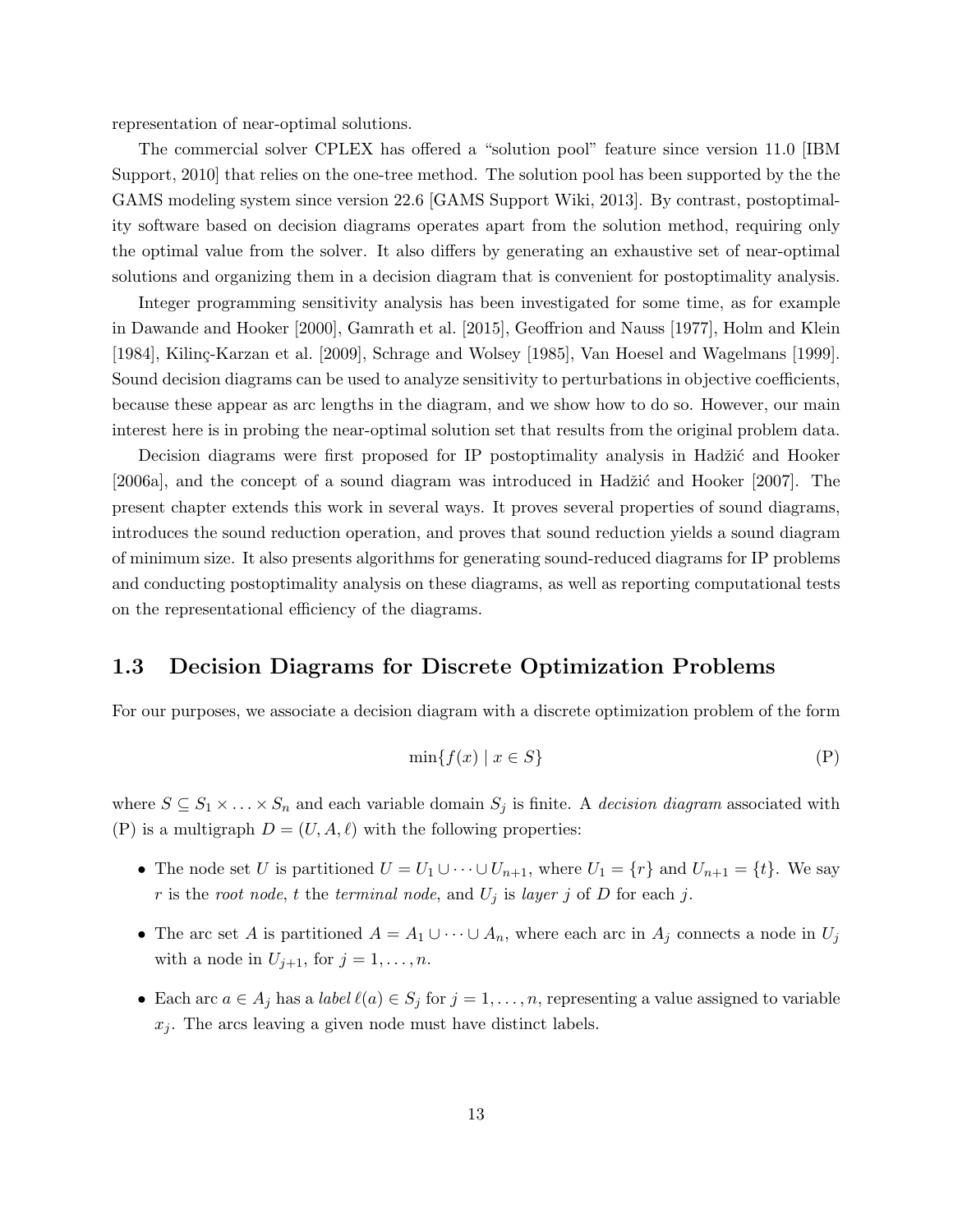The labels on each path p of D from r to t represent an assignment to x, which we denote  $x(p)$ . We let  $Sol(D)$  denote the set of solutions represented by the r-t paths. We say that D exactly represents S when  $Sol(D) = S$ .

A weighted decision diagram associated with (P) is a multigraph  $D(U, A, \ell, w)$  that satisfies the above properties, plus the following:

• Each arc  $a \in A$  has a *weight*  $w(a)$ , such that  $\sum$ a∈p  $w(a) = f(x(p))$  for any  $r$ -t path p of D. Thus the total weight  $w(p)$  of an r-t path p is the objective function value of the corresponding solution.

A weighted decision diagram associated with problem (P) exactly represents (P) when  $Sol(D) = S$ . In this case, the optimal value  $z^*$  of (P) is the weight of any minimum-weight  $r-t$  path of D, and the optimal solutions of  $(P)$  are those corresponding to minimum-weight  $r-t$  paths. From here out, we will refer to a weighted decision diagram simply as a decision diagram, and to a diagram without weights as an unweighted decision diagram.

An unweighted decision diagram D is reduced when redundancy is removed. To make this precise, let a suffix of  $u \in U_j$  be any assignment to  $x_j, \ldots, x_n$  represented by a  $u-t$  path in D, and let Suf(u) be the set of suffixes of u. Then D is reduced when  $\text{Suf}(u) \neq \text{Suf}(v)$  for all  $u, v \in U_j$ with  $u \neq v$  and all  $j = 1, \ldots, n$ . As noted earlier, for any fixed variable ordering, there is a unique reduced unweighted decision diagram that exactly represents a given feasible set  $S$ , and this diagram is the smallest one that exactly represents S [Bryant, 1986a].

Given a path  $\pi$  from a node in layer j to a node in layer k, it will be convenient to denote by  $x(\pi)$  the assignment to  $(x_j, \ldots, x_{k-1})$  indicated by the labels on path  $\pi$ . We also let  $x_i(\pi)$  denote the the assignment to  $x_i$  in particular, and we let  $w(\pi)$  denote the weight of  $\pi$ . A summary of notation used throughout the chapter can be found in Table 1.1.

The following simple property of decision diagrams will be useful.

**Lemma 1.1.** Given any pair of distinct nodes u, v in layer j of a decision diagram, let  $\pi$  be an r–u path and  $\rho$  an r–v path. Then  $x(\pi) \neq x(\rho)$ .

*Proof.* If  $x(\pi) = x(\rho)$ , then in particular  $x_1(\pi) = x_1(\rho)$ . This implies that  $\pi$  and  $\rho$  lead from r to the same node  $u$  in  $U_2$ , since distinct arcs leaving r must have distinct labels. Arguing inductively,  $\pi$  and  $\rho$  lead from the same node in  $U_k$  to the same node in  $U_{k+1}$  for  $k = 1, \ldots, j-1$ . This implies that  $u = v$ , contrary to hypothesis.  $\Box$  $\Box$ 

#### 1.4 Sound Decision Diagrams

We are interested in constructing decision diagrams that represent near-optimal solutions of (P). Let x be a  $\Delta$ -*optimal* solution of (P) when  $x \in S$  and  $f(x) \leq z^* + \Delta$ , for  $\Delta \geq 0$ . We denote by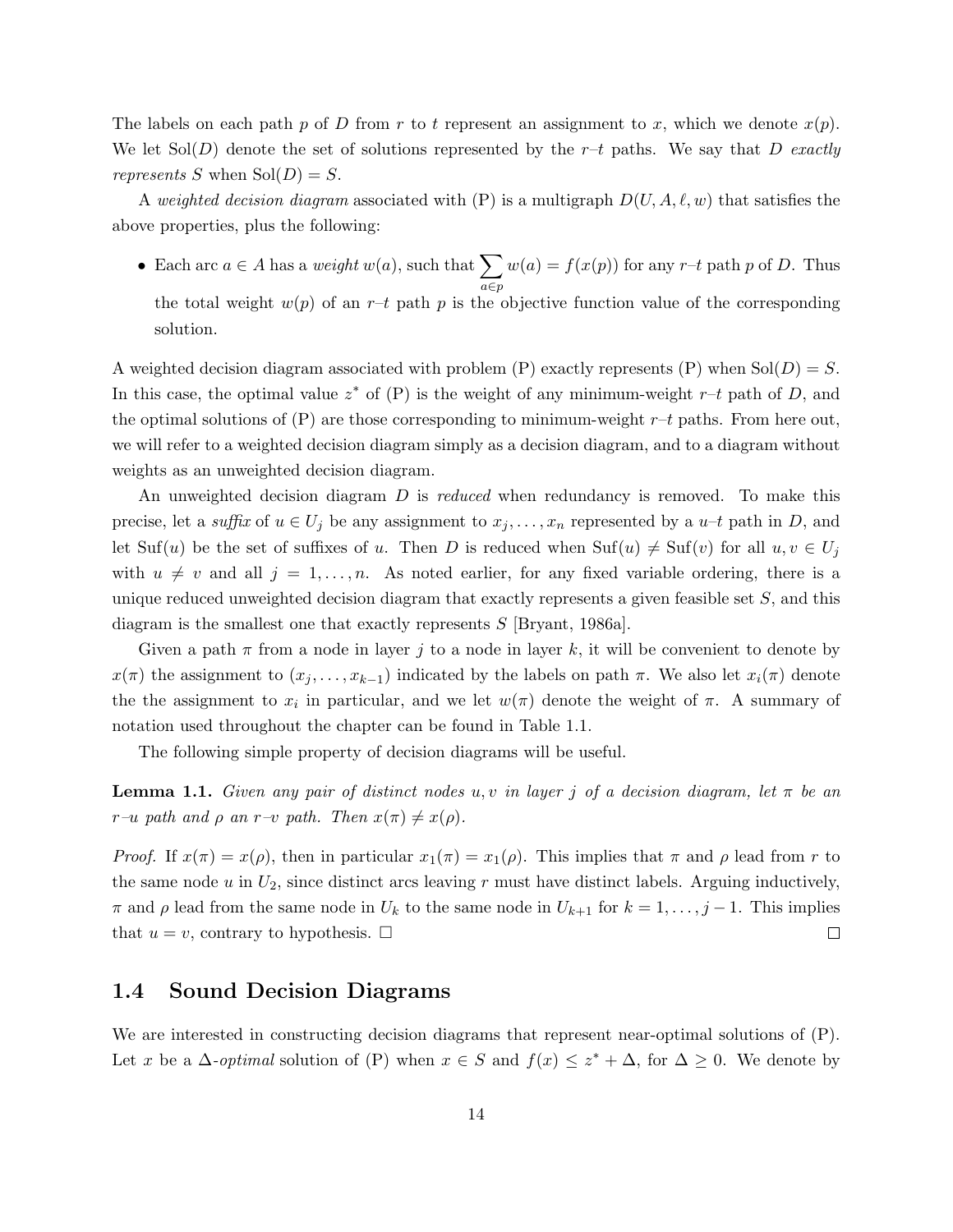|  |  |  |  | Table 1.1: List of symbols. |  |
|--|--|--|--|-----------------------------|--|
|--|--|--|--|-----------------------------|--|

| $\mathfrak{r}$           | root node of a decision diagram                                                               |
|--------------------------|-----------------------------------------------------------------------------------------------|
| $t\,$                    | terminal node of a decision diagram                                                           |
| $U_i$                    | set of nodes in layer $j$ of a diagram                                                        |
| $A_i$                    | set of arcs connecting nodes in $U_j$ with nodes in $U_{j+1}$                                 |
| $\ell(a)$                | label of arc a, representing value of $x_j$ if $a \in A_j$                                    |
| w(a)                     | weight (cost, length) of arc $a$                                                              |
| x(p)                     | assignment to x represented by $r-t$ path p                                                   |
| w(p)                     | weight of $r$ -t path p                                                                       |
| $x(\pi)$                 | assignment to $x_j, \ldots, x_{k-1}$ represented by $u-v$ path $\pi$ $(u \in U_j, v \in U_k)$ |
| $x_i(\pi)$               | assignment to $x_i$ represented by $\pi$ , where $j \leq i < k$                               |
| $w(\pi)$                 | weight of path $\pi$                                                                          |
| w(u, u')                 | weight of minimum-weight path from node $u$ to node $u'$                                      |
| Sol(D)                   | set of solutions represented by $r-t$ paths in diagram $D$                                    |
| $z^*$                    | optimal value of problem $(P)$                                                                |
| $P(\Delta)$              | problem of finding $\Delta$ -optimal solutions of $(P)$                                       |
| $S(\Delta)$              | set of $\Delta$ -optimal solutions of (P)                                                     |
| $ILP(\Delta)$            | problem of finding $\Delta$ -optimal solutions of (ILP)                                       |
| Pre(u)                   | set of prefixes of node $u$                                                                   |
| $\mathrm{Suf}(u)$        | set of suffixes of node $u$                                                                   |
| $\text{Suf}_{\Delta}(u)$ | set of $\Delta$ -suffices of node u of a diagram D; i.e., set of suffixes of u                |
|                          | that are part of some $\Delta$ -optimal solution represented by D                             |
| $\ln s.u$                | left-hand-side state at node $u$                                                              |
| LCDS <sub>j</sub> [u, v] | weight of least-cost differing suffix when reducing $u$ into $v$                              |
| W                        | maximum width of (number of nodes in) layers of a diagram                                     |
| $S_{\rm max}$            | size of largest variable domain                                                               |

 $S(\Delta)$  is the set of  $\Delta$ -optimal solutions of (P), so that  $S(0)$  is the set of optimal solutions. We let  $P(\Delta)$  denote the the problem of finding  $\Delta$ -optimal solutions of  $(P)$ .

We say that D exactly represents  $P(\Delta)$  when  $Sol(D) = S(\Delta)$ . Since such a decision diagram can be quite large, we wish to identify smaller diagrams that approximately represent  $P(\Delta)$ . We therefore study decision diagrams that are *sound* for P( $\Delta$ ), which represent a superset of  $S(\Delta)$ . Specifically,  $D$  is sound when

$$
S(\Delta) = Sol(D) \cap \{x \in S_1 \times \cdots \times S_n \mid f(x) \leq z^* + \Delta\}
$$

Thus a sound diagram can represent, in addition to ∆-optimal solutions, feasible and infeasible solutions that are worse than  $\Delta$ -optimal. We refer to these as *spurious* solutions. A *proper* sound diagram represents a proper superset of the ∆-optimal solutions and therefore represents some spurious solutions.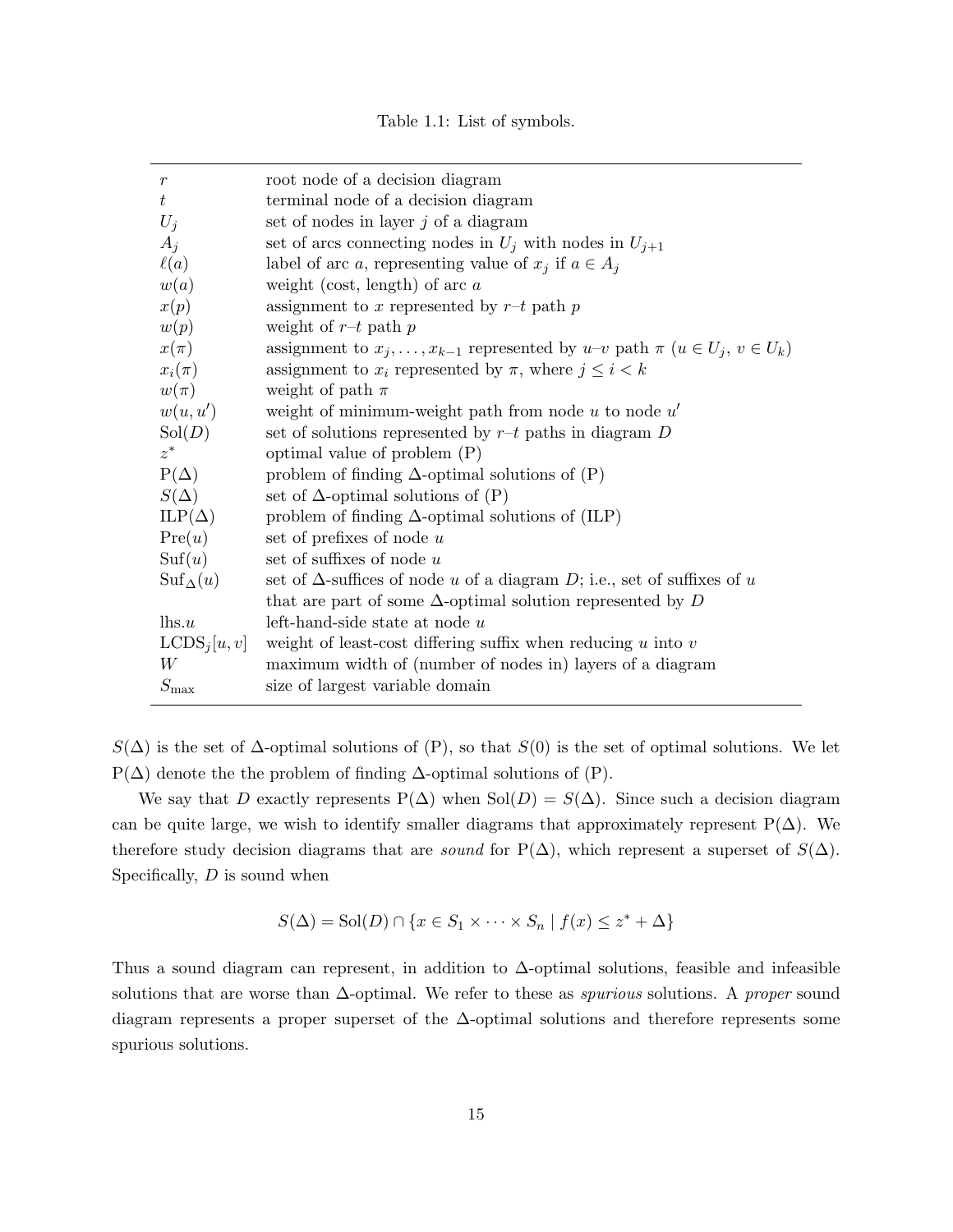We prefer a sound diagram D that is *minimal* for  $P(\Delta)$ , meaning that every node of D, and every arc of D, lies on some r–t path that represents a solution in  $S(\Delta)$ . If a sound diagram is not minimal, nodes and/or arcs can be removed without destroying soundness. Since their removal does not enlarge the set represented by the diagram, we obtain a smaller diagram that is an equally accurate approximation of  $S(\Delta)$ .

It is easy to check whether a node or arc can be removed while preserving soundness. For any two nodes  $u, u'$  in different layers of D, let  $w(u, u')$  be the weight of a minimum-weight path from  $u$  to  $u'$  (infinite if there is no path). Then node  $u$  can be removed if and only if

$$
w(r, u) + w(u, t) > z^* + \Delta
$$

An arc a connecting  $u \in U_j$  with  $u' \in U_{j+1}$  can be removed if and only if

$$
w(r, u) + w(a) + w(u', t) > z^* + \Delta
$$
\n(1.2)

Interestingly, a proper sound diagram for  $P(0)$  is never minimal. This implies that there is no point in considering sound diagrams to represent the set of optimal solutions. They are useful only for representing sets of near-optimal solutions.

#### **Theorem 1.2.** No proper sound decision diagram is minimal for  $P(0)$ .

*Proof.* Suppose to the contrary that diagram  $D$  is a minimal for  $P(0)$  and contains a suboptimal r-t path p. For any given node u in p, let  $\pi(u)$  be the portion of p from r to u. Select a node  $u^*$  in p that maximizes the number of arcs in  $\pi(u^*)$  subject to the condition that  $\pi(u^*)$  is part of some optimal (minimum-weight) r-t path in D (Fig. 1.2). We note that  $u^* \notin U_{n+1}$ , since otherwise p would be an optimal  $r-t$  path. Thus p contains an arc a from  $u^*$  to some node u'. Furthermore,  $u^* \notin U_1$  since otherwise arc a would prevent D from being minimal. Now since D is minimal, arc a belongs to some optimal r-t path, which we may suppose consists of  $\pi'$ , a, and  $\sigma'$ . Hence,  $\pi(u^*)$ and  $\pi'$  are both optimal  $r-u^*$  paths, and thus the  $r-t$  path consisting of  $\pi(u')$  and  $\sigma'$  is also optimal. This implies that  $\pi(u')$ , which contains one more arc than  $\pi(u^*)$ , is part of an optimal r-t path, contrary to the definition of  $u^*$ .  $\Box$ 

 $\Box$ 

The following property of sound diagrams is easily verified.

**Lemma 1.3.** If a decision diagram D is sound for  $P(\Delta)$ , then D is sound for  $P(\delta)$  for any  $\delta \in [0, \Delta]$ .

Thus the set of sound decision diagrams of P( $\Delta$ ) is a subset of that of P( $\delta$ ) for any  $\delta \in [0, \Delta]$ .

**Corollary 1.4.** The size of a smallest sound diagram for  $P(\Delta)$ , as measured by the number of arcs or the number of nodes, is monotone nondecreasing in  $\Delta$ .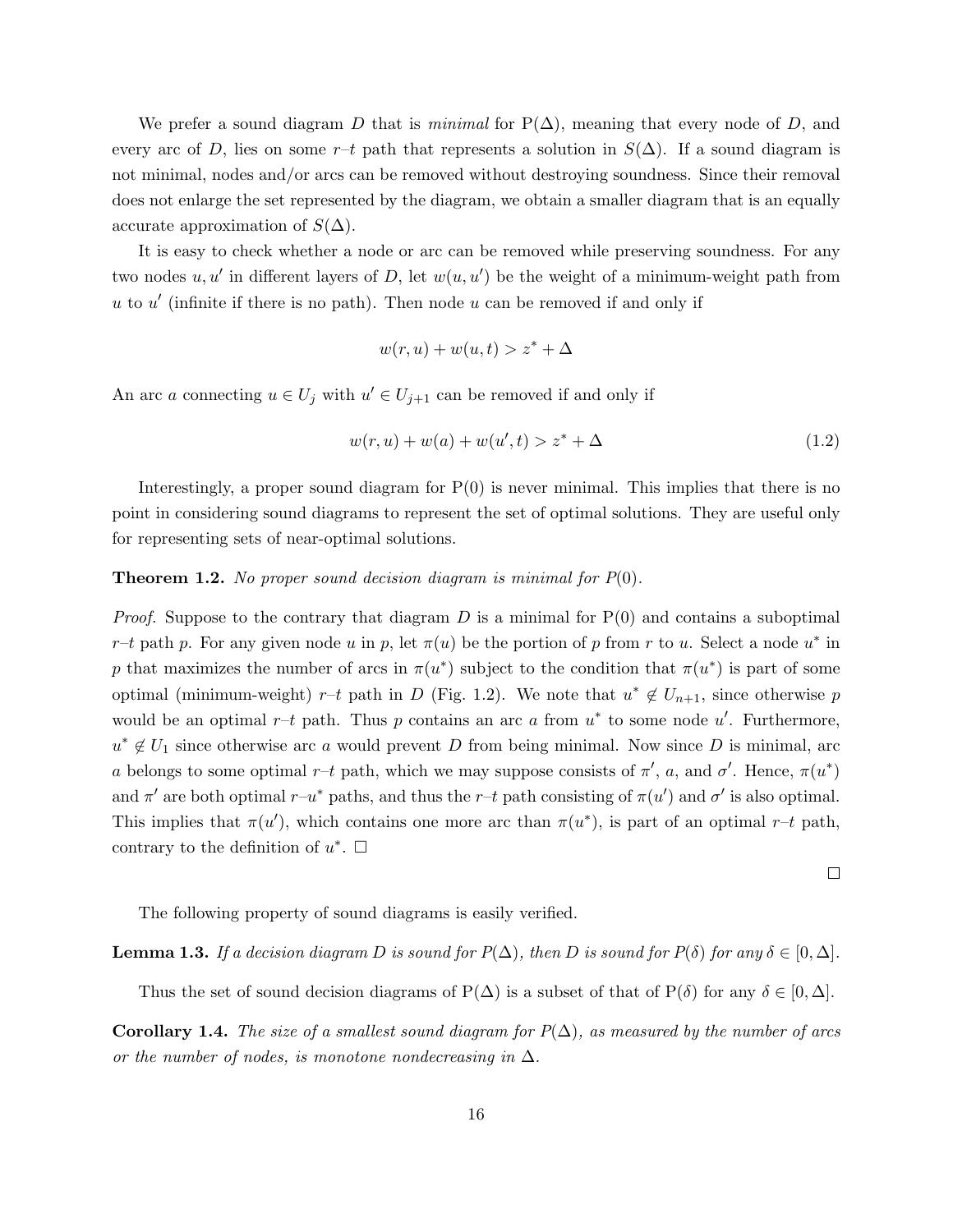

Figure 1.2: Illustration of the proof of Theorem 1.2.

#### 1.5 Sound Reduction

Sound reduction is a tool for reducing the size of a given sound diagram, generally at the cost of increasing the number of spurious solutions it represents. Given distinct nodes  $u, v \in U_j$  for  $1 < j \leq n$ , we can sound-reduce u into v when diverting to v the arcs coming into u, and deleting u from the diagram, removes no  $\Delta$ -optimal solutions and adds only spurious solutions. Thus sound reduction removes at least one node without destroying soundness. In fact, we will see that repeated sound reduction yields the smallest sound diagram for a given  $\Delta$ .

Let a  $\Delta$ -suffix of node  $u \in U_j$  be any suffix in Suf(u) that is part of a  $\Delta$ -optimal solution, and let Suf<sub>∆</sub>(u) be the set of  $\Delta$  suffixes of u. Also let a *prefix* of u be any assignment to  $(x_1, \ldots, x_{j-1})$ represented by an  $r-u$  path, and let  $Pre(u)$  be the set of prefixes of u. Then u can be sound-reduced into  $v$  if:

$$
\mathrm{Suf}_{\Delta}(u) \subseteq \mathrm{Suf}(v) \tag{1.3}
$$

$$
w(\pi) + w(\sigma) > z^* + \Delta \quad \text{when } x(\pi) \in \text{Pre}(u) \text{ and } x(\sigma) \in \text{Suf}(v) \setminus \text{Suf}(u) \tag{1.4}
$$

Sound reduction is accomplished as follows. For every arc a from some node  $q \in U_{j-1}$  to u, remove a and create an arc from q to v with label  $\ell(a)$  and weight  $w(a)$ . Then remove u and any successor of u that is disconnected from r. That is, remove u and any successor u' of u for which all  $r-u'$ paths in  $D$  contain  $u$ .

Condition (1.3) ensures that any  $\Delta$ -optimal solution whose r–t path passes through u remains in the diagram after sound reduction, with the same cost. Condition (1.4) ensures that only spurious solutions are added to the diagram. So we have,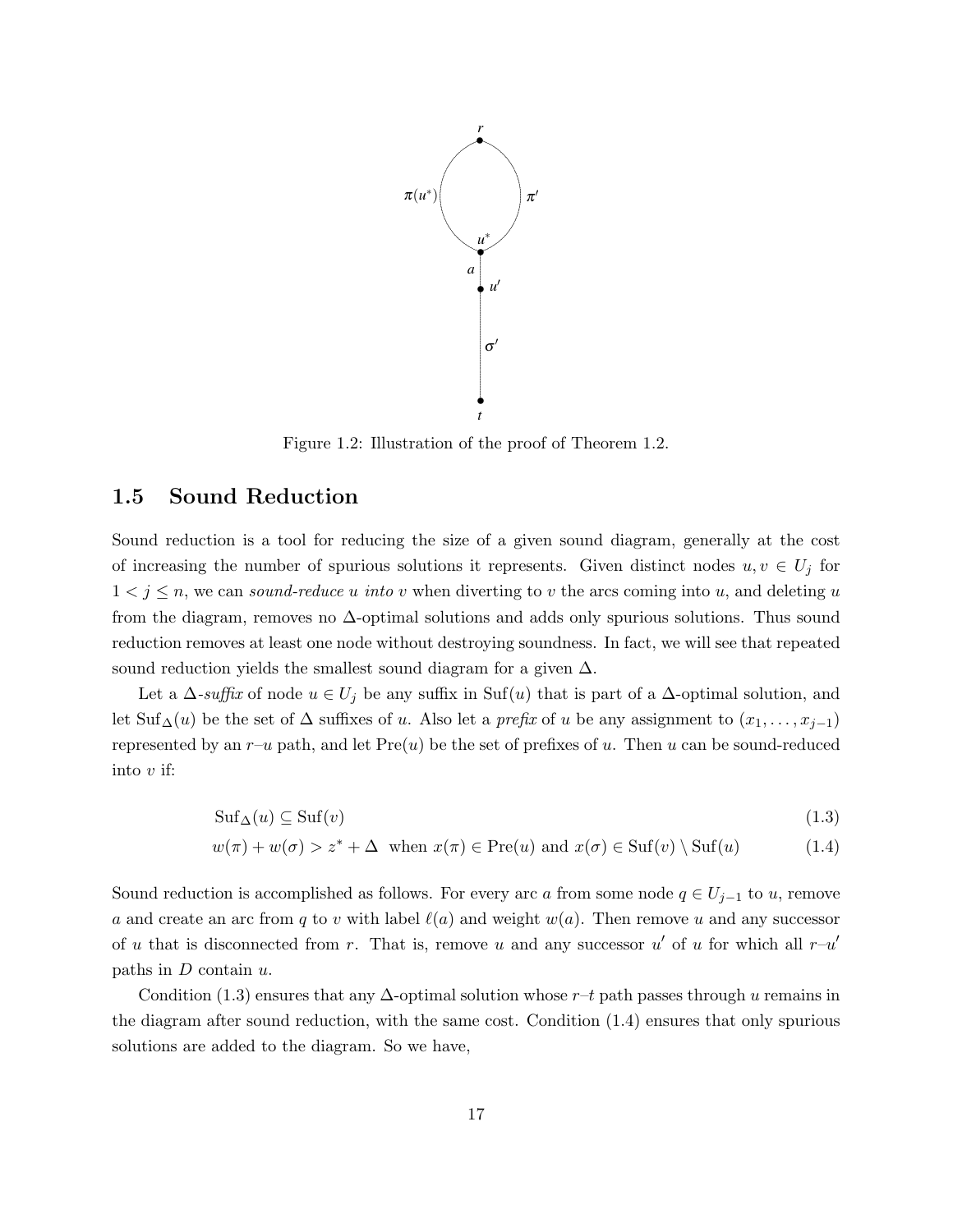#### **Theorem 1.5.** Sound reduction preserves soundness.

Figure 1.3 illustrates sound reduction. Figure 1.3(a) is a reduced diagram that is sound for a problem  $P(\Delta)$  with  $z^* = 2$  and  $\Delta = 6$ . Dashed arcs have label 0 and weight 0, and solid arcs have label 1 and weights as shown. Figure 1.3(b) shows the result of sound-reducing node  $u_1$  into node  $v_1$ . Condition (1.3) is satisfied because  $\text{Suf}_{\Delta}(u_1) = \{(1,1,0,0)\} \subseteq \{(1,1,0,0), (1,1,0,1)\} = \text{Suf}(v_1)$ . Condition (1.4) is satisfied because  $Pre(u_1) = \{(1,1)\}\$ ,  $Suf(v_1) \setminus Suf(u_1) = \{(1,1,0,1)\}\$ , and the solution  $(x_1, \ldots, x_6) = (1, 1, 1, 1, 0, 1)$  has cost  $9 > z^* + \Delta$ . We could have also reduced  $u_2$  into  $v_2$ .  $u_3$  into  $v_3$ , or  $u_3$  into  $q$ .

A sound diagram for  $P(\Delta)$  is *sound-reduced* if no further sound reductions are possible. We can show that a minimal sound-reduced diagram is the smallest diagram that is sound for  $P(\Delta)$ . For example, the diagram in Fig. 1.3(b) is sound-reduced, and it is in fact the smallest sound diagram for P( $\Delta$ ) with  $\Delta = 6$ . Establishing this result requires two lemmas.

**Lemma 1.6.** Given a sound-reduced diagram D for  $P(\Delta)$ , any two distinct nodes  $u, v \in U_j$  of D *satisfy* Suf<sub> $\Delta$ </sub> $(u) \neq$  Suf $_{\Delta}$  $(v)$ .

*Proof.* Suppose to the contrary that  $\text{Suf}_{\Delta}(u) = \text{Suf}_{\Delta}(v)$ , and assume without loss of generality that  $w(r, u) \geq w(r, v)$ . We will show that u can be sound-reduced into v, contrary to hypothesis. Condition (1.3) for sound reduction is obviously satisfied. Also condition (1.4) is satisfied, because if  $x(\pi) \in \text{Pre}(u)$  and  $x(\sigma) \in \text{Suf}(v) \setminus \text{Suf}(u)$ , then  $x(\sigma) \notin \text{Suf}_{\Delta}(u)$ , and therefore  $x(\sigma) \notin \text{Suf}_{\Delta}(v)$ . This implies  $w(r, v) + w(\sigma) > z^* + \Delta$ . But  $w(\pi) + w(\sigma) \ge w(r, u) + w(\sigma) \ge w(r, v) + w(\sigma)$ , and  $(1.4)$  follows.  $\square$  $\Box$ 

**Lemma 1.7.** Let D be a minimal sound-reduced diagram for  $P(\Delta)$ . For any node u in layer j of D, and any other diagram D' with the same variable ordering that is sound for  $P(\Delta)$ , there is a



Figure 1.3: Reduced (a) and sound-reduced (b) decision diagrams for  $z^* = 2$  and  $\Delta = 6$ .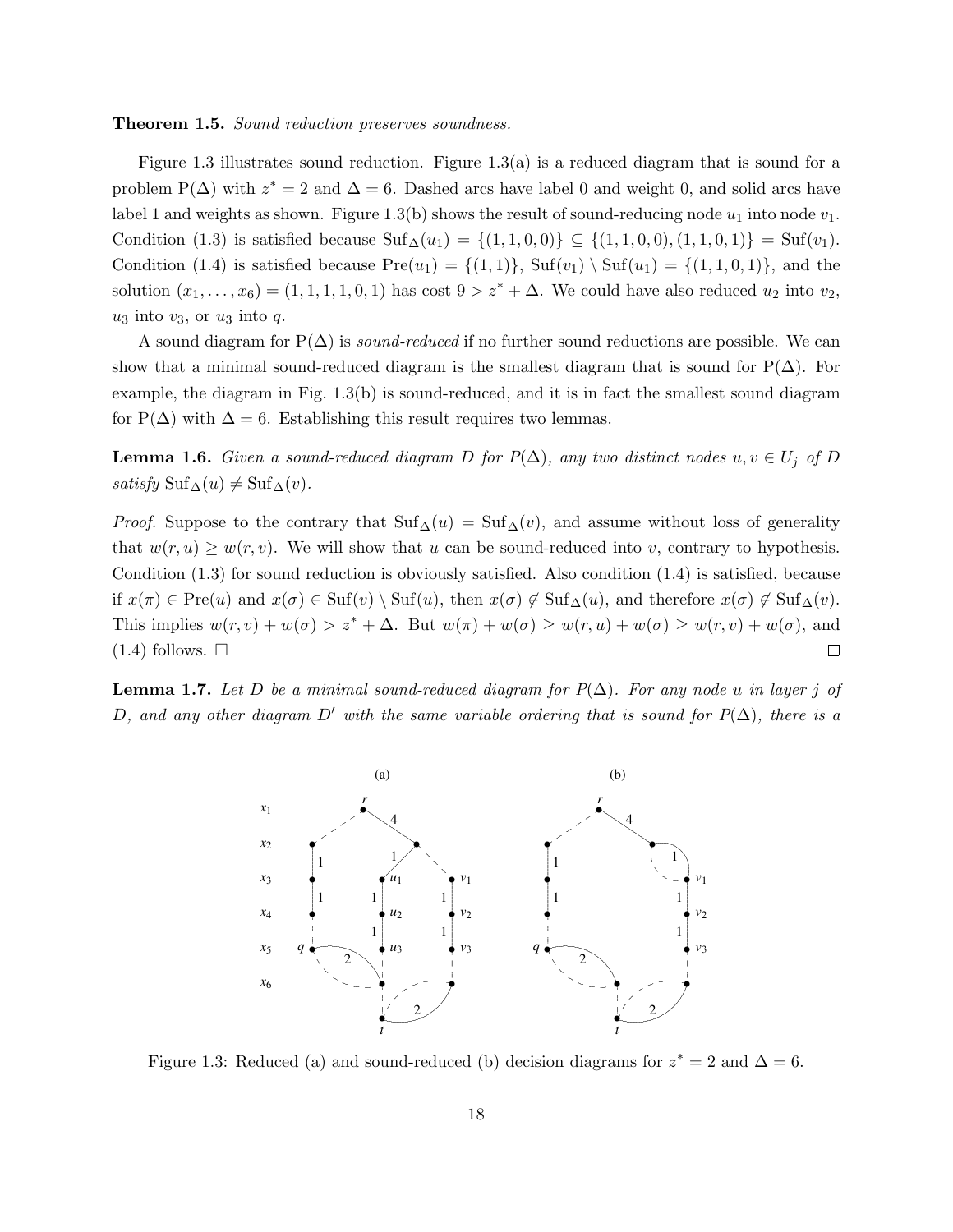

Figure 1.4: Illustration of the proof of Lemma 1.7.

node u' in layer j of D' with  $\text{Suf}_{\Delta}(u) = \text{Suf}_{\Delta}(u')$ .

*Proof.* Suppose to the contrary that there is a node u in layer j of D, and some sound diagram  $D'$ in which layer j contains no node with the same  $\Delta$ -suffixes as u. We will show that D must then contain a node  $v$  into which  $u$  can be sound-reduced, contrary to hypothesis.

Let  $\pi$  be a minimum-weight  $r-u$  path in D. Since D is minimal, node u belongs to some path that represents a  $\Delta$ -optimal solution. So since  $\pi$  is a minimum-weight r–u path,  $x(\pi)$  is the prefix of some  $\Delta$ -optimal solution. Thus since D' is sound for P( $\Delta$ ), layer j of D' must contain a node u' and an r–u' path  $\pi'$  with  $x(\pi') = x(\pi)$ . Since every  $\Delta$ -optimal solution represented by D is also represented by D', we have that  $\text{Suf}_{\Delta}(u) \subseteq \text{Suf}_{\Delta}(u')$ , due to the fact that  $\pi$  is a minimum-weight path. However, by hypothesis  $\text{Suf}_{\Delta}(u) \neq \text{Suf}_{\Delta}(u')$ , and so we have  $\text{Suf}_{\Delta}(u') \setminus \text{Suf}_{\Delta}(u) \neq \emptyset$ .

Now consider any  $u'$ -t path  $\sigma'$  for which  $x(\sigma') \in \text{Suf}_{\Delta}(u') \setminus \text{Suf}_{\Delta}(u)$ . This implies that  $x(\sigma')$  is the suffix of some  $\Delta$ -optimal solution, and so there must be an  $r-u'$  path  $\rho'$  with

$$
w(\rho') + w(\sigma') \le z^* + \Delta \tag{1.5}
$$

However, we can see as follows that  $(x(\pi'), x(\sigma'))$  is not a  $\Delta$ -optimal solution. Note that by Lemma 1.1,  $\pi$  is the only path in D representing  $x(\pi) = x(\pi')$ . Thus if  $(x(\pi'), x(\sigma'))$  were  $\Delta$ optimal, the soundness of D would imply that  $x(\sigma') = x(\sigma) \in \text{Suf}_{\Delta}(u)$  for some  $u-t$  path  $\sigma$ , which contradicts the fact that  $x(\sigma') \in \mathrm{Suf}_{\Delta}(u') \setminus \mathrm{Suf}_{\Delta}(u)$ . So  $(x(\pi'), x(\sigma'))$  is not  $\Delta$ -optimal, which means  $w(\pi') + w(\sigma') > z^* + \Delta$ . This and (1.5) imply  $w(\rho') < w(\pi')$ . But (1.5) also implies that the sound diagram D must contain a node v and an r-v path  $\rho$  with  $x(\rho') = x(\rho)$ , so that  $w(\rho) < w(\pi)$ . Since  $\pi$  is a minimum-weight  $r-u$  path, this implies  $u \neq v$ .

We now show that u can be sound-reduced into v by verifying conditions  $(1.3)$  and  $(1.4)$ . To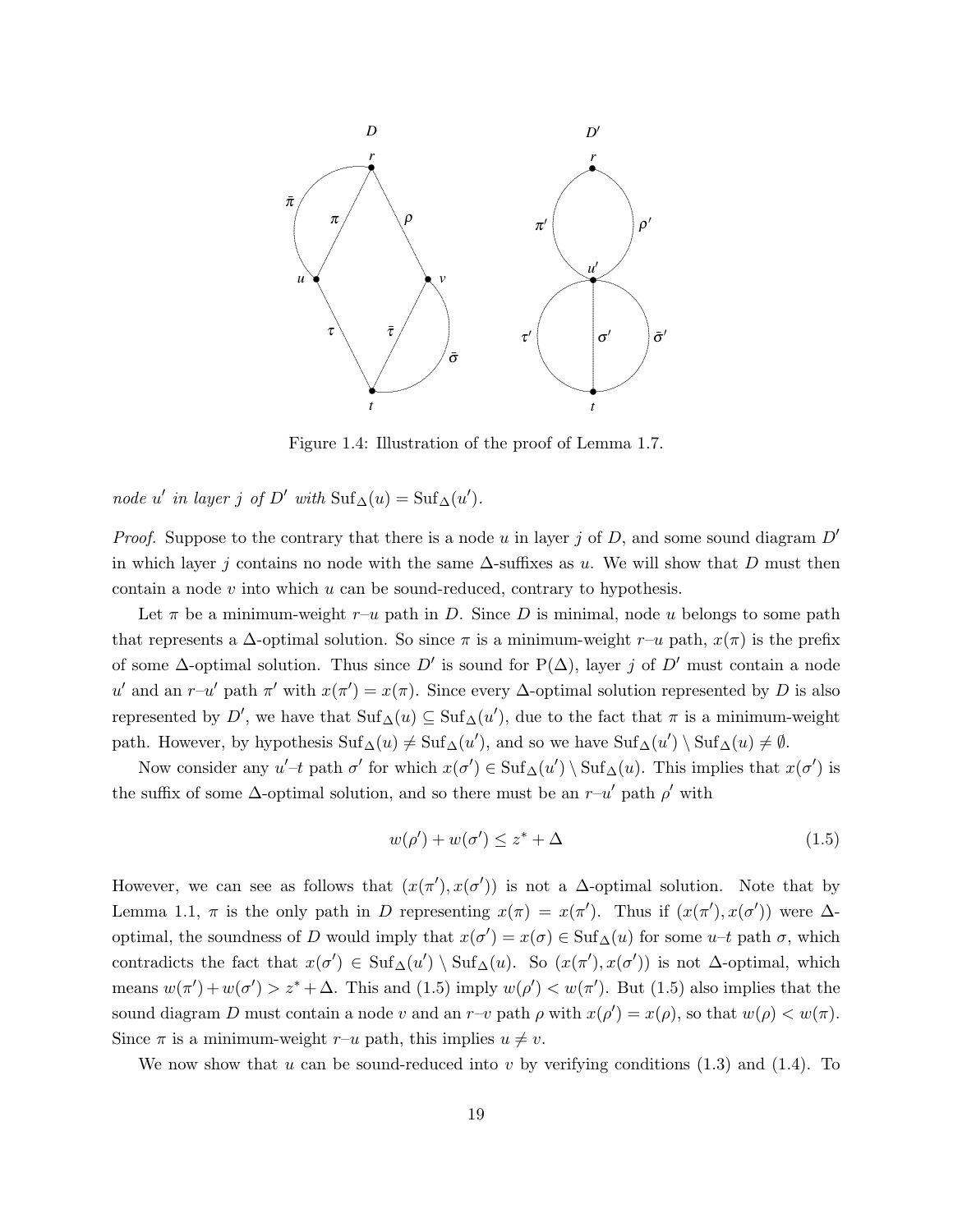show (1.3), consider any u–t path  $\tau$  with  $x(\tau) \in \text{Suf}_{\Delta}(u)$ . Since  $\pi$  is a minimum-weight  $r-u$  path,  $(x(\pi), x(\tau))$  is a  $\Delta$ -optimal solution. Now since D' is sound for P( $\Delta$ ) and  $x(\pi) = x(\pi')$ , there is a  $u'$ -t path  $\tau'$  in D' for which  $(x(\tau'), x(\tau'))$  is  $\Delta$ -optimal. This means  $(x(\rho'), x(\tau'))$  is  $\Delta$ -optimal because  $w(\rho') < w(\pi')$ , which implies that  $(x(\rho), x(\tau))$  is  $\Delta$ -optimal. Since by Lemma 1.1,  $\rho$  is the only path representing  $x(\rho)$ , there must be a v–t path  $\bar{\tau}$  with  $x(\bar{\tau}) = x(\tau)$  and  $x(\bar{\tau}) \in \text{Suf}_{\Delta}(v)$ . This implies  $x(\tau) \in Suf(v)$  and  $(1.3)$ .

Finally, to show (1.4), let  $\bar{\pi}$  be an r–u path with  $x(\bar{\pi}) \in Pre(u)$ , and let  $\bar{\sigma}$  be a v–t path with  $x(\bar{\sigma}) \in Suf(v) \setminus Suf(u)$ . Note that if  $w(\rho) + w(\bar{\sigma}) > z^* + \Delta$ , then since  $w(\bar{\pi}) \geq w(\pi) > w(\rho)$ , we have  $w(\bar{\pi}) + w(\bar{\sigma}) > z^* + \Delta$ , and (1.4) follows. We may therefore suppose  $w(\rho) + w(\bar{\sigma}) \leq z^* + \Delta$ , which means that  $(x(\rho), x(\bar{\sigma}))$  is  $\Delta$ -optimal because D is sound. Since D' is sound and  $x(\rho) = x(\rho')$ , by Lemma 1.1 there must be a  $u'-t$  path  $\bar{\sigma}'$  for which  $x(\bar{\sigma}') = x(\bar{\sigma})$  and  $(x(\rho'), x(\bar{\sigma}'))$  is  $\Delta$ -optimal. This means that D' represents the solution  $(x(\pi'), x(\bar{\sigma}'))$ , which is the same as  $(x(\pi), x(\bar{\sigma}))$ . But since  $x(\bar{\sigma}) \notin Suf(u)$ , D does not represent the solution  $(x(\bar{\sigma}), x(\bar{\sigma}))$ , which therefore cannot be  $\Delta$ -optimal. Thus since D' represents this solution, it must be spurious, and we have  $w(\pi) + w(\bar{\sigma}) > z^* + \Delta$ . This implies  $w(\bar{\pi}) + w(\bar{\sigma}) > z^* + \Delta$  and (1.4).  $\Box$  $\Box$ 

**Theorem 1.8.** A sound decision diagram D for  $P(\Delta)$  has a minimum number of nodes and a minimum number of arcs, among diagrams that are sound for  $P(\Delta)$  and have the same variable ordering, if and only if D is minimal and sound-reduced.

*Proof.* If D is not minimal, we can remove one or more nodes or arcs, and if D is not sound-reduced, we can remove at least one node. Thus  $D$  is minimal and sound-reduced if it has a minimum number of nodes and arcs.

To prove the converse, suppose  $D$  is minimal and sound-reduced. Due to Lemma 1.6, all nodes in any given layer j of D have sets of  $\Delta$ -suffixes. By Lemma 1.7, these distinct sets of  $\Delta$ -suffixes exist for nodes in layer j of any sound diagram for P( $\Delta$ ). Thus any sound diagram for P( $\Delta$ ) has at least as many nodes as  $D$ . Furthermore, the minimality of  $D$  implies that any arc  $a$  leaving a node u in layer j of D is part of some  $\Delta$ -optimal solution. Given any diagram D' that is sound for  $P(\Delta)$ , the node u' in layer j of D' with  $\text{Suf}_{\Delta}(u') = \text{Suf}_{\Delta}(u)$  must have an outgoing arc with the same label as a. Thus D' has at least as many arcs as D.  $\Box$  $\Box$ 

Although all sound-reduced diagrams for a given  $P(\Delta)$  have minimum size, they are not necessarily identical. For example, while all sequences of sound reductions of Fig. 1.3(a) terminate in the same diagram Fig.  $1.3(b)$ , this is not the case for the slightly different diagram of Fig.  $1.5(a)$ . Sound-reducing  $u_3$  into q yields the sound-reduced diagram of Fig. 1.5(b), and sound-reducing  $u_3$ into  $v_3$  yields Fig. 1.5(c). Both diagrams are of minimum size and satisfy Lemma 1.7, but they are distinct.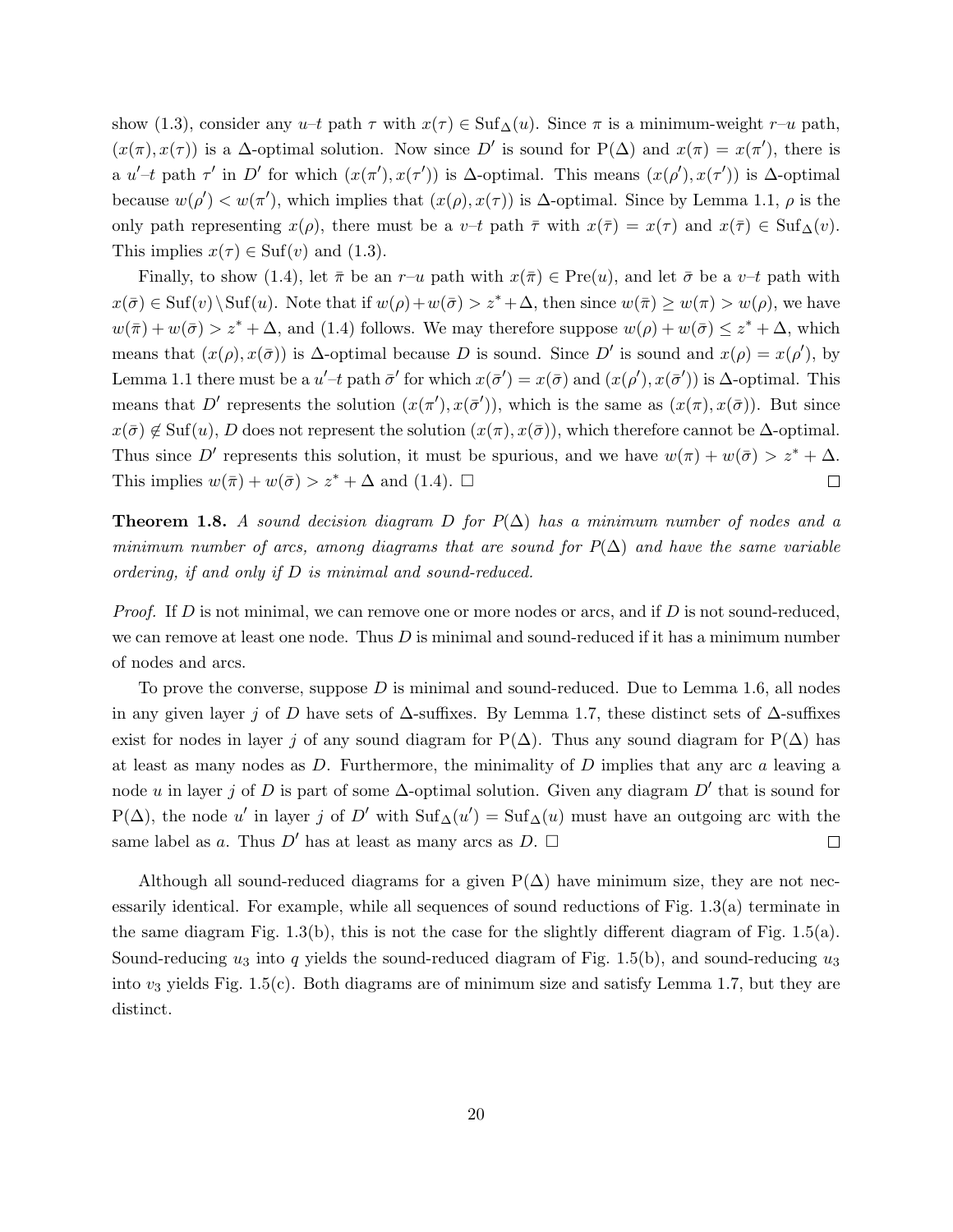

Figure 1.5: Distinct sound-reduced diagrams (b) and (c) obtained from diagram (a), where  $z^* = 2$ and  $\Delta = 6$ .

#### 1.6 Two-Sided Soundness

A sound diagram is permitted to represent feasible and infeasible solutions that are worse than  $\Delta$ -optimal. A natural question is whether it would be useful to allow (infeasible) solutions that are better than optimal. Superoptimal solutions, like solutions that are worse than ∆-optimal, can be filtered out during postoptimality analysis by examining only objective function values.

Since such a diagram D requires excluding solutions with values on either side of the interval  $[z^*, z^* + \Delta]$ , we will say that it has *two-sided soundness*, meaning that it satisfies

$$
S(\Delta) = Sol(D) \cap \{x \in S_1 \times \cdots \times S_n \mid z^* \le f(x) \le z^* + \Delta\}
$$

Conceivably, this weaker condition for including solutions could allow more flexibility for finding a small sound diagram.

There is a theoretical reason, however, that two-sided soundness is less suitable for practical application. In a one-sided sound diagram, it is easy to check whether a given  $r-u$  path of cost w can be completed to represent a  $\delta$ -optimal solution. Namely, find a shortest  $u-t$  path and check whether its length is at most  $z^* - w + \delta$ . In a two-sided sound diagram, this decision problem is NP-complete. It is therefore difficult to extract  $\delta$ -optimal solutions from a two-sided sound diagram.

**Theorem 1.9.** Checking whether some  $r-t$  path in a given decision diagram has cost that lies in an given interval  $[z^*, z^* + \delta]$  is NP-complete.

*Proof.* The problem belongs to NP because an  $r-t$  path with cost in  $[z^*, z^* + \delta]$  is a polynomialsize certificate. It is NP-complete because we can reduce the subset sum problem to it. Given a set  $S = \{s_1, \ldots, s_n\}$  of integers, the subset sum problem is to determine whether some nonempty subset of these integers sums to zero. We can solve the problem by constructing a decision diagram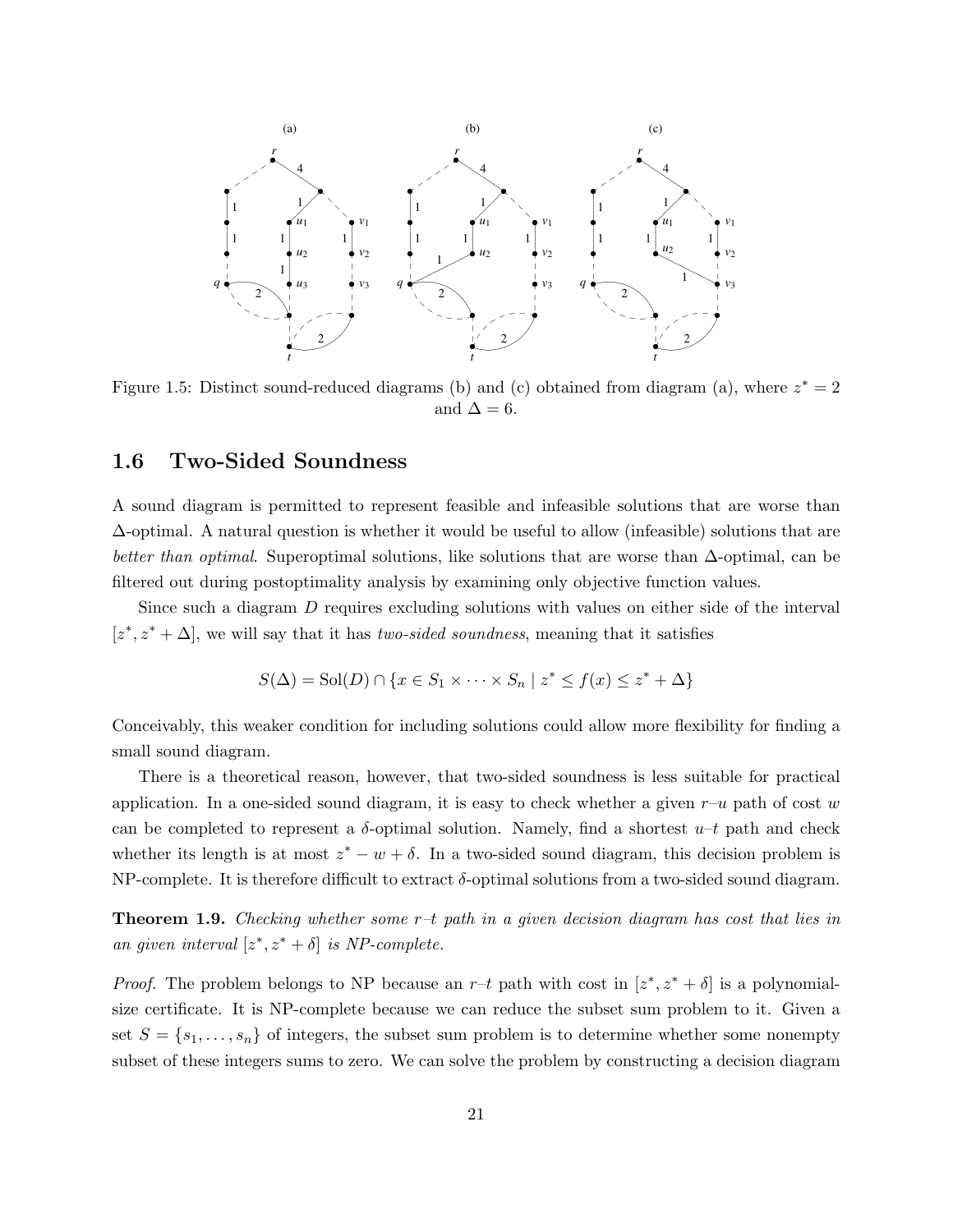as follows. Let  $U_1 = \{r\}, U_j = \{u_{j1}, \ldots, u_{jn}\}$  for  $j = 2, \ldots, n$ , and  $U_{n+1} = \{t\}$ . There is one arc with weight  $s_k$  from r to each  $u_{2k}$ ,  $k = 1, \ldots, n$ . There are two arcs from each  $u_{jk}$  to  $u_{j+1,k}$  for  $j = 2, \ldots, n-1$ , one with weight zero, and the other with weight  $s_j$  if  $j - 1 < k$  and weight  $s_{j+1}$ otherwise. There are two arcs from each  $u_{nk}$  to t, one with weight zero, and the other with weight  $s_{n-1}$  if  $k = n$  and weight  $s_n$  otherwise. Then there is a one-to-one correspondence between  $r-t$ paths and nonempty subsets of S. The subset sum problem has a solution if and only if there is an  $r-t$  path with cost in the interval [0, 0].  $\Box$  $\Box$ 

**Corollary 1.10.** Checking whether a given r-u path can be extended to a path with cost in  $[z^*, z^* + \delta]$ is NP-complete.

*Proof.* Let the given  $r-u$  path in diagram D have cost w, and consider the decision diagram D' consisting of all  $u-t$  paths of D. The path extension problem is equivalent to checking whether some  $u-t$  path in D' has cost in the interval  $[z^* - w, z^* - w + \delta]$ , which by Theorem 1.9 is an  $NP$ -complete problem.  $\square$  $\Box$ 

#### 1.7 Sound Diagrams for Bounded Integer Linear Programs

We now specialize problem (P) to an integer linear program:

$$
\min\{cx \mid Ax \ge b, \ x \in S_1 \times \ldots \times S_n\} \tag{ILP}
$$

in which A is an  $m \times n$  matrix and each  $S_j$  is a finite set of integers. We wish to build a sound decision diagram that represents  $\Delta$ -optimal solutions of (ILP); that is, a sound diagram for ILP( $\Delta$ ). We assume that  $(ILP)$  has been solved to optimality and the optimal value  $z^*$  is known. This will accelerate the construction of a sound diagram.

We build the diagram by constructing a branching tree, identifying nodes that necessarily have the same set of  $\Delta$ -suffixes, and removing some nodes that cannot be part of a  $\Delta$ -optimal solution. To accomplish this, we associate with every node  $u \in U_j$  a *state* (u.lhs,  $w(r, u)$ ). In the simplest case, u.lhs is an m-tuple in which component i is the sum of left-hand-side terms of inequality constraint i that have been fixed by branching down to layer i. The root node r initially has state  $(0,0)$ , where 0 is a tuple of zeros. We can identify nodes  $u, u'$  that have the same lhs state, because they necessarily have the same  $\Delta$ -suffixes. The resulting node v has state (v.lhs,  $w(r, v)$ ), where  $v.\text{lhs} = u.\text{Ins} \text{ and } w(r, v) = \min\{w(r, u), w(r, u')\}.$  Thus the state variable  $w(r, v)$  maintains the weight of a minimum-weight  $r-v$  path in the current diagram.

We can also observe that inequality constraint i is satisfied at node  $u \in U_j$ , for any values of  $x_j, \ldots, x_n$ , when the sum of the fixed terms on the left-hand side is sufficiently large. Specifically,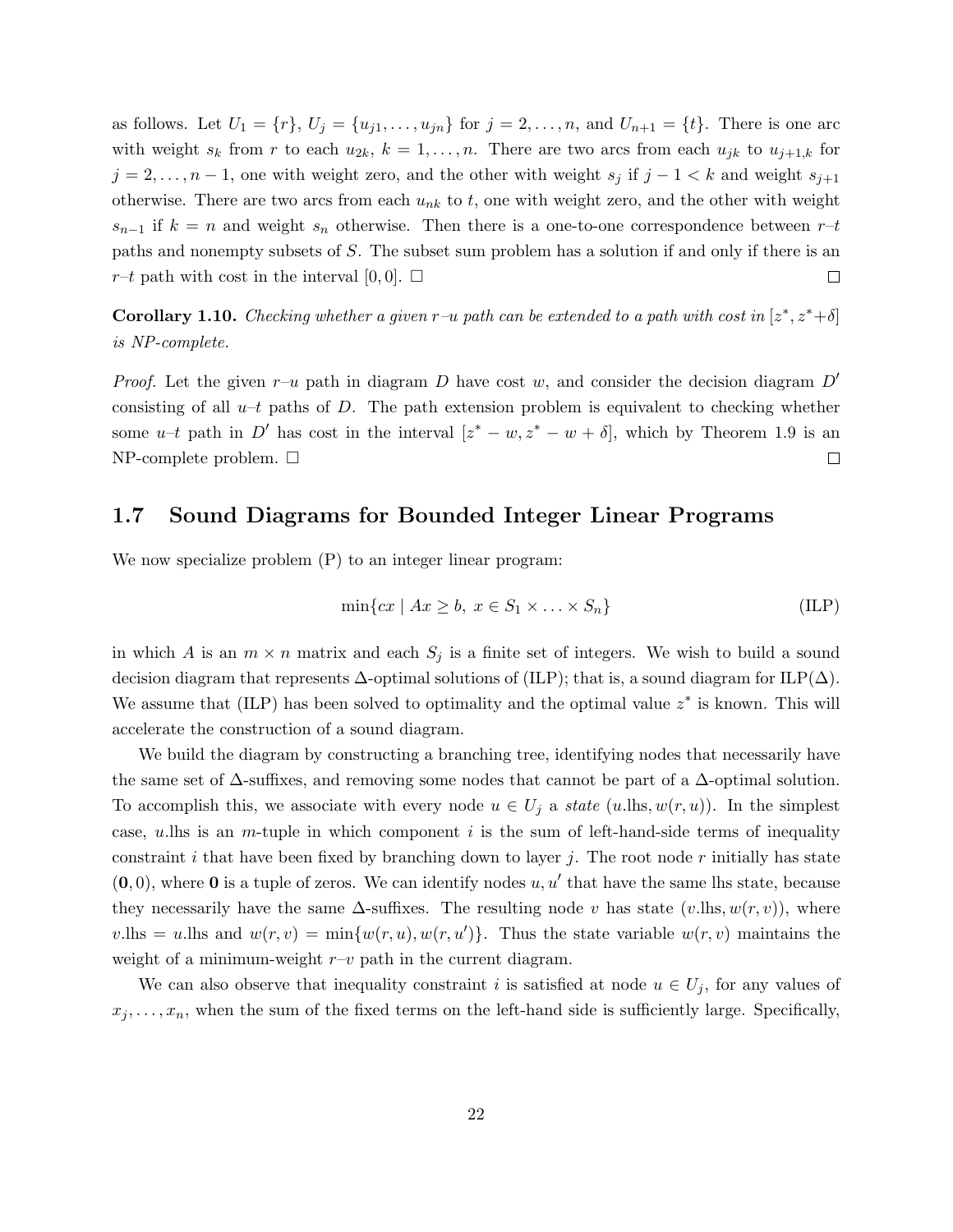inequality i is necessarily satisfied when the sum of these terms is at least  $b_i - M_{ij}$ , where

$$
M_{ij} = \sum_{k=j}^{n} \min \left\{ A_{ik} x_k \mid x_k \in S_k \right\}
$$

This allows us to update the lhs state to min ${u$ . Ihs,  $b - M_j$  and still identify nodes that have the same state. Here,  $M_j = (M_{1j}, \ldots, M_{mj})$ , and the minimum is taken componentwise.

We can remove a node  $u \in U_j$  when the cost of any r-t path through u must be greater than  $z^* + \Delta$ , based on the linear relaxation of (ILP) at node u. We therefore remove u when  $w(r, u) + \text{LP}_j(u.\text{lhs}) > z^* + \Delta$ , where

$$
LP_j(u.\text{lhs}) = \min \Big\{ \sum_{k=1}^{j-1} c_k x_k \Big| \sum_{k=j}^{n} A_k x_k \ge b - u.\text{lhs}, \ x_k \in I_k, \ k = j, \dots, n \Big\}
$$

and  $I_k$  is the interval  $[\min S_k, \max S_k]$ . This can remove some spurious solutions, but not necessarily all, because  $w(r, u)$  can underestimate the weight of r–u paths, and LP<sub>j</sub>(u.lhs) can underestimate the weight of  $u-t$  paths.

The diagram construction is controlled by Algorithm 1, which maintains unexplored nodes in a priority queue that determines where to branch next. When exploring node  $u \in U_j$ , the procedure invokes Algorithm 2 to create an outgoing arc for each value in the domain  $S_j$  of  $x_j$ . Some of these arcs may lead to dead-end nodes based the LP relaxation as described above. If all lead to dead ends,  $u$  and predecessors of  $u$  with no outgoing arcs are removed by the subroutine at the bottom of Algorithm 1.

Each surviving arc  $a$  out of  $u$  is processed as follows. Let the node  $q$  at the other end of arc  $a$ have state  $(q.\text{hls}, w(r, u) + c_i \ell(a))$ , where

$$
q.\mathrm{lns} = \min\left\{b - M_j, u.\mathrm{lns} + A_j\ell(a)\right\}
$$

If no node currently in  $U_{j+1}$  has the same lhs state as q, add node q to  $U_{j+1}$ . Otherwise, some node  $v \in U_{j+1}$  has v.lhs = q.lhs, and we let arc a run from u to v, updating  $w(r, v)$  if necessary. If v has been explored already, it is revisited in Algorithm 3, because the updated value of  $w(r, v)$ may affect which nodes and arcs can be deleted.

A key concept in the procedure is that of a *closed* node. The terminal node t is designated as closed (t.closed = true) when it is first reached in Algorithm 2. Higher nodes in the diagram are recursively marked as closed when all of their successors are closed. The recursion is implemented by maintaining the number *u*.openArcs of arcs from node *u* that do not lead to closed nodes. When Algorithm 1 pops u from the priority queue and processes it, u.openArcs is set to the number  $|S_i|$  of domain elements of  $x_i$ . Algorithm 1 decrements this number for each dead-end arc, and Algorithm 2 decrements it for each arc leading to a pre-existing node that is closed. Node  $u$  is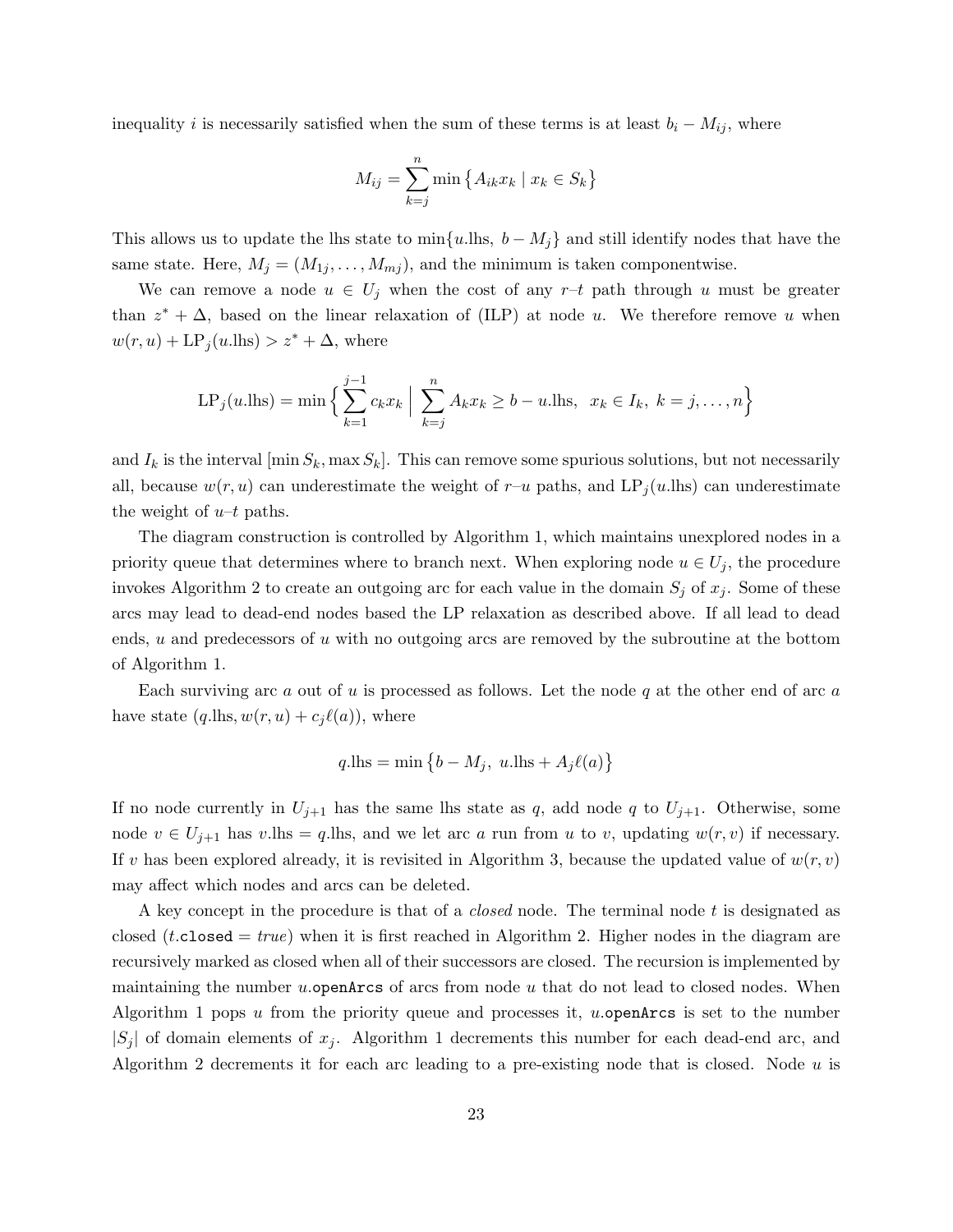|     | 1: procedure POPULATESOUNDDIAGRAM()                                |                                                   |
|-----|--------------------------------------------------------------------|---------------------------------------------------|
| 2:  | $r \leftarrow \text{new Node}(\min\{\mathbf{0}, M_1\}, 0)$         |                                                   |
| 3:  | $U_1 \leftarrow \{r\}$                                             |                                                   |
| 4:  | PriorityQueue $\leftarrow \{(1,r)\}\$                              | $\triangleright$ Begins search at root node r     |
| 5:  | $RewistBFSQueue \leftarrow \{\}$                                   |                                                   |
| 6:  | while PriorityQueue $\neq \emptyset$ do                            |                                                   |
| 7:  | $(j, u) \leftarrow$ Priority Queue.pop()                           | $\triangleright$ Queue policy defines search type |
| 8:  | u.openArcs $\leftarrow  S_j $                                      |                                                   |
| 9:  | Deadend $\leftarrow true$                                          |                                                   |
| 10: | for $\alpha \in S_j$ do                                            |                                                   |
| 11: | Success $\leftarrow$ TRYBRANCHING $(j, u, \alpha)$                 | $\triangleright$ Algorithm 2                      |
| 12: | Deadend $\leftarrow$ Deadend $\wedge \neg$ Success                 |                                                   |
| 13: | end for                                                            |                                                   |
| 14: | if Deadend then                                                    | $\triangleright$ No branch succeeded              |
| 15: | $\text{REMOVEDEADENDNODE}(j, u)$                                   | $\triangleright$ Procedure below                  |
| 16: | else if RevisitBFSQueue $\neq \emptyset$ then                      | $\triangleright$ Nodes following u reopened       |
| 17: | REVISITNODES()                                                     | $\triangleright$ Algorithm 3                      |
| 18: | else if $u$ .open $Arcs = 0$ then                                  | $\triangleright$ Nodes following u are all closed |
| 19: | $\text{CLOSENode}(j, u)$                                           | $\triangleright$ Algorithm 4                      |
| 20: | end if                                                             |                                                   |
| 21: | $u$ explored $\leftarrow true$                                     |                                                   |
| 22: | end while                                                          |                                                   |
|     | 23: end procedure                                                  |                                                   |
|     | <b>Subroutine:</b> Removes nodes that cannot reach $t$ recursively |                                                   |
|     | 24: procedure REMOVEDEADENDNODE $(j, u)$                           |                                                   |
| 25: | $U_j \leftarrow U_j \setminus \{u\}$                               |                                                   |
| 26: | for all $a = (v, u) \in A$ do                                      |                                                   |
| 27: | $A \leftarrow A \setminus \{a\}$                                   |                                                   |
| 28: | $v.\text{openArcs} \leftarrow v.\text{openArcs} - 1$               |                                                   |
| 29: | if $\neq a' = (v, u') \in A : u' \neq u$ then                      | $\triangleright$ Node above is a deadend          |
| 30: | REMOVEDEADENDNODE $(j-1, v)$                                       |                                                   |
| 31: | else if v. open $\text{Arcs} = 0$ then                             |                                                   |
| 32: | $\text{CLOSENode}(j-1, v)$                                         |                                                   |
| 33: | end if                                                             |                                                   |
| 34: | end for                                                            |                                                   |
|     | 35: end procedure                                                  |                                                   |

Algorithm 1 Builds sound diagram for (ILP) using an arbitrary search type

closed when u.openNodes reaches zero.

One purpose of the node closing mechanism is to implement a possibly more effective test for removing nodes than the LP relaxation. When the terminal node  $t$  is reached, a third state variable  $w(t, t)$  is set to 0. When a node u is closed, the state variable  $w(u, t)$  is updated to indicate the weight of a minimum-weight path to t. Algorithm 4 then removes node u if  $w(r, u)+w(u, t) > z^*+\Delta$ . It also removes an outgoing arc a to a node v when  $w(r, u) + c_j \ell(a) + w(v, t) > z^* + \Delta$ . Even this test, however, may not remove all spurious solutions.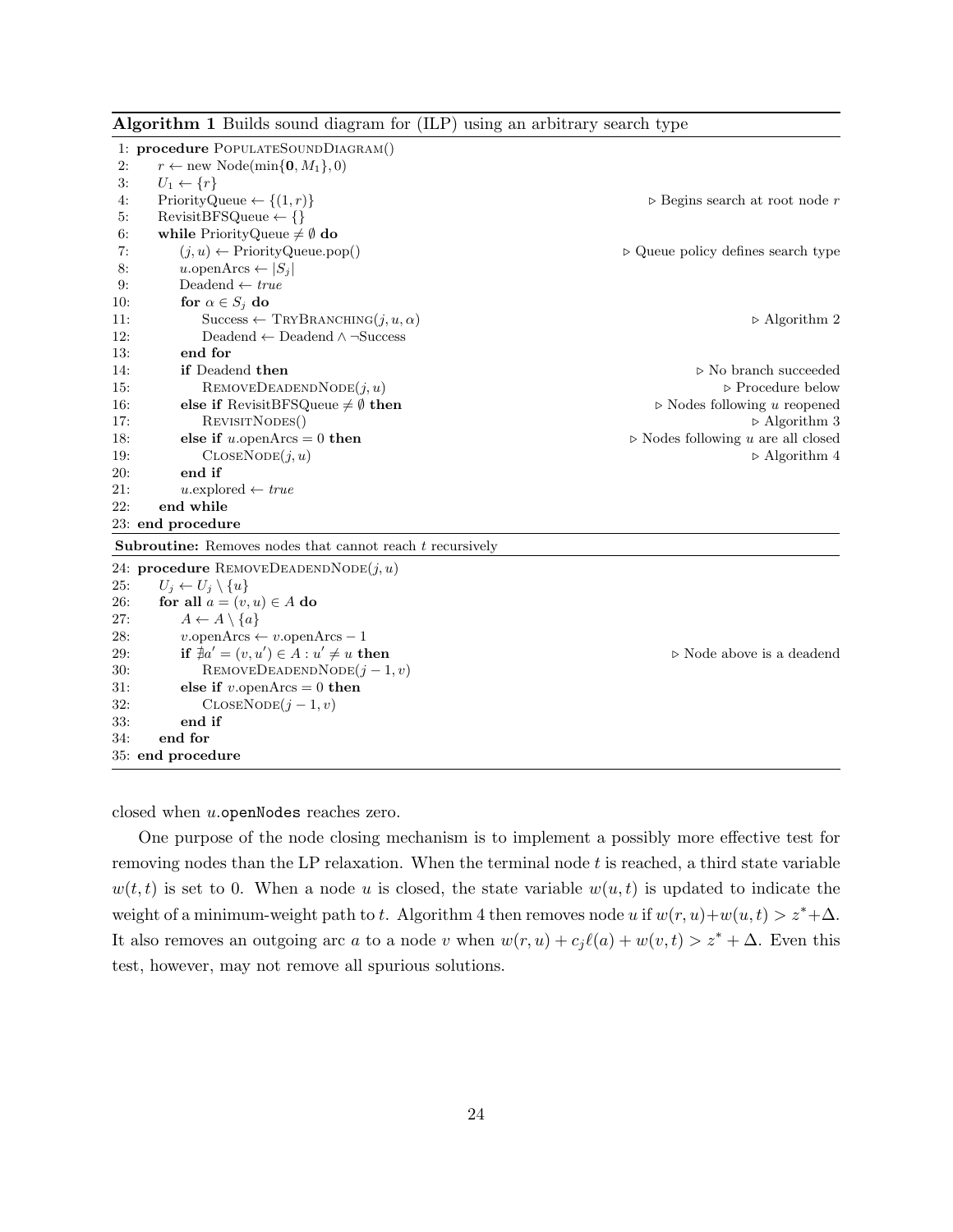|     | 1: function TRYBRANCHING $(j, u, \alpha)$                         |                                                           |
|-----|-------------------------------------------------------------------|-----------------------------------------------------------|
| 2:  | $\text{nodeLhs} \leftarrow \min\{u.\text{lhs} + A_j\alpha, M_j\}$ |                                                           |
| 3:  | $nodeWeight \leftarrow w(r, u) + c_j \alpha$                      |                                                           |
| 4:  | if nodeWeight + LP <sub>j</sub> (u.lhs) > $z^* + \Delta$ then     | $\triangleright$ LP = $\infty$ if infeasible              |
| 5:  | return false                                                      |                                                           |
| 6:  | end if                                                            |                                                           |
| 7:  | if $\exists v \in U_{j+1} : v.\text{lhs} = \text{nodeLhs then}$   | $\triangleright$ Found node with same lhs                 |
| 8:  | if nodeWeight $\langle w(r, v)$ then                              | $\triangleright$ Improves minimum cost path to $r$        |
| 9:  | $w(r, v) \leftarrow$ nodeWeight                                   |                                                           |
| 10: | if $v$ explored then                                              |                                                           |
| 11: | RevisitBFSQueue.add $(j + 1, v)$                                  | $\triangleright$ For Algorithm 3                          |
| 12: | end if                                                            |                                                           |
| 13: | end if                                                            |                                                           |
| 14: | $A \leftarrow A \cup \{(u, v)\}\$                                 |                                                           |
| 15: | if v.closed then                                                  | $\triangleright$ Fails if not improving for a closed node |
| 16: | $u.\text{openArcs} \leftarrow u.\text{openArcs} - 1$              |                                                           |
| 17: | end if                                                            |                                                           |
| 18: | else                                                              | $\triangleright$ Creates node for new lhs                 |
| 19: | $v \leftarrow$ new Node(nodeLhs, nodeWeight)                      |                                                           |
| 20: | $U_{j+1} \leftarrow U_{j+1} \cup \{v\}$                           |                                                           |
| 21: | $A \leftarrow A \cup \{(u, v)\}\$                                 |                                                           |
| 22: | if $j < n$ then                                                   | $\triangleright$ Adds non-terminal node to queue          |
| 23: | PriorityQueue.add $(j + 1, v)$                                    |                                                           |
| 24: | else                                                              | $\triangleright$ First reached terminal node t            |
| 25: | $v.\text{closed} \leftarrow true$                                 |                                                           |
| 26: | $w(v,t) \leftarrow 0$                                             |                                                           |
| 27: | end if                                                            |                                                           |
| 28: | end if                                                            |                                                           |
| 29: | return true                                                       |                                                           |
|     | 30: end function                                                  |                                                           |

Algorithm 2 Tries to branch on value and creates a new node if needed

#### 1.8 Algorithm for Sound Reduction

Applying the conditions  $(1.3)$ – $(1.4)$  for sound reduction presupposes that the suffixes of nodes u and  $v$  are known, as well as the weight of a minimum-weight path from  $v$  to the terminal node. Sound reduction is therefore attempted only when a node is closed, because it is at this point that the necessary information becomes available.

Algorithm 5 attempts to sound-reduce  $u$  into other closed nodes in the same layer, and to sound-reduce other nodes in the layer into u. It is invoked at line 23 in Algorithm 4. To check the conditions for sound-reducing u into v, Algorithm 5 recursively computes the weight of a minimumweight suffix of v that is not a suffix of u (and similarly with u and v reversed). We refer to this as a least-cost differing suffix (LCDS) and denote its weight by  $LCDS_i[v, u]$ . The computation of  $LCDS_i[v, u]$  and  $LCDS_i[u, v]$  occurs in lines 4–17 of the algorithm.

The test for sound-reducing u into v occurs in lines  $18-22$ . To break symmetry, we attempt the sound-reduction only when  $w(r, v) \leq w(r, u)$ . A failure of condition (1.3) for sound reduction occurs when a  $\Delta$ -suffix of u is not a suffix of v, so that  $w(r, u) + \text{LCDS}_j[u, v] \leq z^* + \Delta$ . Condition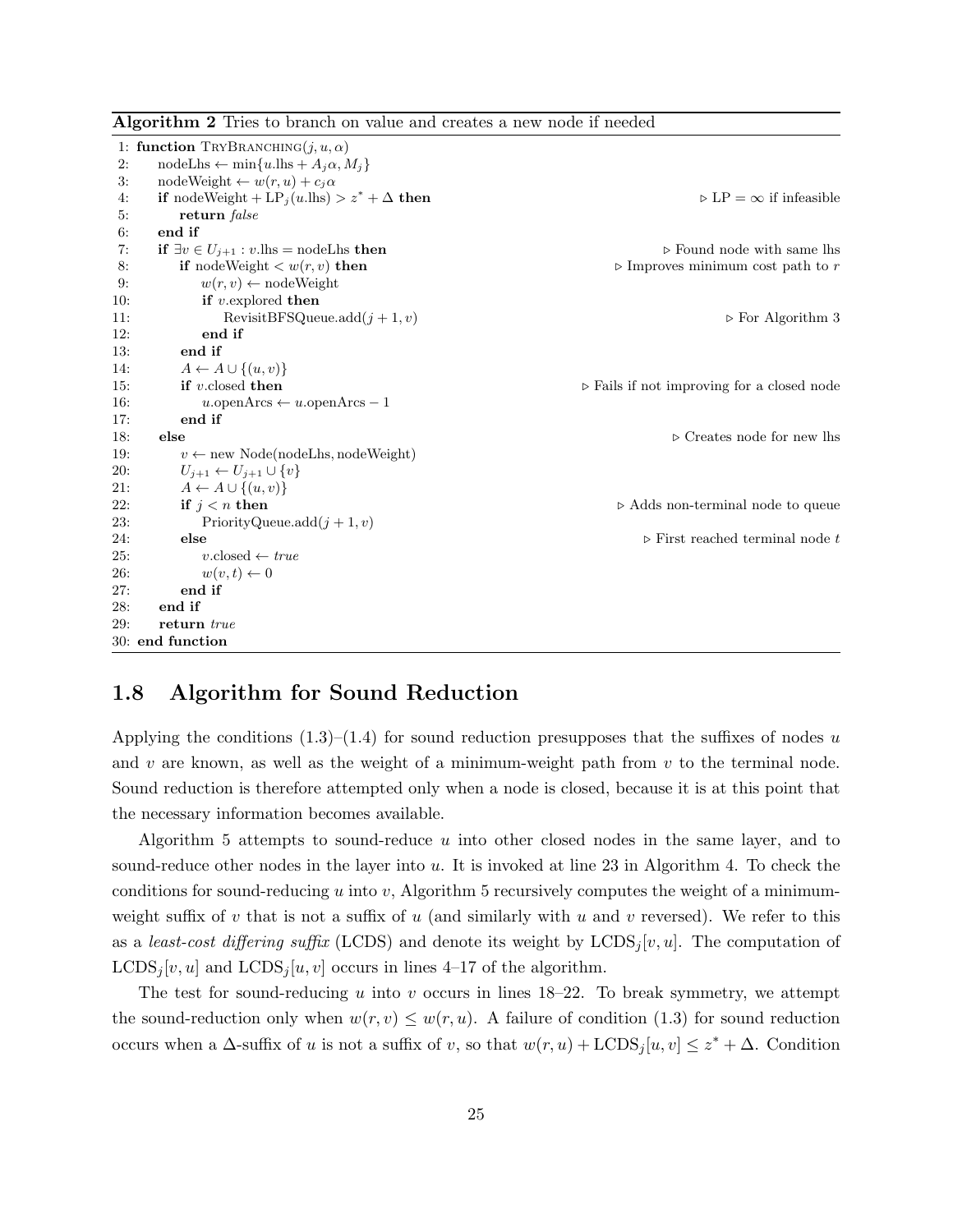| Algorithm 3 Revisits nodes already explored for updating and re-branching |  |  |  |  |  |  |  |  |
|---------------------------------------------------------------------------|--|--|--|--|--|--|--|--|
|---------------------------------------------------------------------------|--|--|--|--|--|--|--|--|

|     | 1: procedure REVISITNODES()                                     |                                                      |
|-----|-----------------------------------------------------------------|------------------------------------------------------|
| 2:  | while RevisitBFSQueue $\neq \emptyset$ do                       |                                                      |
| 3:  | $(j, u) \leftarrow$ Revisit BFSQueue.pop()                      |                                                      |
| 4:  | if $u$ closed then                                              |                                                      |
| 5:  | REOPENNODE(u)                                                   | $\triangleright$ Procedure below                     |
| 6:  | end if                                                          |                                                      |
| 7:  | for $\alpha \in S_j$ do                                         |                                                      |
| 8:  | if $\neq a = (u, v) \in A : l(a) = \alpha$ then                 | $\triangleright$ Branches again on absent $\alpha$   |
| 9:  | $u.\text{openArcs} \leftarrow u.\text{openArcs} + 1$            |                                                      |
| 10: | $TRYB$ RANCHING $(j, u, \alpha)$                                | $\triangleright$ Algorithm 2                         |
| 11: | else                                                            |                                                      |
| 12: | if $w(r, u) + c_j \alpha < w(r, v)$ then                        | $\triangleright$ Improves $w(r, v)$                  |
| 13: | $w(r, v) \leftarrow w(r, u) + c_i \alpha$                       |                                                      |
| 14: | if $v$ explored then                                            |                                                      |
| 15: | RevisitBFSQueue.add $(j + 1, v)$                                |                                                      |
| 16: | end if                                                          |                                                      |
| 17: | end if                                                          |                                                      |
| 18: | end if                                                          |                                                      |
| 19: | end for                                                         |                                                      |
| 20: | if u.openArcs = 0 then                                          | $\triangleright$ Nodes following $u$ remained closed |
| 21: | $\text{CLOSENode}(j, u)$                                        | $\triangleright$ Algorithm 4                         |
| 22: | end if                                                          |                                                      |
| 23: | end while                                                       |                                                      |
|     | 24: end procedure                                               |                                                      |
|     | <b>Subroutine:</b> Reopens nodes in bottom-up order recursively |                                                      |
|     | 25: procedure REOPENNODE $(u)$                                  |                                                      |
| 26: | $u.\text{closed} \leftarrow false$                              |                                                      |
| 27: | for all $a = (v, u) \in A$ do                                   | $\triangleright$ Opens all nodes above               |
| 28: | if $v$ closed then                                              |                                                      |
| 29: | REOPENNODE(v)                                                   |                                                      |
| 30: | $v.\text{openArcs} \leftarrow 1$                                |                                                      |
| 31: | else                                                            |                                                      |
| 32: | $v.\text{openArcs} \leftarrow v.\text{openArcs} + 1$            |                                                      |
| 33: | end if                                                          |                                                      |
| 34: | end for                                                         |                                                      |
|     | 35: end procedure                                               |                                                      |

(1.4) is violated when v has a suffix that is not a suffix of u and incurs a cost no greater than  $z^* + \Delta$ when combined with some prefix of u. This occurs when  $w(r, u) + \text{LCDS}_j[v, u] \leq z^* + \Delta$ . We can therefore sound-reduce  $u$  into  $v$  when

 $w(r, u) + \min\left\{\text{LCDS}_j[u, v], \text{LCDS}_j[v, u]\right\} > z^* + \Delta$ 

The analogous test for sound-reducing  $v$  into  $u$  occurs in lines 23–26. The removal of a node during sound reduction may disconnect subsequent nodes in the diagram, which are removed by the subroutine at the bottom of Algorithm 5.

Sound reduction is relatively efficient. Algorithm 5 is called  $O(nW)$  times, where W is the maximum width of a layer. Each call checks  $O(W)$  nodes having  $O(S_{\text{max}})$  arcs each, where  $S_{\text{max}}$  is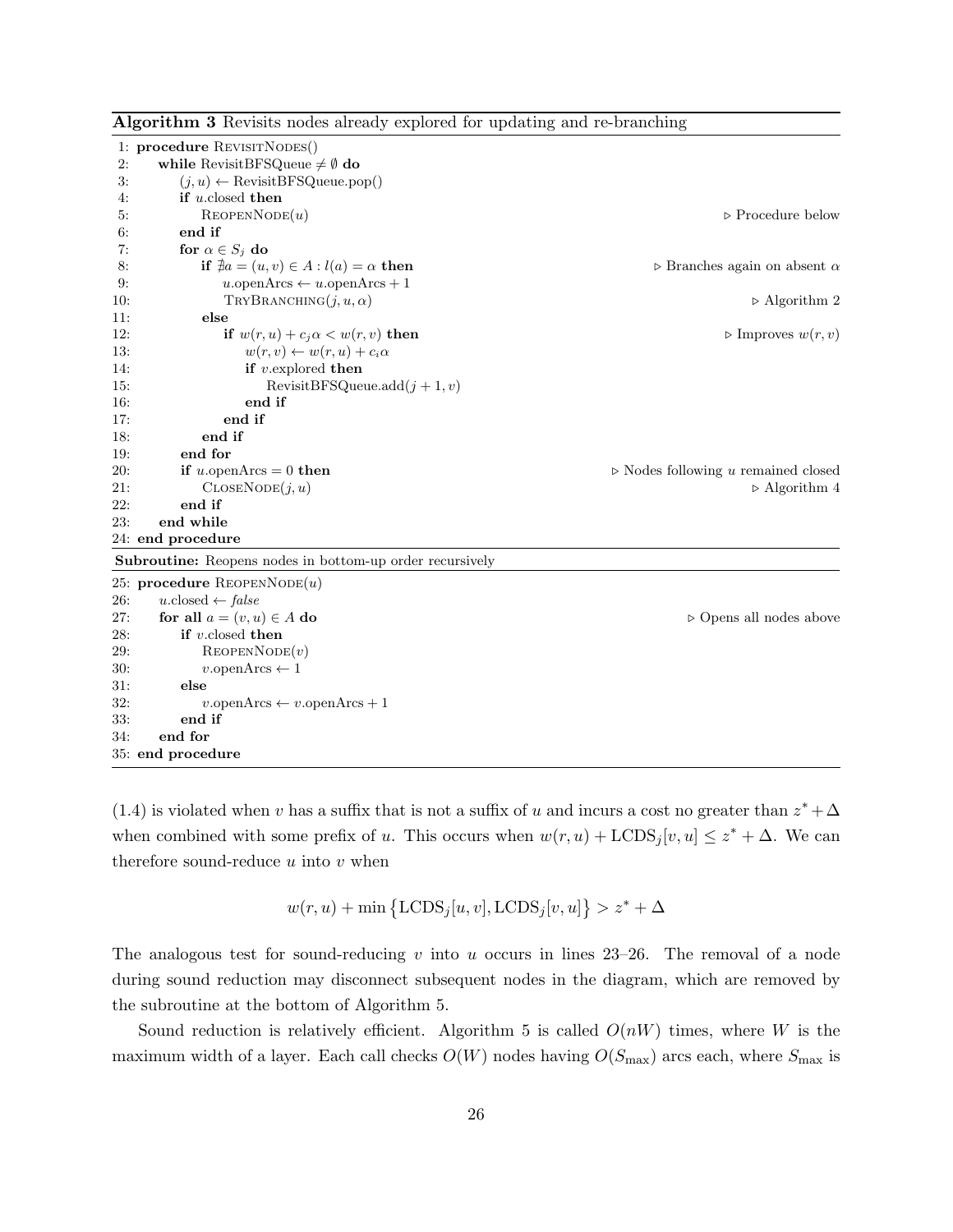| <b>Algorithm 4</b> Closes nodes and performs bottom-up processing recursively |  |  |  |  |
|-------------------------------------------------------------------------------|--|--|--|--|
|                                                                               |  |  |  |  |

|     | 1: <b>procedure</b> $\text{CLOSENode}(j, u)$              |                                                  |
|-----|-----------------------------------------------------------|--------------------------------------------------|
| 2:  | $u.\text{closed} \leftarrow true$                         |                                                  |
| 3:  | for all $a = (u, v) \in A$ do                             | $\triangleright$ Computes minimum cost path to t |
| 4:  | $w(u,t) \leftarrow \min\{w(u,t), c_j\ell(a) + w(v,t)\}\$  |                                                  |
| 5:  | end for                                                   |                                                  |
| 6:  | if $w(r, u) + w(u, t) > z^* + \Delta$ then                | $\triangleright$ Node is not minimal             |
| 7:  | $\text{RemovEDEADENDNODE}(i, u)$                          | $\triangleright$ Subroutine in Algorithm 1       |
| 8:  | end if                                                    |                                                  |
| 9:  | for all $a = (u, v) \in A$ do                             |                                                  |
| 10: | if $w(r, u) + c_j \ell(a) + w(u, t) > z^* + \Delta$ then  | $\triangleright$ Arc is not minimal              |
| 11: | $A \leftarrow A \setminus \{a\}$                          |                                                  |
| 12: | end if                                                    |                                                  |
| 13: | end for                                                   |                                                  |
| 14: | $\text{ClosingQueue} \leftarrow \{\}$                     |                                                  |
| 15: | for all $a = (v, u) \in A$ do                             |                                                  |
| 16: | if $\neg v$ closed then                                   |                                                  |
| 17: | $v.\text{openArcs} \leftarrow v.\text{openArcs} - 1$      |                                                  |
| 18: | if v.openArcs = 0 then                                    | $\triangleright$ Closes node above               |
| 19: | ClosingQueue $\leftarrow$ ClosingQueue $\cup \{(j, u)\}\$ |                                                  |
| 20: | end if                                                    |                                                  |
| 21: | end if                                                    |                                                  |
| 22: | end for                                                   |                                                  |
| 23: | COMPRESSDIAGRAM $(j, u)$                                  | $\triangleright$ Algorithm ?? or 5               |
| 24: | while ClosingQueue $\neq \emptyset$ do                    |                                                  |
| 25: | $(j, u) \leftarrow \text{ClosingQueue.pop}()$             |                                                  |
| 26: | $\text{CLOSENode}(j, u)$                                  |                                                  |
| 27: | end while                                                 |                                                  |
|     | 28: end procedure                                         |                                                  |

the size of the largest variable domain. This totals  $O(nW^2S_{\text{max}})$  operations before node removals. Each call of the bottom procedure requires time  $O(S_{\text{max}})$ , for a total time of  $O(nWS_{\text{max}})$ .

#### 1.9 Postoptimality Analysis

Because a sound decision diagram transparently represents all near-optimal solutions, a wide variety of postoptimality analyses can be conducted with minimal computational effort. We describe a few of these here.

The most basic postoptimality task is to retrieve all feasible solutions whose cost is within a given distance of the optimal cost. That is, we wish to retrieve all  $\delta$ -optimal solutions from a diagram D that is sound for P( $\Delta$ ), for a desired  $\delta \in [0, \Delta]$ . This is accomplished by Algorithm 6. The algorithm assumes that the weight  $w(r, u)$  of a minimum-weight path from r to each node u has been pre-computed in a single top-down pass. Then, for each desired tolerance  $\delta$ , the algorithm finds  $\delta$ -optimal solutions in a bottom-up pass. It accumulates for each node u a set Suf $\delta(u)$  of suffixes that could be part of a  $\delta$ -optimal solution, based on the weight of a minimum-weight  $r-u$ path. When the algorithm reaches the root r,  $\text{Suf}^{\delta}(r)$  is precisely the set  $\text{Suf}_{\delta}(r)$  of  $\delta$ -optimal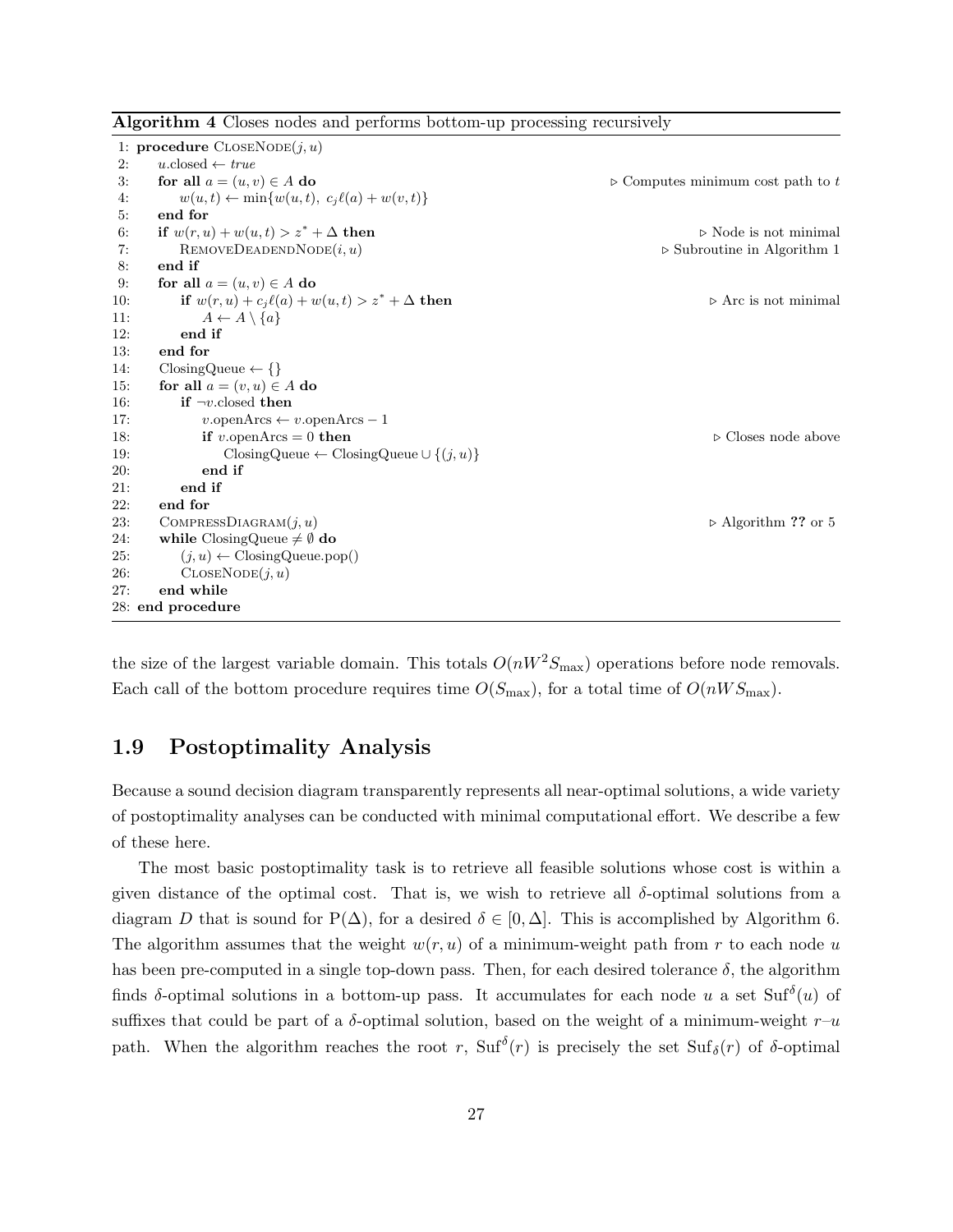| $\boldsymbol{\mathcal{A}}$ is a community of $\boldsymbol{\mathcal{A}}$ and $\boldsymbol{\mathcal{A}}$ with another closed flour if possible |                                        |
|----------------------------------------------------------------------------------------------------------------------------------------------|----------------------------------------|
| 1: procedure COMPRESSDIAGRAM $(j, u)$                                                                                                        |                                        |
| 2:<br>for all $v \in U_j : v \neq u \wedge v$ closed, and v ordered by nondecreasing $w(r, d)$ do                                            |                                        |
| 3:<br>$LCDS_i[u, v], LCDS_i[v, u] \leftarrow \infty$                                                                                         |                                        |
| for all $\alpha \in S_j$ do<br>4:                                                                                                            |                                        |
| if $\exists a_u = (u, u_+) : \ell(a_u) = \alpha$ then<br>5:                                                                                  |                                        |
| if $\exists a_v = (v, v_+) : \ell(a_v) = \alpha$ then<br>6:                                                                                  |                                        |
| $\text{LCDS}_{j}[u, v] \leftarrow \min\{\text{LCDS}_{j}[u, v], w(a_u) + \text{LCDS}_{j+1}[u_{+}, v_{+}]\}$<br>7:                             |                                        |
| $\text{LCDS}_j[v, u] \leftarrow \min\{\text{LCDS}_j[v, u], w(a_u) + \text{LCDS}_{j+1}[v_+, u_+]\}$<br>8:                                     |                                        |
| else<br>9:                                                                                                                                   |                                        |
| $\text{LCDS}_{j}[u, v] \leftarrow \min\{\text{LCDS}_{j}[u, v], w(a_u) + w(u_+, t)\}\$<br>10:                                                 |                                        |
| end if<br>11:                                                                                                                                |                                        |
| 12:<br>else                                                                                                                                  |                                        |
| if $\exists a_v = (v, v_+) : \ell(a_v) = \alpha$ then<br>13:                                                                                 |                                        |
| $\text{LCDS}_j[v, u] \leftarrow \min\{\text{LCDS}_j[v, u], w(a_v) + w(v_+, t)\}\$<br>14:                                                     |                                        |
| end if<br>15:                                                                                                                                |                                        |
| end if<br>16:                                                                                                                                |                                        |
| end for<br>17:                                                                                                                               |                                        |
| if $w(r, v) \leq w(r, u)$ then<br>18:                                                                                                        |                                        |
| if $w(r, u) + \min\{ \text{LCDS}_j[u, v], \text{LCDS}_j[v, u] \} > z^* + \Delta$ then<br>19:                                                 |                                        |
| SOUNDREDUCE $(j, u, v)$<br>20:                                                                                                               | $\triangleright$ First procedure below |
| break<br>21:                                                                                                                                 |                                        |
| 22:<br>end if                                                                                                                                |                                        |
| else if $w(r, v) + \min\{ \text{LCDS}_j[u, v], \text{LCDS}_j[v, u] \} > z^* + \Delta$ then<br>23:                                            |                                        |
| 24:<br>SOUNDREDUCE $(j, v, u)$                                                                                                               | $\triangleright$ First procedure below |
| break<br>25:                                                                                                                                 |                                        |
| end if<br>26:                                                                                                                                |                                        |
| end for<br>27:                                                                                                                               |                                        |
| 28: end procedure                                                                                                                            |                                        |
| <b>Subroutine:</b> Sound-reduces node $u$ into node $v$ at level $j$                                                                         |                                        |
| 29: procedure SOUNDREDUCE $(j, u, v)$                                                                                                        |                                        |
| for all $a = (q, u) \in A$ do<br>30:                                                                                                         |                                        |
| $a \leftarrow (q, v)$<br>31:                                                                                                                 | $\triangleright$ Redirects arcs to v   |
| end for<br>32:                                                                                                                               |                                        |
| $v.\text{hs} \leftarrow \emptyset$<br>33:                                                                                                    | $\triangleright$ Removes v's state     |
| 34:<br>$\text{Remov}$ EIFDISCONNECTED $(j, u)$                                                                                               | $\triangleright$ Next procedure below  |
| 35: end procedure                                                                                                                            |                                        |
| <b>Subroutine:</b> Removes node $u \in U_j$ and subsequent disconnected nodes in D                                                           |                                        |
| 36: procedure REMOVEIFDISCONNECTED $(j, u)$                                                                                                  |                                        |
| 37:<br>if $\exists a = (v, u) \in A$ then                                                                                                    |                                        |
| $U_j \leftarrow U_j \setminus \{u\}$<br>38:                                                                                                  |                                        |
| 39:<br>for all $a = (u, v) \in A$ do                                                                                                         |                                        |
| $A \leftarrow A \setminus \{a\}$<br>40:                                                                                                      |                                        |
| REMOVEIFDISCONNECTED $(j + 1, v)$<br>41:                                                                                                     |                                        |
| end for<br>42:                                                                                                                               |                                        |
| end if<br>43:                                                                                                                                |                                        |
| 44: end procedure                                                                                                                            |                                        |

Algorithm 5 Sound-reduces node  $u$  with another closed node if possible

solutions, because at this point the exact cost of solutions is known.

The worst-case complexity of the algorithm is proportional to the number of solutions D represents, including spurious solutions. However, many spurious solutions are screened out as the algorithm works its way up, particularly because a solution with cost greater than  $z^* + \delta$  (where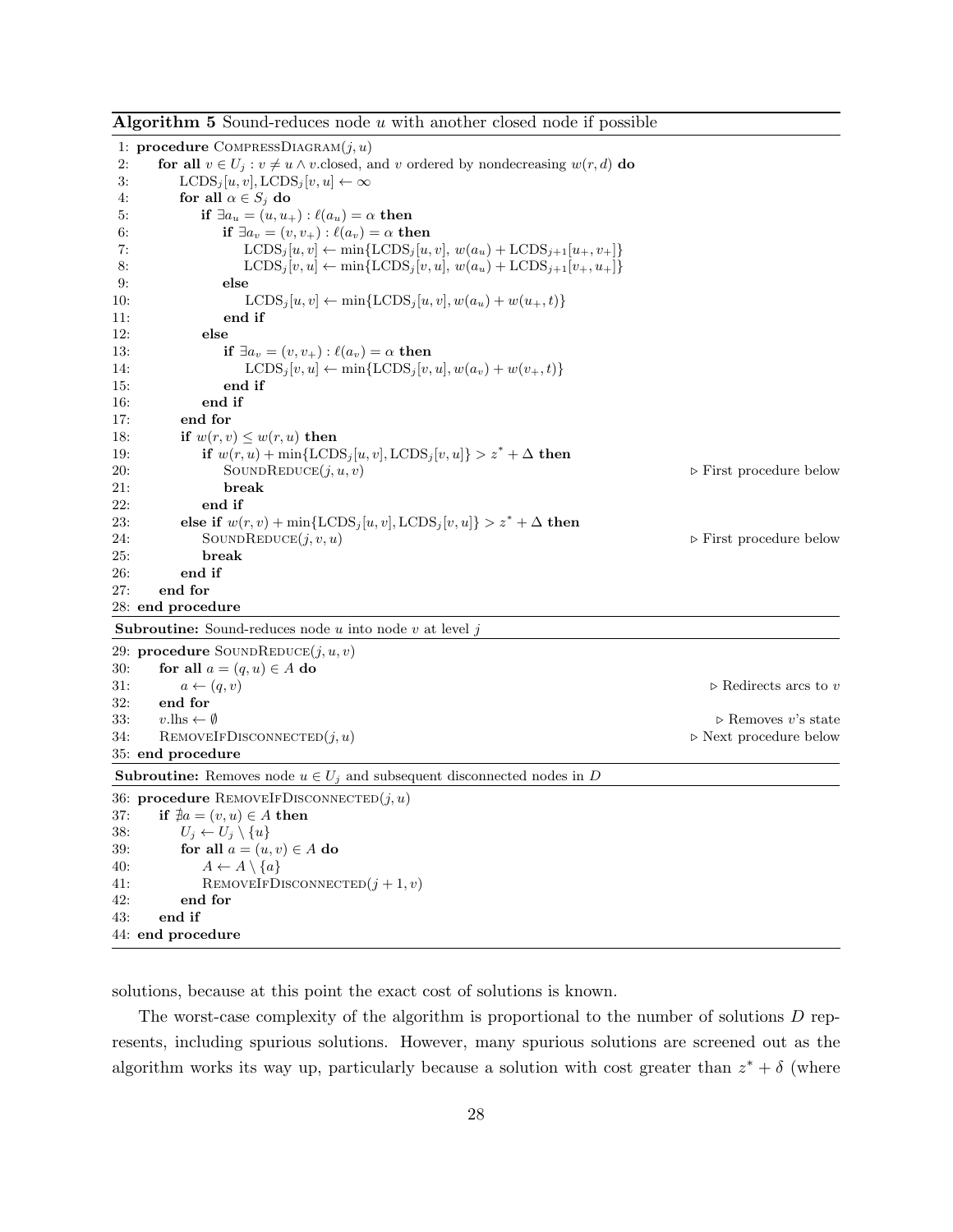|--|

|     | 1: function RETRIEVESOLUTIONS( $\delta$ )                                          |                                                                                                                   |
|-----|------------------------------------------------------------------------------------|-------------------------------------------------------------------------------------------------------------------|
| 2:  | $\text{Suf}^{\delta}(t) = \{\text{null}\}\$                                        | $\triangleright$ Suf <sup><math>\delta</math></sup> ( <i>u</i> ) = set of possible $\delta$ -suffixes of <i>u</i> |
| 3:  | $w(\text{null})=0$                                                                 | $\triangleright$ null is the zero-length suffix.                                                                  |
| 4:  | for $j = n \rightarrow 1$ do                                                       | $\triangleright$ Retrieve $\delta$ -optimal solutions in bottom-up pass.                                          |
| 5:  | for all $u \in U_j$ do                                                             |                                                                                                                   |
| 6:  | $\mathrm{Suf}^\delta(u) = \emptyset$                                               |                                                                                                                   |
| 7:  | for all $a = (u, v) \in A_i$ do                                                    |                                                                                                                   |
| -8: | for all $s \in \mathrm{Suf}^{\delta}(v)$ do                                        | $\triangleright$ Examine suffixes of v.                                                                           |
| 9:  | if $w(r, u) + w(a) + w(s) \leq z^* + \delta$ then                                  | $\triangleright$ Possible new $\delta$ -suffix of u?                                                              |
| 10: | $\mathrm{Suf}^{\delta}(u) \leftarrow \mathrm{Suf}^{\delta}(u) \cup \{\ell(a)  s\}$ | $\triangleright$ Append $\ell(a)$ to suffix s.                                                                    |
| 11: | $w(\ell(a)  s) = w(\ell(a)) + w(s)$                                                | $\triangleright$ Compute weight of new suffix.                                                                    |
| 12: | end if                                                                             |                                                                                                                   |
| 13: | end for                                                                            |                                                                                                                   |
| 14: | end for                                                                            |                                                                                                                   |
| 15: | end for                                                                            |                                                                                                                   |
| 16: | end for                                                                            |                                                                                                                   |
| 17: | return Suf $\delta(r)$                                                             | $\triangleright$ Returns set of $\delta$ -optimal solutions.                                                      |
|     | 18: end function                                                                   |                                                                                                                   |

possibly  $\delta \ll \Delta$ ) can be discarded. Retrieval can therefore be quite fast for small  $\delta$ .

The same algorithm can answer a number of postoptimality questions. For example, one might ask which solutions are  $\delta$ -optimal when certain variables are fixed to certain values—or, more generally, when the domains  $S_j$  of certain variables are replaced by proper subsets  $S'_j$  of those domains. This is easily addressed by removing, for each  $S'_{j}$ , all arcs leaving layer j with labels that do not belong to  $S'_j$ . Algorithm 6 is then applied to the smaller diagram that results, after recomputing weights  $w(r, u)$ . Since the use of smaller domains does not add any  $\Delta$ -optimal solutions, no  $\delta$ optimal solutions are missed. Methods for efficient updating of shortest paths are discussed in Miller-Hooks and Yang [2005].

One might also ask which solutions are  $\delta$ -optimal when the objective function coefficients are altered, say to  $c'$ . Since changing the cost coefficients can introduce  $\Delta$ -optimal solutions, the sound diagram may fail to represent some solutions that are ∆-optimal for the altered costs. However, we can identify all solutions that remain  $\delta$ -optimal after the cost change for  $\delta \leq \Delta - \sum_{n=1}^{\infty}$  $j=1$  $|c_j' - c_j|$  since all of those were originally ∆-optimal. This is accomplished simply by modifying the arc weights to reflect the new costs and running Algorithm 6, again with recomputed weights  $w(r, u)$ .

Several additional types of postoptimality analysis can be performed, all with the advantage that spurious solutions have no effect on the computations. These types of analysis can therefore be conducted very rapidly.

For example, we can determine the values that a given variable can take such that the resulting minimum cost is within  $\delta$  of the optimum. We refer to this as the  $\delta$ -*optimal domain* of the variable. For each variable  $x_j$ , we need only scan the arcs leaving layer j and observe which ones pass test (1.2) when  $\Delta$  is replaced with  $\delta$ . This is done in Algorithm 7, which computes  $\delta$ -optimal domains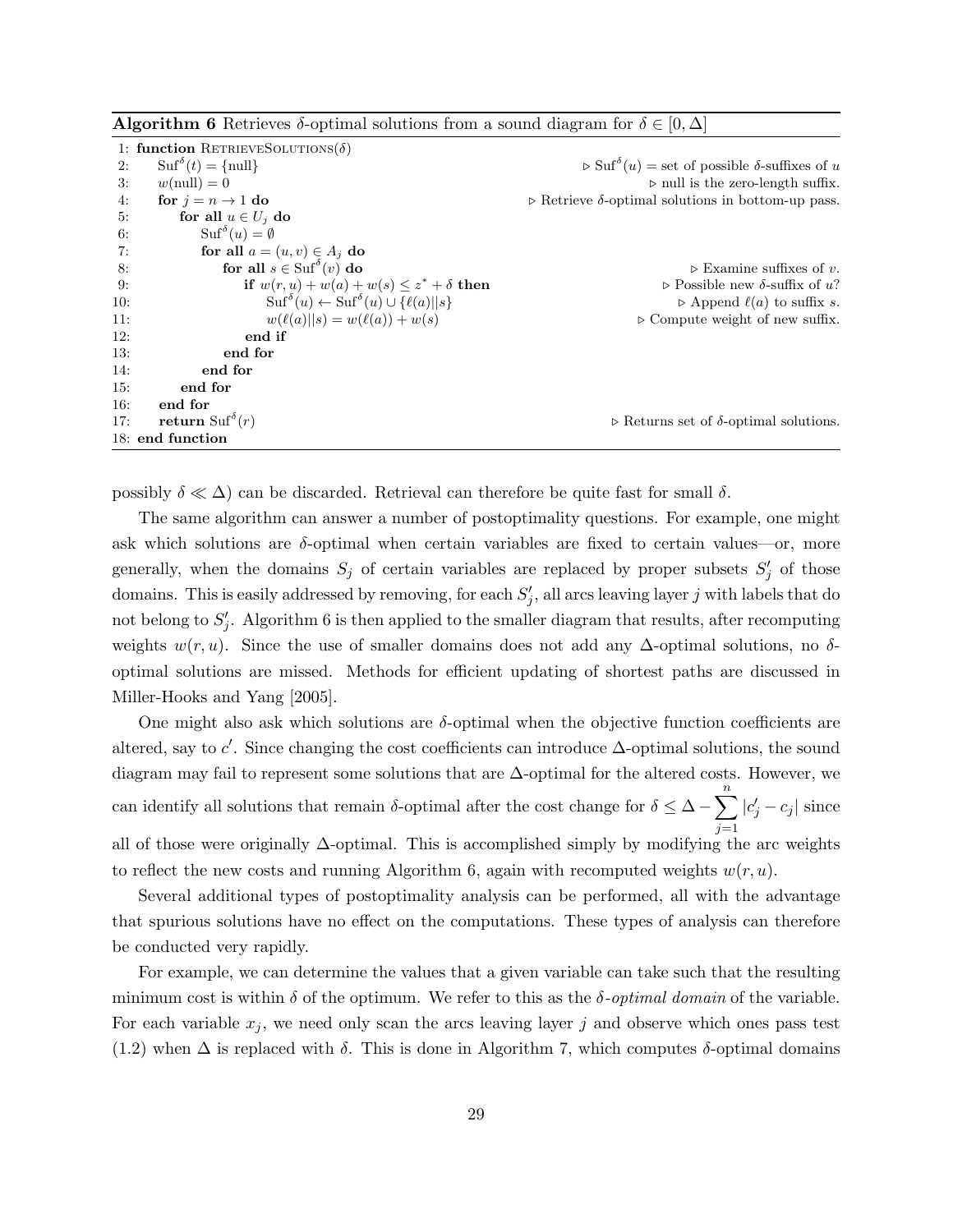**Algorithm 7** Computes  $\delta$ -optimal domains for all variables, where  $\delta \in [0, \Delta]$ 

|    | 1: <b>procedure</b> COMPUTENEAROPTIMALDOMAINS( $\delta$ ) |                                                                             |
|----|-----------------------------------------------------------|-----------------------------------------------------------------------------|
| 2: | for $j = 1 \rightarrow n$ do                              |                                                                             |
| 3: | $X_i \leftarrow \emptyset$                                | $\triangleright X_i$ is the subset of $S_i$ in $\delta$ -optimal solutions. |
| 4: | for all $a = (u, v) \in A_j : \ell(a) \notin X_j$ do      | $\triangleright$ Loops on arcs of missing values                            |
| 5: | if $w(r, u) + w(a) + w(v, t) \leq x^* + \delta$ then      |                                                                             |
| 6: | $X_i \leftarrow X_i \cup \{\ell(a)\}\$                    | $\triangleright$ Found a $\delta$ -optimal solution where $x_i = \ell(a)$   |
| 7: | end if                                                    |                                                                             |
| 8: | end for                                                   |                                                                             |
| 9: | end for                                                   |                                                                             |
|    | 10: end procedure                                         |                                                                             |

for all variables. In particular, the solution value of  $x_j$  is invariant across all  $\delta$ -optimal solutions if its  $\delta$ -optimal domain is a singleton. The algorithm assumes that shortest path lengths  $w(r, u)$  and  $w(u, t)$  have been pre-computed for each node u. Its complexity is dominated by the complexity  $\mathcal{O}(nW^2)$  of computing the shortest path lengths. The algorithm can also be run after the domains of certain variables are replaced with proper subsets of those domains, to determine the effect on the  $\delta$ -optimal domains of the other variables.

We can also perform range analysis for individual cost coefficients  $c_j$ . As with the previous analysis, the presence of spurious solutions has no effect. For each variable  $x_j$ , we can look for the values of  $c_j$  that would make each value in the domain of  $x_j$  optimal, provided that the other cost coefficients are unchanged. This idea is particularly simple and insightful when the domains are binary, as described in Algorithm 8: if there are solutions in the diagram for which  $x_i = 0$ and  $x_j = 1$ , there is a unique value  $c'_j$  for which there are alternate optima with both values. Any  $c_j > c'_j$  makes solutions where  $x_j = 1$  suboptimal, and conversely any  $c_j < c'_j$  makes solutions where  $x_j = 0$  suboptimal. If applied to solutions that were originally  $\Delta$ -optimal, the outcome remains valid as long as  $c_j$  does not change more than  $\Delta$ .

#### 1.10 Computational Experiments

The experiments were designed to assess the compactness of sound decision diagrams, based on 0–1 problem instances in MIPLIB. We constructed three data structures for each of 12 instances and a range of tolerances  $\Delta$ . The first structure is a branching tree T that represents all  $\Delta$ optimal solutions. The second is the sound diagram  $U$  that is obtained from Algorithms 1–4, but omitting the sound-reduction step in Algorithm 5. The third is the sound-reduced diagram  $S$  that is obtained by applying Algorithms  $1-5$ . Diagram S is therefore a smallest possible sound diagram for the problem instance. By comparing the size  $U$  with the size of  $T$ , we can see the advantage of representing solutions with a sound decision diagram in which equivalent states are unified. By comparing the size of  $S$  with the size of  $U$ , we can measure the additional advantage obtained by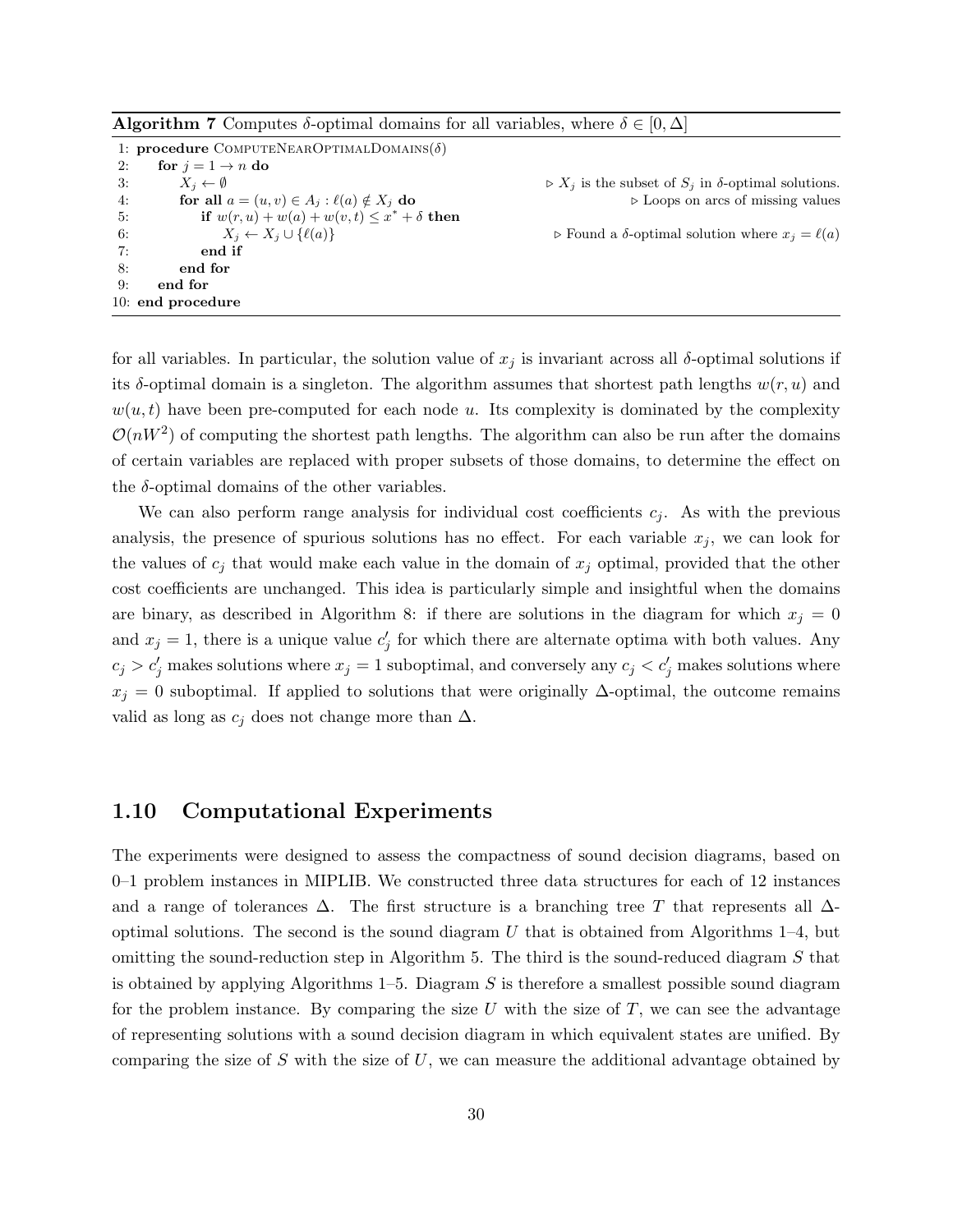Algorithm 8 Computes the cost coefficient  $c'_j$  for each variable  $x_j$  on 0–1 domains that yields optimal solutions with  $x_j = 0$  and  $x_j = 1$  among the solutions of the decision diagram, if the other cost coefficients remain the same

|     | 1: function COMPUTEINDIFFERENTCOSTCOEFFICIENTS() |                                                                                    |
|-----|--------------------------------------------------|------------------------------------------------------------------------------------|
| 2:  | for $j = 1 \rightarrow n$ do                     |                                                                                    |
| 3:  | for $\alpha \in \{0,1\}$ do                      |                                                                                    |
| 4:  | $z_{\alpha} \leftarrow \infty$                   | $\rhd z_{\alpha}$ is min $\sum c_{j'} x_{j'}$ when $x_{j} = \alpha$<br>$i' \neq i$ |
| 5:  | end for                                          |                                                                                    |
| 6:  | for all $a = (u, v) \in A_j$ do                  |                                                                                    |
| 7:  | if $w(r, u) + w(v, t) < z_{\ell(a)}$ then        |                                                                                    |
| 8:  | $z_{\ell(a)} \leftarrow w(r, u) + w(v, t)$       | $\triangleright$ Found a lower value of $\sum c_{j'}x_{j'}$<br>$i' \neq i$         |
| 9:  | end if                                           |                                                                                    |
| 10: | end for                                          |                                                                                    |
| 11: | if $z_0 = \infty$ then                           | $\triangleright$ There is no solution with $x_j = 0$                               |
| 12: | $c'_i = \infty$                                  |                                                                                    |
| 13: | else if $z_1 = \infty$ then                      | $\triangleright$ There is no solution with $x_j = 1$                               |
| 14: | $c_i'=-\infty$                                   |                                                                                    |
| 15: | else                                             | $\triangleright$ There are solutions for both assignments                          |
| 16: | $c'_i = z_0 - z_1$                               | $\triangleright$ Coefficient for which $z_0 = z_1 + c'_j$                          |
| 17: | end if                                           |                                                                                    |
| 18: | end for                                          |                                                                                    |
| 19: | return $c'$                                      |                                                                                    |
|     | 20: end function                                 |                                                                                    |

sound reduction.

We carried out the experiments for tolerances  $\Delta$  that range over a wide interval from zero to  $\Delta_{\text{max}}$  in increments of  $0.1\Delta_{\text{max}}$ . For the smaller instances, we set  $\Delta_{\text{max}}$  large enough to encompass all feasible solutions; that is, large enough so that all feasible solutions are  $\Delta_{\text{max}}$ -optimal. These instances are bm23, enigma, p0033, p0040, stein9, stein15, and stein27. Thus for these instances,  $\Delta_{\text{max}}$  is the difference in value between the best and worst solutions. For the remaining instances, we set  $\Delta_{\text{max}}$  equal to the median absolute value of nonzero objective coefficients. This allows us to test variations of up to 100% in objective coefficients of half of these variables. If the runtime was less that 1000 seconds, we kept doubling  $\Delta_{\text{max}}$  until the runtime exceeded 1000 seconds, but stopped short of a doubling that resulted in a runtime of more than 24 hours.

In all experiments, the branching priority is DFS, variables are ordered by increasing index, and 0-arcs are explored before 1-arcs. The code is written in  $C++$  (gcc version 4.8.24), uses the COIN-OR CLP solver<sup>1</sup> (version 1.16.10), and ran in Ubuntu 14.04.2 LTS on a machine with Intel(R) Xeon(R) CPU E5-2680 v3  $@$  2.50GHz processors and 128 GB of RAM.

Table 1.2 displays the statistics for the maximum tolerance  $\Delta_{\text{max}}$ , including the number of optimal and  $\Delta_{\text{max}}$ -optimal solutions, and the size and construction time for T, U, and S. The sound-reduced diagram  $S$  is dramatically smaller than the branching tree  $T$  for all the instances except enigma. It is also significantly smaller than the unified diagram  $U$  except in the cases of

<sup>1</sup> projects.coin-or.org/Clp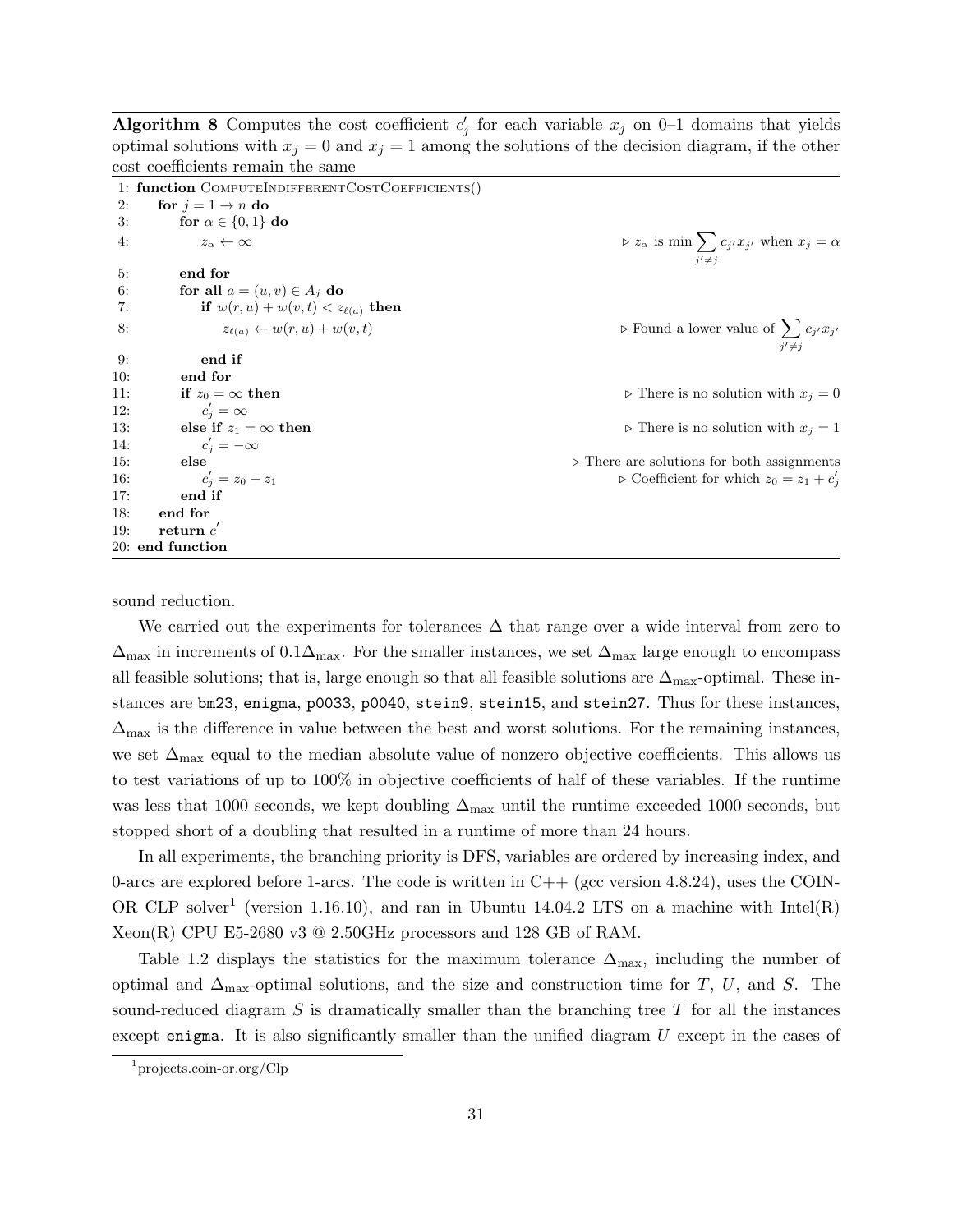|                     |                    | Solutions      |                                  | Size (nodes) |           |         | Runtime (s) |         |
|---------------------|--------------------|----------------|----------------------------------|--------------|-----------|---------|-------------|---------|
| Instance            | $\Delta_{\rm max}$ |                | Opt. $\Delta_{\text{max}}$ -opt. | T            | U         | S       | U           | S       |
| air01               | 3194               | $\overline{2}$ | 16,899                           | 5,058,113    | 61,652    | 61,652  | 340         | 11,000  |
| $bm23^*$            | 59                 |                | 2,168                            | 23,620       | 20,356    | 5,460   | 31          | 40      |
| $\mathrm{enigma}^*$ |                    | $\overline{2}$ | 4                                | 278          | 243       | 243     | 41          | 41      |
| lseu                | 236.16             | $\overline{2}$ | 67,250                           | 2,057,264    | 294.108   | 53.465  | 2.900       | 8,600   |
| mod008              | 21                 | 6              | 4.954                            | 891,543      | 188,359   | 38,292  | 15,000      | 16,000  |
| $p0033*$            | 2112               | 9              | 10.746                           | 55,251       | 847       | 449     | 5.8         | 33      |
| $p0040*$            | 7102               |                | 519,216                          | 2,736,899    | 2,950     | 831     | 2.6         | 620     |
| p0201               | 375                | 4              | 34,504                           | 2,326,052    | 107,312   | 6,627   | 1,900       | 7,700   |
| sentov              | 280.8              |                | 85,401                           | 1,868,562    | 1,754,681 | 101,618 | 3,800       | 12,000  |
| $\rm{stein}9^*$     | 4                  | 54             | 172                              | 460          | 137       | 80      | 0.02        | 0.05    |
| $stein15*$          | 6                  | 315            | 2,809                            | 8,721        | 2,158     | 816     | 0.54        | $1.6\,$ |
| $\rm stein27^*$     | 9                  | 2,106          | 367,525                          | 1,450,702    | 338,916   | 25.444  | 159         | 1.400   |

Table 1.2: Solution counts, with diagram sizes and construction times, for MIPLIB instances using a maximum tolerance  $\Delta_{\text{max}}$ .

\* The value of  $\Delta_{\text{max}}$  makes the set large enough to include all feasible solutions.

air01 and enigma, and smaller by at least an order of magnitude in three instances. On the other hand, sound reduction added significantly more computation time to the diagram construction in seven of the instances.

In practice, the desired tolerance  $\Delta$  is typically much less than  $\Delta_{\text{max}}$ . We therefore display in Figs. 1.6–1.7 how the diagram sizes and computation times depend on  $\Delta$  for six of the instances. Note that the diagram sizes and runtimes are plotted on a logarithmic scale. As predicted by Corollary 1.4, the diagram size is monotone nondecreasing in  $\Delta$ .

The sound-reduced diagram S is substantially more compact than the branching tree  $T$  in every instance. It is also smaller than  $U$  in all instances but one, although one must normally pay a higher computational price for this reduction. Of course, a sound-reduced diagram need only be generated once in order to carry out a large number of postoptimality queries. The sound-reduced diagrams for typical values of  $\Delta$  are well within a practical size range for rapid postoptimality processing, normally a few hundred or a few thousand nodes. The computation times for constructing diagrams of this size are likewise modest, ranging from a few seconds to a few minutes.

#### 1.11 Conclusion

We explored sound decision diagrams as a data structure for concisely and transparently representing near-optimal solutions of integer programming problems. We showed that repeated application of a simple sound-reduction step yields a smallest possible sound diagram for any given discrete optimization problem. Based on this result, we stated an algorithm for constructing sound-reduced diagrams for integer programming problems. We showed how the resulting diagrams permit several types of postoptimality analysis, and that the presence of spurious solutions in the diagrams has no effect on most types of analysis. Computational testing indicates that sound-reduced diagrams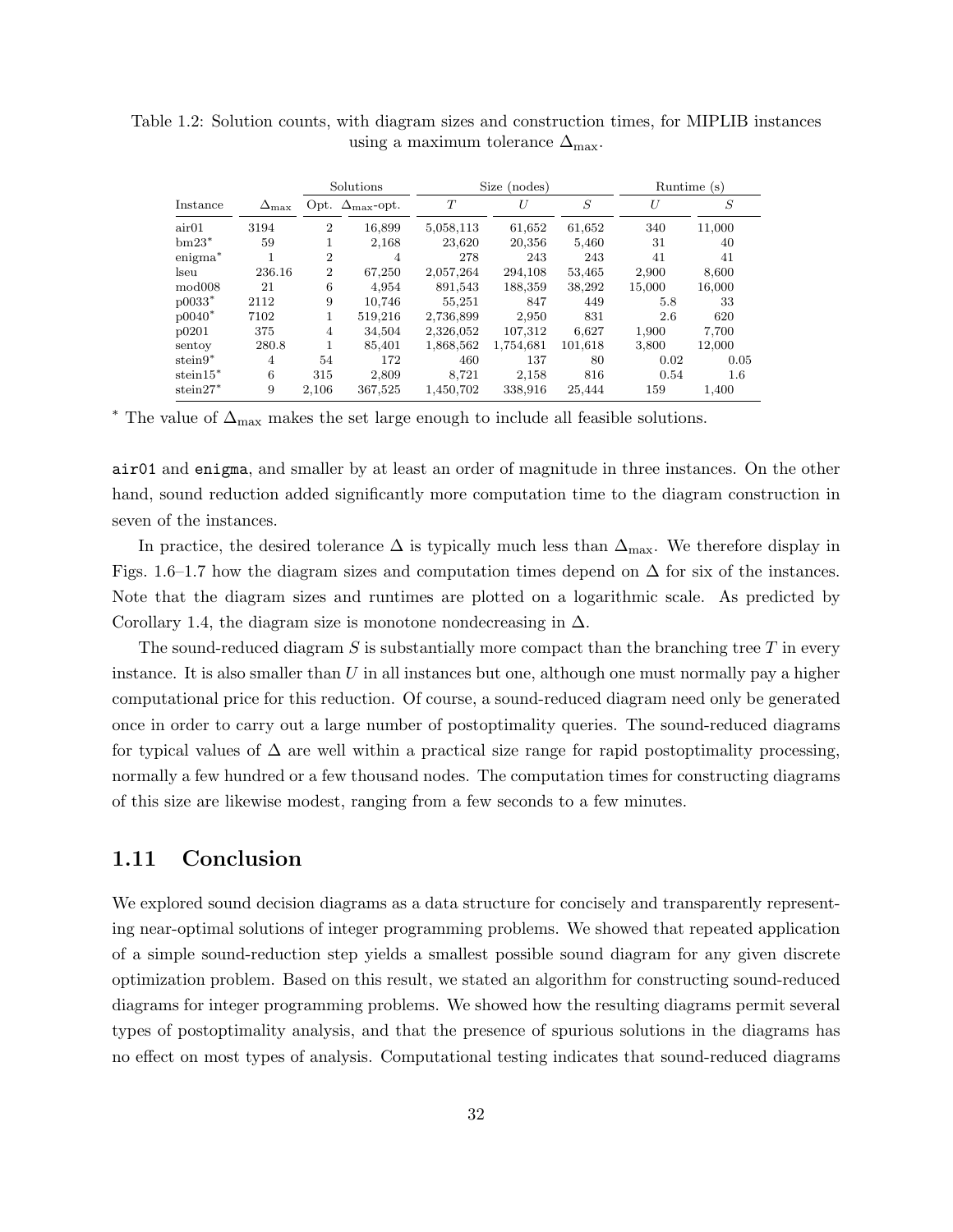

Figure 1.6: Diagram size and computation time vs.  $\Delta$  for three smaller instances.

generally offer dramatic reductions in the space required to represent near-optimal solutions, relative to that required by a branching tree. For the MIPLIB instances tested, the resulting diagrams are well within a size range that permits rapid postoptimality processing.

This study is inspired by the idea that solution of an optimization problem should be viewed more broadly than merely generating one or more optimal solutions. Rather, it should be seen as transforming an opaque data structure that defines the problem but does not reveal its solutions, to a transparent data structure that provides ready access to optimal and suboptimal solutions of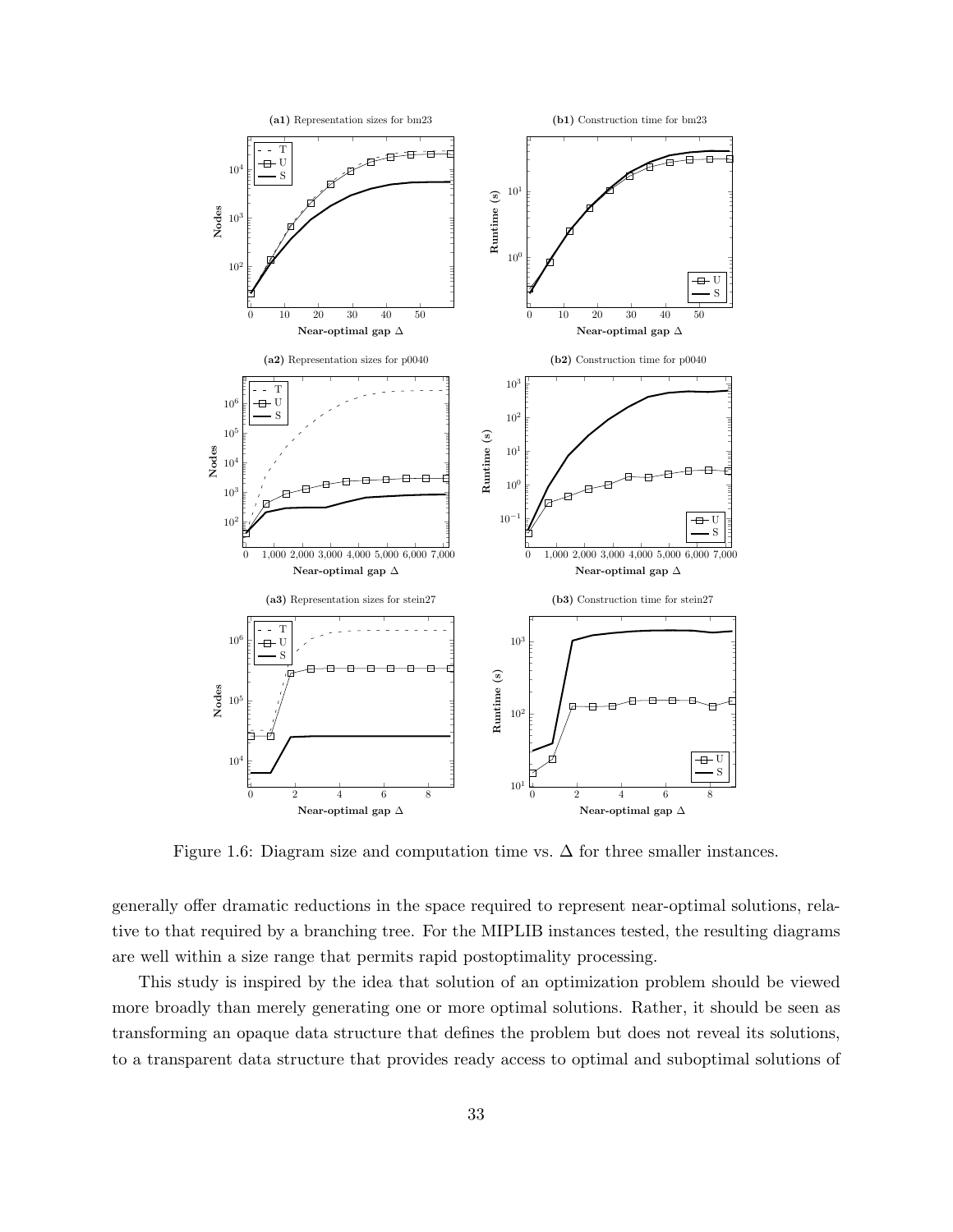

Figure 1.7: Diagram size and computation time vs.  $\Delta$  for three larger instances.

interest. We attempted to lay a foundation for this type of solution for integer programming, but an obvious research direction is to extend the method to mixed integer programming. Decision diagrams can continue to play a role, because paths in a diagram can represent values for the integer variables in the problem.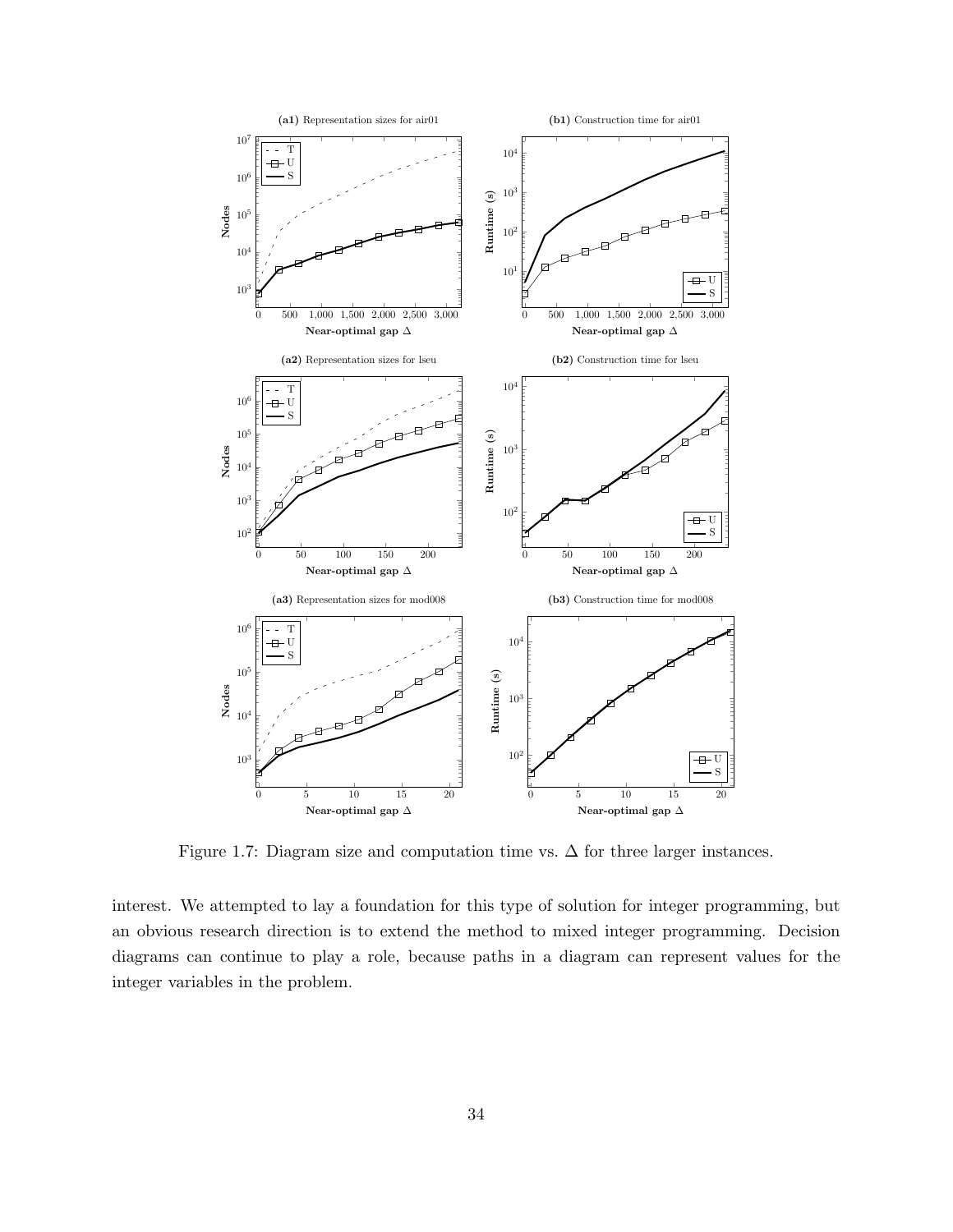### Chapter 2

# Reverse Polar Normalization of Lift-and-Project Cuts

This chapter is based on the manuscript "Reformulating the Disjunctive Cut Generating Linear Program" [Serra, 2018], which was presented at the MIP workshop in 2016 and at the Interactive Presentation Award at the INFORMS 2016 Annual Meeting.

#### 2.1 Introduction

Many optimization problems can be formulated as a Mixed Integer Linear Program (MILP) of the form  $\min\{c^T x : Ax \geq b, x \in \{0,1\}^p \times \mathbb{R}^{n-p}_+\}.$  Some are found more frequently and have been studied in more detail, such as the classic traveling salesman problem, for which families of valid inequalities are known [Applegate et al., 2006]. One can tackle an MILP problem by solving its Linear Program (LP) relaxation  $\min\{c^T x : Ax \geq b, x \in \mathbb{R}^n_+\}$  and then iteratively branch to restrict the domains of integer variables or add inequalities of the form  $\alpha^T x \ge \beta$  to separate solutions in which those variables are fractional. These inequalities are denoted as cuts with respect to the fractional solutions that they separate, and in many cases the cuts from different methods are equivalent.

In general, there is a greater and justified interest for facet-defining cuts, which are those essential to characterize a full-dimensional convex hull of feasible solutions. There is also a secondary interest in the broader family of cuts defining supporting hyperplanes, which cannot be strengthened by merely increasing the right-hand side  $\beta$ . When considering a general MILP instead of a special case, however, it is challenging to guarantee that a cut defines even a supporting hyperplane with respect to the convex hull of the feasible solutions. Hence, we aim for a compromise: which cuts would define facets or supporting hyperplanes of the immediate closure? In other words, among the many cuts that can be obtained in the first round of a method, can we select the essential ones or else those that are not comparatively weaker?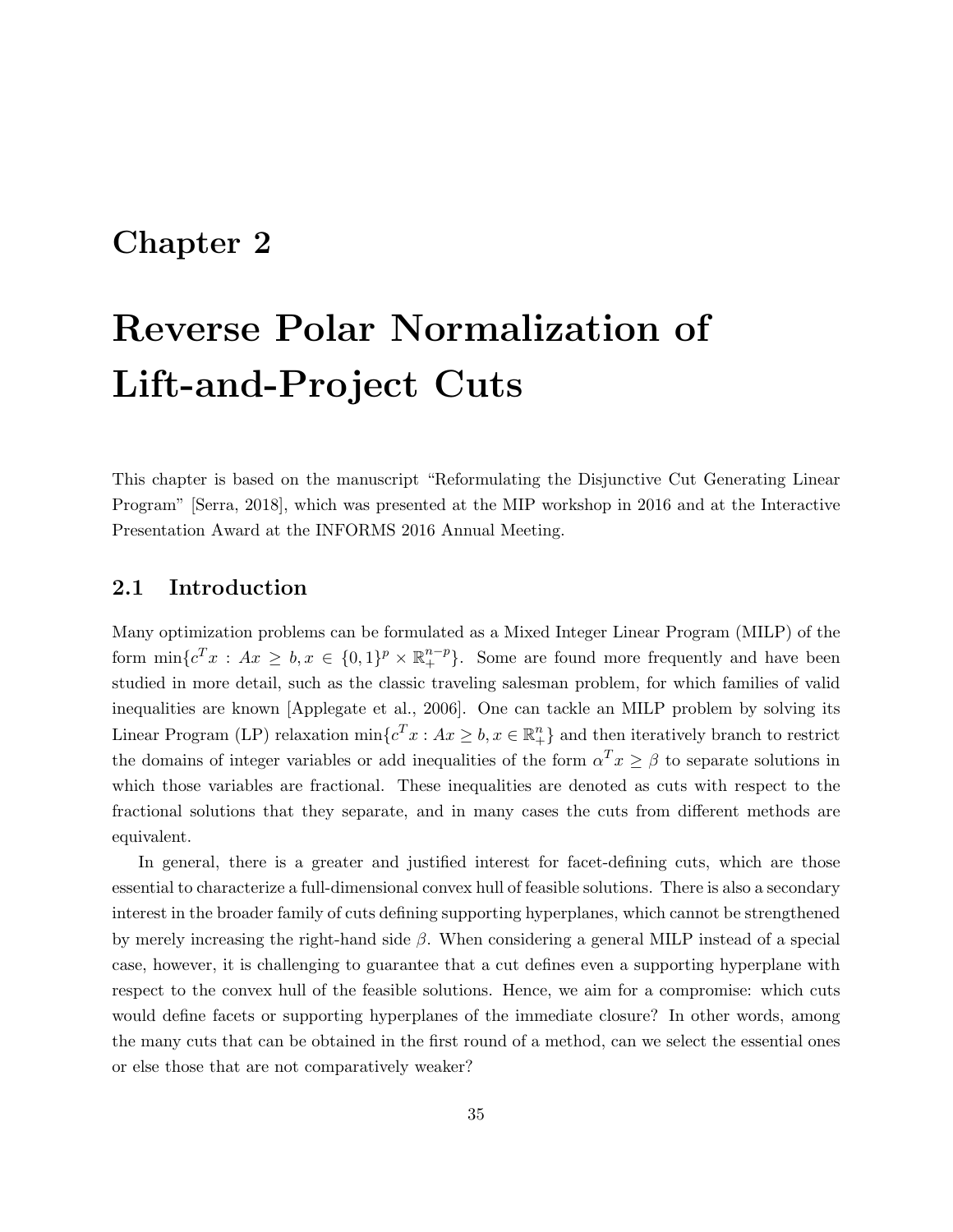We investigate this question from the perspective of lift-and-project [Balas et al., 1993], which is a method to generate cuts by defining tighter relaxation of the MILP using a Disjunctive Program (DP) [Balas, 1998]. Such DP usually consists of a union of disjoint polyhedra covering the feasible set of the MILP. In a typical example, if a solution  $\bar{x}$  of the LP is such that  $0 < \bar{x}_i < 1$  for some  $1 \leq i \leq p$ , we can intersect the split disjunction  $\{x : x_i \leq 0\} \cup \{x : x_i \leq 0\}$  $x_i \geq 1$ } with the LP feasible set  $\{x : Ax \geq b, x \geq 0\} := \{x : \tilde{A}x \geq \tilde{b}\}$  to define a system on the inequalities that are valid for each term and thus for the disjunctive hull  $P^{K}$  =  $conv\left(\{x \in \mathbb{R}^n : \tilde{A}x \ge \tilde{b}, -x_i \ge 0\} \cup \{x \in \mathbb{R}^n : \tilde{A}x \ge \tilde{b}, x_i \ge 1\}\right)$ . In fact, we can define a restricted system without loss of non-dominated inequalities as follows:

$$
\alpha -u^{T} \tilde{A} + u_{0} e_{k} = 0
$$
  
\n
$$
\alpha -v^{T} \tilde{A} - v_{0} e_{k} = 0
$$
  
\n
$$
\beta -u^{T} \tilde{b} = 0
$$
  
\n
$$
\beta -v^{T} \tilde{b} - v_{0} = 0
$$
  
\n
$$
u, v, \quad u_{0}, v_{0} \ge 0
$$
\n
$$
( \overline{C} )_{k}
$$

Among these inequalities, we obtain one that separates  $\bar{x}$  by solving a Cut Generating Linear Program (CGLP) [Balas et al., 1993, 1996] such as

$$
\begin{aligned}\n\min \quad &\alpha^T \bar{x} - \beta \\
\text{s.t.} \quad &(\overline{\text{C}})_k \\
& u^T e + v^T e + u_0 + v_0 = 1\n\end{aligned}\n\tag{CGLP}_k
$$

These formulations have invariably aimed at maximizing the cut violation for  $\bar{x}$ , i.e., making  $\alpha^T \bar{x} - \beta$  as negative as possible. However, cuts from  $(\text{CGLP})_k$  optima may neither define a facet nor a supporting hyperplane of the immediate closure [Fischetti et al., 2011]. This paradox is due to how cuts are ranked by the CGLP, which relates to how these formulations restrict the algebraic representation of the valid inequalities. Since  $(\lambda \alpha)^T x \ge (\lambda \beta)$  is the same cut for any  $\lambda > 0$ , one has to further limit the feasible set defined by the cone  $(\overline{C})_k$  to guarantee the existence of an optimal solution. This is usually done by adding a so-called normalization constraint, such as  $u^T e + v^T e + u_0 + v_0 = 1$ . These constraints are as important to the CGLP outcome as the objective function: each normalization defines a different infeasibility certificate for  $\bar{x}$  from solving the CGLP dual [Ceria and Soares, 1997], which in turn validates cuts from CGLP optima. Aiming for cuts with better guarantees, our goal is to understand which normalization to use and, more broadly, how to define the CGLP.

The name for these constraints comes from early approaches fixing the norm of cut coefficients through linear constraints, including  $\|\alpha\|_{\ell} = 1$  for  $\ell \in \{1, \infty\}$  and  $\beta = \kappa$  for  $\kappa \in \{-1, 0, +1\}.$ Fixing an  $\ell$ -norm of  $\alpha$  implies that cuts from CGLP maximize the distance to  $\bar{x}$  in that norm. While  $\ell \in \{1, \infty\}$  can be defined with multiple constraints, Cadoux [2010] explored a nonlinear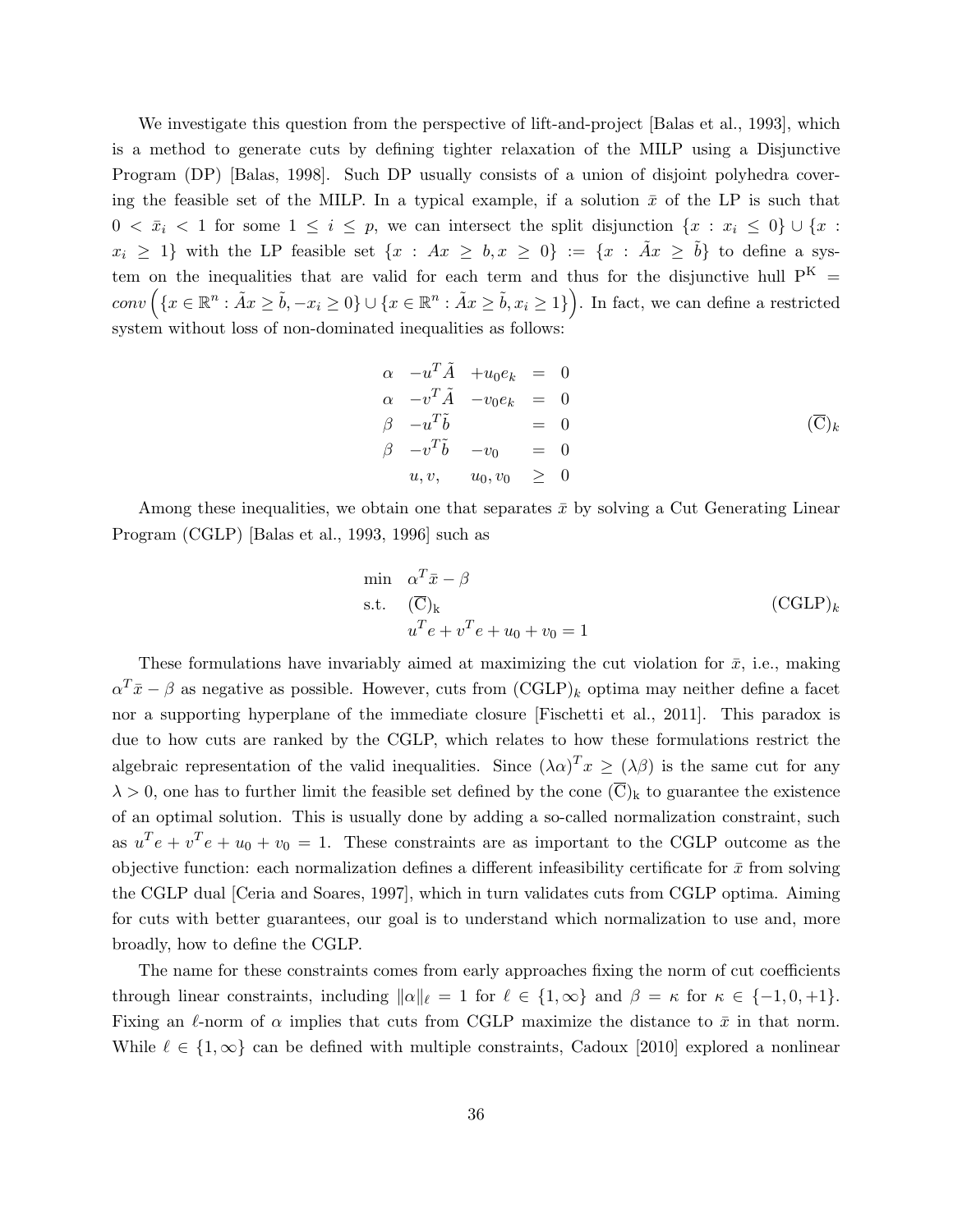formulation to maximize Euclidean distance. However, cuts maximizing distance are not necessarily facet-defining. More generally, since facet-defining cuts correspond to extreme rays of  $(\overline{C})_k$ , it is preferable to apply a normalization consisting of a single linear constraint that intersects all rays to ensure that facet-defining cuts correspond to extreme points of the CGLP. In the case of fixing  $\beta$ , we are partitioning the cuts into three CGLPs and some of those might remain unbounded. Hence, more recent approaches have focused on constraining the Farkas multipliers instead. Fischetti et al. [2011] shows that the so-called Standard Normalization Constraint (SNC)  $u^T e + v^T e + u_0 + v_0 = 1$ tends to generate sparser and lower-rank cuts, but also that the solutions depend on the scaling of the constraints and they might not define supporting hyperplanes. Variants and a generalization of SNC are discussed by Fischetti et al. [2011] and Balas and Bonami [2009], respectively. Notably, is has been shown that the so-called trivial normalization  $u_0 + v_0 = 1$  yields the Gomory fractional cut when  $\bar{x}$  is a basic solution of the LP (for example, in Fischetti et al. [2011]).

Finally, we note that explicitly solving a CGLP is considered prohibitive in practice because the CGLP is at least twice as large as the LP. For a system such as  $(C)_k$ , there are two rows for each column of the LP and two columns for each row. However, it is possible to find cuts from CGLP optima through formulations with same size as the LP. In the case of split disjunctions, Balas and Perregaard [2003] have shown that there is a correspondence between cuts from CGLP optima and Gomory fractional cuts from basic solutions of the LP, which may or may not be feasible. Hence, one may pivot among LP basic solutions to find a cut deemed as optimal by the CGLP formulation [Balas and Perregaard, 2003, Balas and Bonami, 2009]. In the case of the trivial normalization on 2-term disjunctions, Bonami [2012] has shown how to project out the Farkas multipliers and obtain a dual problem known as the Membership Linear Program (MLP), which only differs from the LP by the objective and right-hand side.

### 2.1.1 Contribution

We propose a CGLP reformulation that we name the Reverse Polar CGLP (RP-CGLP), which switches the roles played by the objective function and the normalization constraint. Cuts are normalized by fixing their violation with respect to  $\bar{x}$  and the objective function evaluates the cut at a point  $p \in P^{K}$ . To the best of our knowledge, this is the first CGLP formulation that uses a different objective, which can be leveraged to generate diverse cuts.

More interestingly, cuts derived from optimal solutions of RP-CGLP define supporting hyperplanes of the immediate closure. When the disjunctive hull  $P^{K}$  is full-dimensional, there is always a facet-defining cut from some RP-CGLP optimum. In fact, cutting planes from RP-CGLP optima are those exposed when a ray from  $\bar{x}$  toward p first intersects  $P^{K}$ . If the point at which that ray first intersects  $P^{K}$  is at the interior of a facet, then that facet is the unique cutting plane from RP-CGLP optima. More generally, each cutting plane from RP-CGLP optima is a combination of facets separating and active at  $\bar{x}$ .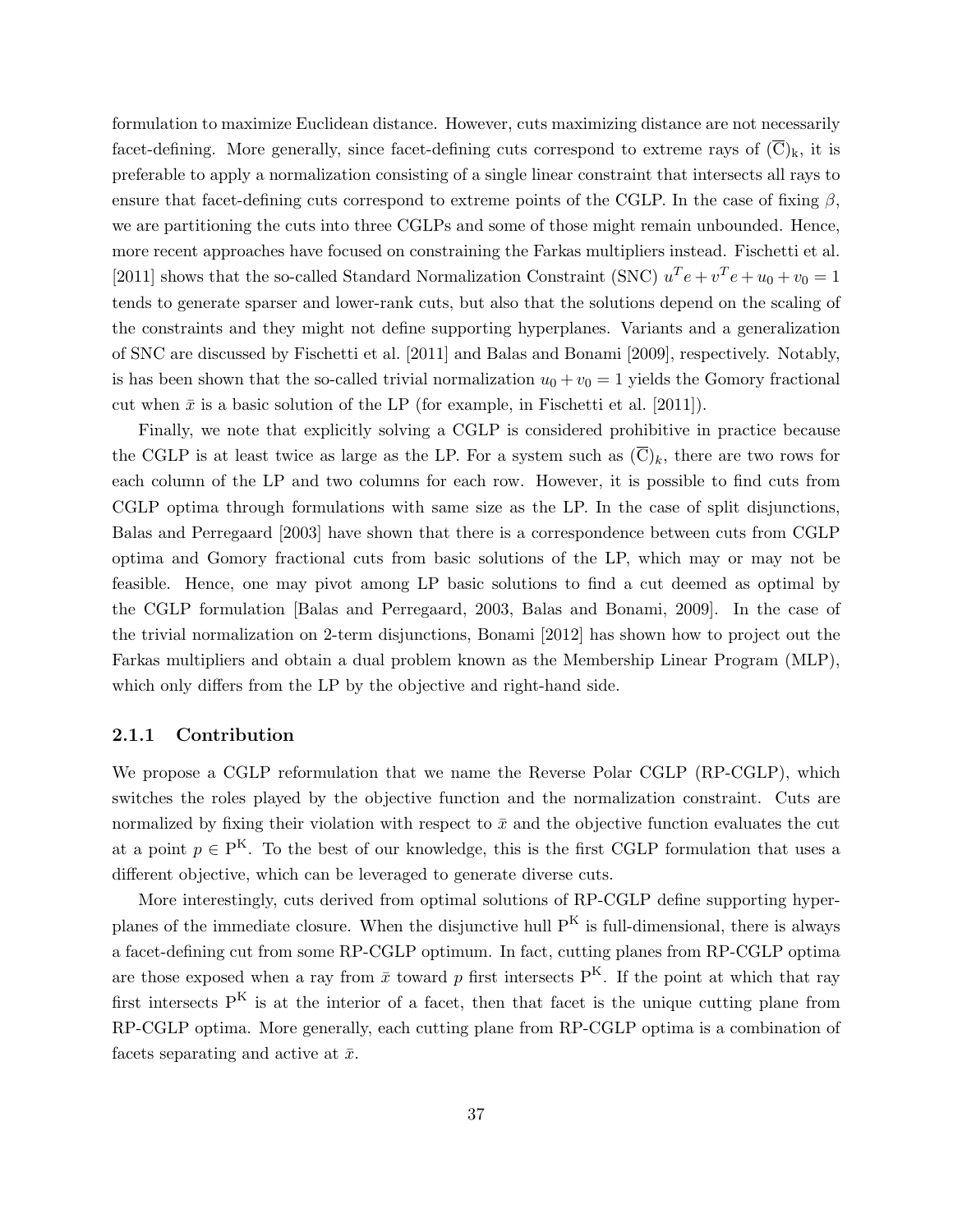We note that related work by Balas and Perregaard  $[2002]$ , Cadoux and Lemaréchal  $[2013]$ , and Conforti and Wolsey [2016] can be framed as proposing CGLP variants yielding the same cuts. Compared to those, the main advantage of ours is that the feasible set of RP-CGLP does not depend on  $p$ , which facilitates generating multiple cuts by just reoptimizing the CGLP with a new objective function. This equivalence is shown by unveiling the true objective function of these CGLPs after normalization. To the best of our knowledge, a precise and meaningful objective function has only been previously reported for CGLPs fixing a norm of  $\alpha$ .

Finally, we show that the solution of RP-CGLP can be mimicked over the tableau of the LP relaxation, hence requiring little adaptation to be incorporated in solvers generating lift-and-project cuts that way. We report computational results on the implementation.

#### 2.1.2 Organization

First, we present the RP-CGLP and its properties in Section 2.2, and prove its equivalence to other recently proposed CGLP formulations in Section 2.3. In the sequence, we present results to solve the RP-CGLP using the LP tableau in Section 2.4, we show experiments comparing RP-CGLP to a conventional CGLP in Section 2.5. We draw some conclusions in Section 2.6.

## 2.2 The Reverse Polar Reformulation

We propose the Reverse Polar Cut Generating Linear Program (RP-CGLP) to generate a cut  $\alpha^T x \ge \beta$  separating  $\bar{x}$  with the orientation of some point  $p \in P^K$ :

$$
\begin{aligned}\n\min \quad & \alpha^T p - \beta \\
\text{s.t.} \quad & (\overline{\mathbf{C}})_{\mathbf{k}} \\
& \beta - \alpha^T \bar{x} = 1\n\end{aligned} \tag{RP-CGLP}^p_k
$$

Similarly to other CGLP formulations,  $(RP\text{-}G\text{L}P)_k^p$  contains a single normalization constraint,  $\beta - \alpha^T \bar{x} = 1$ , which fixes the violation conventionally maximized by a CGLP. Moreover, the interplay between objective and normalization changes. While most normalizations bound the feasible set to guarantee that there is an optimum, we discuss in the next paragraph that the feasible set remains unbounded, whereas the normalization prevents the root  $(\alpha, \beta, u, v, u_0, v_0) = 0$ of  $(\overline{C})_k$  from being optimal. That is due to  $\alpha^T p \ge \beta$  for any valid inequality, which implies that the objective is always nonnegative while  $\alpha^T \mathbf{0} - 0 = 0$ . Finally, the separability of  $\bar{x}$  is guaranteed by CGLP feasibility instead of optimality.

By reformulating the MILP on coordinates centered at  $\bar{x}$ , say  $x' = x - \bar{x}$ , the corresponding RP-CGLP defines a cut of the form  $\alpha^T x' \ge \beta'$ , where  $\alpha' = \alpha$  and  $\beta' = 1$ . Hence, valid cuts can be characterized by their left-hand sides, which define a subset of the reverse polar set  $(P^K - \bar{x})^- :=$  $\{y : y^T(x - \bar{x}) \ge 1 \,\forall x \in P^K\}.$  For any  $p \in P^K$ ,  $(RP\text{-}G\text{L}P)^p_k$  yields a cut  $\alpha^T x \ge \beta$  for some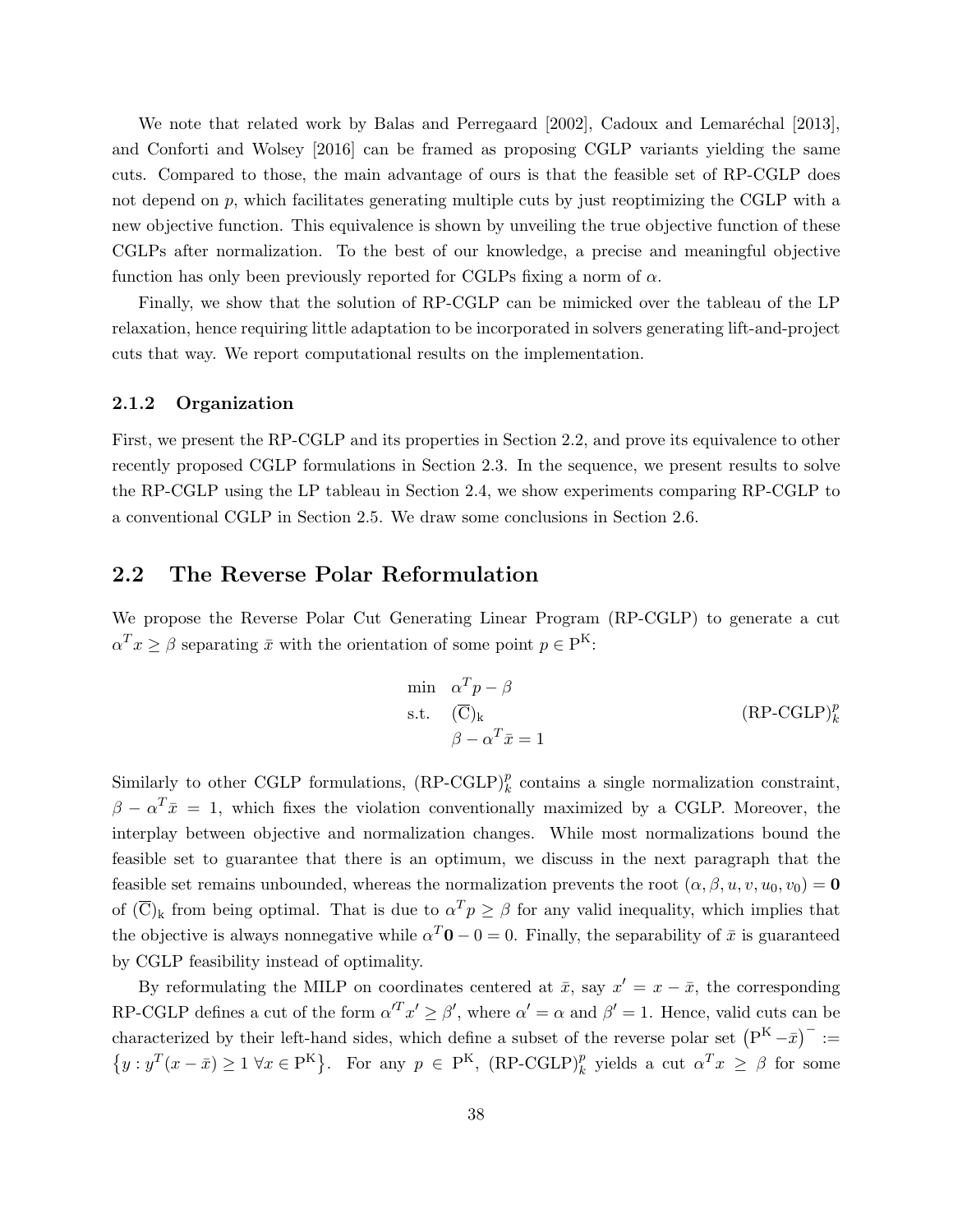$y \in (P<sup>K</sup> - \bar{x})$ , where  $\alpha = y$  and  $\beta = 1 + y<sup>T</sup> \bar{x}$ . More broadly, cone  $(\overline{C})_k$  along with normalization  $\beta - \alpha^T \bar{x} = 1$  defines an extended formulation of the reverse polar set.

When convenient to elucidate proofs, cuts from  $(RP\text{-}G\text{L}P)^p_k$  will be denoted in the form  $y^T(x - \bar{x}) \ge 1$ . Whenever we refer to a cut from (RP-CGLP)<sup>p</sup><sub>k</sub> or from any other formulation, we assume that these cuts come from optimal solutions of that CGLP.

**Lemma 2.1.** Cuts from  $(RP\text{-}G\text{L}P)^p_k$  define supporting hyperplanes of  $P^K$ .

*Proof.* Let us suppose, for contradiction, that there is a cut from  $(RP\text{-}G\text{L}P)_{k_\text{max}}^p$  where that does not hold. Since the distance from  $\bar{x}$  to  $\alpha^T \bar{x} = \beta$  is given by  $dist(\alpha^T x = \beta, \bar{x}) = \frac{|\alpha^T \bar{x} - \beta|}{\| \cdot \| \cdot \|}$  $\frac{d\mathbf{x} - \mu_1}{\|\alpha\|}$  with respect to any norm, the norm of parallel cutting planes get smaller as they move away from  $\bar{x}$ . Hence, if we put that cut in the form  $\bar{y}^T(x-\bar{x}) \geq 1$ , then  $\exists \varepsilon \in (0,1)$  for which  $\varepsilon \bar{y}^T(x-\bar{x}) \geq 1$  is valid for P<sup>K</sup>. However, the former cut would not be optimal since the objective function value of the latter is smaller:  $\bar{y}^T(p-\bar{x}) - 1 > \varepsilon \bar{y}^T(p-\bar{x}) - 1.$  $\Box$ 

From this point on, let us assume that  $P^{K}$  is full-dimensional and then characterize which of its facets intersect at cutting planes from  $(RP\text{-}G\text{L}P)_k^p$  optima. Let  $\mathcal{F} = \{(\gamma^i)^T(x-\bar{x}) \ge \delta_i\}_{i \in F}$ be the set of facet-defining inequalities of  $P^{K}$ , with F finite for  $A, b$  rational. Without loss of generality, we partition  $F = F^+ \cup F^0 \cup F^-$ , where  $\delta_i = 1$  if  $i \in F^+$ ,  $\delta_i = 0$  if  $i \in F^0$ , and  $\delta_i = -1$ if  $i \in F^-$ . Hence, a face-defining cut  $\bar{y}^T(x - \bar{x}) \ge 1$  such as an (RP-CGLP)<sup>p</sup><sub>k</sub> optimum can be described by some nonnegative combination of multipliers  $\{\bar{\lambda}_i\}_{i \in F}$  in which  $\bar{y} = \sum$  $\bar{\lambda}_i \gamma^i, \ \bar{\lambda} \geq 0,$ 

and  $\sum$  $i \in F^+$  $\bar{\lambda}_i - \sum$  $i \in F^ \bar{\lambda}_i = 1$  since  $\sum$ i∈F  $\bar{\lambda}_i \delta_i = 1.$ 

Now we can characterize the cuts from  $(RP\text{-}G\text{L}P)_k^p$  through a result that resembles complementary slackness for the facets not separating  $\bar{x}$ :

i∈F

**Theorem 2.2.** For a cut  $\bar{y}^T(x - \bar{x}) \ge 1$  derived from  $(RP\text{-}CGLP)^p_k$  for  $p \in P^K$ , any combination  $\bar{\lambda}$  is such that  $\bar{\lambda}_i = 0$  or  $(\gamma^i)^T (p - \bar{x}) - \delta_i = 0 \ \forall i \in F^0 \cup F^-$ .

*Proof.* Suppose not for a cut of the form  $\bar{y}^T(x-\bar{x}) \ge 1$  with a combination  $\bar{\lambda}$ . Let  $G^0 := \{i \in$  $F^0: \bar{\lambda}_i > 0$  and  $(\gamma^i)^T (p - \bar{x}) > 0$ } and  $G^- := \{i \in F^- : \bar{\lambda}_i > 0$  and  $(\gamma^i)^T (p - \bar{x}) + 1 > 0\}$ , where  $G^0 \cup G^- \neq \emptyset$ . If  $G^0 \neq \emptyset$ , then starting with  $\lambda' \leftarrow \overline{\lambda}$  and setting  $\lambda'_i \leftarrow 0$   $\forall i \in G^0$  would yield a valid cut with objective value smaller by  $\sum$  $i \in G^0$  $\bar{\lambda}_i[(\gamma^i)^T(p-\bar{x})] > 0.$  If  $G^- \neq \emptyset$ , we similarly could

 $\sqrt{ }$  $\setminus$ start with  $\lambda' \leftarrow \bar{\lambda}$ , set  $\lambda'_i \leftarrow 0 \ \forall i \in G^-$  and accordingly set  $\lambda'_j \leftarrow \bar{\lambda}_j$  $\left(1+\sum_{i\in G^-}\right)$  $\bar{\lambda}_i$  $\forall j$  ∈  $F^+$  to keep  $\sum$  $\lambda'_i - \sum$  $\lambda_i' = 1$ . That reduces the CGLP objective by  $\sum$  $\bar{\lambda}_i[(\gamma^i)^T(p-\bar{x})+1] > 0$  and  $i \in F^+$  $i \in F^$ i∈G<sup>−</sup>  $\sum$  $(\bar{\lambda}_j - \bar{\lambda}'_j)[(\gamma^j)^T(p - \bar{x}) - 1] \ge 0$ , respectively. Hence,  $\bar{y}^T(x - \bar{x}) \ge 1$  would not come from an  $j \in F^+$  $(RP\text{-}G\text{L}P)^p_k$  optimum, a contradiction.  $\Box$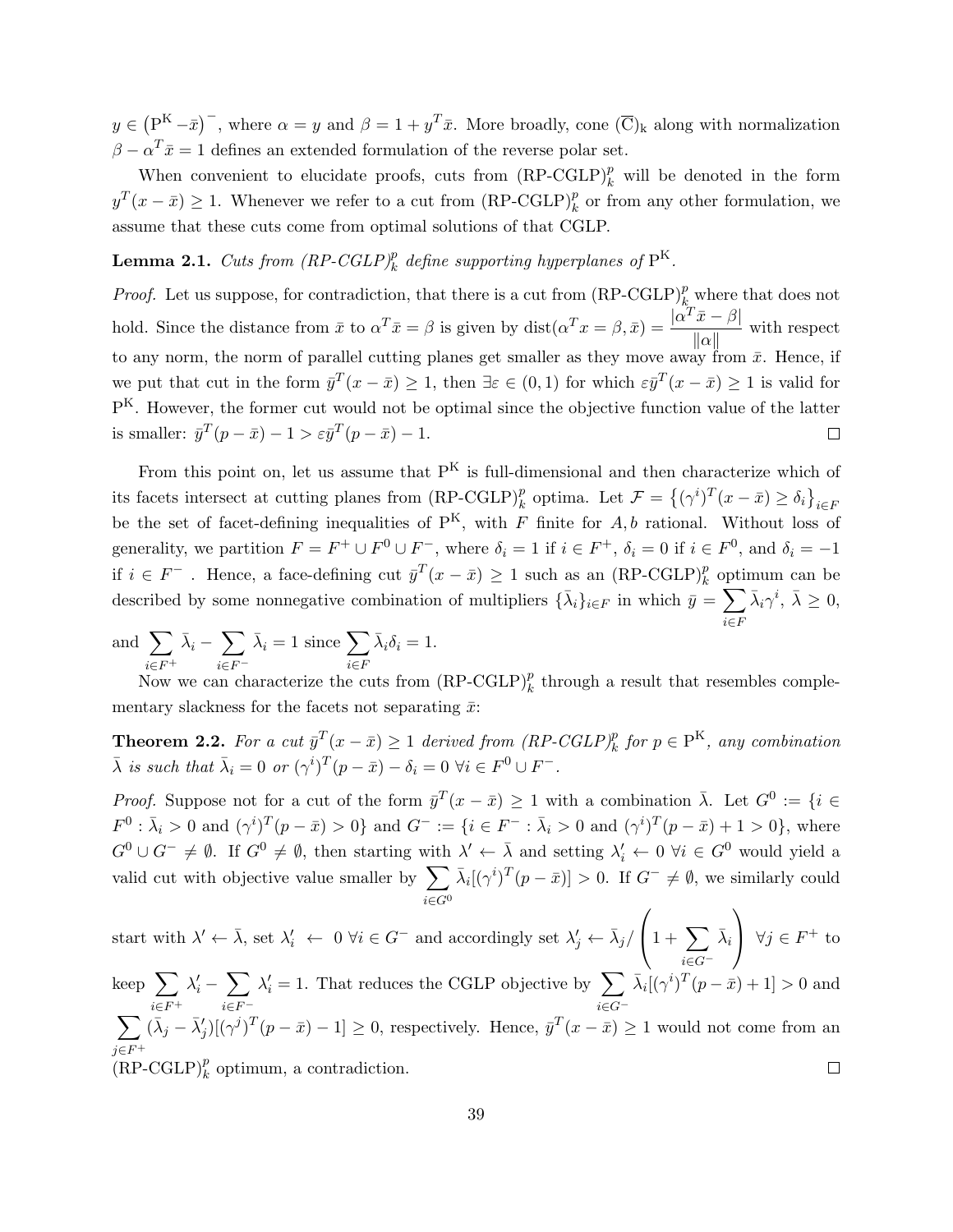**Corollary 2.3.** For a cut  $\bar{y}^T(x-\bar{x}) \ge 1$  with combination  $\bar{\lambda}$  derived from  $(RP\text{-}G\text{L}P)^p_k$  for  $p \in P^K$ , we have  $\bar{y}^T(p - \bar{x}) = (\gamma^i)^T (p - \bar{x}) \ \forall i \in F^+ : \bar{\lambda}_i > 0.$ 

*Proof.* From Theorem 2.2, we have  $\bar{y}^T(p - \bar{x}) = \sum$  $\bar{\lambda}_i[(\gamma^i)^T(p-\bar{x})]$ . Furthermore, either  $\bar{y}^T(p-\bar{x})$  $i \in F^+$  $(\bar{x}) - 1 = 0$  or  $\sum$  $\bar{\lambda}_i = 1$ , since otherwise  $\sum$  $\bar{\lambda}_i > 0$  and we could find a cut with better objective  $i \in F^+$  $i \in F^$ with multipliers  $\lambda'$  by starting with  $\lambda' \leftarrow \overline{\lambda}$ , setting  $\lambda'_i \leftarrow 0$   $\forall i \in F^-$ , and then scaling down with  $\sqrt{ }$  $\setminus$  $\lambda'_j \leftarrow \bar{\lambda}_j/$  $\left(1+\sum_{i\in F^-}\right)$  $\bar{\lambda}_i$  $\bigg\{\forall j \in F^+$ . Thus, if  $\bar{y}^T(p - \bar{x}) > (\gamma^i)^T(p - \bar{x})$  for some  $i \in F^+ : \bar{\lambda}_i > 0$ , then  $\exists j \in F^+ : \bar{\lambda}_j > 0$  such that  $\bar{y}^T(p - \bar{x}) < (\gamma^j)^T(p - \bar{x})$  and vice-versa. If that was possible, however, then there would be a cut with strictly better objective by increasing  $\bar{\lambda}_i$  while decreasing  $\bar{\lambda}_j$  accordingly.  $\Box$ 

**Corollary 2.4.** For  $p \in int(P^{K})$ , a cut from  $(RP\text{-}G\text{L}P)^p_k$  is a combination  $\bar{\lambda}$  of facets separating  $\bar{x}$  that each correspond to some  $(RP\text{-}G\text{L}P)^p_k$  optimum.

*Proof.* If p is not on any facet, Theorem 2.2 implies that  $\bar{\lambda}_i = 0 \ \forall i \in F^0 \cup F^-$ , and by Corollary 2.3 the cut from each facet *i* with  $\bar{\lambda}_i > 0$  defines an  $(RP\text{-}G\text{L}P)_k^p$  optimum.  $\Box$ 

Thus, cuts from  $(RP\text{-}G\text{L}P)^p_k$  are a combination of (i) inequalities of  $\mathcal F$  that are active at p, and (ii) inequalities of F that separate  $\bar{x}$ . The only set with non-zero objective value is the latter, which comprises inequalities indexed by  $F^+$  with same evaluation for p if normalized by the same right-hand side, hence each associated with some  $(RP\text{-}G\text{L}P)_k^p$  optimum. We are now left with one question – what makes the cuts defining each of such facets optimal?

**Lemma 2.5.** A cut  $\alpha^T x \geq \beta$  from  $(RP\text{-}G\text{L}P)^p_k$  with objective value  $\zeta$  is active at the point  $p' := \bar{x} + \frac{1}{\zeta + 1}(p - \bar{x}),$  which lies on the ray from  $\bar{x}$  to p.

*Proof.* It suffices to check that 
$$
\alpha^T p' - \beta = 0
$$
:  $\alpha^T \left( \bar{x} + \frac{1}{\zeta + 1} (p - \bar{x}) \right) - \beta = (\alpha^T \bar{x} - \beta) + \left( \frac{1}{\zeta + 1} (\alpha^T p - \alpha^T \bar{x}) \right) = -1 + \left( \frac{1}{\zeta + 1} (\alpha^T p - (\beta - 1)) \right) = -1 + \left( \frac{1}{\zeta + 1} (\zeta + 1) \right) = 0.$ 

**Theorem 2.6.** A cut from  $(RP\text{-}CGLP)_k^p$  is active at the first intersection of  $P^K$  with the ray from  $\bar{x}$  to p, which corresponds to point p' from Lemma 2.5.

*Proof.* A cut  $\alpha^T x \ge \beta$  from  $(RP-CGLP)^p_k$  is such that  $\alpha^T \bar{x} - \beta = -1$  and  $\alpha^T p - \beta \ge 0$ , hence defining a monotonically increasing function for the slack along the ray. Since that slack is negative for any point before  $p'$ , those are all separated by the cut and  $p'$  is the first intersection of the ray with  $P^{K}$ .  $\Box$ 

In other words, cutting planes from  $(RP\text{-}G\text{L}P)_k^p$  optima are combinations of facets of  $P^K$  that are first intersected by a ray from  $\bar{x}$  toward p. Note that the ray from  $\bar{x}$  to p may intersect other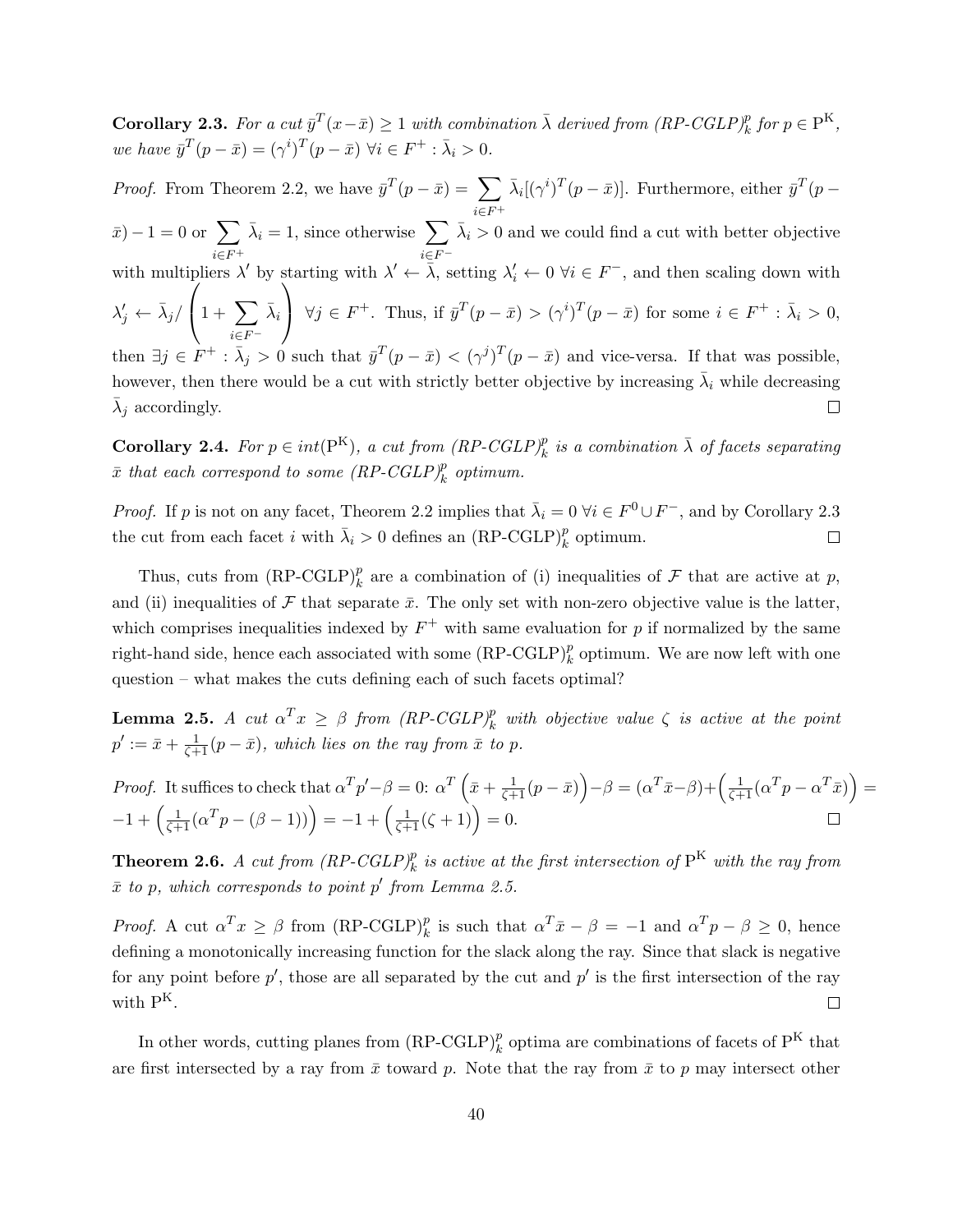facets separating  $\bar{x}$  prior to  $p'$ . In fact, a cutting plane from  $(RP\text{-}G\text{L}P)^p_k$  only combines facets indexed by  $F_+$  that are last intersected by the ray from  $\bar{x}$  to p.

We can observe that in a different way. If we replace  $\beta$  according to the normalization, the objective can be restated as  $\min \alpha^T(p-\bar{x})-1$ . Consequently, all points defining the same ray with  $\bar{x}$  as p yield the same cuts from  $(RP-CGLP)_k^p$ . If we choose a point p' along that ray for which the objective value is 0, it becomes clear that facets separating  $\bar{x}$  should be active at  $p'$ . If  $p'$  is at the interior of a facet of  $P^{K}$ , then that facet is the unique cutting plane from  $(RP\text{-}G\text{L}P)^{p}_{k}$  optima, as implied by Corollary 2.3.

### 2.3 Equivalent and Related Work

For any CGLP formulation, the imposed normalization and its interplay with the objective function may result in a different ranking of the cuts. In order to compare  $(RP\text{-}G\text{L}P)_k^p$  with other recent formulations, we need to understand how cuts are truly evaluated.

**Lemma 2.7.** Valid inequalities of  $P^{K}$  that separate  $\bar{x}$  are compared by  $(RP\text{-}G\text{L}P)^p_k$  using

$$
\min \frac{\alpha^T p - \beta}{\beta - \alpha^T \bar{x}} \tag{2.1}
$$

*Proof.* Let us denote cuts in the form  $\mu^T x \geq \nu$ , where  $\|\mu\| = 1$ . Hence, for a cut of the form  $\alpha^T x \ge \beta$ , we consider a correspondence of the form  $(\alpha, \beta) = \theta(\mu, \nu)$  for some  $\theta > 0$ .

Normalization  $\beta - \alpha^T \bar{x} = 1$  implies that  $\theta = \frac{1}{\nu - \mu^T \bar{x}}$ . The objective function is restated as  $\min \alpha^T p - \beta = \min \theta(\mu^T p - \nu) = \min \frac{\mu^T p - \nu}{\nu - \mu^T \bar{x}}$  $\frac{\mu^2 p - \nu}{\nu - \mu^T \bar{x}}$ . Therefore, the cuts separating  $\bar{x}$  obtained with (RP-CGLP)<sup>p</sup><sub>k</sub> are those minimizing the ratio between the slack for p and the violation for  $\bar{x}$ . Note that the ratio does not depend on the algebraic representation of the cut.  $\Box$ 

### 2.3.1 Equivalent Formulations

A similar reformulation is proposed by Balas and Perregaard [2002], as follows:

$$
\begin{array}{ll}\n\text{min} & \alpha^T \bar{x} - \beta \\
\text{s.t.} & (\overline{\text{C}})_k \\
& \alpha^T (p - \bar{x}) = 1\n\end{array} \tag{BP-CGLP)}_k^p
$$

Balas and Perregaard [2002] have proven that  $(BP-{\rm CGLP})_k^p$  has an optimum if, and only if, the line defined by  $\bar{x}$  and p ever intersects P<sup>K</sup>. If so, the resulting cut defines a supporting hyperplane, which contains the point of  $P^{K}$  that is the closest to  $\bar{x}$  on the line between  $\bar{x}$  and p. This normalization is used for multi-row cuts by Louveaux et al. [2015]. Formulation  $(BP-CGLP)_k^p$  resembles  $(RP-P)$ CGLP)<sup>p</sup><sub>k</sub> when the objective of the latter is restated as min  $\alpha^T(p-\bar{x})-1$  by substituting  $\beta$  according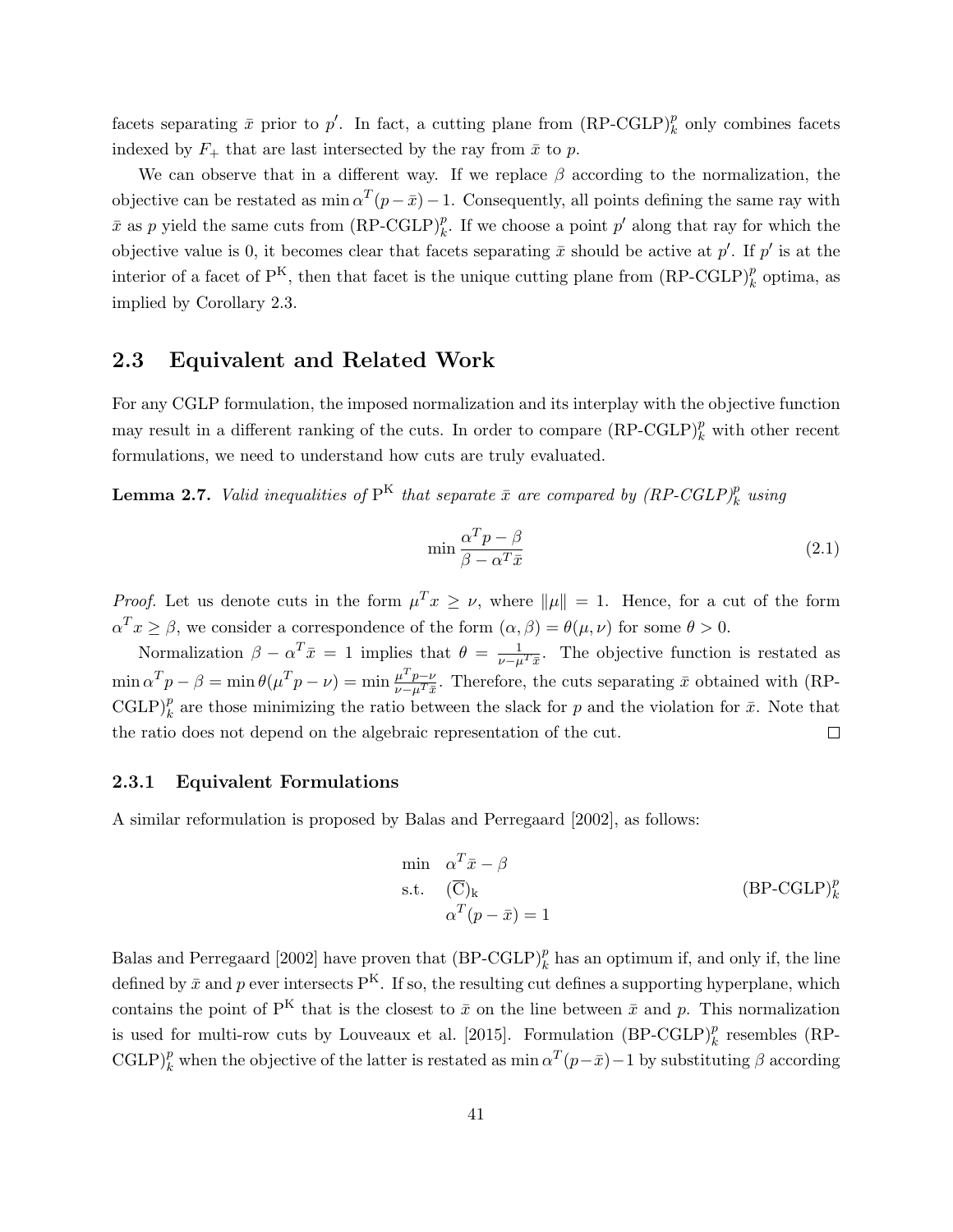to the normalization, except that switching the expressions for the objective function and the normalization constraint.

However, a key difference between  $(BP\text{-}CGLP)_k^p$  and  $(\text{RP-}CGLP)_k^p$  is that the feasible set of the latter does not depend on p. That allows to generate different cuts by just changing the objective function and reoptimizing, hence entailing more variability if we choose the next point in  $P<sup>K</sup>$  to entirely change the set of CGLP optima. Thus, it generalizes the approach by Balas [1997] of using alternate CGLP optima to generate multiple cuts.

# **Corollary 2.8.**  $(BP\text{-}CGLP)_k^p$  and  $(RP\text{-}CGLP)_k^p$  derive the same cuts for  $p \in P^K$ .

*Proof.* The normalization of  $(BP-CGLP)_k^p$  implies  $\theta = \frac{1}{(\mu)^T(i)}$  $\frac{1}{(\mu)^T(p-\bar{x})}$ , and the objective becomes min  $\alpha\bar{x}$  $\beta = \max \beta - \alpha \bar{x} = \max \theta[\nu - \mu^T \bar{x}] = \max \frac{\nu - \mu^T \bar{x}}{\mu^T (p - \bar{x})}$  $\frac{\nu-\mu^T\bar{x}}{\mu^T(p-\bar{x})} = \max \frac{\nu-\mu^T\bar{x}}{(\mu^T p-\nu)+(\nu-\mu)}$  $\frac{\nu-\mu^T\bar{x}}{(\mu^Tp-\nu)+(\nu-\mu^T\bar{x})}$ . Since  $(BP\text{-}G\text{L}P)^p_k$  optima yield cuts separating  $\bar{x}$ , we can divide numerator and denominator by the violation. The , which is equivalent to min  $\frac{\mu^T p - \nu}{\mu - \mu T \bar{s}}$ objective becomes max  $\frac{1}{\mu^T p - \nu}$  $\frac{\mu^2 p - \nu}{\nu - \mu^T \bar{x}} + 1$ , which in turn matches that  $\frac{\mu}{\nu-\mu^T\bar{x}}+1$ of  $(RP\text{-}G\text{L}P)^p_k$  except for a constant term.  $\Box$ 

Cadoux and Lemaréchal [2013] praise the boundedness from normalizing by an interior point, hence motivating what we denote as the Polar CGLP (P-CGLP):

$$
\begin{array}{ll}\n\text{min} & \alpha^T \bar{x} - \beta \\
\text{s.t.} & (\overline{\mathbf{C}})_k \\
& \alpha^T p - \beta = 1\n\end{array}\n\tag{P-CGLP}^p_k
$$

We can similarly state  $(P\text{-}\text{CGLP})_k^p$  as a CGLP for a problem on coordinates centered at p with right-hand side of -1, hence characterizing the  $\alpha$ -projection as a subset of the polar  $(P^{K}-p)^{\circ}$  :=  $\{y : y^T(x - p) \leq 1 \,\forall x \in P^K\}$  when p is an interior point. Moreover, we can adapt the proof of Lemma 2.1 to show that cuts from  $(P\text{-}CGLP)_k^p$  define supporting hyperplanes. However, while normalization  $\alpha^T p - \beta = 1$  defines a bounded feasible set if  $p \in \text{int}(P^K)$ , a valid inequality might be active at p while separating  $\bar{x}$  if  $p \in bd(P^K)$ , in which case  $(P\text{-}CGLP)_k^p$  has no optimum. If  $P^K$ is not full-dimensional, there are no interior points.

While giving less importance to separating  $\bar{x}$ , Cadoux and Lemaréchal [2013] nevertheless regard that as a possible role for the objective function in the polar formulation. If separating  $\bar{x}$  is of central importance, however, we show below that  $(RP\text{-}G\text{L}P)^p_k$  is equivalent but more general than (P-CGLP)<sup>p</sup><sub>k</sub> because it works with any  $p \in \text{bd}(P^{K})$ . When the happens, cuts from  $(P\text{-}CGLP)$ <sup>p</sup><sub>k</sub> have to be derived from rays of the unbounded problem. Cadoux and Lemaréchal [2013] also present a concern with unbounded sets such as the reverse polar, which we address with the objective function evaluating a point in  $P^{K}$ .

Corollary 2.9. If  $(P\text{-}CGLP)_k^p$  has an optimum, then  $(P\text{-}CGLP)_k^p$  and  $(RP\text{-}CGLP)_k^p$  derive the same cuts for  $p \in P^{K}$ .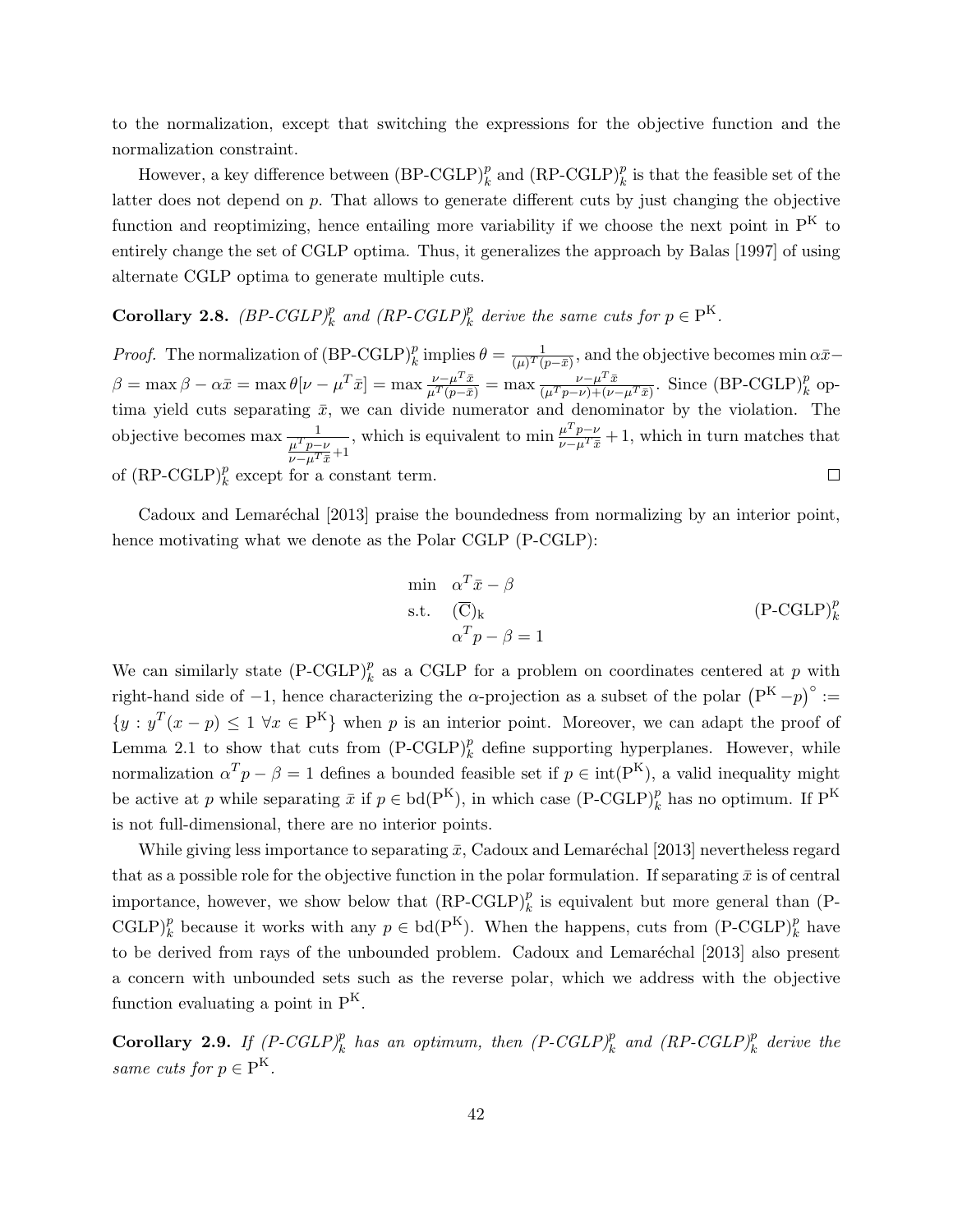*Proof.* For  $(P\text{-}CGLP)_k^p$ , the normalization implies  $\theta = \frac{1}{\mu^T p - \nu}$  and the objective becomes min  $\alpha \bar{x}$  $\beta = \max \beta - \alpha \bar{x} = \max \theta[\nu - \mu^T \bar{x}] = \max \frac{\nu - \mu^T \bar{x}}{\mu^T p - \nu}$  $\frac{\nu-\mu-x}{\mu^Tp-\nu}$ . Hence, unless p is active at some facet-defining inequality separating  $\bar{x}$ , we are maximizing a well-defined ratio.  $\Box$ 

Finally, the work most closely related to ours is a parallel development by Conforti and Wolsey [2016]. After placing a point  $p$  from the relative interior at the origin, they maximize violation through a polar normalization with positive or zero slack. The latter is required when the disjunctive hull is not full-dimensional, hence generalizing  $(P\text{-}CGLP)_k^p$ . In contrast, their work does not explore the ratios that define how cuts are ranked.

A poster with the results proven above was presented on May 2016 at the MIP Workshop, which was almost simultaneous with their presentation at the CORE@50 Conference.

### 2.3.2 Duality

The dual of a CGLP is regarded as the lift-and-project primal, where the solutions correspond to a convex combination of points on each term of the disjunction. The effect of each normalization constraint in the CGLP is to relax the lift-and-project in a different way to make  $\bar{x}$  feasible, hence defining an infeasibility certificate. Ceria and Soares [1997] explore the interpretation of these duals in conventional CGLP formulations.

Among the formulations that we have proven equivalent above, the dual for  $(BP\text{-}CGLP)_k^p$  is particularly insightful because it yields the point alluded by Lemma 2.5 as  $p' = x^0 + x^1$ :

$$
\begin{array}{rcl}\n\min & \omega & \\
\text{s.t.} & \tilde{A}x^0 & -\tilde{b}y_0 \geq 0 \\
x_j^0 & \geq 0 \\
\tilde{A}x^1 & -\tilde{b}y_1 \geq 0 \\
x_j^1 & -y_1 \geq 0 \\
x_j^1 & -y_1 \geq 0 \\
y_0 + y_1 = 1 \\
(\bar{x} - p)\omega & +x^0 + x^1 = \bar{x}\n\end{array} \tag{BP-L\&P}_k^p
$$

#### 2.3.3 Supporting Hyperplane Methods

There is a broader stream of literature dating back to Veinott [1967], which are often denoted as the supporting hyperplane methods. They are used for network design by Ben-Ameur and Neto [2007] and for mixed-integer nonlinear programs by Kronqvist et al. [2016], both considering a segment between an interior point p and  $\bar{x}$  to obtain a boundary point p' and a cutting plane active at  $p'$ . Using a conventional CGLP, the in-out approach by Fischetti and Salvagnin [2010] separates another exterior point within that segment. For p sufficiently close to  $P^{K}$ , the latter approach is intuitively equivalent to ours.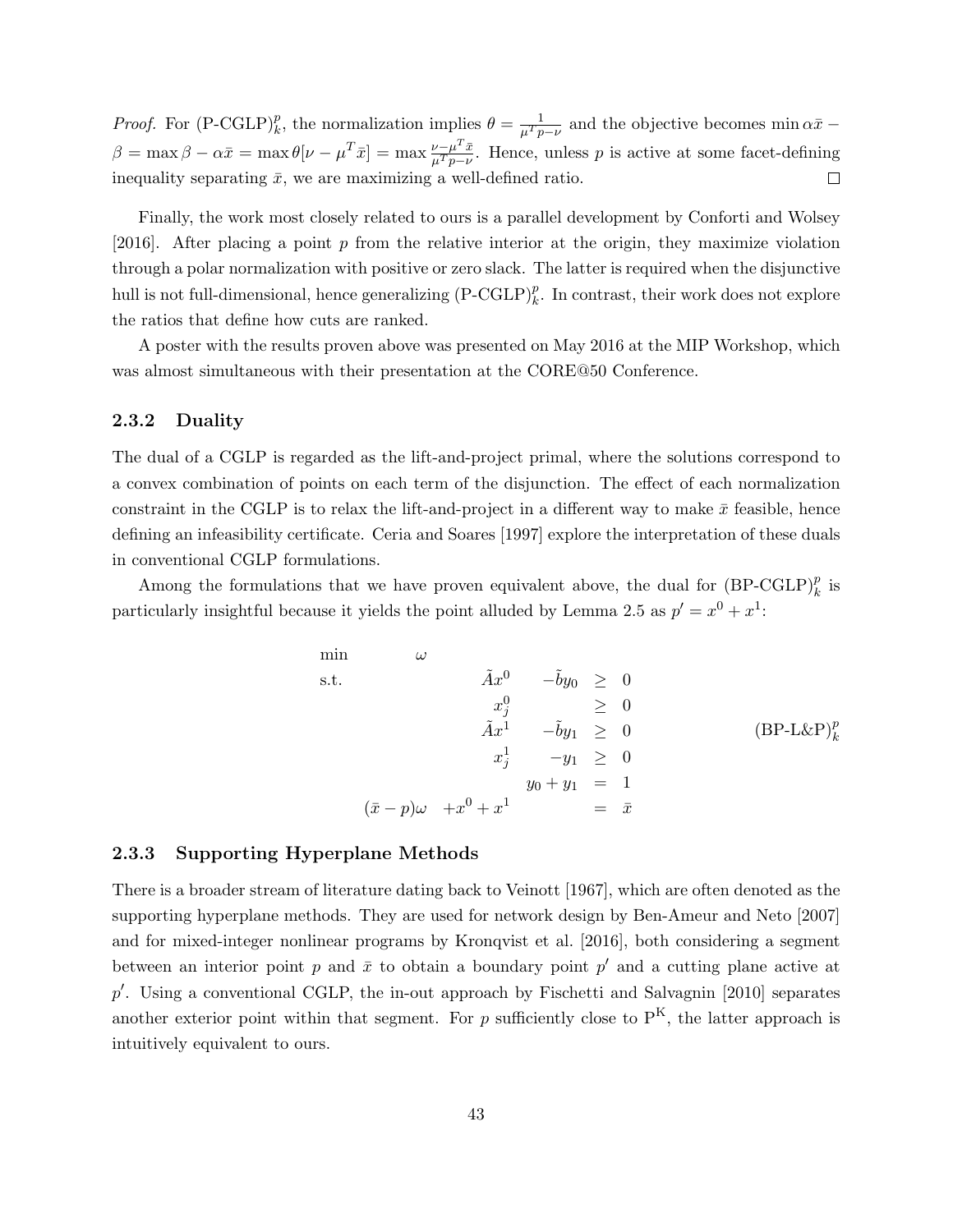The target cuts by Buchheim et al. [2008] exploit a projection where it is possible to enumerate all extreme points. Using a polar normalization and an objective maximizing violation, a linear program prevents inequalities from separating the extreme points and yields a facet-defining cut for the projection. This facet is active at the boundary point between p and  $\bar{x}$ . The method is later applied to solve robust network design [Buchheim et al., 2011] and quadratic integer programming [Buchheim et al., 2010]. The same idea is used by Tjandraatmadja and van Hoeve [2016] to generate facet-defining cuts with respect to the polytope associated with a decision diagram for a problem relaxation.

### 2.4 Cut Generation from the Simplex Tableau

When the CGLP is defined on a split disjunction with a single normalization constraint, Balas and Perregaard [2003] have shown that there is a correspondence between basic solutions of the CGLP defining a cut and those of the LP relaxation. Those results assume the restricted set of inequalities defined by  $(\overline{C})_k$ , where there are  $2n + 3$  basic variables in any basic CGLP solution defining a cut separating  $\bar{x}$ . The basic variables consist of  $\alpha, \beta, u_0, v_0$ , and n multipliers among u and v. Furthermore, the basic variables among u and v correspond to linearly independent inequalities of the LP feasible set. From each of those basic multipliers, we infer that the slack of the corresponding inequality is non-basic at a basic LP solution where the same cut can be derived as a Gomory cut. These slacks correspond to the variables in  $x$  for the inequalities defining bounds.

In what follows, we show how to generate cuts from  $(RP\text{-}G\text{L}P)^p_k$  directly from the simplex tableau, hence using some results and proof steps from Balas and Perregaard [2003] when appropriate. Let  $\bar{a}_{ij}$  denote the j-th column and  $\bar{a}_{i0}$  the right-hand side of the *i*-th row of the simplex tableau for basic solution  $\bar{x}$ . The set  $J = M_1 \cup M_2$  defines the index set of nonbasic variables of the LP for a given CGLP solution, where  $M_1$  correspond to basic multipliers among u and  $M_2$  to basic multipliers among v. Finally, let the slacks of the linear relaxation with respect to  $\bar{x}$  and p as  $\bar{s} = \tilde{A}\bar{x} - \tilde{b}$  and  $\bar{\bar{s}} = \tilde{A}p - \tilde{b}$ , respectively.

**Theorem 2.10.** For a given basic solution of the LP relaxation, the reduced costs of non-basic multipliers  $u_i$  and  $v_i$  of  $(RP\text{-}G\text{L}P)^p_k$  for some row i for the corresponding given basic solution  $(\bar{\alpha}, \beta, \bar{u}, \bar{v})$  are

$$
r_{u_i} = -\sigma \left[ \sum_{j \in M_2} \bar{a}_{ij} \bar{s}_j - \bar{a}_{i0} (1 - \bar{x}_k) \right] - \left[ \sum_{j \in M_2} \bar{a}_{ij} \bar{\bar{s}}_j - \bar{a}_{i0} (1 - p_k) \right]
$$
(2.2)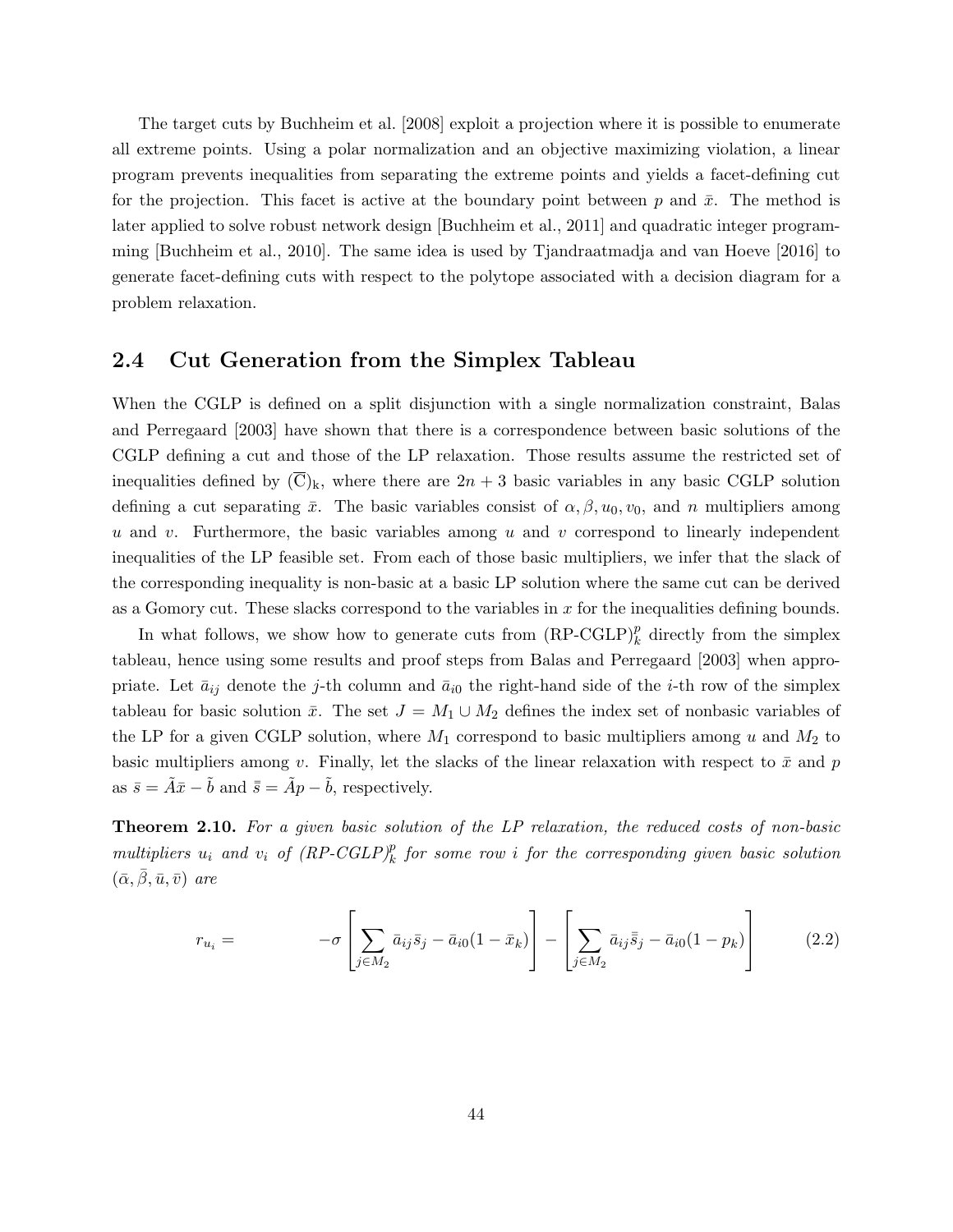and

$$
r_{v_i} = -\sigma \left[ \sum_{j \in M_1} \bar{a}_{ij} \bar{s}_j - \bar{a}_{i0} \bar{x}_k \right] - \left[ \sum_{j \in M_1} \bar{a}_{ij} \bar{\bar{s}}_j - \bar{a}_{i0} p_k \right],
$$
(2.3)

where the objective function value of the CGLP solution corresponds to

$$
\sigma = -\frac{\sum_{j \in M_2} \bar{a}_{kj} \bar{s}_j - \bar{a}_{k0} (1 - p_k)}{\sum_{j \in M_2} \bar{a}_{kj} \bar{s}_j - \bar{a}_{k0} (1 - \bar{x}_k)}
$$
(2.4)

or

$$
\sigma = -\frac{\sum_{j \in M_1} \bar{a}_{kj} \bar{s}_j + (1 - \bar{a}_{k0}) p_k}{\sum_{j \in M_1} \bar{a}_{kj} \bar{s}_j + (1 - \bar{a}_{k0}) \bar{x}_k}
$$
(2.5)

with  $\bar{a}_{kj} \leq 0 \ \forall j \in M_1$  and  $\bar{a}_{kj} \geq 0 \ \forall j \in M_2$ .

*Proof.* By restricting to the basic multipliers in  $u$  and  $v$  along with one non-basic multiplier for each term,  $u_i$  and  $v_i$ , we have the following expressions for the cut coefficients:

$$
\alpha = u_{M_1}^T \tilde{A}_{M_1} + u_i \tilde{A}_i \qquad -u_0 e_k = v_{M_2}^T \tilde{A}_{M_2} + v_i \tilde{A}_i \qquad +v_0 e_k \qquad (2.6)
$$

$$
\beta = u_{M_1}^T \tilde{b}_{M_1} + u_i \tilde{b}_i = v_{M_2}^T \tilde{b}_{M_2} + v_i \tilde{b}_i + v_0 \qquad (2.7)
$$

After substitutions using Lemma 8 from Balas and Perregaard [2003], we have

$$
u_j = -(u_0 + v_0)\bar{a}_{kj} + (u_i - v_i)\bar{a}_{ij} \qquad \forall j \in M_1
$$
 (2.8)

$$
v_j = (u_0 + v_0)\bar{a}_{kj} - (u_i - v_i)\bar{a}_{ij} \qquad \forall j \in M_2
$$
 (2.9)

$$
v_0 = (u_0 + v_0)\bar{a}_{k0} - (u_i - v_i)\bar{a}_{i0}
$$
\n(2.10)

Since  $u_0, v_0 > 0$ , we show the partitioning among  $M_1$  and  $M_2$  by setting  $u_i, v_i = 0$ :

$$
u_j = - (u_0 + v_0)\bar{a}_{kj} \qquad \longrightarrow \bar{a}_{kj} \le 0 \,\forall j \in M_1 \tag{2.11}
$$

$$
v_j = (u_0 + v_0)\bar{a}_{kj} \qquad \qquad \to \bar{a}_{kj} \ge 0 \,\forall j \in M_2 \tag{2.12}
$$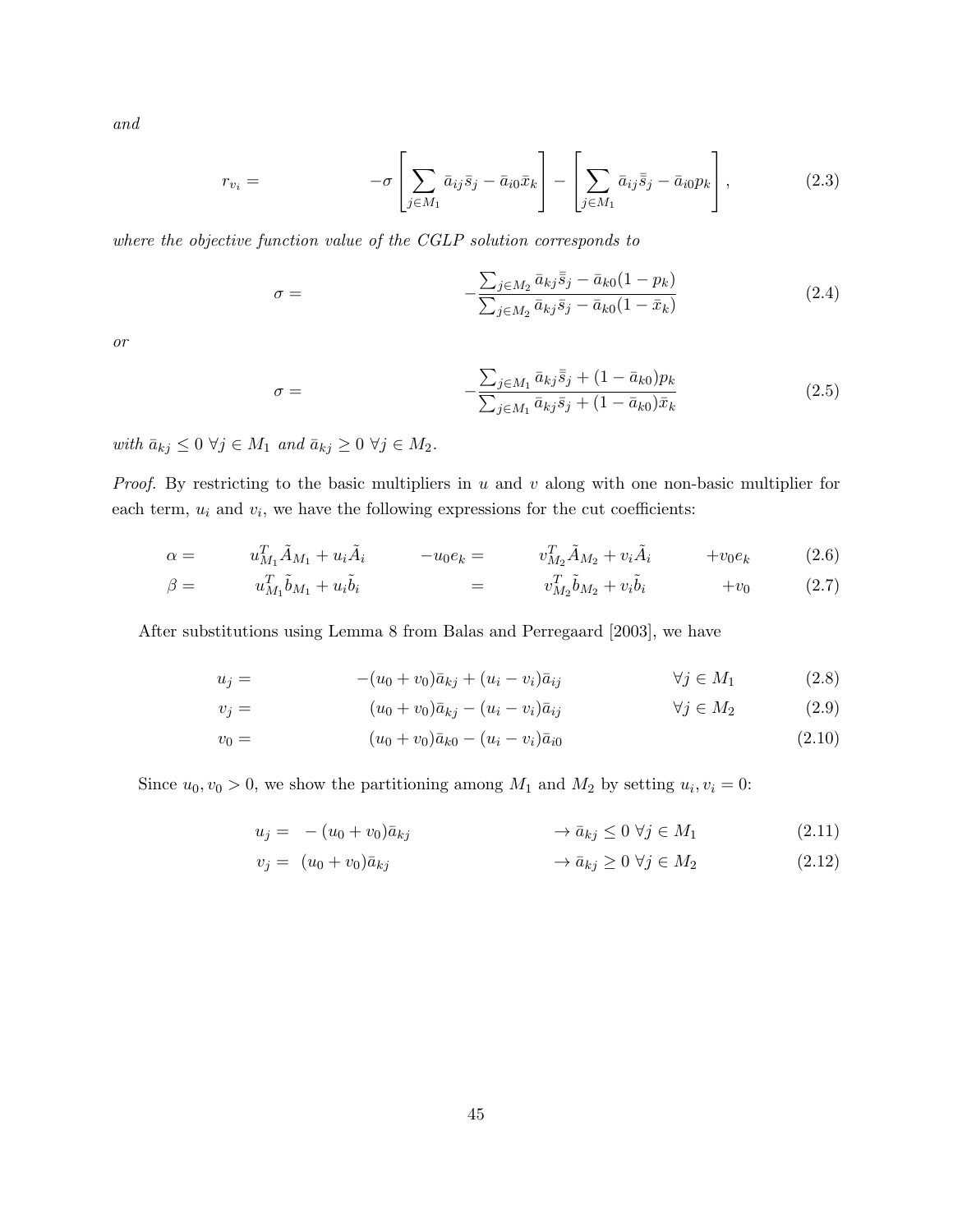Now we compute the slack of  $\bar{x}$  with respect to the  $M_2$  and also  $M_1$ :

$$
\alpha^T \bar{x} - \beta = \n\begin{aligned}\nv_{M_2}^T (\tilde{A}_{M_2} \bar{x} - \tilde{b}_{M_2}) + v_i (\tilde{A}_i \bar{x} - \tilde{b}_i) + v_0 (e_k^T \bar{x} - 1) \\
&= \n\begin{aligned}\nv_{M_2}^T \bar{s}_{M_2} + v_i \bar{s}_i + v_0 (\bar{x}_k - 1) \\
&= \n\end{aligned} \\
&= \n\begin{aligned}\n(u_0 + v_0) \sum_{j \in M_2} \bar{a}_{kj} \bar{s}_j - (u_i - v_i) \sum_{j \in M_2} \bar{a}_{ij} \bar{s}_j + v_i \bar{s}_i + [(u_0 + v_0) \bar{a}_{k0} - (u_i - v_i) \bar{a}_{i0}] (\bar{x}_k - 1) \\
&= \n\begin{aligned}\n(u_0 + v_0) \left[ \sum_{j \in M_2} \bar{a}_{kj} \bar{s}_j - \bar{a}_{k0} (1 - \bar{x}_k) \right] - (u_i - v_i) \left[ \sum_{j \in M_2} \bar{a}_{ij} \bar{s}_j - \bar{a}_{i0} (1 - \bar{x}_k) \right] + v_i \bar{s}_i\n\end{aligned}\n\end{aligned}
$$
\n(2.13)

$$
\alpha^{T}\bar{x} - \beta =
$$
\n
$$
=
$$
\n
$$
=
$$
\n
$$
=
$$
\n
$$
=
$$
\n
$$
=
$$
\n
$$
=
$$
\n
$$
=
$$
\n
$$
=
$$
\n
$$
=
$$
\n
$$
u_{M_{1}}^{T}(\tilde{A}_{M_{1}}\bar{x} - \tilde{b}_{M_{1}}) + u_{i}(\tilde{A}_{i}\bar{x} - \tilde{b}_{i}) - u_{0}e_{k}^{T}\bar{x}
$$
\n
$$
=
$$
\n
$$
u_{M_{1}}^{T}\bar{s}_{M_{1}} + u_{i}\bar{s}_{i} - u_{0}\bar{x}_{k}
$$
\n
$$
=
$$
\n
$$
- (u_{0} + v_{0}) \left[ \sum_{j \in M_{1}} \bar{a}_{kj}\bar{s}_{j} + (1 - \bar{a}_{k0})\bar{x}_{k} \right] + (u_{i} - v_{i}) \left[ \sum_{j \in M_{1}} \bar{a}_{ij}\bar{s}_{j} - \bar{a}_{i0}\bar{x}_{k} \right] + u_{i}\bar{s}_{i}
$$
\n
$$
(2.14)
$$

We can obtain similar expressions with respect to  $p$ :

$$
\alpha^T p - \beta = (u_0 + v_0) \left[ \sum_{j \in M_2} \bar{a}_{kj} \bar{\bar{s}}_j - \bar{a}_{k0} (1 - p_k) \right] - (u_i - v_i) \left[ \sum_{j \in M_2} \bar{a}_{ij} \bar{\bar{s}}_j - \bar{a}_{i0} (1 - p_k) \right] + v_i \bar{\bar{s}}_i \quad (2.15)
$$

$$
\alpha^T p - \beta = - (u_0 + v_0) \left[ \sum_{j \in M_1} \bar{a}_{kj} \bar{s}_j + (1 - \bar{a}_{k0}) p_k \right] + (u_i - v_i) \left[ \sum_{j \in M_1} \bar{a}_{ij} \bar{s}_j - \bar{a}_{i0} p_k \right] + u_i \bar{s}_i \qquad (2.16)
$$

This is the point where our proof differs from Balas and Perregaard [2003]. We use our normalization to determine the value of  $u_0 + v_0$  and plug that in the objective function. We first use the expressions depending on  $\mathcal{M}_2$  :

$$
\alpha^T \bar{x} - \beta = -1 \to \qquad (u_0 + v_0) = \qquad \frac{-1 + (u_i - v_i) \left[ \sum_{j \in M_2} \bar{a}_{ij} \bar{s}_j - \bar{a}_{i0} (1 - \bar{x}_k) \right] - v_i \bar{s}_i}{\sum_{j \in M_2} \bar{a}_{kj} \bar{s}_j - \bar{a}_{k0} (1 - \bar{x}_k)} \tag{2.17}
$$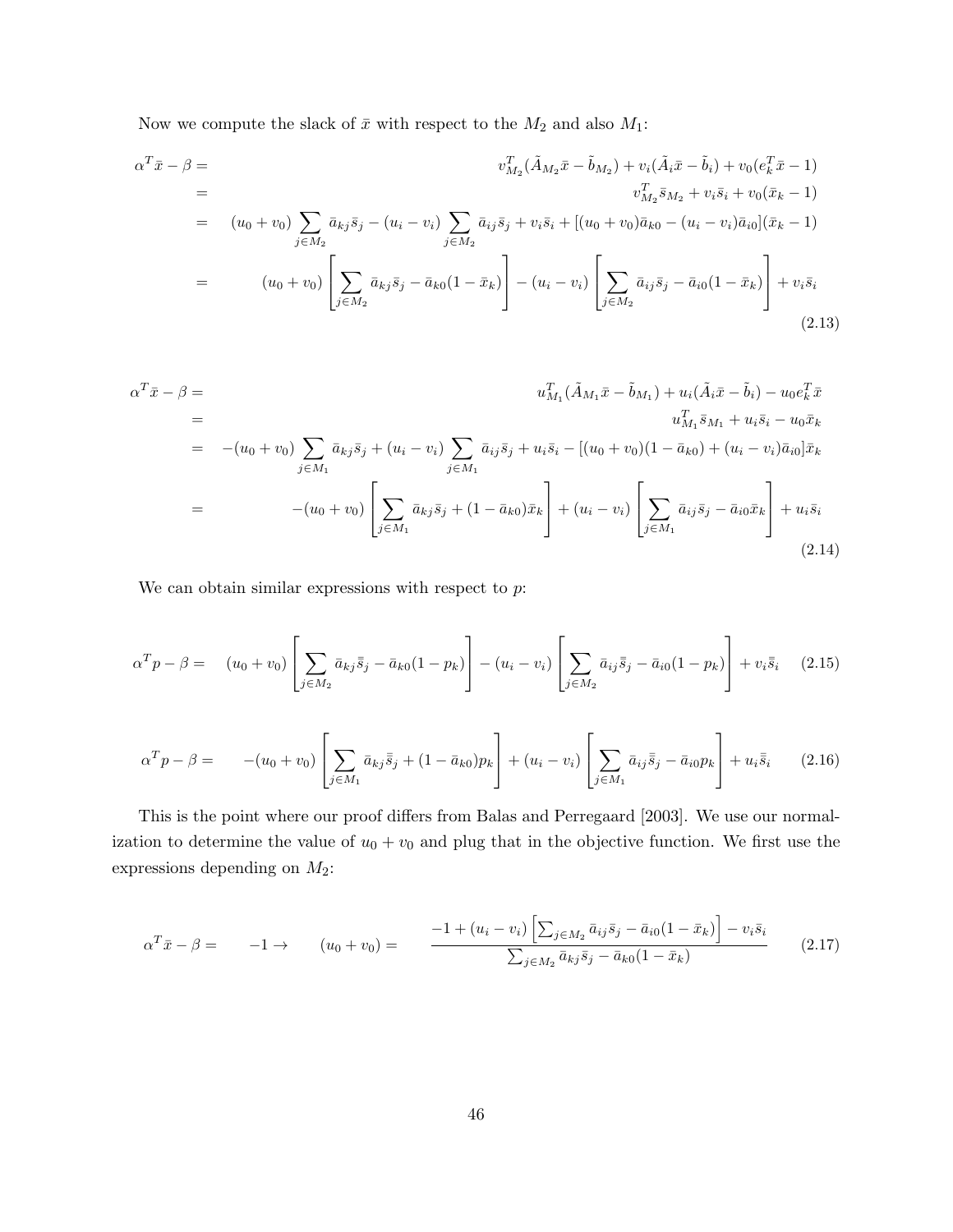$$
\alpha^T p - \beta = \frac{-1 + (u_i - v_i) \left[ \sum_{j \in M_2} \bar{a}_{ij} \bar{s}_j - \bar{a}_{i0} (1 - \bar{x}_k) \right] - v_i \bar{s}_i}{\sum_{j \in M_2} \bar{a}_{kj} \bar{s}_j - \bar{a}_{k0} (1 - \bar{x}_k)} \left[ \sum_{j \in M_2} \bar{a}_{kj} \bar{s}_j - \bar{a}_{k0} (1 - p_k) \right] + v_i \bar{\bar{s}}_i
$$
\n
$$
- (u_i - v_i) \left[ \sum_{j \in M_2} \bar{a}_{ij} \bar{s}_j - \bar{a}_{i0} (1 - p_k) \right] + v_i \bar{\bar{s}}_i \qquad (2.18)
$$

Note that fixing  $u_i, v_i = 0$  above yields the CGLP objective as in  $(2.4)$ , whereas fixing only  $v_i = 0$  and subtracting  $\sigma$  yields (2.2). Now we use the expressions depending on  $M_1$ :

$$
\alpha^T \bar{x} - \beta = -1 \rightarrow (u_0 + v_0) = \frac{1 + (u_i - v_i) \left[ \sum_{j \in M_1} \bar{a}_{ij} \bar{s}_j - \bar{a}_{i0} \bar{x}_k \right] + u_i \bar{s}_i}{\left[ \sum_{j \in M_1} \bar{a}_{kj} \bar{s}_j + (1 - \bar{a}_{k0}) \bar{x}_k \right]}
$$
(2.19)

$$
\alpha^T p - \beta = \frac{-1 - (u_i - v_i) \left[ \sum_{j \in M_1} \bar{a}_{ij} \bar{s}_j - \bar{a}_{i0} \bar{x}_k \right] - u_i \bar{s}_i}{\left[ \sum_{j \in M_1} \bar{a}_{kj} \bar{s}_j + (1 - \bar{a}_{k0}) \bar{x}_k \right]} \left[ \sum_{j \in M_1} \bar{a}_{kj} \bar{s}_j + (1 - \bar{a}_{k0}) p_k \right] + (u_i - v_i) \left[ \sum_{j \in M_1} \bar{a}_{ij} \bar{s}_j - \bar{a}_{i0} p_k \right] + u_i \bar{s}_i \tag{2.20}
$$

Similarly, fixing  $u_i, v_i = 0$  above yields the CGLP objective as in (2.5), whereas fixing  $u_i = 0$ and subtracting  $\sigma$  yields (2.3). Note that it would also be possible to define  $r_{v_i}$  with respect to  $M_1$ as well as  $r_{u_i}$  with respected to  $M_2$ , but both of these would leave the slack of a nonbasic multiplier in the expression, which does not need to be computed otherwise.

$$
\Box
$$

We can observe that  $\sigma$  resembles (2.1). In contrast, Balas and Perregaard [2003] showed that the tableau expression for  $(\text{CGLP})_k$  is  $\sigma' = \frac{\sum_{j \in M_2} \bar{a}_{kj} \bar{s}_j - \bar{a}_{k0}(1 - \bar{x}_k)}{1 + \sum_{j \in M_2} |\bar{s}_j|}$  $\frac{1}{1 + \sum_{j \in J} |\bar{a}_{kj}|}$ , where the denominator evidences the effect of coefficient scale pointed out by Fischetti et al. [2011].

Note that choosing which variable enters the CGLP basic solution corresponds to choosing which variable leaves the LP basic solution: solving the CGLP through the LP implies dualizing the solution method. However, LP solutions do not need to be feasible. In fact, it is very common for a CGLP solution to be associated with an infeasible LP solution.

If we decide to put  $u_i$  or  $v_i$  into the CGLP basis, we need to pivot out  $x_i$  from the LP basis and replace it by some other variable  $x_l$ . Consequently, we are changing the coefficients of the non-basic variables in the line defining  $x_k$  and thus the cut that we obtain.

To simplify notation, we assume  $x_k$  is defined by row k,  $x_i$  by row i, and  $s_j$  denotes a nonbasic variable in the LP that is a basic multiplier in the CGLP. Hence, the rows associated with  $x_k$  and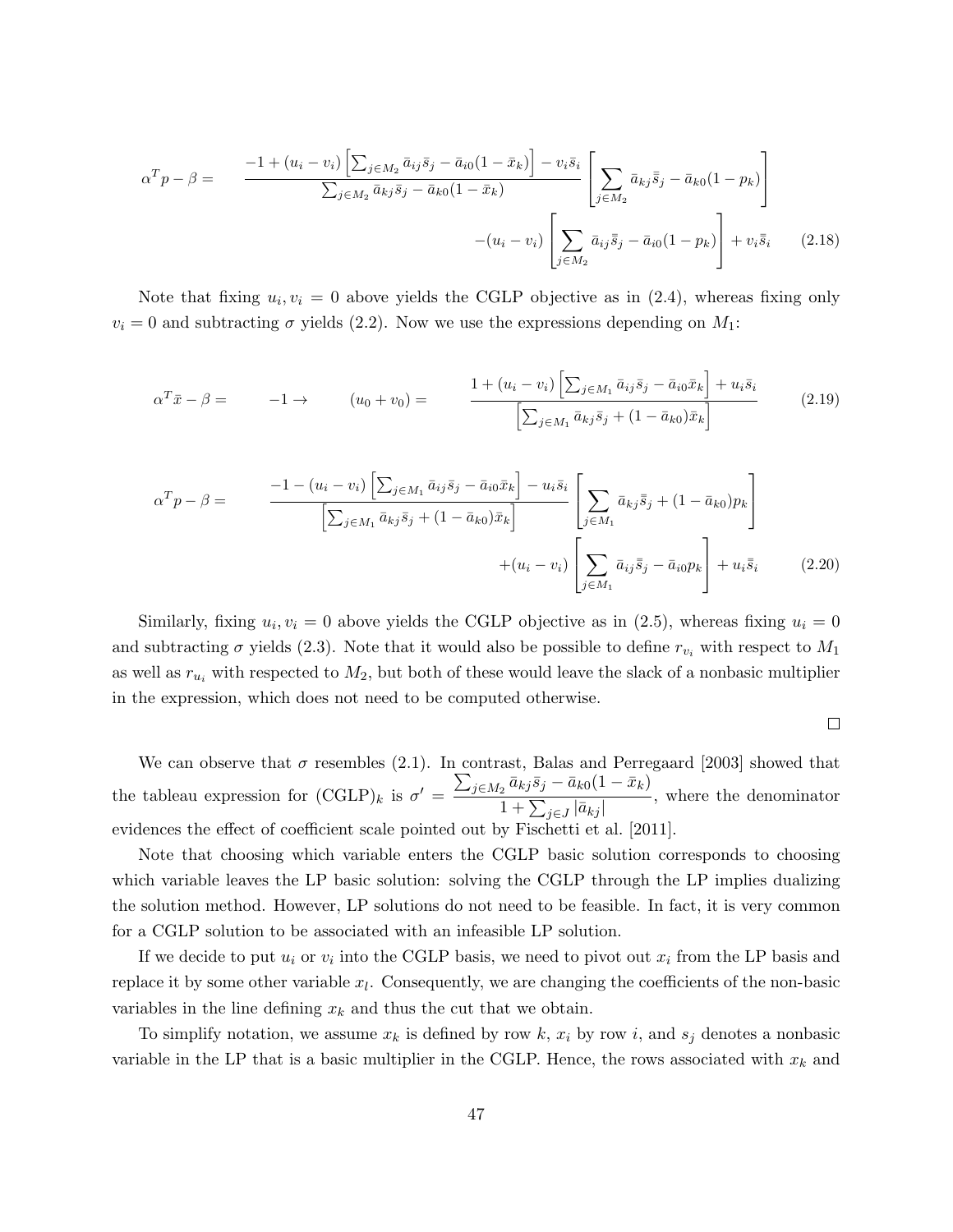$x_i$  in the LP relaxation can be denoted as

$$
x_k + \sum_{j \in J} \bar{a}_{kj} s_j \qquad \qquad = \bar{a}_{k0} \tag{2.21}
$$

$$
x_i + \sum_{j \in J} \bar{a}_{ij} s_j \qquad \qquad = \bar{a}_{i0} \tag{2.22}
$$

**Corollary 2.11.** Given an LP basis where  $\lfloor \bar{x}_k \rfloor < x_k < \lfloor \bar{x}_k \rfloor$  and variable  $x_i$  leaves the basis,  $\begin{equation} \textit{pivoting a non-basic variable} \ x_l \ \textit{preserves} \ \lfloor \bar{x}_k \rfloor < x_k < \lceil \bar{x}_k \rceil \ \textit{if} \ \frac{\lfloor \bar{x}_k \rfloor - \bar{a}_{k0}}{\bar{a}_{i0}} < \gamma_l < \frac{\lceil \bar{x}_k \rceil - \bar{a}_{k0}}{\bar{a}_{i0}} \end{equation}$  $rac{a_{k0}}{\bar{a}_{i0}},$  where  $\gamma_l=-\frac{\bar{a}_{kl}}{\bar{a}_{il}}$  $\frac{a_{kl}}{\bar{a}_{il}}$ . If  $\gamma_l > 0$ , the corresponding improvement in the objective function of  $(RP\text{-}G\text{L}P)^p_k$  is given by

$$
f^{+}(\gamma) := -\frac{\sum_{j \in J} (\min\{0, \bar{a}_{kj} + \gamma \bar{a}_{ij}\}) \bar{s}_j + (1 - \bar{a}_{k0} - \gamma \bar{a}_{ij}) p_k}{\sum_{j \in J} (\min\{0, \bar{a}_{kj} + \gamma \bar{a}_{ij}\}) \bar{s}_j + (1 - \bar{a}_{k0} - \gamma \bar{a}_{ij}) \bar{x}_k} - \sigma.
$$

Otherwise, if  $\gamma_l < 0$ ,

$$
f^{-}(\gamma) := -\frac{\sum_{j \in J} (\max\{0, \bar{a}_{kj} + \gamma \bar{a}_{ij}\}) \bar{s}_j - (\bar{a}_{k0} + \gamma \bar{a}_{i0})(1 - p_k)}{\sum_{j \in J} (\max\{0, \bar{a}_{kj} + \gamma \bar{a}_{ij}\}) \bar{s}_j - (\bar{a}_{k0} + \gamma \bar{a}_{i0})(1 - \bar{x}_k)} - \sigma.
$$

The pivot operation yields no improvement if  $\gamma_l = 0$ .

*Proof.* If we add row i multiplied by some  $\gamma > 0$  to row k, we obtain

$$
x_k + \gamma x_i + \sum_{j \in J} (\bar{a}_{kj} + \gamma \bar{a}_{ij}) s_j = \bar{a}_{k0} + \gamma \bar{a}_{i0}
$$

and the right-hand side remains in the range  $(\lfloor \bar{x}_k \rfloor, \lceil \bar{x}_k \rceil)$  if  $\frac{\lfloor \bar{x}_k \rfloor - \bar{a}_{k0}}{\bar{a}_{i0}} < \gamma < \frac{\lceil \bar{x}_k \rceil - \bar{a}_{k0}}{\bar{a}_{i0}}$  $rac{a_{k0}}{\bar{a}_{i0}}$ .

If  $x_i$  is pivoted out and replaced by the variable in the *l*-th column, then setting the coefficient of that variable to 0 in the k-th row requires  $\gamma = -\frac{\bar{a}_{kl}}{\bar{a}_{kl}}$  $\frac{\overline{\alpha_{kl}}}{\overline{a}_{il}} = \gamma_l.$ 

The impact of such pivot on  $(RP-CGLP)_k^p$  depends on  $\gamma_l$  being positive or negative. If  $\gamma_l > 0$ , column i joins  $M_2$ . In such case,  $M_1$  remains a subset of the non-basic variables from the previous basis, which corresponds to those variables with nonpositive coefficients in the k-th row. Hence, the objective function of  $(RP\text{-}G\text{L}P)^p_k$  after the pivot is given by

$$
-\frac{\sum_{j\in J} (\min\{0, \bar{a}_{kj} + \gamma \bar{a}_{ij}\}) \bar{s}_j + (1 - \bar{a}_{k0} - \gamma \bar{a}_{ij}) p_k}{\sum_{j\in J} (\min\{0, \bar{a}_{kj} + \gamma \bar{a}_{ij}\}) \bar{s}_j + (1 - \bar{a}_{k0} - \gamma \bar{a}_{ij}) \bar{x}_k}
$$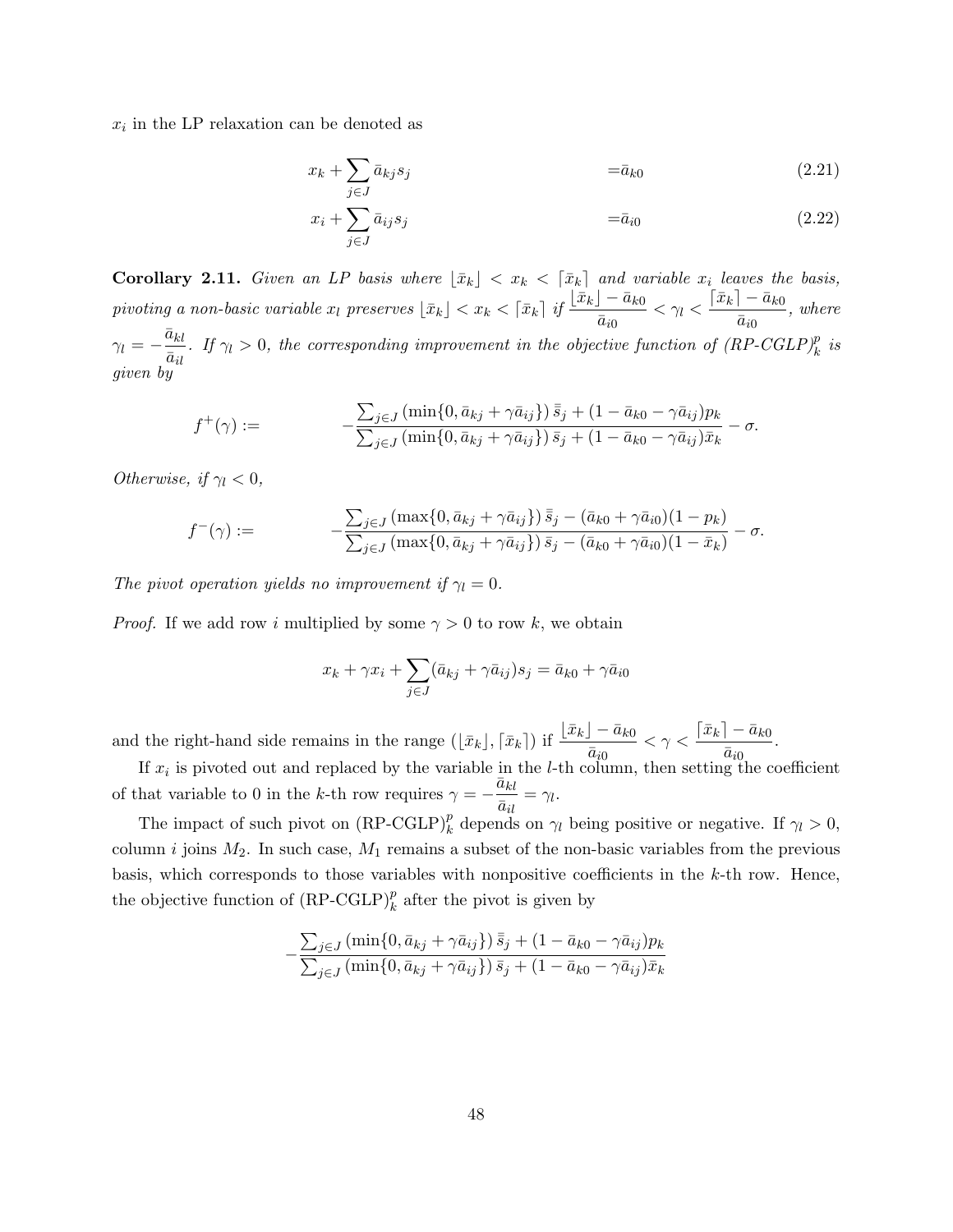Otherwise, if  $\gamma_l < 0$ , column i joins  $M_1$  and the objective with respect to  $M_2$  becomes

$$
-\frac{\sum_{j\in J} (\max\{0, \bar{a}_{kj} + \gamma \bar{a}_{ij}\}) \bar{s}_j - (\bar{a}_{k0} + \gamma \bar{a}_{i0})(1 - p_k)}{\sum_{j\in J} (\max\{0, \bar{a}_{kj} + \gamma \bar{a}_{ij}\}) \bar{s}_j - (\bar{a}_{k0} + \gamma \bar{a}_{i0})(1 - \bar{x}_k)}
$$

 $\Box$ 

Note that there is no change in  $\sigma$  if  $\gamma_l = 0$  because the k-th row remains the same.

Finally, we observe that there are LP basic solutions corresponding to solutions with negative objective for  $(RP\text{-}G\text{L}P)_k^p$ , which are those yielding inequalities that do not separate  $\bar{x}$ . These solutions have no correspondence in the CGLP because they are removed by the normalization constraint. When using the LP relaxation to generate the cut, one should not pivot to such bases. If we keep using  $p \in P^{K}$ , they are easily spotted through the objective function of the CGLP.

### 2.5 Computational Experiments

This section compares the cuts generated by solving  $(CGLP)_k$  and  $(RP-CGLP)_k^p$  through the tableau of the linear relaxation. We use the implementation for  $(CGLP)_k$  described in [Balas and Bonami, 2009] and adapt it to also generate cuts using  $(RP\text{-}G\text{L}P)_k^p$  with two different methods to generate the point  $p$ . In the first, we take a linear combination of points maximizing the minimum slack on each term of the disjunction, using a point along any unbonded direction in the case that all slacks can be made arbitarily large. In the second, we restrict the objective to the slacks of constraints containing  $x_k$  and normalize them by the coefficient of  $x_k$  in the constraint.

In the experiments, we solve the linear relaxation of instances from the MIPLIB benchmarks<sup>1</sup> and then generate a lift-and-project cut for each fractional variable  $x_k$  using either  $(CGLP)_k$  or  $(RP-CGLP)_k^p$ , which is then strengthened, up to a limit of 300 distinct cuts. We circumvent most of the numerical issues that arise when the objective function gets too close to zero by reverting to the conventional formulation in those cases. As we generate the cuts for each instance using each formulation, we measure the total gap closed when adding all the cuts generated and resolving the linear relaxation, the average Euclidean distance of each cutting plane to  $\bar{x}$ , the number of cuts discarded by the generator. The gap closed here refers to the optimal value of the linear relaxation after adding the cuts in comparison with the optimal value of the linear relaxation with no cuts and the known optimal value of each instance. Finally, we try solving the problem on CPLEX with the cuts from each method added and automatic cut generation disabled and a time limit of one hour, from which we report either the solving time or else the remaining gap after one hour.

All code is written in C++ (gcc version 4.8.24) and ran in Ubuntu 14.04.2 LTS on a machine with an Intel(R) Xeon(R) CPU E5-2680 v3  $@$  2.50GHz processor and 128 GB of RAM.

Table 2.1 summarizes the results, where conventional refers to using  $(CGLP)_k$ , reformulation 1 to using  $(RP-CGLP)_k^p$  with the first method to generate p, and reformulation 2 to using  $(RP-CGLP)_k^p$ 

 $1$ miplib.zib.de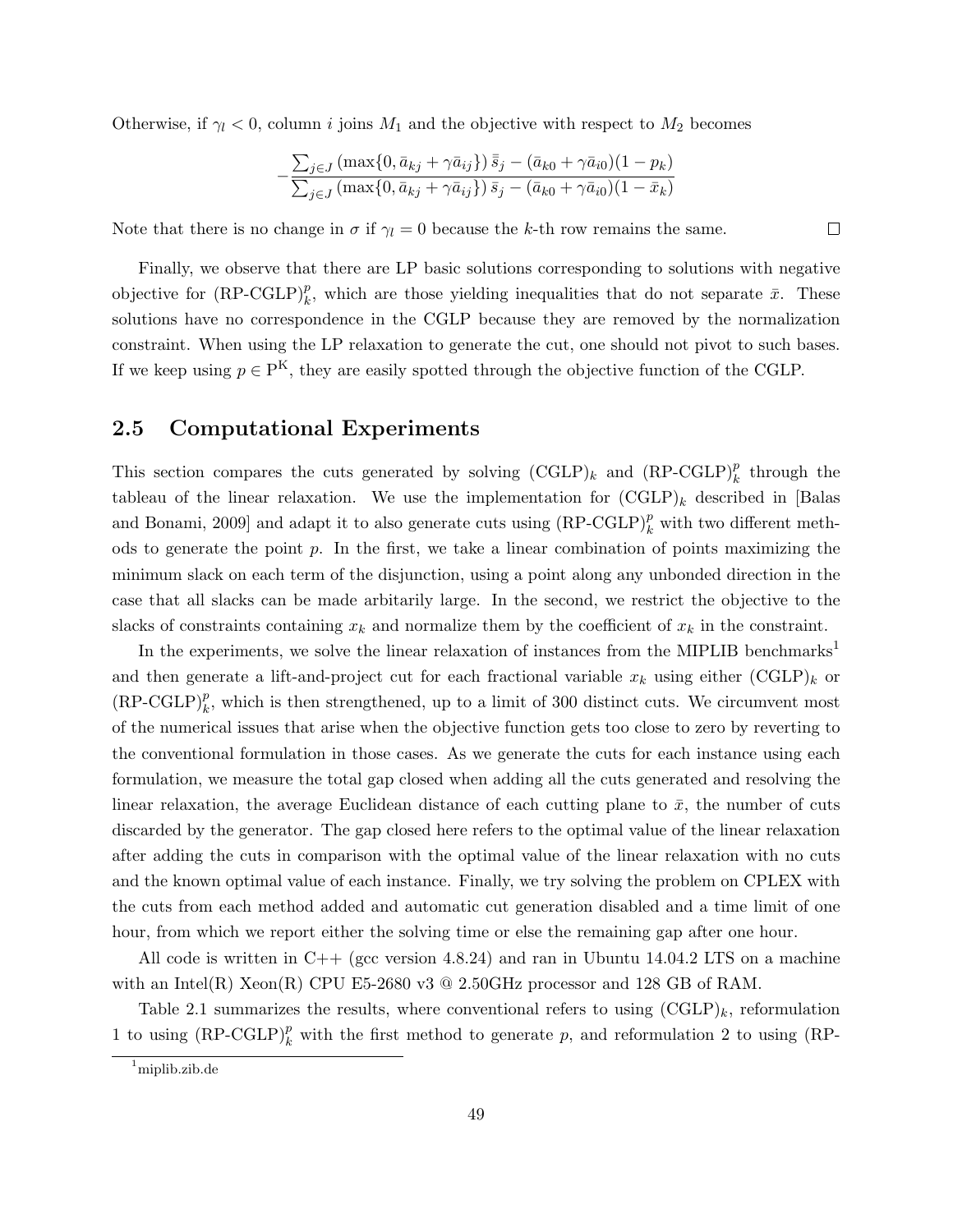$\mathrm{CGLP}_{k}^p$  with the second method. On the one hand, we note that the gap closed and the average Euclidean distance of the cuts with the reformulation are often smaller. The reformulation with the first method closes a larger gap in 26 instances and a smaller one in 36 instances, while with the second it closes a larger gap in 26 instances and a smaller one in 45. With respect to the average Eucliean distance, the first method leads to better results in 38 instances against 51, and the second is better in 29 instances against 65. In addition, more cuts are discarded for the sake of numerical safety: from 258 with the convetional formulation, we observe a total of 292 with the first method and 320 with the second method. On the other hand, we note a different outcome when comparing the performance of the formulation with the cuts on CPLEX: while the first method performs better in 45 cases against 61, the second performs better in 64 cases against 42.

# 2.6 Conclusion

This chapter introduced the Reverse Polar Cut Generating Linear Program (RP-CGLP), which is parameterized by a point  $\bar{x}$  that we want to separate and a point p that we cannot. We have shown that these lift-and-project cuts define supporting hyperplanes of the immediate closure. When that closure if full-dimensional, the cutting plane is a combination of facets that are active at the point that a ray from  $\bar{x}$  to p first intersects the closure, with each facet separating  $\bar{x}$  also corresponding to an optimal solution to RP-CGLP. Finally, we proved that RP-CGLP is equivalent to some other CGLPs and presented some computational results from a tableau implementation.

While we switch the roles of normalization and objective in comparison to other CGLP formulations, we nevertheless observe that a distortion in how the cuts are compared with respect to the objective is unavoidable. We fix violation to guarantee separability and then choose to minimize the slack for p to ensure boundedness. That intuitively favors cuts that are farther away from  $\bar{x}$ and closer to  $p$ . In fact, we show that RP-CGLP actually minimizes the ratio between slack for  $p$ and violation for  $\bar{x}$  across all valid cuts, consequently proving the equivalence between RP-CGLP and other recent CGLP formulations. Previously, the CGLPs for which an explicit representation of the objective was known were those fixing a norm of  $\alpha$ . Moreover, in comparison to the equivalent CGLP formulations that have been recently proposed, RP-CGLP has the benefit of preserving the feasible set for different choices of  $p$ , whereas changing  $p$  affects the left-hand side of those formulations. Hence, RP-CGLP may facilitate generating multiple cuts because we only need to reoptimize after changing p. In addition, we could possibly use sensitivity analysis on the objective of RP-CGLP to look for points in the disjunctive hull yielding a disjoint set of cuts. However, finding a good choice for such point  $p$  is a topic that deserves further attention.

The experimental results have shown that there is some potential for RP-CGLP, but also room for improvement. The total gap closed and the average distance of the cutting planes is smaller when  $p$  is generated with either method proposed. This is intuitive given that these cutting planes are only a combination of facets separating  $\bar{x}$  along the ray towards p instead of a valid inequality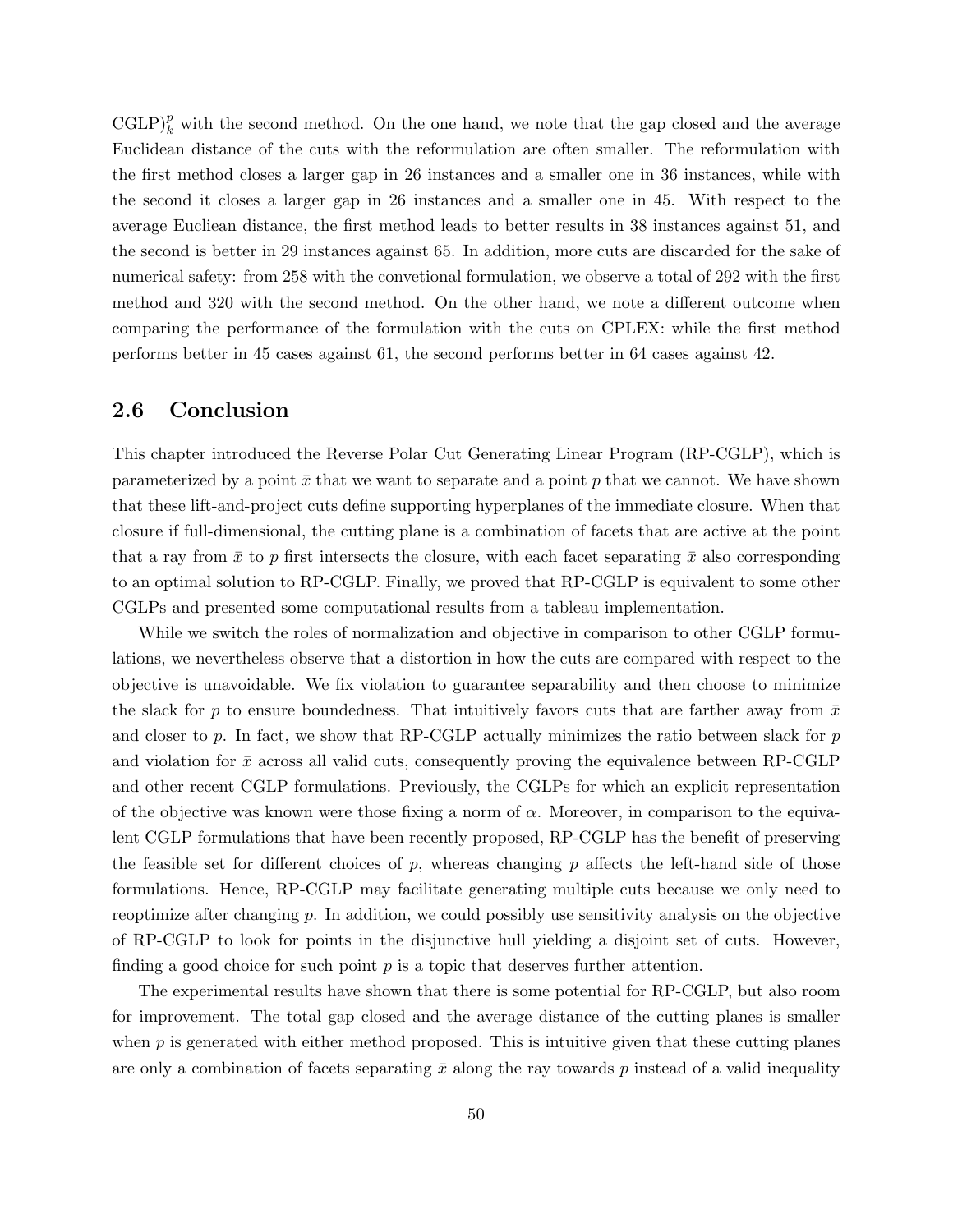|        | $-1$<br>Search S                                                                                                                                                                                                                                |  |
|--------|-------------------------------------------------------------------------------------------------------------------------------------------------------------------------------------------------------------------------------------------------|--|
|        | $5o$ c $-1o$ c $-1o$ c $-1o$                                                                                                                                                                                                                    |  |
|        |                                                                                                                                                                                                                                                 |  |
|        |                                                                                                                                                                                                                                                 |  |
|        |                                                                                                                                                                                                                                                 |  |
|        | いろできりりこすく キク そうとうこう フキャラ クター                                                                                                                                                                                                                    |  |
|        | j<br>Ì                                                                                                                                                                                                                                          |  |
|        | in the contract of the contract of the contract of the contract of the contract of the contract of the contract of the contract of the contract of the contract of the contract of the contract of the contract of the contrac<br>$\frac{1}{2}$ |  |
|        | Ï<br>くくい こうしょう こうこう                                                                                                                                                                                                                             |  |
| ;<br>; | - 12、11、11、11、11、1                                                                                                                                                                                                                              |  |
| ļ      | $\vert$<br>i<br>I<br>I                                                                                                                                                                                                                          |  |
|        |                                                                                                                                                                                                                                                 |  |
|        |                                                                                                                                                                                                                                                 |  |
|        | 1                                                                                                                                                                                                                                               |  |
|        | ١                                                                                                                                                                                                                                               |  |
|        |                                                                                                                                                                                                                                                 |  |
|        |                                                                                                                                                                                                                                                 |  |
|        | $\overline{a}$<br>)<br>ļ<br>į<br>į<br>i<br>j<br>l<br>l<br>֚֚֕֕<br>)                                                                                                                                                                             |  |
| ί      |                                                                                                                                                                                                                                                 |  |
|        | l<br>֕                                                                                                                                                                                                                                          |  |
|        | Í<br>١<br>l                                                                                                                                                                                                                                     |  |

|                     |                                                                | Conventional       | $S_{\rm C}$           |                                                                                                                                                                                                                                                                                                                                                                                          |                                                                                                                                                                                                                                                                                                      | conds to solve the problem after adding the generated cuts<br>Reformulation                         |                                                                         |                                                                                                                                                                                                                                                                                                                                                           |                                                                                                 | Reformulation                                          | $\mathbf{\Omega}$                                                    |                                                                                                                                                                                                                                                                                                               |
|---------------------|----------------------------------------------------------------|--------------------|-----------------------|------------------------------------------------------------------------------------------------------------------------------------------------------------------------------------------------------------------------------------------------------------------------------------------------------------------------------------------------------------------------------------------|------------------------------------------------------------------------------------------------------------------------------------------------------------------------------------------------------------------------------------------------------------------------------------------------------|-----------------------------------------------------------------------------------------------------|-------------------------------------------------------------------------|-----------------------------------------------------------------------------------------------------------------------------------------------------------------------------------------------------------------------------------------------------------------------------------------------------------------------------------------------------------|-------------------------------------------------------------------------------------------------|--------------------------------------------------------|----------------------------------------------------------------------|---------------------------------------------------------------------------------------------------------------------------------------------------------------------------------------------------------------------------------------------------------------------------------------------------------------|
| Instance            | $\rm{Gap}$                                                     | Avg. dist.         | Lost                  | CPLEX                                                                                                                                                                                                                                                                                                                                                                                    | GaD                                                                                                                                                                                                                                                                                                  | Avg. dist                                                                                           | Ξ                                                                       | CPLEX                                                                                                                                                                                                                                                                                                                                                     | $\rm{Gap}$                                                                                      | Avg. dist                                              | $\log$                                                               | CPLEX                                                                                                                                                                                                                                                                                                         |
| 10teams             |                                                                | 0.021              | odooooogoor dooowoooo |                                                                                                                                                                                                                                                                                                                                                                                          | $\begin{array}{c} 57.1 \\ 19.1 \\ 20.1 \\ 100.1 \\ 100.1 \\ \end{array}$                                                                                                                                                                                                                             | 0.021                                                                                               |                                                                         | $\begin{array}{c} 58.1 \text{ s} \\ 31.1 \text{ }\% \end{array}$                                                                                                                                                                                                                                                                                          | $\begin{array}{l} 57.1 \\ 19.1 \\ 18.1 \\ 11.1 \\ 100.1 \\ 100.1 \\ 12.1 \\ 5.1 \\ \end{array}$ |                                                        |                                                                      |                                                                                                                                                                                                                                                                                                               |
| alclsl              | $\begin{array}{c} 57.1~\% \\ 22.1~\% \\ 20.1~\% \end{array}$   | 0.911              |                       | $40.1$ s $30.1$ %                                                                                                                                                                                                                                                                                                                                                                        |                                                                                                                                                                                                                                                                                                      | 0.851                                                                                               |                                                                         |                                                                                                                                                                                                                                                                                                                                                           |                                                                                                 | $\!\!\!\begin{array}{c}0.021\0.851\end{array}\!\!\!\!$ |                                                                      |                                                                                                                                                                                                                                                                                                               |
| $_{\rm{aflow30a}}$  |                                                                | 0.061              |                       |                                                                                                                                                                                                                                                                                                                                                                                          |                                                                                                                                                                                                                                                                                                      | 0.061                                                                                               |                                                                         |                                                                                                                                                                                                                                                                                                                                                           |                                                                                                 | 0.041                                                  |                                                                      |                                                                                                                                                                                                                                                                                                               |
| aflow40b            | $12.1~\%$                                                      | 0.021              |                       | $\begin{array}{c} 48.1 \text{ s} \\ 1821.1 \text{ s} \end{array}$                                                                                                                                                                                                                                                                                                                        |                                                                                                                                                                                                                                                                                                      | $\frac{0.021}{0.031}$                                                                               |                                                                         | $42.1~\mathrm{s}$ 1687.1 $\mathrm{s}$                                                                                                                                                                                                                                                                                                                     |                                                                                                 | 0.021                                                  |                                                                      |                                                                                                                                                                                                                                                                                                               |
| air01               | $\begin{array}{c} 100.1~\% \\ 75.1~\% \end{array}$             | 0.031              |                       |                                                                                                                                                                                                                                                                                                                                                                                          | 88888,88                                                                                                                                                                                                                                                                                             |                                                                                                     | $\begin{array}{ccc} \circ & \circ & \circ & \circ & \circ \end{array}$  | $\begin{array}{l} 0.1\text{ s} \\ 0.1\text{ s} \\ 0.1\text{ s} \\ 470.1\text{ s} \\ 49.1\text{ s} \\ 44.1\text{ s} \\ 49.1\text{ s} \\ 11\text{ s} \\ 21.3\text{ s} \\ 51.4\text{ s} \\ 61.5\text{ s} \\ 71.1\text{ s} \\ 81.3\text{ s} \\ 91.3\text{ s} \\ 91.4\text{ s} \\ 91.5\text{ s} \\ 121.1\text{ s} \\ 938.1\text{ s} \\ 121.1\text{ s} \\ 123.$ | ***********************************                                                             | 0.031                                                  | $\begin{array}{ccc} \circ & \circ & \circ & \circ \circ \end{array}$ | $\begin{array}{l} 1.15 \\ 2.11 \\ 3.01 \\ 4.12 \\ 5.03 \\ 6.05 \\ 7.11 \\ 8.05 \\ 1.11 \\ 2.12 \\ 2.13 \\ 2.14 \\ 2.11 \\ 2.12 \\ 2.13 \\ 2.14 \\ 2.15 \\ 2.16 \\ 2.17 \\ 2.18 \\ 2.19 \\ 2.19 \\ 2.10 \\ 2.11 \\ 2.12 \\ 2.13 \\ 2.14 \\ 2.15 \\ 2.15 \\ 2.16 \\ 2.17 \\ 2.18 \\ 2.19 \\ 2.19 \\ 2.10 \\ 2.$ |
| air02               |                                                                | 0.011              |                       | $\begin{array}{l} 0.1 \text{ s} \\ 3.1 \text{ s} \\ 2.1 \text{ s} \\ 328.1 \text{ s} \\ 33.1 \text{ s} \\ 34.1 \text{ s} \\ 34.1 \text{ s} \\ 3.1 \text{ s} \\ 3.1 \text{ s} \\ 3.1 \text{ s} \\ 3.1 \text{ s} \\ 3.1 \text{ s} \\ 3.1 \text{ s} \\ 3.1 \text{ s} \\ 3.1 \text{ s} \\ 3.1 \text{ s} \\ 3.1 \text{ s} \\ 3.1 \text{ s} \\ 3.1 \text{ s} \\ 3.1 \text{ s} \\ 3.1 \text{ s$ |                                                                                                                                                                                                                                                                                                      | 0.011                                                                                               |                                                                         |                                                                                                                                                                                                                                                                                                                                                           |                                                                                                 | 0.011                                                  |                                                                      |                                                                                                                                                                                                                                                                                                               |
| airO3               | $\frac{8}{6}$<br>$100.1$                                       | 0.011              |                       |                                                                                                                                                                                                                                                                                                                                                                                          | 100.1                                                                                                                                                                                                                                                                                                | 0.011                                                                                               |                                                                         |                                                                                                                                                                                                                                                                                                                                                           |                                                                                                 | 0.011                                                  |                                                                      |                                                                                                                                                                                                                                                                                                               |
| air04               | $\aleph$<br>11.1                                               | 0.001              |                       |                                                                                                                                                                                                                                                                                                                                                                                          | 12.1                                                                                                                                                                                                                                                                                                 | 0.001                                                                                               | 26                                                                      |                                                                                                                                                                                                                                                                                                                                                           |                                                                                                 | 0.001                                                  | $\mathcal{S}$                                                        |                                                                                                                                                                                                                                                                                                               |
| air05               | $\begin{array}{c} 5.1\ \% \\ 44.1\ \% \\ 28.1\ \% \end{array}$ | 0.001              |                       |                                                                                                                                                                                                                                                                                                                                                                                          | $\overline{5}$ .                                                                                                                                                                                                                                                                                     | $\begin{array}{c} 0.001 \\ 0.001 \\ 0.171 \end{array}$                                              |                                                                         |                                                                                                                                                                                                                                                                                                                                                           |                                                                                                 | 0.001                                                  |                                                                      |                                                                                                                                                                                                                                                                                                               |
| air06               |                                                                | 0.001              |                       |                                                                                                                                                                                                                                                                                                                                                                                          |                                                                                                                                                                                                                                                                                                      |                                                                                                     |                                                                         |                                                                                                                                                                                                                                                                                                                                                           |                                                                                                 | 0.001                                                  |                                                                      |                                                                                                                                                                                                                                                                                                               |
| arki001             |                                                                | 0.171              |                       |                                                                                                                                                                                                                                                                                                                                                                                          | $\begin{array}{c} 45.1 \\ 28.1 \\ 1.1 \end{array}$                                                                                                                                                                                                                                                   |                                                                                                     | $\circ$ $\circ$ $\sim$ $\frac{\circ}{\cdot}$                            |                                                                                                                                                                                                                                                                                                                                                           | $\frac{45.1}{29.1}$                                                                             | 0.161                                                  | $\circ$ $\circ$ $\frac{\infty}{2}$ $\frac{\infty}{2}$                |                                                                                                                                                                                                                                                                                                               |
| atlanta-ip          | $8^{\circ}$<br>$\equiv$                                        | 0.021              |                       |                                                                                                                                                                                                                                                                                                                                                                                          |                                                                                                                                                                                                                                                                                                      | 0.021                                                                                               |                                                                         |                                                                                                                                                                                                                                                                                                                                                           |                                                                                                 | 0.021                                                  |                                                                      |                                                                                                                                                                                                                                                                                                               |
| bell3a              |                                                                | 0.541              |                       |                                                                                                                                                                                                                                                                                                                                                                                          |                                                                                                                                                                                                                                                                                                      |                                                                                                     |                                                                         |                                                                                                                                                                                                                                                                                                                                                           |                                                                                                 | 0.531                                                  |                                                                      |                                                                                                                                                                                                                                                                                                               |
| bell3b              |                                                                | 0.541              |                       |                                                                                                                                                                                                                                                                                                                                                                                          |                                                                                                                                                                                                                                                                                                      | 0.551<br>0.551<br>0.561                                                                             |                                                                         |                                                                                                                                                                                                                                                                                                                                                           |                                                                                                 | $0.551$<br>$0.561$                                     | $\circ$                                                              |                                                                                                                                                                                                                                                                                                               |
| bell4               |                                                                | 0.561              |                       |                                                                                                                                                                                                                                                                                                                                                                                          | $52.1$<br>$47.1$<br>$29.1$<br>$85.1$                                                                                                                                                                                                                                                                 |                                                                                                     | $\begin{array}{c} \n - \circ \circ \circ \circ \circ \circ \end{array}$ |                                                                                                                                                                                                                                                                                                                                                           |                                                                                                 |                                                        |                                                                      |                                                                                                                                                                                                                                                                                                               |
| <b>bell5</b>        |                                                                | 0.481              |                       |                                                                                                                                                                                                                                                                                                                                                                                          |                                                                                                                                                                                                                                                                                                      | 0.481                                                                                               |                                                                         |                                                                                                                                                                                                                                                                                                                                                           |                                                                                                 | 0.481                                                  |                                                                      |                                                                                                                                                                                                                                                                                                               |
| blend <sub>2</sub>  |                                                                | 0.111              |                       |                                                                                                                                                                                                                                                                                                                                                                                          |                                                                                                                                                                                                                                                                                                      | 0.111                                                                                               |                                                                         |                                                                                                                                                                                                                                                                                                                                                           |                                                                                                 | 0.111                                                  |                                                                      |                                                                                                                                                                                                                                                                                                               |
| bm23                |                                                                | 0.121              |                       |                                                                                                                                                                                                                                                                                                                                                                                          |                                                                                                                                                                                                                                                                                                      |                                                                                                     |                                                                         |                                                                                                                                                                                                                                                                                                                                                           |                                                                                                 | 0.061                                                  |                                                                      |                                                                                                                                                                                                                                                                                                               |
| cap6000             |                                                                | 0.011              |                       |                                                                                                                                                                                                                                                                                                                                                                                          | $\begin{array}{c} 16.1 \\ 13.1 \\ 37.1 \\ 0.1 \end{array}$                                                                                                                                                                                                                                           |                                                                                                     |                                                                         |                                                                                                                                                                                                                                                                                                                                                           |                                                                                                 | $\frac{0.011}{0.021}$                                  |                                                                      |                                                                                                                                                                                                                                                                                                               |
| cracpbl             |                                                                | 0.051              |                       |                                                                                                                                                                                                                                                                                                                                                                                          |                                                                                                                                                                                                                                                                                                      |                                                                                                     | $\circ$                                                                 |                                                                                                                                                                                                                                                                                                                                                           |                                                                                                 |                                                        | $\circ$                                                              |                                                                                                                                                                                                                                                                                                               |
| danoint             |                                                                | 0.111              | 26                    |                                                                                                                                                                                                                                                                                                                                                                                          |                                                                                                                                                                                                                                                                                                      |                                                                                                     | 29                                                                      |                                                                                                                                                                                                                                                                                                                                                           |                                                                                                 | 0.011                                                  | $\Xi$                                                                |                                                                                                                                                                                                                                                                                                               |
| dcmulti             |                                                                | 1.521              |                       |                                                                                                                                                                                                                                                                                                                                                                                          |                                                                                                                                                                                                                                                                                                      |                                                                                                     | $\overline{10}$                                                         |                                                                                                                                                                                                                                                                                                                                                           |                                                                                                 | $\frac{1.221}{0.501}$                                  | $\frac{1}{1}$                                                        |                                                                                                                                                                                                                                                                                                               |
| ds                  |                                                                |                    |                       |                                                                                                                                                                                                                                                                                                                                                                                          |                                                                                                                                                                                                                                                                                                      |                                                                                                     |                                                                         |                                                                                                                                                                                                                                                                                                                                                           |                                                                                                 |                                                        |                                                                      |                                                                                                                                                                                                                                                                                                               |
| dsbmip              |                                                                | $0.001$<br>$0.471$ | $2 - 20000$           |                                                                                                                                                                                                                                                                                                                                                                                          | $\begin{array}{ll} 2.1 & 2.1 \\ 3.8 & 1.1 \\ 4.1 & 5.1 \\ 5.1 & 3.1 \\ 5.1 & 1.1 \\ 6.1 & 1.1 \\ 7.1 & 1.1 \\ 8.1 & 1.1 \\ 9.1 & 1.1 \\ 10.1 & 1.1 \\ 11.1 & 1.1 \\ 12.1 & 1.1 \\ 13.1 & 1.1 \\ 14.1 & 1.1 \\ 15.1 & 1.1 \\ 16.1 & 1.1 \\ 17.1 & 1.1 \\ 18.1 & 1.1 \\ 19.1 & 1.1 \\ 10.1 & 1.1 \\ 1$ | $\begin{array}{l} 0.131 \\ 0.011 \\ 0.021 \\ 0.071 \\ 1.241 \\ 0.001 \\ 0.481 \\ 0.901 \end{array}$ | 2000000                                                                 |                                                                                                                                                                                                                                                                                                                                                           |                                                                                                 |                                                        | $\Xi$ 0                                                              |                                                                                                                                                                                                                                                                                                               |
| egout               |                                                                | 0.881              |                       |                                                                                                                                                                                                                                                                                                                                                                                          |                                                                                                                                                                                                                                                                                                      |                                                                                                     |                                                                         |                                                                                                                                                                                                                                                                                                                                                           |                                                                                                 | 0.901                                                  |                                                                      |                                                                                                                                                                                                                                                                                                               |
| fast0507            |                                                                | 0.001              |                       | $\begin{array}{c} 1640.1 \text{ s} \\ 479.1 \text{ s} \end{array}$                                                                                                                                                                                                                                                                                                                       |                                                                                                                                                                                                                                                                                                      |                                                                                                     |                                                                         |                                                                                                                                                                                                                                                                                                                                                           |                                                                                                 | 0.001                                                  |                                                                      |                                                                                                                                                                                                                                                                                                               |
| fast0507            |                                                                | 0.001              |                       |                                                                                                                                                                                                                                                                                                                                                                                          |                                                                                                                                                                                                                                                                                                      |                                                                                                     |                                                                         |                                                                                                                                                                                                                                                                                                                                                           |                                                                                                 | 0.001                                                  |                                                                      |                                                                                                                                                                                                                                                                                                               |
| fiber               |                                                                | 0.051              |                       | $48.1~\mathrm{s}$                                                                                                                                                                                                                                                                                                                                                                        | 39.1                                                                                                                                                                                                                                                                                                 |                                                                                                     |                                                                         |                                                                                                                                                                                                                                                                                                                                                           |                                                                                                 | 0.051                                                  |                                                                      |                                                                                                                                                                                                                                                                                                               |
| fixnet <sub>3</sub> |                                                                | 0.731              |                       |                                                                                                                                                                                                                                                                                                                                                                                          |                                                                                                                                                                                                                                                                                                      |                                                                                                     |                                                                         |                                                                                                                                                                                                                                                                                                                                                           |                                                                                                 | 0.731                                                  |                                                                      |                                                                                                                                                                                                                                                                                                               |
| fixnet4             |                                                                | 0.731              |                       | $\begin{array}{l} 25.1 \text{ s} \\ 21.1 \text{ s} \\ 27.1 \text{ s} \\ 5.1 \text{ s} \\ 5.1 \text{ s} \\ 56.1 \text{ s} \end{array}$                                                                                                                                                                                                                                                    | 26.1                                                                                                                                                                                                                                                                                                 | $\begin{array}{r} 0.001 \\ 0.061 \\ 0.051 \\ 0.731 \\ 0.731 \\ 0.351 \\ 0.351 \\ 0.051 \end{array}$ |                                                                         | $\begin{array}{l} 682.1 \\ 896.1 \\ 49.1 \\ 27.1 \\ 47.1 \\ \end{array}$                                                                                                                                                                                                                                                                                  |                                                                                                 | 0.731                                                  |                                                                      |                                                                                                                                                                                                                                                                                                               |
| fixnet6             |                                                                | 0.731              |                       |                                                                                                                                                                                                                                                                                                                                                                                          | Ξ                                                                                                                                                                                                                                                                                                    |                                                                                                     | $0$ $\alpha$ $0$ $\alpha$                                               |                                                                                                                                                                                                                                                                                                                                                           | Ξ                                                                                               | $\frac{0.731}{0.351}$                                  | $\circ$ $\circ$ $\circ$ $\%$                                         |                                                                                                                                                                                                                                                                                                               |
| $\rm{fugpl}$        |                                                                | 0.351              |                       |                                                                                                                                                                                                                                                                                                                                                                                          | $\frac{11}{10}$                                                                                                                                                                                                                                                                                      |                                                                                                     |                                                                         | $6.1\,$                                                                                                                                                                                                                                                                                                                                                   | $\frac{11}{6}$                                                                                  |                                                        |                                                                      |                                                                                                                                                                                                                                                                                                               |
| gen                 |                                                                | 0.051              |                       |                                                                                                                                                                                                                                                                                                                                                                                          |                                                                                                                                                                                                                                                                                                      |                                                                                                     |                                                                         | 12.1                                                                                                                                                                                                                                                                                                                                                      |                                                                                                 | 0.051                                                  |                                                                      |                                                                                                                                                                                                                                                                                                               |
| gesa <sub>2</sub>   |                                                                | 0.161              |                       |                                                                                                                                                                                                                                                                                                                                                                                          | 25.1                                                                                                                                                                                                                                                                                                 | 0.221                                                                                               |                                                                         | $\frac{1}{45}$ .                                                                                                                                                                                                                                                                                                                                          | 25.1                                                                                            | 0.221                                                  |                                                                      |                                                                                                                                                                                                                                                                                                               |
| $gesa2-$            |                                                                | 0.211              |                       | $\overline{40.1}$                                                                                                                                                                                                                                                                                                                                                                        | *****************************<br>$\overline{30}$ .                                                                                                                                                                                                                                                   | $\frac{0.201}{0.081}$                                                                               | $\circ$ $\frac{8}{2}$                                                   | $\frac{1}{13}$ .                                                                                                                                                                                                                                                                                                                                          | $\%$ $\%$<br>$\overline{30}$ .                                                                  | 0.201                                                  | $\circ$ කි                                                           | 29.1                                                                                                                                                                                                                                                                                                          |
| gesa3               |                                                                | 0.091              |                       |                                                                                                                                                                                                                                                                                                                                                                                          | 28.1                                                                                                                                                                                                                                                                                                 |                                                                                                     |                                                                         |                                                                                                                                                                                                                                                                                                                                                           | 28.                                                                                             | 0.08                                                   |                                                                      |                                                                                                                                                                                                                                                                                                               |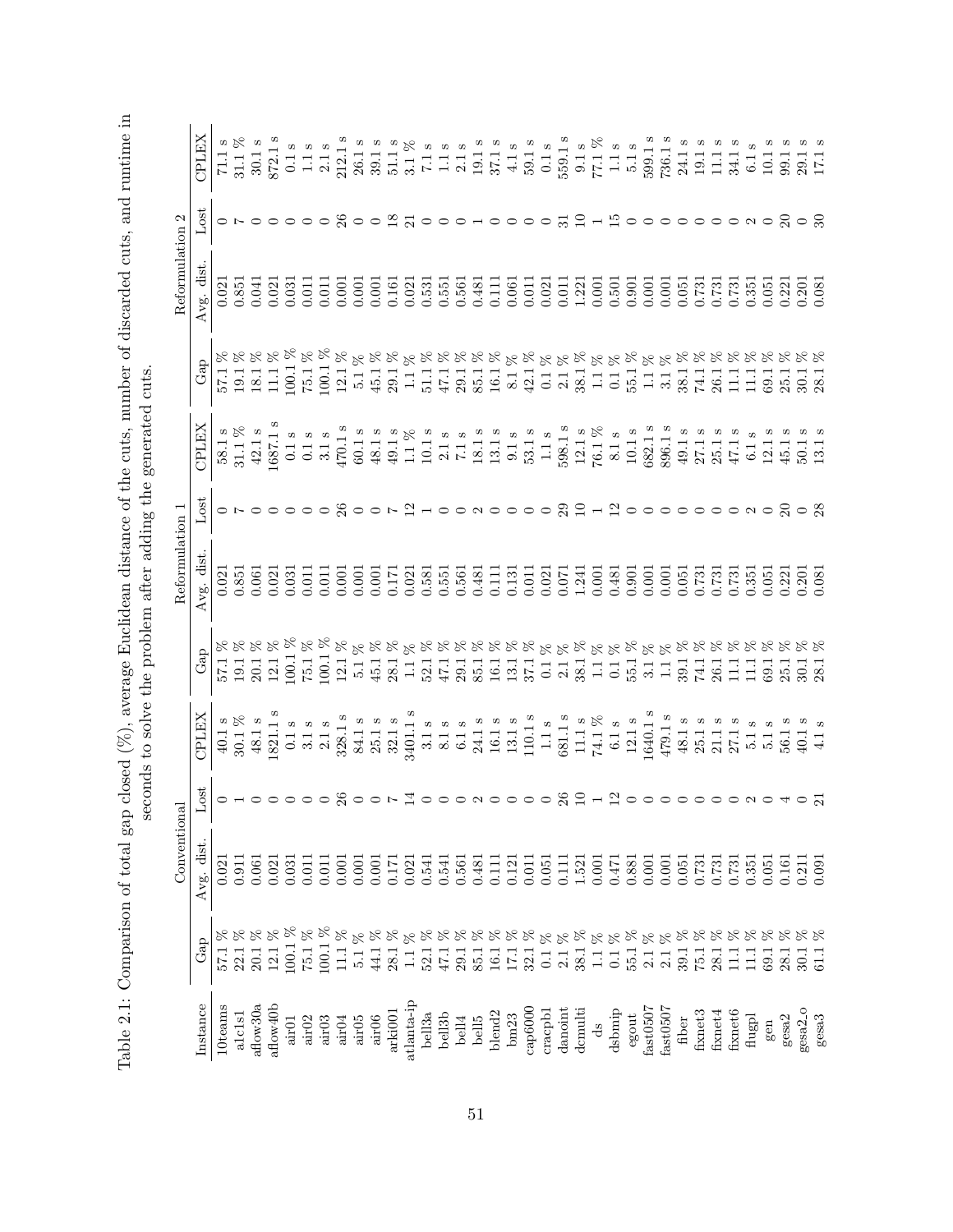|                        |                                        | Conventional       |                                       |                                                                                                                                                                                                                                                                                                                                                                              | Reformulation 1                                                                                                                                     |         |                                                                                                                                                                                                                                                                                                                                            |     | Reformulation 2 |                                                        |                                                                                                                                                                                                                                                                                                                                                                              |
|------------------------|----------------------------------------|--------------------|---------------------------------------|------------------------------------------------------------------------------------------------------------------------------------------------------------------------------------------------------------------------------------------------------------------------------------------------------------------------------------------------------------------------------|-----------------------------------------------------------------------------------------------------------------------------------------------------|---------|--------------------------------------------------------------------------------------------------------------------------------------------------------------------------------------------------------------------------------------------------------------------------------------------------------------------------------------------|-----|-----------------|--------------------------------------------------------|------------------------------------------------------------------------------------------------------------------------------------------------------------------------------------------------------------------------------------------------------------------------------------------------------------------------------------------------------------------------------|
| Instance               | $\rm{Gap}$                             | Avg. dist.         | $_{\text{lost}}$                      | CPLEX                                                                                                                                                                                                                                                                                                                                                                        | Avg. dist                                                                                                                                           | Lost    | <b>CPLEX</b>                                                                                                                                                                                                                                                                                                                               | Gap | Avg. dist       | $_{\text{lost}}$                                       | <b>CPLEX</b>                                                                                                                                                                                                                                                                                                                                                                 |
| gesa3 <sub>-0</sub>    |                                        | 0.131              |                                       | $\begin{array}{l} 9.1 \text{ s} \\ 124.1 \text{ s} \\ 14.1 \text{ s} \\ 26.1 \text{ s} \\ 26.1 \text{ s} \\ 28.1 \text{ s} \\ 26.1 \text{ s} \\ 26.1 \text{ s} \\ 26.1 \text{ s} \\ 26.1 \text{ s} \\ 26.1 \text{ s} \\ 26.1 \text{ s} \\ 26.1 \text{ s} \\ 26.1 \text{ s} \\ 26.1 \text{ s} \\ 26.1 \text{ s} \\ 26.1 \text{ s} \\ 26.1 \text{ s} \\ 26.1 \text{ s} \\ 26.$ |                                                                                                                                                     |         | 3.1 s<br>130.1 s<br>130.1 s<br>5.1 s<br>5.1 s<br>5.1 s<br>5.1 s<br>5.1 s<br>5.1 s<br>5.1 s<br>5.1 s<br>5.1 s<br>5.1 s<br>5.1 s<br>5.1 s<br>5.1 s<br>5.1 s<br>5.1 c<br>10.1 c<br>10.1 c<br>5.1 c<br>5.1 c<br>5.1 c<br>5.1 c<br>5.0 s<br>5.1 c<br>5.1 c<br>5.1 c<br>5.1 c<br>5.1 c<br>5.1 c<br>5.1 c<br>5.1 c<br>5.1 c<br>5.1 c<br>5.1 c<br> |     | 0.121           |                                                        |                                                                                                                                                                                                                                                                                                                                                                              |
| glass4                 | $\aleph$<br>0.1                        | 0.961              |                                       |                                                                                                                                                                                                                                                                                                                                                                              |                                                                                                                                                     |         |                                                                                                                                                                                                                                                                                                                                            |     |                 | 500                                                    |                                                                                                                                                                                                                                                                                                                                                                              |
| $\operatorname{gt}2$   |                                        | 0.581              |                                       |                                                                                                                                                                                                                                                                                                                                                                              | $\begin{array}{l} 0.121 \\ 0.961 \\ 0.581 \\ 0.021 \\ 0.041 \\ 0.011 \\ 0.021 \\ 0.031 \\ 0.031 \\ 0.031 \\ 0.031 \\ 0.031 \\ 0.031 \\ \end{array}$ |         |                                                                                                                                                                                                                                                                                                                                            |     |                 |                                                        |                                                                                                                                                                                                                                                                                                                                                                              |
| harp <sup>2</sup>      |                                        | 0.031              |                                       |                                                                                                                                                                                                                                                                                                                                                                              |                                                                                                                                                     |         |                                                                                                                                                                                                                                                                                                                                            |     |                 |                                                        |                                                                                                                                                                                                                                                                                                                                                                              |
| khb05250               |                                        | 0.641              |                                       |                                                                                                                                                                                                                                                                                                                                                                              |                                                                                                                                                     |         |                                                                                                                                                                                                                                                                                                                                            |     |                 |                                                        |                                                                                                                                                                                                                                                                                                                                                                              |
| $1152$ lav             |                                        | 0.011              |                                       |                                                                                                                                                                                                                                                                                                                                                                              |                                                                                                                                                     |         |                                                                                                                                                                                                                                                                                                                                            |     |                 |                                                        |                                                                                                                                                                                                                                                                                                                                                                              |
| lp4                    |                                        | 0.021              |                                       |                                                                                                                                                                                                                                                                                                                                                                              |                                                                                                                                                     |         |                                                                                                                                                                                                                                                                                                                                            |     |                 |                                                        |                                                                                                                                                                                                                                                                                                                                                                              |
| lseu                   |                                        | 0.111              |                                       |                                                                                                                                                                                                                                                                                                                                                                              |                                                                                                                                                     |         |                                                                                                                                                                                                                                                                                                                                            |     |                 |                                                        |                                                                                                                                                                                                                                                                                                                                                                              |
| manna81                |                                        | 0.291              |                                       |                                                                                                                                                                                                                                                                                                                                                                              |                                                                                                                                                     |         |                                                                                                                                                                                                                                                                                                                                            |     |                 |                                                        |                                                                                                                                                                                                                                                                                                                                                                              |
| markshare1             | $8^{\circ}$<br>$\overline{0.1}$        | 0.031              |                                       |                                                                                                                                                                                                                                                                                                                                                                              |                                                                                                                                                     |         |                                                                                                                                                                                                                                                                                                                                            |     |                 |                                                        |                                                                                                                                                                                                                                                                                                                                                                              |
| ${\rm mark share 2}$   |                                        | 0.031              |                                       |                                                                                                                                                                                                                                                                                                                                                                              |                                                                                                                                                     |         |                                                                                                                                                                                                                                                                                                                                            |     |                 |                                                        | $\begin{array}{l} 6.1\,\text{s}\\ 102.1\,\text{s}\\ 11.5\,\text{S}\\ 12.6\,\text{S}\\ 13.1\,\text{s}\\ 14.1\,\text{S}\\ 15.1\,\text{s}\\ 16.1\,\text{s}\\ 17.1\,\text{s}\\ 18.1\,\text{s}\\ 19.1\,\text{s}\\ 10.1\,\text{s}\\ 11.1\,\text{S}\\ 12.1\,\text{s}\\ 13.1\,\text{s}\\ 14.1\,\text{S}\\ 15.1\,\text{s}\\ 16.1\,\text{s}\\ 17.1\,\text{S}\\ 18.1\,\text{S}\\ 19.1\$ |
| $\rm mas74$            |                                        | 0.011              |                                       |                                                                                                                                                                                                                                                                                                                                                                              |                                                                                                                                                     |         |                                                                                                                                                                                                                                                                                                                                            |     |                 |                                                        |                                                                                                                                                                                                                                                                                                                                                                              |
| mas76                  |                                        | 0.011              |                                       |                                                                                                                                                                                                                                                                                                                                                                              |                                                                                                                                                     |         |                                                                                                                                                                                                                                                                                                                                            |     |                 |                                                        |                                                                                                                                                                                                                                                                                                                                                                              |
| misc01                 |                                        | 0.141              |                                       |                                                                                                                                                                                                                                                                                                                                                                              |                                                                                                                                                     |         |                                                                                                                                                                                                                                                                                                                                            |     |                 |                                                        |                                                                                                                                                                                                                                                                                                                                                                              |
| misc <sub>02</sub>     |                                        | 0.141              |                                       |                                                                                                                                                                                                                                                                                                                                                                              |                                                                                                                                                     |         |                                                                                                                                                                                                                                                                                                                                            |     |                 |                                                        |                                                                                                                                                                                                                                                                                                                                                                              |
| misc03                 |                                        | 0.071              |                                       |                                                                                                                                                                                                                                                                                                                                                                              |                                                                                                                                                     |         |                                                                                                                                                                                                                                                                                                                                            |     |                 |                                                        |                                                                                                                                                                                                                                                                                                                                                                              |
| misc04                 |                                        | 0.121              |                                       |                                                                                                                                                                                                                                                                                                                                                                              |                                                                                                                                                     |         |                                                                                                                                                                                                                                                                                                                                            |     |                 |                                                        |                                                                                                                                                                                                                                                                                                                                                                              |
| misc <sub>05</sub>     |                                        | $0.091$<br>$0.031$ |                                       |                                                                                                                                                                                                                                                                                                                                                                              |                                                                                                                                                     |         |                                                                                                                                                                                                                                                                                                                                            |     |                 |                                                        |                                                                                                                                                                                                                                                                                                                                                                              |
| misc06                 |                                        |                    |                                       |                                                                                                                                                                                                                                                                                                                                                                              |                                                                                                                                                     |         |                                                                                                                                                                                                                                                                                                                                            |     |                 |                                                        |                                                                                                                                                                                                                                                                                                                                                                              |
| misc07                 |                                        | 0.051              | $\circ \rightarrow \circ \circ \circ$ |                                                                                                                                                                                                                                                                                                                                                                              |                                                                                                                                                     |         |                                                                                                                                                                                                                                                                                                                                            |     |                 | $\begin{array}{c} 0.000000 \\ 0.000000 \\ \end{array}$ |                                                                                                                                                                                                                                                                                                                                                                              |
| mitre                  |                                        | 0.041              |                                       |                                                                                                                                                                                                                                                                                                                                                                              |                                                                                                                                                     |         |                                                                                                                                                                                                                                                                                                                                            |     |                 |                                                        |                                                                                                                                                                                                                                                                                                                                                                              |
| mkc                    |                                        | 0.081              |                                       |                                                                                                                                                                                                                                                                                                                                                                              |                                                                                                                                                     |         |                                                                                                                                                                                                                                                                                                                                            |     |                 |                                                        |                                                                                                                                                                                                                                                                                                                                                                              |
| mkc                    |                                        | 0.081              |                                       |                                                                                                                                                                                                                                                                                                                                                                              |                                                                                                                                                     |         |                                                                                                                                                                                                                                                                                                                                            |     |                 |                                                        |                                                                                                                                                                                                                                                                                                                                                                              |
| mod008                 |                                        | 0.021              |                                       |                                                                                                                                                                                                                                                                                                                                                                              |                                                                                                                                                     |         |                                                                                                                                                                                                                                                                                                                                            |     |                 |                                                        |                                                                                                                                                                                                                                                                                                                                                                              |
| mod010                 |                                        | 0.021              |                                       |                                                                                                                                                                                                                                                                                                                                                                              |                                                                                                                                                     |         |                                                                                                                                                                                                                                                                                                                                            |     |                 |                                                        |                                                                                                                                                                                                                                                                                                                                                                              |
| mod <sub>011</sub>     | $\delta^{\!\mathcal{S}}_{\!0}$<br>19.1 | 0.591              |                                       |                                                                                                                                                                                                                                                                                                                                                                              |                                                                                                                                                     |         |                                                                                                                                                                                                                                                                                                                                            |     |                 | $\circ \circ \circ \circ$                              |                                                                                                                                                                                                                                                                                                                                                                              |
| mod <sub>013</sub>     |                                        | 0.481              |                                       |                                                                                                                                                                                                                                                                                                                                                                              |                                                                                                                                                     |         |                                                                                                                                                                                                                                                                                                                                            |     |                 |                                                        |                                                                                                                                                                                                                                                                                                                                                                              |
| modglob                |                                        | 0.541              |                                       |                                                                                                                                                                                                                                                                                                                                                                              |                                                                                                                                                     |         |                                                                                                                                                                                                                                                                                                                                            |     |                 |                                                        |                                                                                                                                                                                                                                                                                                                                                                              |
| momentum <sup>1</sup>  |                                        | 0.151              |                                       |                                                                                                                                                                                                                                                                                                                                                                              |                                                                                                                                                     |         |                                                                                                                                                                                                                                                                                                                                            |     |                 |                                                        |                                                                                                                                                                                                                                                                                                                                                                              |
| momentum <sub>2</sub>  |                                        | 0.181              |                                       |                                                                                                                                                                                                                                                                                                                                                                              |                                                                                                                                                     | $\circ$ |                                                                                                                                                                                                                                                                                                                                            |     |                 |                                                        |                                                                                                                                                                                                                                                                                                                                                                              |
| msc98-ip               |                                        | 0.061              |                                       |                                                                                                                                                                                                                                                                                                                                                                              |                                                                                                                                                     |         |                                                                                                                                                                                                                                                                                                                                            |     |                 |                                                        |                                                                                                                                                                                                                                                                                                                                                                              |
| maxzv1                 |                                        | 0.031              |                                       |                                                                                                                                                                                                                                                                                                                                                                              |                                                                                                                                                     |         |                                                                                                                                                                                                                                                                                                                                            |     |                 | 50 H H H O                                             |                                                                                                                                                                                                                                                                                                                                                                              |
| mzzv42z                |                                        | 0.021              |                                       |                                                                                                                                                                                                                                                                                                                                                                              |                                                                                                                                                     |         |                                                                                                                                                                                                                                                                                                                                            |     |                 |                                                        |                                                                                                                                                                                                                                                                                                                                                                              |
| $\operatorname{net12}$ |                                        | 0.141              |                                       |                                                                                                                                                                                                                                                                                                                                                                              |                                                                                                                                                     |         |                                                                                                                                                                                                                                                                                                                                            |     |                 |                                                        |                                                                                                                                                                                                                                                                                                                                                                              |
| noswot                 |                                        | 0.141              |                                       |                                                                                                                                                                                                                                                                                                                                                                              |                                                                                                                                                     |         |                                                                                                                                                                                                                                                                                                                                            |     |                 |                                                        |                                                                                                                                                                                                                                                                                                                                                                              |
| nsrand-ipx             | $\overline{35.1}$                      | 0.011              |                                       | 1662.1                                                                                                                                                                                                                                                                                                                                                                       |                                                                                                                                                     |         |                                                                                                                                                                                                                                                                                                                                            |     |                 |                                                        |                                                                                                                                                                                                                                                                                                                                                                              |

Continuation of Table  $2.1\,$ Continuation of Table 2.1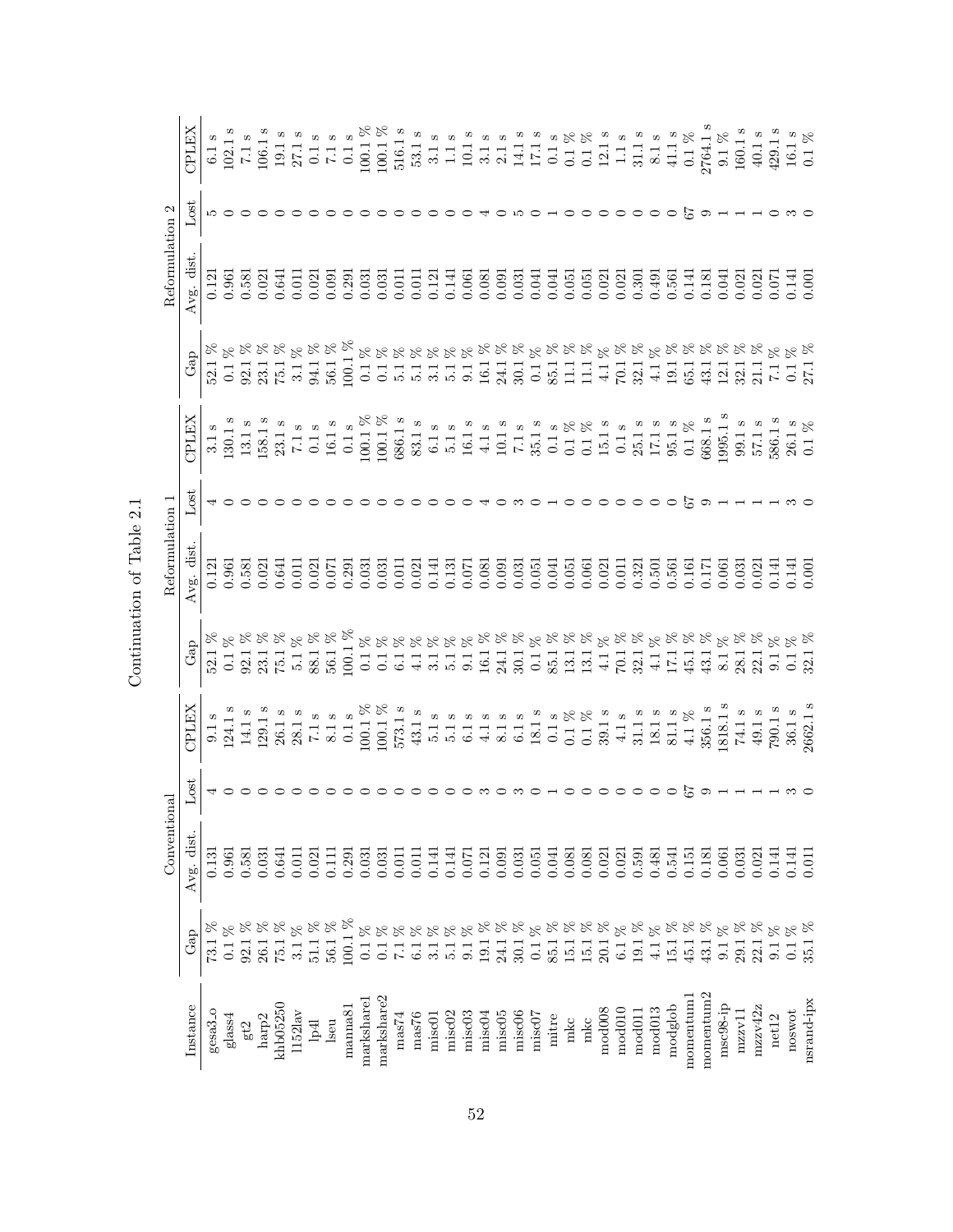|                     |                                                                                                                                                                                                                                                                                                                                                                                                                                                                                                    | Conventional                                           |                                                                                                    |              |     | Reformulation 1                                                                                                                                                                                                                                                                                     |       |                                                                                                                                                                                                                                                                                                                                                                                                                                         |                | Reformulation 2                                                             |                                     |                                                                                                                                                                                                                                                                                                                                                                                                                                  |
|---------------------|----------------------------------------------------------------------------------------------------------------------------------------------------------------------------------------------------------------------------------------------------------------------------------------------------------------------------------------------------------------------------------------------------------------------------------------------------------------------------------------------------|--------------------------------------------------------|----------------------------------------------------------------------------------------------------|--------------|-----|-----------------------------------------------------------------------------------------------------------------------------------------------------------------------------------------------------------------------------------------------------------------------------------------------------|-------|-----------------------------------------------------------------------------------------------------------------------------------------------------------------------------------------------------------------------------------------------------------------------------------------------------------------------------------------------------------------------------------------------------------------------------------------|----------------|-----------------------------------------------------------------------------|-------------------------------------|----------------------------------------------------------------------------------------------------------------------------------------------------------------------------------------------------------------------------------------------------------------------------------------------------------------------------------------------------------------------------------------------------------------------------------|
| Instance            | $\mathbf{Gap}$                                                                                                                                                                                                                                                                                                                                                                                                                                                                                     | Avg. dist                                              | 380                                                                                                | <b>CHITA</b> | GaD | Avg. dist                                                                                                                                                                                                                                                                                           | Lost  | CPLEX                                                                                                                                                                                                                                                                                                                                                                                                                                   | $\mathbf{Gap}$ | Avg. dist                                                                   | $_{\rm lost}$                       | <b>CPLEX</b>                                                                                                                                                                                                                                                                                                                                                                                                                     |
| nw04                | $\begin{array}{l} 62.1~\% \\ 5.1~\% \\ 57.1~\% \end{array}$                                                                                                                                                                                                                                                                                                                                                                                                                                        | 0.001                                                  |                                                                                                    | 18.1         |     |                                                                                                                                                                                                                                                                                                     |       |                                                                                                                                                                                                                                                                                                                                                                                                                                         |                | 0.001                                                                       |                                     |                                                                                                                                                                                                                                                                                                                                                                                                                                  |
| opt1217             |                                                                                                                                                                                                                                                                                                                                                                                                                                                                                                    | 0.071                                                  | $\circ\circ\circ\circ\circ\circ\circ$                                                              | $\sim$ $\%$  |     | $\begin{array}{c} 0.001\\ 0.071\\ 0.101\\ 0.041\\ 0.041\\ 0.181\\ 0.601\\ 0.601\\ 0.041\\ 0.001\\ 0.001\\ 0.001\\ 0.001\\ 0.001\\ 0.001\\ 0.001\\ 0.001\\ 0.001\\ 0.001\\ 0.001\\ 0.001\\ 0.001\\ 0.001\\ 0.001\\ 0.001\\ 0.001\\ 0.001\\ 0.001\\ 0.001\\ 0.001\\ 0.$                               | 00000 |                                                                                                                                                                                                                                                                                                                                                                                                                                         |                | 0.081                                                                       | 000000                              |                                                                                                                                                                                                                                                                                                                                                                                                                                  |
| p0033               |                                                                                                                                                                                                                                                                                                                                                                                                                                                                                                    | 0.371                                                  |                                                                                                    |              |     |                                                                                                                                                                                                                                                                                                     |       |                                                                                                                                                                                                                                                                                                                                                                                                                                         |                | 0.341                                                                       |                                     |                                                                                                                                                                                                                                                                                                                                                                                                                                  |
| p0040               | R<br>100.1                                                                                                                                                                                                                                                                                                                                                                                                                                                                                         | 0.101                                                  |                                                                                                    |              |     |                                                                                                                                                                                                                                                                                                     |       |                                                                                                                                                                                                                                                                                                                                                                                                                                         |                | 0.101                                                                       |                                     |                                                                                                                                                                                                                                                                                                                                                                                                                                  |
| p0201               | $41.1~\%$                                                                                                                                                                                                                                                                                                                                                                                                                                                                                          | 0.041                                                  |                                                                                                    |              |     |                                                                                                                                                                                                                                                                                                     |       |                                                                                                                                                                                                                                                                                                                                                                                                                                         |                | 0.041                                                                       |                                     |                                                                                                                                                                                                                                                                                                                                                                                                                                  |
| p0282               | $\%$ $\%$<br>$\frac{1}{4}$                                                                                                                                                                                                                                                                                                                                                                                                                                                                         | 0.151                                                  |                                                                                                    |              |     |                                                                                                                                                                                                                                                                                                     |       |                                                                                                                                                                                                                                                                                                                                                                                                                                         |                | 0.141                                                                       |                                     |                                                                                                                                                                                                                                                                                                                                                                                                                                  |
| p0291               |                                                                                                                                                                                                                                                                                                                                                                                                                                                                                                    | 0.241                                                  |                                                                                                    |              |     |                                                                                                                                                                                                                                                                                                     |       |                                                                                                                                                                                                                                                                                                                                                                                                                                         |                |                                                                             |                                     |                                                                                                                                                                                                                                                                                                                                                                                                                                  |
| p0548               |                                                                                                                                                                                                                                                                                                                                                                                                                                                                                                    | 0.601                                                  |                                                                                                    |              |     |                                                                                                                                                                                                                                                                                                     |       |                                                                                                                                                                                                                                                                                                                                                                                                                                         |                |                                                                             |                                     |                                                                                                                                                                                                                                                                                                                                                                                                                                  |
| p2756               |                                                                                                                                                                                                                                                                                                                                                                                                                                                                                                    | 0.431                                                  |                                                                                                    |              |     |                                                                                                                                                                                                                                                                                                     |       |                                                                                                                                                                                                                                                                                                                                                                                                                                         |                |                                                                             |                                     |                                                                                                                                                                                                                                                                                                                                                                                                                                  |
| p6000               |                                                                                                                                                                                                                                                                                                                                                                                                                                                                                                    | 0.01                                                   |                                                                                                    |              |     |                                                                                                                                                                                                                                                                                                     |       |                                                                                                                                                                                                                                                                                                                                                                                                                                         |                |                                                                             |                                     |                                                                                                                                                                                                                                                                                                                                                                                                                                  |
| pipex               | $\begin{array}{l} \mathcal{R}\ \mathcal{R}\ \mathcal{R}\ \mathcal{R}\ \mathcal{R}\ \mathcal{R}\ \mathcal{R}\ \mathcal{R}\ \mathcal{R}\ \mathcal{R}\ \mathcal{R}\ \mathcal{R}\ \mathcal{R}\ \mathcal{R}\ \mathcal{R}\ \mathcal{R}\ \mathcal{R}\ \mathcal{R}\ \mathcal{R}\ \mathcal{R}\ \mathcal{R}\ \mathcal{R}\ \mathcal{R}\ \mathcal{R}\ \mathcal{R}\ \mathcal{R}\ \mathcal{R}\ \mathcal{R}\ \mathcal{R}\ \mathcal{R}\ \mathcal{R}\ \mathcal{R}\ \mathcal{R}\ \mathcal{R}\ \mathcal{R}\ \mathcal$ | 0.15                                                   |                                                                                                    |              |     | 0.15                                                                                                                                                                                                                                                                                                |       |                                                                                                                                                                                                                                                                                                                                                                                                                                         |                | $\begin{array}{c} 0.161 \\ 0.591 \\ 0.431 \\ 0.011 \\ 0.011 \\ \end{array}$ |                                     |                                                                                                                                                                                                                                                                                                                                                                                                                                  |
| ${\rm pk1}$         |                                                                                                                                                                                                                                                                                                                                                                                                                                                                                                    | 0.011                                                  |                                                                                                    |              |     | 0.011                                                                                                                                                                                                                                                                                               |       |                                                                                                                                                                                                                                                                                                                                                                                                                                         |                |                                                                             |                                     |                                                                                                                                                                                                                                                                                                                                                                                                                                  |
| $pp08a$             |                                                                                                                                                                                                                                                                                                                                                                                                                                                                                                    | 0.811                                                  |                                                                                                    |              |     | 0.811                                                                                                                                                                                                                                                                                               |       |                                                                                                                                                                                                                                                                                                                                                                                                                                         |                |                                                                             |                                     |                                                                                                                                                                                                                                                                                                                                                                                                                                  |
| pp08aCUTS           |                                                                                                                                                                                                                                                                                                                                                                                                                                                                                                    | 0.281                                                  |                                                                                                    |              |     | 0.271                                                                                                                                                                                                                                                                                               |       |                                                                                                                                                                                                                                                                                                                                                                                                                                         |                |                                                                             |                                     |                                                                                                                                                                                                                                                                                                                                                                                                                                  |
| protfold            |                                                                                                                                                                                                                                                                                                                                                                                                                                                                                                    | 0.051                                                  | $\circ \circ \mathop{\neg} \mathop{\neg} \mathop{\neg} \mathop{\neg} \mathop{\circ} \mathop{\neg}$ |              |     |                                                                                                                                                                                                                                                                                                     |       |                                                                                                                                                                                                                                                                                                                                                                                                                                         |                |                                                                             | $\circ \circ \neg \neg \circ \circ$ |                                                                                                                                                                                                                                                                                                                                                                                                                                  |
| $qnet1$             |                                                                                                                                                                                                                                                                                                                                                                                                                                                                                                    | 0.041                                                  |                                                                                                    |              |     |                                                                                                                                                                                                                                                                                                     |       |                                                                                                                                                                                                                                                                                                                                                                                                                                         |                |                                                                             |                                     |                                                                                                                                                                                                                                                                                                                                                                                                                                  |
| qnet1_0             |                                                                                                                                                                                                                                                                                                                                                                                                                                                                                                    | 0.191                                                  |                                                                                                    |              |     |                                                                                                                                                                                                                                                                                                     |       |                                                                                                                                                                                                                                                                                                                                                                                                                                         |                |                                                                             |                                     |                                                                                                                                                                                                                                                                                                                                                                                                                                  |
| rd-rplusc-21        |                                                                                                                                                                                                                                                                                                                                                                                                                                                                                                    | 0.171                                                  |                                                                                                    |              |     |                                                                                                                                                                                                                                                                                                     |       |                                                                                                                                                                                                                                                                                                                                                                                                                                         |                |                                                                             |                                     |                                                                                                                                                                                                                                                                                                                                                                                                                                  |
| rentacar            |                                                                                                                                                                                                                                                                                                                                                                                                                                                                                                    | 0.971                                                  |                                                                                                    |              |     |                                                                                                                                                                                                                                                                                                     |       |                                                                                                                                                                                                                                                                                                                                                                                                                                         |                |                                                                             |                                     |                                                                                                                                                                                                                                                                                                                                                                                                                                  |
| rgn                 |                                                                                                                                                                                                                                                                                                                                                                                                                                                                                                    | 0.091                                                  |                                                                                                    |              |     |                                                                                                                                                                                                                                                                                                     |       |                                                                                                                                                                                                                                                                                                                                                                                                                                         |                |                                                                             |                                     |                                                                                                                                                                                                                                                                                                                                                                                                                                  |
| $r$ oll $3000$      |                                                                                                                                                                                                                                                                                                                                                                                                                                                                                                    | 0.081                                                  |                                                                                                    |              |     |                                                                                                                                                                                                                                                                                                     |       |                                                                                                                                                                                                                                                                                                                                                                                                                                         |                |                                                                             |                                     |                                                                                                                                                                                                                                                                                                                                                                                                                                  |
| $_{\rm rot}$        |                                                                                                                                                                                                                                                                                                                                                                                                                                                                                                    |                                                        |                                                                                                    |              |     |                                                                                                                                                                                                                                                                                                     |       |                                                                                                                                                                                                                                                                                                                                                                                                                                         |                |                                                                             |                                     |                                                                                                                                                                                                                                                                                                                                                                                                                                  |
| sample2             |                                                                                                                                                                                                                                                                                                                                                                                                                                                                                                    | $\begin{array}{c} 0.081 \\ 0.591 \\ 0.031 \end{array}$ |                                                                                                    |              |     | $\begin{array}{c} 0.031 \\ 0.011 \\ 0.141 \\ 0.151 \\ 0.0121 \\ 0.000 \\ 0.000 \\ 0.000 \\ 0.001 \\ 0.001 \\ 0.001 \\ 0.001 \\ 0.001 \\ 0.001 \\ 0.001 \\ 0.001 \\ 0.001 \\ 0.001 \\ 0.001 \\ 0.001 \\ 0.001 \\ 0.001 \\ 0.001 \\ 0.001 \\ 0.001 \\ 0.001 \\ 0.001 \\ 0.001 \\ 0.001 \\ 0.001 \\ 0$ |       |                                                                                                                                                                                                                                                                                                                                                                                                                                         |                |                                                                             | R N 0 0 0 0 0 0 H                   |                                                                                                                                                                                                                                                                                                                                                                                                                                  |
| sentoy              |                                                                                                                                                                                                                                                                                                                                                                                                                                                                                                    |                                                        |                                                                                                    |              |     |                                                                                                                                                                                                                                                                                                     |       |                                                                                                                                                                                                                                                                                                                                                                                                                                         |                |                                                                             |                                     |                                                                                                                                                                                                                                                                                                                                                                                                                                  |
| set1ch              |                                                                                                                                                                                                                                                                                                                                                                                                                                                                                                    | 0.821                                                  |                                                                                                    |              |     |                                                                                                                                                                                                                                                                                                     |       |                                                                                                                                                                                                                                                                                                                                                                                                                                         |                |                                                                             |                                     |                                                                                                                                                                                                                                                                                                                                                                                                                                  |
| seymour             |                                                                                                                                                                                                                                                                                                                                                                                                                                                                                                    | 0.071                                                  |                                                                                                    |              |     |                                                                                                                                                                                                                                                                                                     |       |                                                                                                                                                                                                                                                                                                                                                                                                                                         |                |                                                                             |                                     |                                                                                                                                                                                                                                                                                                                                                                                                                                  |
| sp97ar              |                                                                                                                                                                                                                                                                                                                                                                                                                                                                                                    | 0.001                                                  |                                                                                                    |              |     | 0.001                                                                                                                                                                                                                                                                                               |       |                                                                                                                                                                                                                                                                                                                                                                                                                                         |                |                                                                             |                                     |                                                                                                                                                                                                                                                                                                                                                                                                                                  |
| $\rm{stein}9$       | $0.1\,$                                                                                                                                                                                                                                                                                                                                                                                                                                                                                            | 0.211                                                  |                                                                                                    |              |     | 0.221                                                                                                                                                                                                                                                                                               |       |                                                                                                                                                                                                                                                                                                                                                                                                                                         |                |                                                                             |                                     |                                                                                                                                                                                                                                                                                                                                                                                                                                  |
| stein <sub>15</sub> | 0.1                                                                                                                                                                                                                                                                                                                                                                                                                                                                                                | 0.251                                                  |                                                                                                    |              |     | 0.261                                                                                                                                                                                                                                                                                               |       |                                                                                                                                                                                                                                                                                                                                                                                                                                         |                |                                                                             |                                     |                                                                                                                                                                                                                                                                                                                                                                                                                                  |
| stein <sub>2</sub>  | $\begin{aligned} \mathcal{R} &\,\mathcal{R} \,\mathcal{R} \,\mathcal{R} \\ \mathcal{R} &\,\mathcal{R} \end{aligned}$<br>$\overline{0}$ .                                                                                                                                                                                                                                                                                                                                                           | 0.241                                                  |                                                                                                    |              |     | 0.241                                                                                                                                                                                                                                                                                               |       |                                                                                                                                                                                                                                                                                                                                                                                                                                         |                |                                                                             |                                     |                                                                                                                                                                                                                                                                                                                                                                                                                                  |
| stein45             | $\overline{C}$                                                                                                                                                                                                                                                                                                                                                                                                                                                                                     | 0.301                                                  |                                                                                                    |              |     | 0.181                                                                                                                                                                                                                                                                                               |       |                                                                                                                                                                                                                                                                                                                                                                                                                                         |                |                                                                             |                                     |                                                                                                                                                                                                                                                                                                                                                                                                                                  |
| $_{\rm swath}$      | $\alpha$<br>28.1                                                                                                                                                                                                                                                                                                                                                                                                                                                                                   | 0.071                                                  |                                                                                                    |              |     | 0.031                                                                                                                                                                                                                                                                                               |       |                                                                                                                                                                                                                                                                                                                                                                                                                                         |                |                                                                             |                                     |                                                                                                                                                                                                                                                                                                                                                                                                                                  |
| timtab <sub>1</sub> | 24.1                                                                                                                                                                                                                                                                                                                                                                                                                                                                                               | 0.301                                                  |                                                                                                    |              |     | 0.301                                                                                                                                                                                                                                                                                               |       |                                                                                                                                                                                                                                                                                                                                                                                                                                         |                |                                                                             |                                     |                                                                                                                                                                                                                                                                                                                                                                                                                                  |
| timtab <sub>2</sub> |                                                                                                                                                                                                                                                                                                                                                                                                                                                                                                    | 0.231                                                  |                                                                                                    |              |     | 0.231                                                                                                                                                                                                                                                                                               |       |                                                                                                                                                                                                                                                                                                                                                                                                                                         |                |                                                                             |                                     | $\begin{array}{l} \texttt{13}\ \texttt{14}\ \texttt{15}\ \texttt{16}\ \texttt{17}\ \texttt{18}\ \texttt{19}\ \texttt{19}\ \texttt{19}\ \texttt{19}\ \texttt{19}\ \texttt{19}\ \texttt{19}\ \texttt{19}\ \texttt{19}\ \texttt{19}\ \texttt{19}\ \texttt{19}\ \texttt{19}\ \texttt{19}\ \texttt{19}\ \texttt{19}\ \texttt{19}\ \texttt{19}\ \texttt{19}\ \texttt{19}\ \texttt{19}\ \texttt{19}\ \texttt{19}\ \texttt{19}\ \texttt$ |
| $v\mathrm{pm}1$     | $\frac{18}{10}$ $\frac{1}{19}$                                                                                                                                                                                                                                                                                                                                                                                                                                                                     | 0.141                                                  |                                                                                                    |              |     | $\frac{0.131}{0.061}$                                                                                                                                                                                                                                                                               |       | $\begin{array}{l} \mathbf{1.71} \times \mathbf{8}\\ \mathbf{1.71} \times \mathbf{1.71} \times \mathbf{1.71} \times \mathbf{1.71} \times \mathbf{1.71} \times \mathbf{1.71} \times \mathbf{1.71} \times \mathbf{1.71} \times \mathbf{1.71} \times \mathbf{1.71} \times \mathbf{1.71} \times \mathbf{1.71} \times \mathbf{1.71} \times \mathbf{1.71} \times \mathbf{1.71} \times \mathbf{1.71} \times \mathbf{1.71} \times \mathbf{1.71}$ |                |                                                                             |                                     |                                                                                                                                                                                                                                                                                                                                                                                                                                  |
| ${\tt vpm2}$        |                                                                                                                                                                                                                                                                                                                                                                                                                                                                                                    | 0.071                                                  |                                                                                                    |              |     |                                                                                                                                                                                                                                                                                                     |       |                                                                                                                                                                                                                                                                                                                                                                                                                                         |                |                                                                             |                                     |                                                                                                                                                                                                                                                                                                                                                                                                                                  |

Continuation of Table  $2.1\,$ Continuation of Table 2.1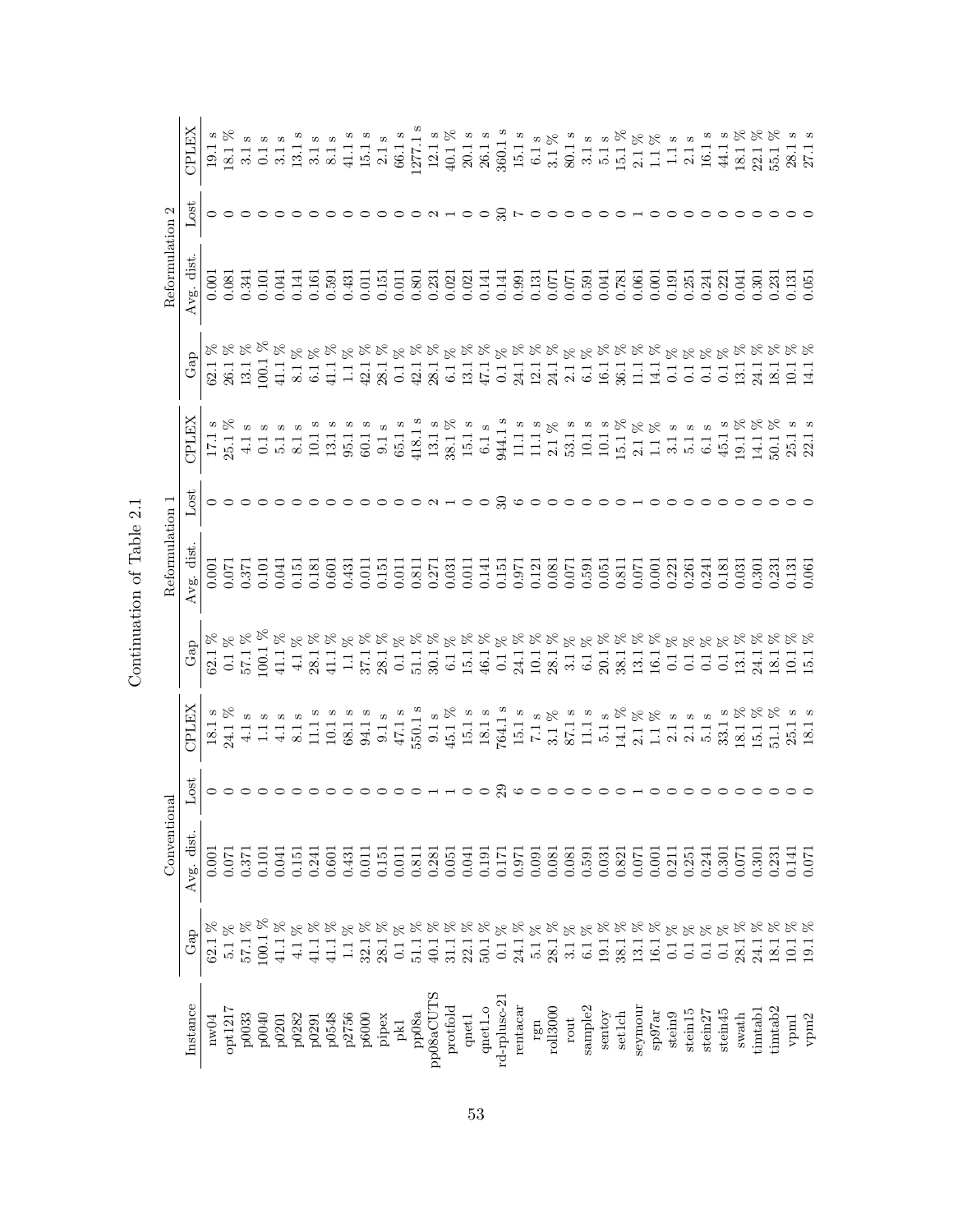that maximizes violation for some scale of the constraints. However, one could argue that there is a way to choose  $p$  in each case for which the same cuts from the conventional formulation are obtained, or else strictly better ones are found in the case that they do not define supporting hyperplanes. In addition, we also observe that more cuts are discarded with the reformulation. Finally, there is a noticeable difference in the results according to the method used to generate  $p$ , especially for the second experiment of testing the performance on CPLEX with those cuts and automatic cut generation disabled. While in both cases the outcome is more favorable than that observed with respect to the total gap or the average distance, the conventional formulation is only beat by this second method that maximizes the scaled slacks of constraints containing the variable defining the disjunction. A better performance in this case is also intuitive, given that the points generated with respect to each disjunction are expected to be more distinct from one another.

Ultimately, one could argue that the reformulation shifts where the numerical issues are. While the concept of a most violated cut depends on an adequate scale of the constraints in the conventional formulation, the family of equivalent in-out formulations to which RP-CGLP belongs depends on a careful choice of point or ray parameterizing direction of separation. Therefore, an important milestone for these approaches is finding points in the disjunctive hull that yield strictly better cuts. One would expect the ideal point to define a CGLP optima with unique  $(\alpha, \beta)$ -projection, which in turn derives a cut  $\alpha^T x \ge \beta$  defining a facet of the disjunctive hull. When the disjunctive hull is not full-dimensional and the point is inevitably at the boundary, further restricting the CGLP by facial reduction [Borwein and Wolkowicz, 1981] may possibly attenuate numerical issues associated with small perturbations. In a sense, while we are able to obtain cuts defining supporting hyperplanes, their quality ultimately depends on how  $p$  is chosen and the space is restricted for each disjunction.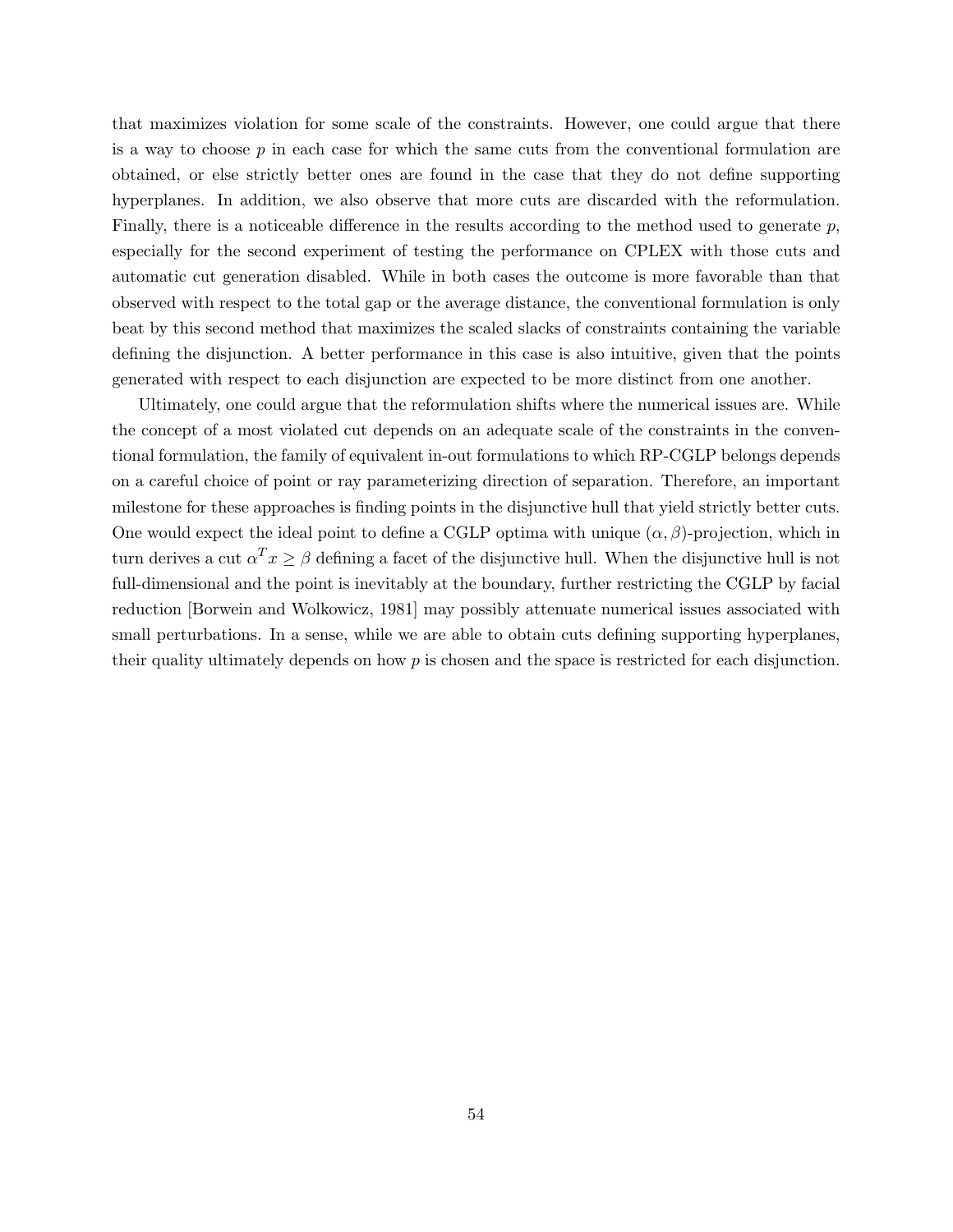# Chapter 3

# Checking the Regularity of Lift-and-Project Cuts

This chapter is based on the manuscript "When Lift-and-Project Cuts are Different" [Balas and Serra, 2018], which is under preparation for submission.

### 3.1 Introduction

Many techniques to generate cutting planes for a Mixed-Integer Linear Program (MILP) are equivalent to one another under certain conditions. Since some are more general and usually more expensive computationally, it is important to determine if and when they generate cuts that others cannot. In this chapter, we introduce a technique to verify if a lift-and-project cut [Balas et al., 1993, 1996] from an arbitrary disjunction corresponds to a standard intersection cut [Balas, 1971] and analyze computational results on several instances for insights. This study is particularly relevant due to the recent research activity around cuts from multiple rows of the simplex tableau since their introduction by Andersen et al. [2007b], which in the case of  $q$  rows are equivalent to disjunctive cuts from a  $2^q$ -term disjunction [Balas and Qualizza, 2013]. More specifically, it helps us find out about the convese: how often lift-and-project cuts from multi-term disjunctions cannot be directly obtained from the simplex tableau.

We can obtain a lift-and-project cut by solving a Cut Generating Linear Program (CGLP), which defines valid inequalities for an MILP relaxation consisting of a Disjunctive Program (DP) [Balas, 1979, 1998]. Such DPs are often unions of disjoint polyhedra that exclude the region around a particular solution  $x = \bar{x}$  of the Linear Program (LP) relaxation. The most common DPs consist of intersecting the LP relaxation with a *split disjunction* of the form  $\{x : \pi x \leq \pi_0\} \cup \{x : \pi x \geq \pi_0 + 1\}$ when  $\pi_0 < \pi \bar{x} < \pi_0 + 1$  and no MILP solution is removed by the disjunction. For that case, Balas and Perregaard [2003] have shown that there is a correspondence between basic CGLP solutions and intersection cuts from basic solutions of the LP relaxation, feasible or not. That entails a more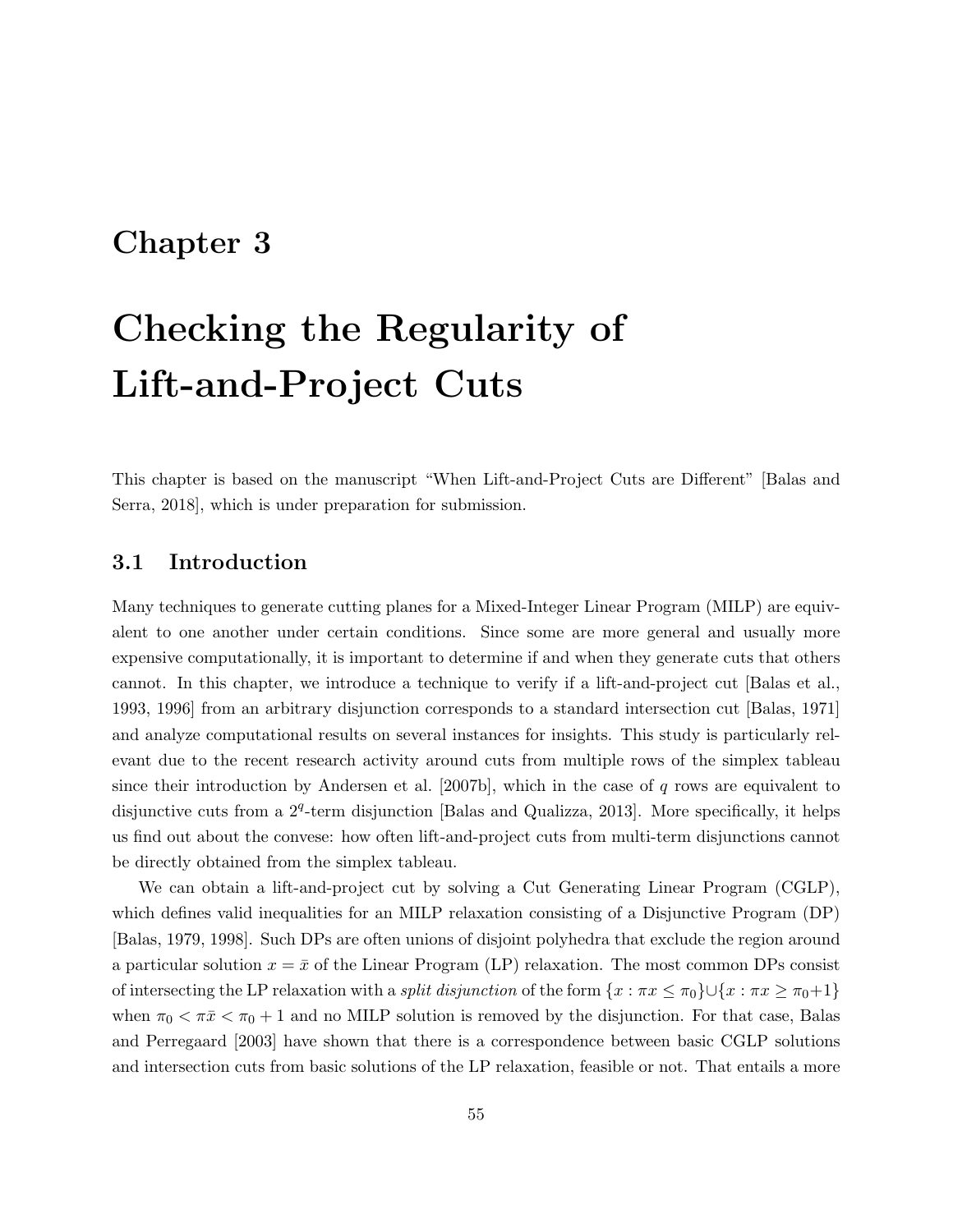efficient procedure to implicitly solve CGLPs from split disjunctions by pivoting among LP bases, which has been implemented in a number solvers including CglLandP [Balas and Bonami, 2009] in COIN-OR [COIN].

The equivalence identified by Balas and Perregaard [2003] is particularly useful because liftand-project cuts from a *simple* split disjunction of the form  $\{x : x_k \leq 0\} \cup \{x : x_k \geq 1\}$  map to Gomory fractional cuts [Gomory, 1958] from the row of the tableau defining the value of  $x_k$ . Similarly, strengthening those lift-and-project cuts by changing the coefficients associated with integer nonbasic variables [Balas and Jeroslow, 1980, Balas et al., 1993] makes them equivalent to Gomory Mixed-Integer (GMI) cuts [Gomory, 1960] from the corresponding row of the tableau.

More recently, Balas and Kis [2016] have shown that the correspondence between lift-and-project cuts and intersection cuts may also hold for some lift-and-project cuts from arbitrary disjunctions. More specifically, they have proven that it holds if, and only if, there is a basic CGLP solution associated with the cut that maps to an LP basis where it corresponds to a standard intersection cut. These basic CGLP solutions mapping to LP bases are denoted regular. A lift-and-project cut is then denoted regular if there exists a corresponding regular basic CGLP solution and irregular otherwise.

The elegance and convenience of generating cuts from the simplex tableau has motivated a recent stream of theoretical work on generating cuts from two rows of the simplex tableau [Andersen et al., 2007b, Cornuéjols and Margot, 2008] and subsequently more rows [Borozan and Cornuéjols, 2009, Basu et al., 2010], on how these cuts can be strengthened when nonbasic variables are integer [Dey and Wolsey, 2010, Conforti et al., 2011a, Basu et al., 2013, Fukasawa et al., 2016], and several other variants. The reader is referred to Conforti et al. [2011b] and Basu et al. [2015] for a broader review of this line of work, which has been accompanied by extensive computational experimentation [Espinoza, 2010, Basu et al., 2011, Dey et al., 2014, Louveaux et al., 2015].

However, there are other ways in which one can exploit that more than one integer variable is fractional in  $\bar{x}$ . For example, we can generate lift-and-project cuts using disjunctions with more than two terms, and those may yield irregular cuts instead. A natural generalization of the commonly used split disjunction is defined by Li and Richard [2008] as the t-branch split disjunction

$$
\bigcup_{S \subseteq \{1,2,\ldots,t\}} \{x : \pi^i x \le \pi_0^i, \text{ if } i \in S; \ \pi^i x \ge \pi_0^i + 1, \text{ if } i \notin S\},\
$$

of which the cross disjunction [Dash et al., 2012] corresponds to the special case where  $t = 2$ . Dash et al. [2014] observed that the resulting cuts close a substantially larger gap in comparison to split cuts, thus making it important to identify when they are likely to be distinct from regular cuts. Furthermore, Andersen et al. [2005] as well as Kis [2014] have shown examples of disjunctive cuts that do not correspond to intersection cuts.

In this work, we focus on the equivalence with respect to lift-and-project cuts without strength-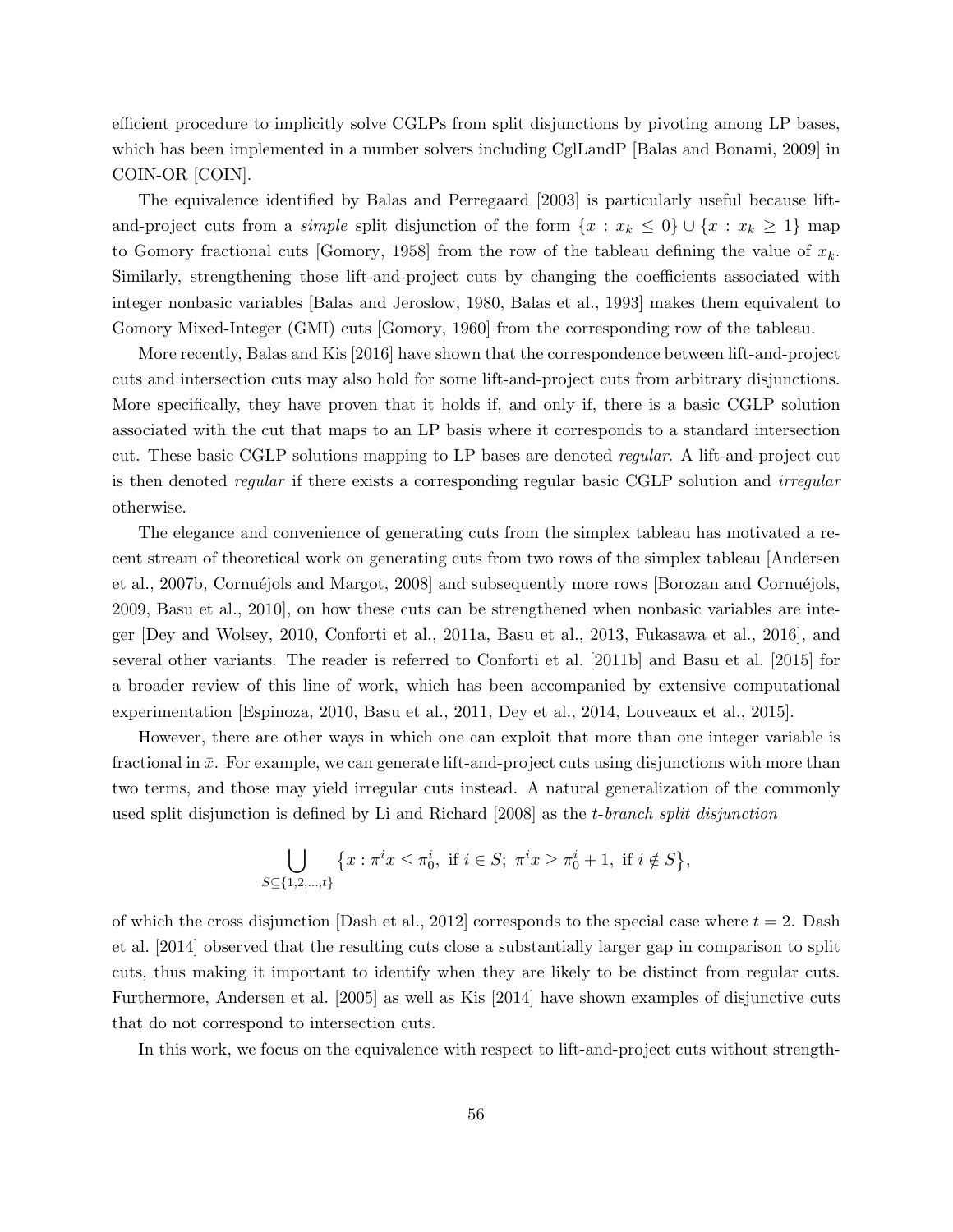ening, which is determined by solving an MILP formulation based on the CGLP. We note that mixed-integer formulations have already been used for similar purposes, such as generating Chvátal-Gomory cuts [Fischetti and Lodi, 2007].

In this work, we focus on the equivalence with respect to lift-and-project cuts without strengthening, which is determined by solving an MILP formulation based on the CGLP. Mixed-integer formulations have already been used for similar purposes, such as generating Chvatal-Gomory cuts [Fischetti and Lodi, 2007], and may help us understand the structure of families of instances.

This chapter presents the following contributions. First, we state a result that simplifies the verification of regularity for basic CGLP solutions from Balas and Kis [2016] and show that it can also be applied to CGLP solutions that are not basic in Section 3.3. Second, we introduce and prove the validity of an MILP that checks whether there is a regular CGLP solution for a given cut in Section 3.4. Third, we describe a numerical procedure based on such MILP that verifies if a lift-and-project cut is regular or not in Section 3.5. Finally, we present computational results from 74 benchmark instances in Section 3.6, and we use these results to analyze what factors may lead to a higher incidence of irregular cuts and how these cuts compare with regular ones in Section 3.7.

# 3.2 Preliminaries

Let us consider a mixed 0−1 linear program with rational coefficients

$$
\min \Big\{ cx \; : \; Ax \geq b, x \geq 0, \; x_j \in \{0, 1\}, \; j = 1, \dots, p \Big\},\tag{P}
$$

where A is an  $m \times n$  matrix. Let  $\tilde{A}x \geq \tilde{b}$  denote the feasible set of the LP relaxation  $P := \{x :$  $Ax \geq b, x \geq 0, x_j \leq 1, j = 1, \ldots, p$  and let  $P_I := \{x : x \in P, x_j \in \{0, 1\}, j = 1, \ldots, p\}$  denote the feasible set of  $(\mathcal{P})$ . Hence,  $\tilde{A}$  is a  $q \times n$  matrix, where  $q = m + n + p$ . Let  $Q := \{1, \ldots, q\}$ .

Furthermore, let  $\bar{x}$  be a basic optimal solution of the LP relaxation of  $(\mathcal{P})$ , i.e.,  $\bar{x} = \arg \min \{cx :$  $\tilde{A}x \geq \tilde{b}$ . If  $\bar{x}$  is not feasible for  $(\mathcal{P})$ , we can define a disjunction  $\cup_{t\in T}D^tx \geq d_0^t$  that contains the feasible set of  $(\mathcal{P})$  and not  $\bar{x}$ . For example, if there is a nonempty set  $K \subseteq \{1, \ldots, p\}$  for which  $0 < \bar{x}_k < 1$  for every  $k \in K$ , then we can define a disjunction of the form

$$
\bigcup_{K' \subseteq K} \left( \begin{array}{c} x_k \ge 1, & k \in K' \\ x_k \le 0, & k \in K \setminus K' \end{array} \right), \tag{3.1}
$$

which we denote as a *simple t*-branch split disjunction<sup>1</sup>, where  $t = |K|$ . In its general form  $\cup_{t\in T}D^tx\geq d_0^t$ , we can parameterize a family of polyhedra with  $P_I$ -free interior  $S(\{v^t\}_{t\in T}) := \{x:$  $(v<sup>t</sup>D<sup>t</sup>) \leq v<sup>t</sup>d<sub>0</sub><sup>t</sup>$ , where  $v<sup>t</sup> \geq 0$  and  $v<sup>t</sup> \neq 0$ , and for each such polyhedron containing  $\bar{x}$  as an interior point it is possible to derive an intersection cut separating  $\bar{x}$ .

<sup>&</sup>lt;sup>1</sup>Unless noted otherwise, we will use t to index terms of a DP in general form instead of t-branch split disjunctions.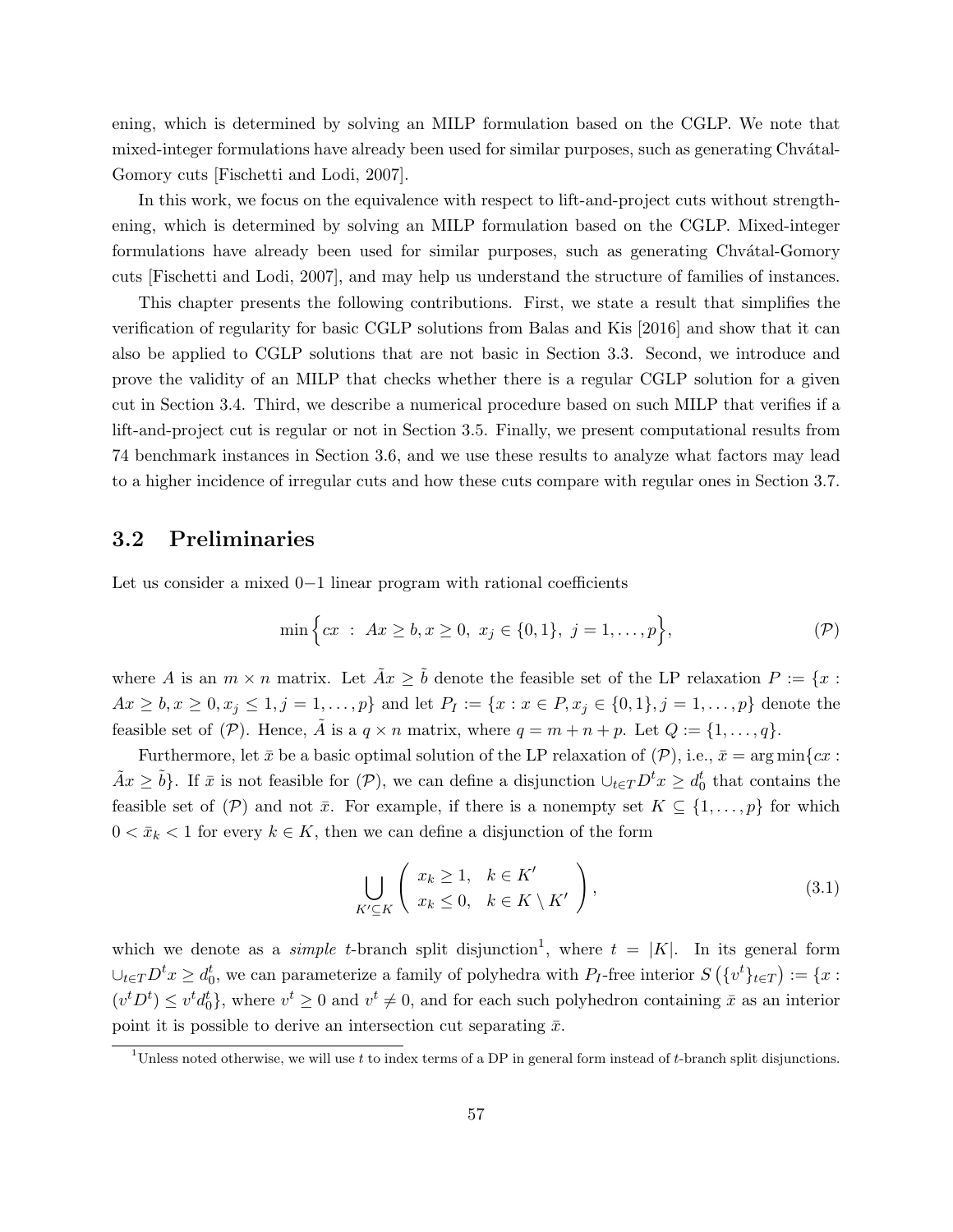We can generate lift-and-project cuts by intersecting sets such as (3.1) with the linear relaxation of  $(P)$ . More generally, we have a DP of the form

$$
\bigcup_{t \in T} \left( \begin{array}{c} \tilde{A}x \ge \tilde{b} \\ D^t x \ge d_0^t \end{array} \right). \tag{3.2}
$$

The classic formulation for the Cut Generating Linear Program (CGLP) used to find a lift-andproject cut from  $(3.2)$  separating  $\bar{x}$ , which excludes some dominated inequalities, is as follows:

$$
\min \ \alpha \bar{x} - \beta \tag{3.3}
$$

$$
\alpha \qquad \qquad -u^t \tilde{A} - v^t D^t \qquad \qquad = 0, \qquad \qquad t \in T \qquad (3.4)
$$

$$
\beta \qquad \qquad -u^t \tilde{b} - v^t d_0^T \qquad \qquad = 0, \qquad \qquad t \in T \qquad (3.5)
$$

$$
\sum_{t \in T} u^t e + \sum_{t \in T} v^t e = 1 \tag{3.6}
$$

 $u^t$  $\geq 0, \qquad t \in T \qquad (3.7)$ 

If we assume, without loss of generality, that the upper bounds on the binary variables are contained in  $Ax \geq b$ , then we extend x with surplus variables of the form  $x_{n+i} = \sum_{i=1}^{n}$  $j=1$  $a_{ij}x_j - b_i$  for  $i = 1, \ldots, m$  and define the following LP cone  $C(J)$  from each basic solution  $x(J)$  of P:

$$
x_i = \bar{a}_{i0} - \sum_{j \in J} \bar{a}_{ij} x_j, \qquad i \in I
$$
\n
$$
(3.8)
$$

$$
x_i \ge 0, \qquad i \in J \tag{3.9}
$$

where I is the index set of basic variables and J of the nonbasic variables. Cone  $C(J)$  has an extreme ray  $r^j(J)$  corresponding to each nonbasic variable  $x_j, j \in J$ , with  $r^j_j$  $j^j_j(J) = 1, r^j_i$  $i<sup>J</sup>(J) = -\bar{a}_{ij}$ for  $i \in I$ , and  $r_i^j$  $i<sup>j</sup>(J) = 0$  for  $i \in J \setminus \{j\}$ . If there is a convex set S containing  $x(J)$  but no feasible point in its interior, which we denote as  $P_I$ -free, we can define the intersection cut [Balas, 1971]

$$
\sum_{j \in J} \frac{1}{\lambda_j^*} x_j \ge 1 \tag{3.10}
$$

separating  $x(J)$  from  $P_I$ , where  $\lambda_j^*$  parameterizes the point at which each ray  $x(J) + \lambda_j r_j(J)$ intersects with the boundary of  $S$ . If some ray never intersects the boundary, then the corresponding coefficient of the intersection cut is zero instead of  $\lambda_j^*$  inversed.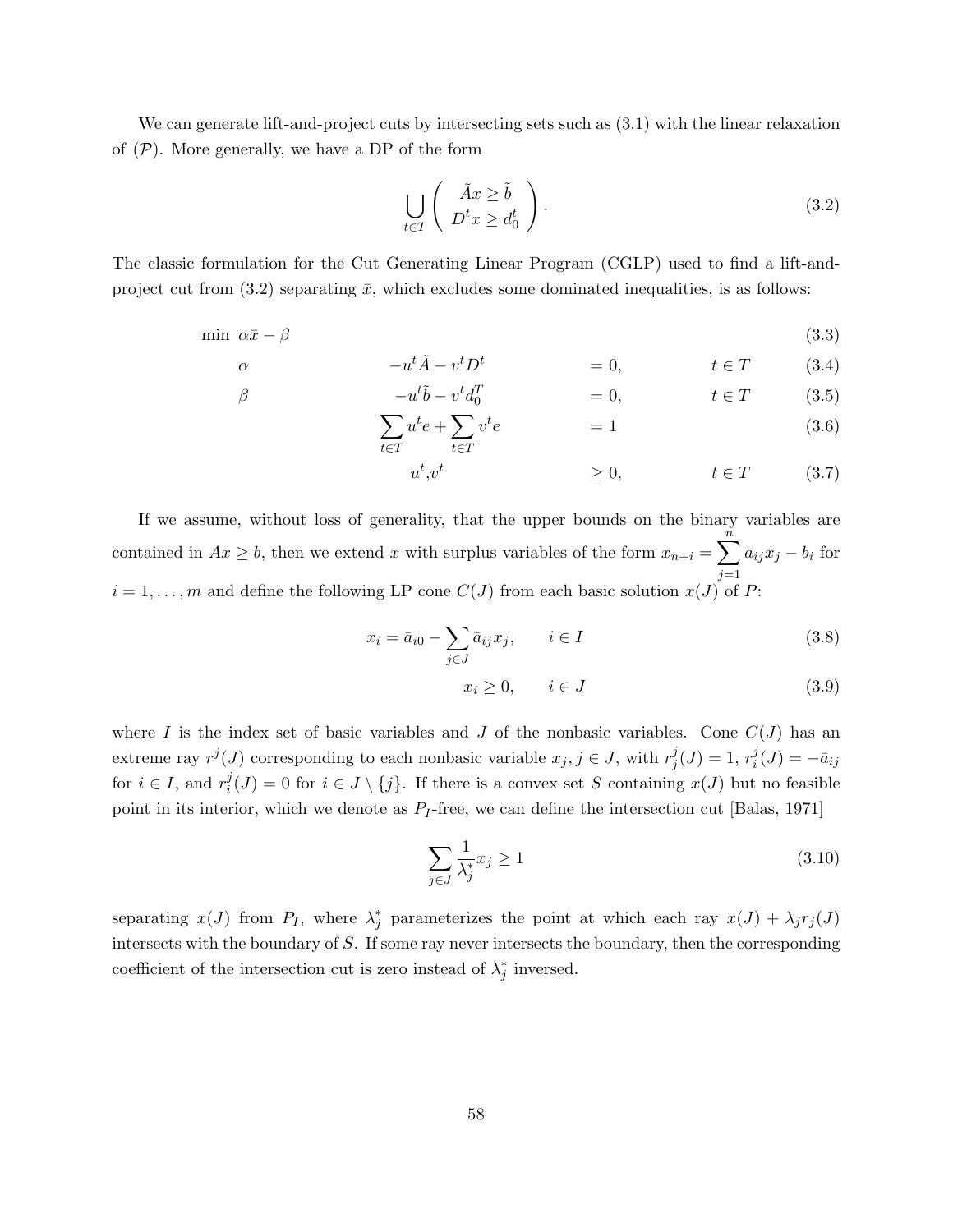### 3.3 Regularity of CGLP Solutions

Let  $\bar{w} = (\bar{\alpha}, \bar{\beta}, \{\bar{u}^t, \bar{v}^t\}_{t \in T})$  be a basic feasible CGLP solution. The inequality  $\bar{\alpha}x \ge \bar{\beta}$  cuts off part of P only if  $\bar{v}^t e > 0$  for each  $t \in T$ , since otherwise  $\bar{\alpha}x \geq \bar{\beta}$  is implied by  $\tilde{A}x \geq \tilde{b}$ , as shown in Lemma 1 of Balas and Perregaard [2003].

From Theorem 10 of Balas and Kis [2016], a CGLP solution  $\bar{w}$  such that  $\bar{v}^t e > 0$  is regular if  $\tilde{A}$ has an  $n \times n$  nonsingular submatrix  $\tilde{A}_J$  such that  $\bar{u}_j^t = 0$  for all  $j \notin J$ ,  $t \in T$ , in which case  $\bar{\alpha}x \geq \bar{\beta}$ is equivalent to the intersection cut from the LP cone associated with the cobasis indexed by J and the P<sub>I</sub>-free convex set defined by  $\{x : (\bar{v}^t D^t)x \leq \bar{v}^t d_0^t, t \in T\}$ . More specifically, a positive multiplier for some row of  $Ax \geq b$  maps the corresponding surplus variable as nonbasic, a positive multiplier for a bound  $x_j \geq 0$  maps  $x_j$  as nonbasic at the lower bound, and a positive multiplier for the row corresponding to bound  $x_j \leq 1$  maps  $x_j$  as nonbasic at the upper bound. From Theorem 12 of Balas and Kis [2016], the sufficient condition for the regularity of  $\bar{w}$  given in Theorem 10 is also necessary, i.e., if the condition is not met, then  $\bar{w}$  is irregular.

The next Theorem gives a simple criterion for deciding whether a basic CGLP solution  $\bar{w}$  is regular or not.

**Theorem 3.1.** For a basic CGLP solution  $\bar{w} = (\bar{\alpha}, \bar{\beta}, \{\bar{u}^t, \bar{v}^t\}_{t \in T})$ , let  $\tilde{A}_N$  be the  $|N| \times n$  submatrix of  $\tilde{A}$  whose rows are indexed by  $N(\bar{u}) := \{j \in Q : \bar{u}_j^t > 0 \text{ for some } t \in T\}$ . Then  $\bar{w}$  is a regular solution if, and only if,  $\tilde{A}_N$  is of full row rank.

*Proof. Sufficiency.* Assume rank $(A_N) = |N|$ . Then  $|N| \leq n$ . We show that in this situation  $\bar{w}$  is regular.

Case 1:  $|N| = n$ . Then  $\tilde{A}_N$  is an  $n \times n$  nonsigular submatrix of  $\tilde{A}$  such that  $u_j^t = 0$  for all  $j \notin N$  and all  $t \in T$ , i.e.,  $\bar{w}$  satisfies the condition of Theorem 10 of Balas and Kis [2016].

Case 2:  $|N| < n$ . Then  $\tilde{A}$  has  $n - |N|$  rows  $\tilde{A}_j$  with  $u_j^t = 0$  which can be added to  $\tilde{A}_N$  in order to form an  $n \times n$  nonsingular matrix  $\tilde{A}_{N'}$  since  $\tilde{A}$  contains  $I_n$ . Substituting  $\tilde{A}_{N'}$  for  $\tilde{A}_N$  then reduces this case to Case 1.

*Necessity.* Assume rank $(A_N)$  < |N|. We show that in this case  $\bar{w}$  is irregular. In particular, any  $n \times n$  nonsingular submatrix  $\tilde{A}_J$  of  $\tilde{A}$  has among its rows at most rank $(\tilde{A}_N)$  rows of  $\tilde{A}_N$ , thus leaving  $|N|$  – rank $(\tilde{A}_N)$  rows j such that  $\bar{u}_j^t > 0$  for some  $t \in T$  outside of  $\tilde{A}_J$ . Therefore no such  $\tilde{A}_J$  meets the condition of Theorem 10 of Balas and Kis [2016], hence  $\bar{w}$  is irregular.  $\Box$ 

**Corollary 3.2.** If a CGLP solution  $\bar{w} = (\bar{\alpha}, \bar{\beta}, {\{\bar{u}^t, \bar{v}^t\}}_{t \in T})$  is not basic but satisfies the other conditions of Theorem 3.1 for regularity, then the cut is valid for the closure of regular cuts.

*Proof.* If  $\bar{w}$  is not basic, then we can describe it as a proper convex combination of a set of basic CGLP solutions. Let these solutions be indexed by a given set  $\mathcal{B}$ , so that  $(\bar{\alpha}, \bar{\beta}, \{\bar{u}^t, \bar{v}^t\}_{t \in T}) =$  $\sum$ b∈B  $\lambda_b\left(\tilde{\alpha}^b,\tilde{\beta}^b,\left\{\tilde{u}^{t^b},\bar{v}^{t^b}\right\}\right)$ t∈T  $\big), \lambda > 0, \text{ and } \sum$ b∈B  $\lambda_b = 1.$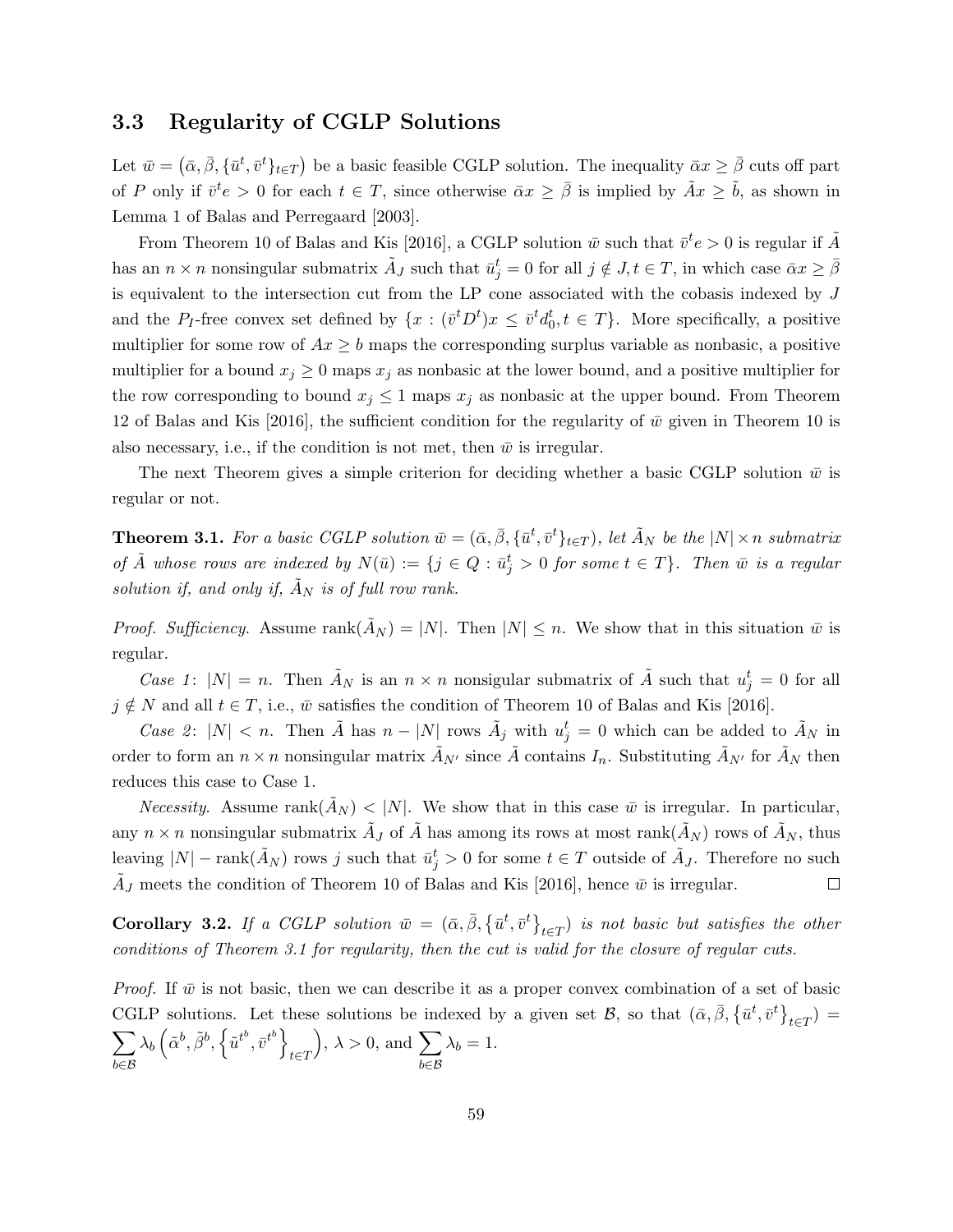Note that  $\tilde{u}_j^{t} > 0$  implies that  $\tilde{u}_j^{t} > 0$ , and thus  $N(\tilde{u}^b) \subseteq N(\bar{u})$  for all  $b \in \mathcal{B}$ . Since the submatrix of  $\tilde{A}$  on the rows of  $N(\bar{u})$  is of full row rank, then there exists a set N such that  $|N| = n$ and  $N(\bar{u}) \subseteq N$  for which  $\text{rank}(\tilde{A}_N) = n$ , and thus  $N(\tilde{u}^b) \subseteq N$  for all  $b \in \mathcal{B}$ . That implies that all cuts of the form  $\tilde{\alpha}^b x \geq \tilde{\beta}^b$  for each  $b \in \mathcal{B}$  define intersection cuts from a same basis.  $\Box$ 

Thus deciding whether a basic CGLP solution  $\bar{w}$  is regular or not is straightforward. However, if  $\bar{w}$  is irregular, then according to Theorem 12 of Balas and Kis [2016] the cut  $\bar{\alpha}x \ge \beta$  is irregular only if there exists no regular basic feasible solution  $\tilde{w} = (\tilde{\alpha}, \tilde{\beta}, \{\tilde{u}^t, \tilde{v}^t\}_{t \in T})$  of the CGLP with  $(\tilde{a}, \tilde{b}) = \theta(\bar{\alpha}, \bar{\beta})$  for some  $\theta > 0$ . With Corollary 3.2, any regular CGLP solution suffices to prove that a given cut is regular. Next we examine how to use that for determining cut regularity.

### 3.4 Regularity of Cuts from CGLP Solutions

 $\tilde{t}$ 

 $u^t$ 

 $\sum$ j∈N

Given an irregular CGLP solution  $\bar{w} = (\bar{\alpha}, \bar{\beta}, \{\bar{u}^t, \bar{v}^t\}_{t \in T})$ , we define a mixed-integer program based on the CGLP to establish whether there is a regular CGLP solution  $\tilde{w} = (\tilde{\alpha}, \tilde{\beta}, \{\tilde{u}^t, \tilde{v}^t\}_{t \in T})$  such that  $(\tilde{\alpha}, \tilde{\beta}) = \theta(\bar{\alpha}, \bar{\beta})$  for some  $\theta > 0$ . In comparison to the CGLP formulation, we add a variable  $\theta \in [0,1]$  and restrict the value of  $(\alpha,\beta)$  to  $\theta(\bar{\alpha},\bar{\beta})$ . Furthermore, we remove the normalization constraint (3.6) and introduce a binary upper bounding variable  $\delta_i$  for each  $u_i$  in order to model the set N of indices  $j \in Q$  such that  $u_j^t > 0$  for some  $t \in T$ . We embed Theorem 1 by restricting the size of such set to at most n and requiring that the submatrix  $\overline{A}_N$  to be of full row rank. We denote the resulting formulation as the Regular Cut Verifier MILP (RCV-MILP):

max  $\theta$  (3.11)

$$
\theta \bar{\alpha} \qquad -u^t \tilde{A} - v^t D^t \qquad = 0, \qquad t \in T \qquad (3.12)
$$

$$
\theta \overline{\beta} \qquad -u^t \tilde{b} - v^t d_0^t = 0, \qquad t \in T \qquad (3.13)
$$
  

$$
\delta_j \qquad -u_j^t \qquad \ge 0, \qquad j \in Q, t \in T \qquad (3.14)
$$

$$
\sum_{j \in Q} \delta_j \tag{3.15}
$$

$$
\delta_j \qquad \qquad \leq \text{rank}(\tilde{A}_N), \qquad \qquad N \subseteq Q \qquad (3.16)
$$

$$
,v^t \qquad \qquad \geq 0, \qquad \qquad t \in T \tag{3.17}
$$

$$
\delta_j \qquad \qquad \in \{0, 1\}, \qquad \qquad j \in Q \tag{3.18}
$$

 $\theta \in [0, 1]$  (3.19)

Some comments regarding RCV-MILP are in order. First, constraints (3.14) and (3.18) define an implicit normalization constraint  $||u||_{\infty} \leq 1$ , which may prevent us from finding the cut in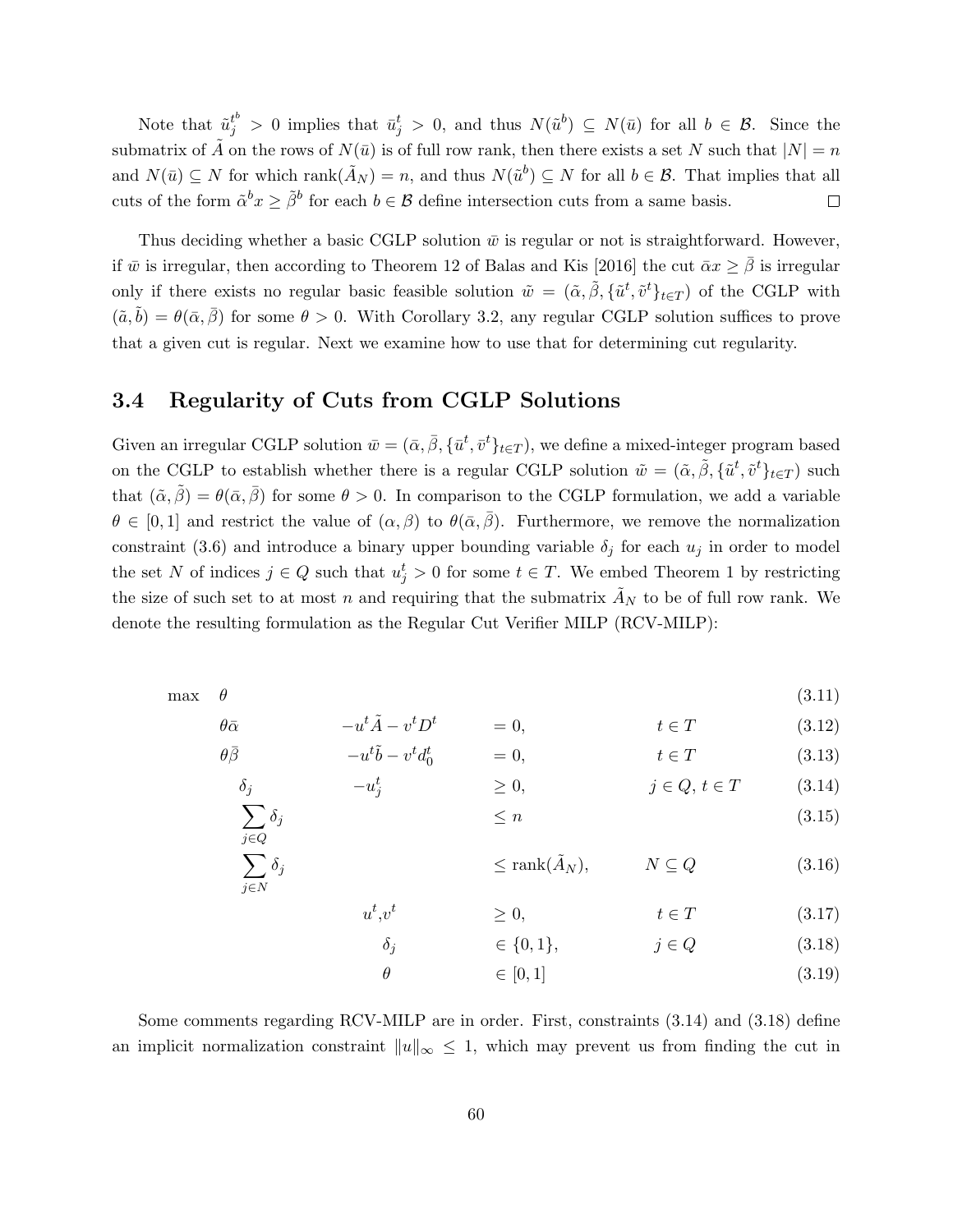the same scale. Hence, variable  $\theta$  is necessary even though normalization (3.6) is removed in comparison to the CGLP. Second, the equivalence between a RCV-MILP solution  $(\check{\theta}, \check{\delta}, \{\check{u}^t, \check{v}^t\}_{t \in T})$ and a regular CGLP solution denoting a cut equivalent to  $\bar{\alpha}x \geq \bar{\beta}$  is not direct. Instead of simply stating a corresponding CGLP solution  $(\check{\theta}\bar{\alpha}, \check{\theta}\bar{\beta}, \{\check{u}^t, \check{v}^t\}_{t\in T})$ , we may need to first scale the RCV-MILP solution if  $\sum$ t∈T  $\breve{u}^t e + \sum$ t∈T  $\check{v}^t e \neq 1$  in order to satisfy normalization (3.6). Such scaling is done a number of times in the next proof. Last, the number of subsets of  $Q$ , and consequently the number of rows due to constraint (3.16), can be very large. In Section 3.5, we address that by iteratively adding only the relevant subsets of Q to the formulation.

The next result proves the validity of RCV-MILP. In what follows, we keep denoting the set of rows with positive multipliers as  $N(\bar{u})$ . Furthermore, let  $\delta(\bar{u})$  be a vector in which  $\delta_i = 1$  if  $\bar{u}_i^t > 0$  for some  $t \in T$  and  $\delta_i = 0$  otherwise.

**Theorem 3.3.** Let  $\bar{w} = (\bar{\alpha}, \bar{\beta}, \{\bar{u}^i\bar{v}^t\}_{t \in T})$  be a basic optimal solution of CGLP and let  $(\check{\theta}, \check{\delta}, \{\check{u}^t, \check{v}^t\}_{t \in T})$ be an optimal solution of RCV-MILP for cut  $\bar{\alpha}x\geq \bar{\beta}$ . Then the cut is regular if, and only if,  $\check{\theta} > 0$ . Furthermore, if  $\bar{\alpha}x\geq\bar{\beta}$  is regular then there is a cobasis indexed by J, J  $\supseteq N(\bar{u})$ , such that the cut is equivalent to the intersection cut from such basis and the  $P_I$ -free polyhedron  $S(\bar{v})$ .

*Proof.* If  $\bar{w}$  is a regular CGLP solution, then  $(1, \delta(\bar{u}), {\{\bar{u}^t, \bar{v}^t\}}_{t \in T})$  is an optimal solution of RCV-MILP. First,  $\theta = 1$  implies that constraints (3.4) and (3.5) are equivalent to (3.12) and (3.13), whereas constraints (3.7) and (3.17) are the same. Second, normalization (3.6) implies that  $\bar{u} \leq 1$ and thus  $\delta(\bar{u})$  satisfies constraints (3.14) and (3.18). Last, constraints (3.15) and (3.16) are satisfied since  $\bar{w}$  is regular.

For the rest of the proof, we assume that the CGLP solution  $\bar{w}$  is irregular.

Suppose that the cut is regular, and thus there is a regular CGLP solution  $\tilde{w} = (\tilde{\alpha}, \tilde{\beta}, \{\tilde{u}^t, \tilde{v}^t\}_{t \in T})$ for which  $(\bar{\alpha}, \bar{\beta}) = \lambda(\tilde{\alpha}, \tilde{\beta})$  for some  $\lambda > 0$ . If  $\lambda \leq 1$ , then  $(\lambda, \delta(\tilde{u}), {\tilde{u}^t}, \tilde{v}^t}_{t \in T})$  is feasible for RCV-MILP and thus  $\check{\theta} \geq \lambda > 0$ . If  $\lambda > 1$ , we can divide the same values by  $\lambda$  to obtain another feasible CGLP solution  $\hat{w} = \begin{pmatrix} 1 \\ 1 \end{pmatrix}$  $\frac{1}{\lambda}\tilde{\alpha}, \frac{1}{\lambda}$  $\frac{1}{\lambda}\tilde{\beta}, \bigg\{\frac{1}{\lambda}$  $\frac{1}{\lambda} \tilde{u}^t, \frac{1}{\lambda}$  $\frac{1}{\lambda} \tilde{v}^t$ t∈T  $\bigg) = \bigg( \bar{\alpha}, \bar{\beta}, \bigg\{ \frac{1}{2} \bigg\}$  $\frac{1}{\lambda} \tilde{u}^t, \frac{1}{\lambda}$  $\frac{1}{\lambda} \tilde{v}^t$ t∈T . The construction of a RCV-MILP solution when  $\lambda \leq 1$  applies to  $\hat{w}$ , thereby implying that  $\left(1, \delta(\tilde{u}), \left\{\frac{1}{\lambda}\right\}\right)$  $\frac{1}{\lambda} \tilde{u}^t, \frac{1}{\lambda}$  $\frac{1}{\lambda} \tilde{v}^t$ t∈T  $\big)$  is optimal for RCV-MILP and thus  $\dot{\theta} = 1$ .

Finally, suppose that the cut is irregular, and thus there is no regular CGLP solution corresponding to cut  $\bar{\alpha}x \geq \beta$ . Let us suppose, for contradiction, that there is a RCV-MILP solution  $(\breve{\theta}, \breve{\delta}, \{\breve{u}^t, \breve{v}^t\}_{t \in T})$  with  $\breve{\theta} > 0$ . Let  $\sigma := \sum$  $\breve{u}^t e + \sum \limits_{k=1}^{\infty}$  $\check{v}^t e$ . Since the cut separates  $\bar{x}$  and  $\check{\theta} > 0$ , t∈T t∈T then  $(\bar{\alpha}, \bar{\beta}) \neq 0$  and thus  $\sigma > 0$ . Hence, if we divide the multipliers  $\{\tilde{u}^t, \tilde{v}^t\}_{t \in T}$  by  $\sigma$ , then normalization (3.6) is satisfied and  $\begin{pmatrix} \breve{\theta} & \overline{\theta} \\ -\overline{\theta} & \overline{\theta} \end{pmatrix}$  $\frac{\breve{\theta}}{\sigma}\bar{\alpha}, \frac{\breve{\theta}}{\sigma}$  $\setminus$  $\frac{\dot{\theta}}{\sigma} \bar{\beta}, \left\{ \frac{1}{\sigma} \right.$  $\left\{\begin{matrix} \frac{1}{v^t} \\ \frac{1}{v^t} \end{matrix}\right\}$  $\frac{1}{\sigma}$ <sub> $\breve{u}^t$ </sub>,  $\frac{1}{\sigma}$ is a feasible regular CGLP solution: a t∈T  $\Box$ contradiction.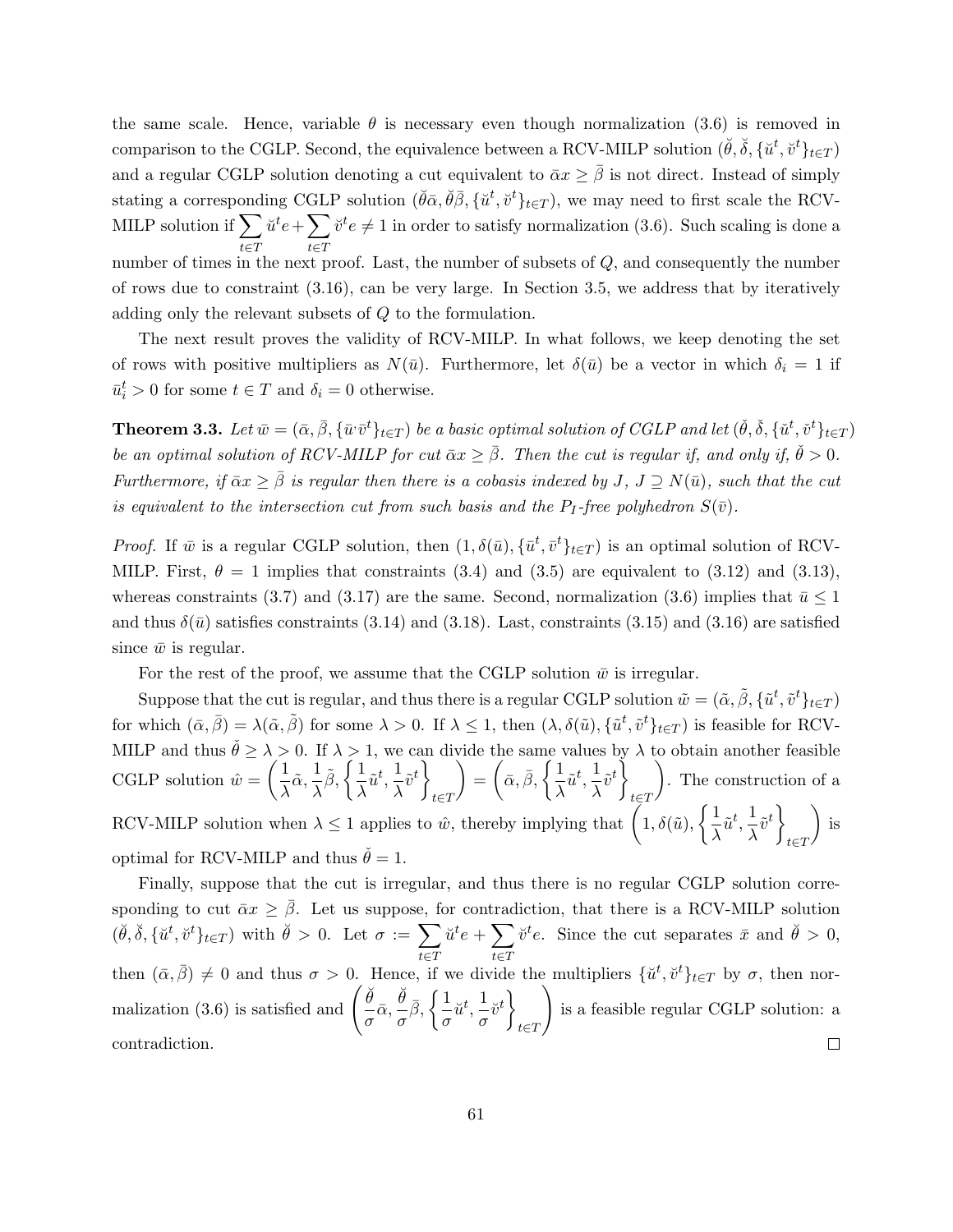## 3.5 Numerical Procedure

Next we describe a numerical procedure to identify irregular lift-and-project cuts, which addresses two issues with using RCV-MILP directly.

First, finite numerical precision may lead to rounding errors and cause false negatives, thus overcounting the number of irregular cuts. We address that by adding a relative tolerance parameter  $\varepsilon$  on the coefficients of the cut. For example, if we want to determine if a cut  $2x_1 + 0.3x_2 \ge 10$  is regular for  $\varepsilon = 0.0001$ , then we look for valid inequalities on each term where  $\alpha_1 \in \theta[1.9998, 2.0002]$ .  $\alpha_2 \in \theta[0.29997, 0.30003],$  and  $\beta \in \theta[9.999, 10.001].$  Thus we avoid type II errors at the price of tolerating type I errors. This choice is intentional, since we are mainly interested in knowing which lift-and-project cuts are not regular. Furthermore, if  $\varepsilon$  is sufficiently small, misclassifications are very unlikely.

Second, the number of subsets of Q can be very large and many of those subsets might be irrelevant. We can address that by defining a set  $\mathcal Q$  of subsets of  $Q$  and then adding elements to this set as needed.

Hence, we define the Iterative RCV-MILP (IRCV-MILP):

 $\max \theta$ 

| $-\theta \varepsilon \leq \theta \bar{\alpha} - u^{t} \tilde{A} - v^{t} D^{t} \leq \theta \varepsilon,$ | $t\in T$           |
|---------------------------------------------------------------------------------------------------------|--------------------|
| $-\theta \varepsilon \leq \theta \bar{\beta} - u^t \tilde{b} - v^t d_0^t \leq \theta \varepsilon,$      | $t \in T$          |
| $\delta_j - u_j^t \geq 0,$                                                                              | $j \in Q, t \in T$ |
| $\sum \delta_j \leq n$                                                                                  |                    |
| $i \in Q$                                                                                               |                    |
| $\sum \delta_j \leq \text{rank}(A_N),$                                                                  | $N\subseteq Q$     |
| $i \in N$                                                                                               |                    |
| $u^t, v^t \geq 0,$                                                                                      | $t \in T$          |
| $\delta_i \in \{0, 1\},\$                                                                               | $j \in Q$          |
| $\theta \in [0,1]$                                                                                      |                    |

Algorithm 9 uses IRCV-MILP to determine if a cut is regular, subject to false positives only. It finishes in finite time since each repetition of the loop corresponds to adding a different subset N to Q. In the unlikely worst case, Algorithm 9 terminates when all subsets of Q have been added to Q.

We can reduce the number of loop repetitions by preventing combinations of inequalities corresponding to parallel hyperplanes across different terms of the disjunction. For example, if rows  $j_1$ and  $j_2$  correspond to  $x_i \geq 0$  and  $x_i \leq 1$ , then we can add the following inequality to IRCV-CGLP: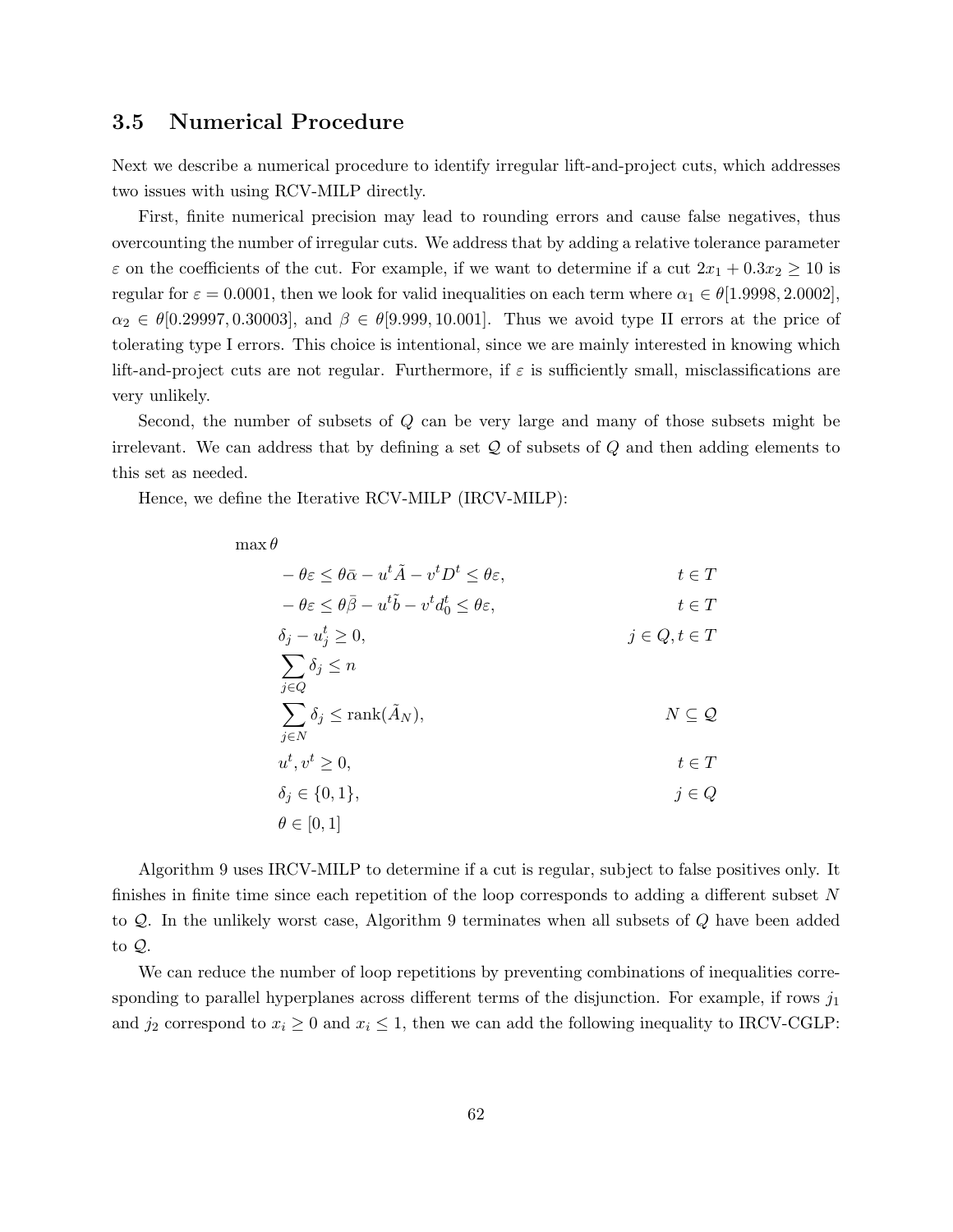Algorithm 9 Checks if there is a regular CGLP solution for a given cut

```
1: function IsCUTREGULAR(\bar{\alpha}, \bar{\beta}, \{\bar{u}^t, \bar{v}^t\}_{t \in T}, \varepsilon)2: N \leftarrow N(\bar{u})3: if \text{rank}(A_N) = |N| then
4: return True ... return True ... return True ... p Original CGLP solution is regular
5: else
6: \mathcal{Q} \leftarrow \emptyset7: loop
 8: Get optimal solution (\check{\theta}, \check{\delta}, {\{\check{u}^t, \check{v}^t\}_{t \in T}}) of IRCV-MILP
9: N \leftarrow N(\check{u})10: if \bar{\theta} = 0 then
11: 11: return False . There is no regular CGLP solution
12: else if \text{rank}(\tilde{A}_N) < |N| then
13: Q \leftarrow Q \cup \{N\} . Doop has to be repeated
14: else
15: return True return True return From Found regular CGLP solution
16: end if
17: end loop
18: end if
19: end function
```

$$
\delta_{j_1} + \delta_{j_2} \le 1 \tag{3.20}
$$

# 3.6 Computational Experiments

We have run experiments to find irregular lift-and-project cuts among the first round of cuts generated for 74 instances from the MIPLIB 2, 3, and 2003 benchmarks [Bixby et al., 1992, 1998, Achterberg et al., 2006]. For each of those instances, we found an optimal solution  $\bar{x}$  of the LP relaxation and generated a cut using the CGLP from each disjunction of the form (3.1) with  $|K| = 2$  for all instances as well as  $|K| = 3$  and  $|K| = 4$  for smaller ones. Since the verification can be computationally expensive, the experiments were restricted to instances with at most 10,000 nonzeroes and each verification was interrupted if inconclusive after a predefined number of steps or time, which are both detailed later. All code is written in  $C++$  (gcc 4.8.2) and ran in Ubuntu 14.04.1 LTS on a machine with 48 Intel(R) Core(TM) i7-4770 CPU @ 3.40GHz processors and 32 GB of RAM. No more than two copies were run in parallel and each was restricted to 10 GB of RAM. The formulations were solved with CPLEX version 12.6.3 and matrix ranks were computed with Eigen<sup>2</sup>. Finally, we have run Algorithm 9 to determine if the cut is irregular with  $\varepsilon = 0.0001$ and constraints of the form (3.20) for the bounds of each variable  $x_i$ ,  $i = 1, \ldots, p$ .

The most extensive experiments were run on 45 instances, where we counted the number of times that the loop of Algorithm 9 is repeated and set a time limit of 1 hour to interrupt the verification for each cut. We have chosen the subset of instances with at most 2,000 nonzeroes, 150

 $^{2}$ Available at http://eigen.tuxfamily.org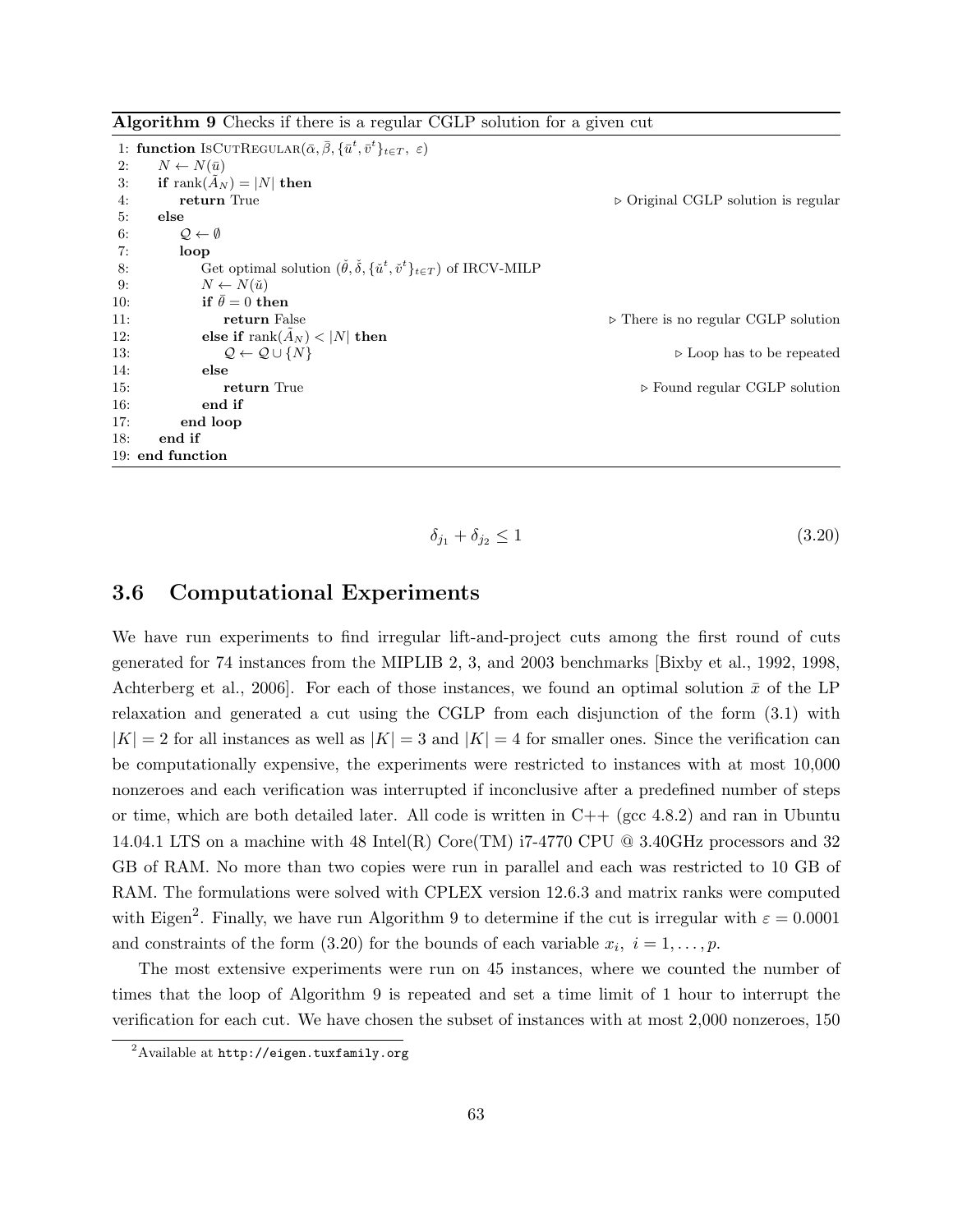



integer variables, or 50 rows; and we have also included larger instances from families of instances that nearly made the cut, namely p0291, misc03, misc07, and pp08a. For instances with at most 20 fractional values in  $\bar{x}$  for integer variables, we generated and tested cuts with  $|K| = 2$  to  $|K| = 4$ . For instances with at most 30 fractional values, we generated and tested cuts with  $|K| = 2$  and  $|K| = 3$ . For other instances with at most 50 fractional values and **pp08a**, we only generated and tested cuts with  $|K| = 2$ . Some instances were discarded or only the results for less disjunctions were reported in cases where too many verifications timed out or the program run out of resources.

The results for 36 instances having cuts with  $|K| = 2$  and  $|K| = 3$  are found in Table 3.1. Additional results for the 22 instances having cuts with  $|K| = 4$  are found in Table 3.2. We also compare the incidence of irregular CGLP solutions and cuts with  $|K| = 2$  to  $|K| = 4$  for those 22 instances in Table 3.3. The results for the remaining 9 instances having cuts with  $|K| = 2$  are found in Table 3.4. Since the number of cuts for each instance varies, we summarize a per-instance average of the percentages for each metric, which weights the results of each instance for equal contribution.

Figure 3.1 shows the number of cuts identified as regular and irregular by Algorithm 9 according to the order of magnitude of repetitions of the loop upon termination. Figure 3.2 compares the regularity of cuts from each K of size 3 and 4 with that of cuts from subsets of K of size 2 among the 97% of the cases where no cut for a subset timed out. Figure 3.3 compares the average gap closed and the average Euclidean distance of the cuts generated with respect to the fractional solution  $\bar{x}$ on all disjunction sizes where both types of cuts are observed on each of the 45 instances.

For the remaining 29 instances reported in Table 3.5, we repeat the loop in Algorithm 9 once. This set includes some instances previously excluded.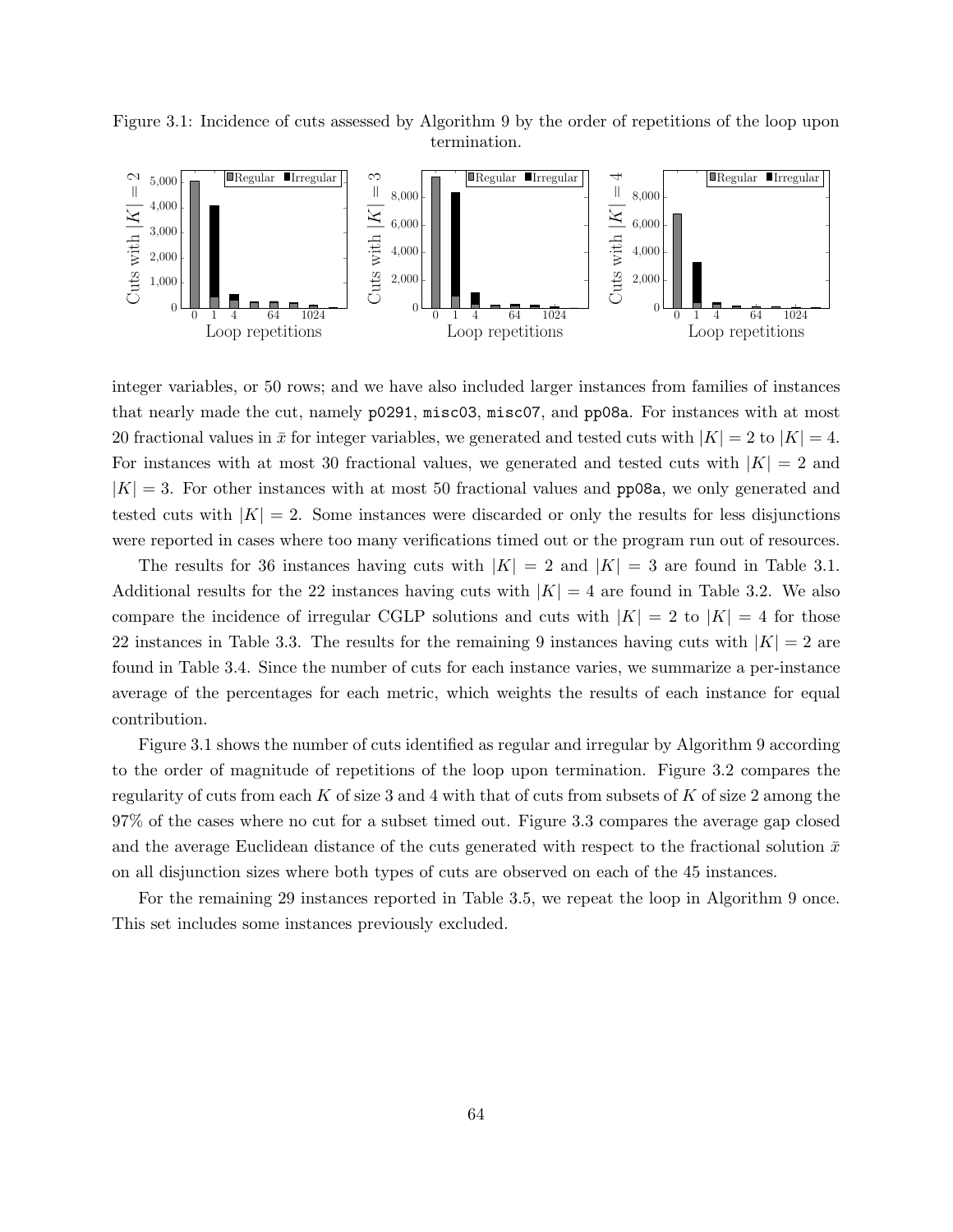size of K, we report the regularity of the CGLP solution and the regularity of the cut by running Algorithm 9 with time limit of size of K, we report the regularity of the CGLP solution and the regularity of the cut by running Algorithm 9 with time limit of Table 3.1: Results for instances where lift-and-project cuts with  $|K|=2$  and  $|K|=3$  are generated tested. For each instance and Table 3.1: Results for instances where lift-and-project cuts with  $|K|=2$  and  $|K|=3$  are generated tested. For each instance and one hour.

|                     |                 |                   |                                                                                             | Lift-and-project cuts with $ K $                                                                     | $\mathbf{\Omega}$                                                                                                                                                                                                                                                                                                                                                                                                                                                                                                      |                         |         |                                                                                                                                                                                                                                                                                                                                                                                                                                                                                        | $\text{lift-and-project cuts with }  K $ | S                                                                                |                         |
|---------------------|-----------------|-------------------|---------------------------------------------------------------------------------------------|------------------------------------------------------------------------------------------------------|------------------------------------------------------------------------------------------------------------------------------------------------------------------------------------------------------------------------------------------------------------------------------------------------------------------------------------------------------------------------------------------------------------------------------------------------------------------------------------------------------------------------|-------------------------|---------|----------------------------------------------------------------------------------------------------------------------------------------------------------------------------------------------------------------------------------------------------------------------------------------------------------------------------------------------------------------------------------------------------------------------------------------------------------------------------------------|------------------------------------------|----------------------------------------------------------------------------------|-------------------------|
|                     | Frac.           | CGLP              |                                                                                             |                                                                                                      | J                                                                                                                                                                                                                                                                                                                                                                                                                                                                                                                      |                         | CGLP    | basis                                                                                                                                                                                                                                                                                                                                                                                                                                                                                  |                                          | Gut                                                                              |                         |
| Inst.               | Vars.           | Regular           | rregular                                                                                    | Regular                                                                                              | Irregular                                                                                                                                                                                                                                                                                                                                                                                                                                                                                                              | Unknown                 | Regular | rregular                                                                                                                                                                                                                                                                                                                                                                                                                                                                               | Regular                                  | Irregular                                                                        | Unknown                 |
| air <sub>01</sub>   | S               |                   |                                                                                             |                                                                                                      |                                                                                                                                                                                                                                                                                                                                                                                                                                                                                                                        |                         |         |                                                                                                                                                                                                                                                                                                                                                                                                                                                                                        |                                          |                                                                                  |                         |
| bell <sub>5</sub>   |                 |                   |                                                                                             |                                                                                                      |                                                                                                                                                                                                                                                                                                                                                                                                                                                                                                                        |                         |         |                                                                                                                                                                                                                                                                                                                                                                                                                                                                                        |                                          |                                                                                  |                         |
| blend2              |                 |                   |                                                                                             |                                                                                                      |                                                                                                                                                                                                                                                                                                                                                                                                                                                                                                                        |                         |         |                                                                                                                                                                                                                                                                                                                                                                                                                                                                                        |                                          |                                                                                  |                         |
| bm23                |                 |                   |                                                                                             |                                                                                                      |                                                                                                                                                                                                                                                                                                                                                                                                                                                                                                                        |                         |         |                                                                                                                                                                                                                                                                                                                                                                                                                                                                                        |                                          |                                                                                  |                         |
| enigma              |                 |                   |                                                                                             |                                                                                                      |                                                                                                                                                                                                                                                                                                                                                                                                                                                                                                                        |                         |         |                                                                                                                                                                                                                                                                                                                                                                                                                                                                                        |                                          |                                                                                  |                         |
| $\rm{Augpl}$        |                 |                   | @G12720                                                                                     |                                                                                                      |                                                                                                                                                                                                                                                                                                                                                                                                                                                                                                                        |                         |         |                                                                                                                                                                                                                                                                                                                                                                                                                                                                                        |                                          |                                                                                  |                         |
| gt2                 |                 |                   |                                                                                             |                                                                                                      |                                                                                                                                                                                                                                                                                                                                                                                                                                                                                                                        |                         |         |                                                                                                                                                                                                                                                                                                                                                                                                                                                                                        |                                          |                                                                                  |                         |
| khb05250            | ⊵               |                   | 161                                                                                         | 4, 双90 第 14 15 15 15 10 12 18 18 18 18 13 14 16 18 14 16 19 19 18 18 18 19 19 19 19 19 19 19 19 19 1 | 69550200151000212064                                                                                                                                                                                                                                                                                                                                                                                                                                                                                                   |                         |         | $\circ \stackrel{m}{\sim} \stackrel{m}{\sim} \stackrel{m}{\sim} \stackrel{m}{\sim} \stackrel{m}{\sim} \stackrel{m}{\sim} \stackrel{m}{\sim} \stackrel{m}{\sim} \stackrel{m}{\sim} \stackrel{m}{\sim} \stackrel{m}{\sim} \stackrel{m}{\sim} \stackrel{m}{\sim} \stackrel{m}{\sim} \stackrel{m}{\sim} \stackrel{m}{\sim} \stackrel{m}{\sim} \stackrel{m}{\sim} \stackrel{m}{\sim} \stackrel{m}{\sim} \stackrel{m}{\sim} \stackrel{m}{\sim} \stackrel{m}{\sim} \stackrel{m}{\sim} \stack$ |                                          |                                                                                  |                         |
| lseu                |                 |                   |                                                                                             |                                                                                                      |                                                                                                                                                                                                                                                                                                                                                                                                                                                                                                                        |                         |         |                                                                                                                                                                                                                                                                                                                                                                                                                                                                                        |                                          |                                                                                  |                         |
| markshare1          |                 |                   | 251                                                                                         |                                                                                                      |                                                                                                                                                                                                                                                                                                                                                                                                                                                                                                                        |                         |         |                                                                                                                                                                                                                                                                                                                                                                                                                                                                                        |                                          |                                                                                  |                         |
| markshare2          |                 |                   |                                                                                             |                                                                                                      |                                                                                                                                                                                                                                                                                                                                                                                                                                                                                                                        |                         |         |                                                                                                                                                                                                                                                                                                                                                                                                                                                                                        |                                          |                                                                                  | 0000 32 3 7 8 0 1 2     |
| $\rm mas74$         |                 | 65                |                                                                                             |                                                                                                      |                                                                                                                                                                                                                                                                                                                                                                                                                                                                                                                        |                         |         |                                                                                                                                                                                                                                                                                                                                                                                                                                                                                        |                                          |                                                                                  |                         |
| $_{\rm mas76}$      |                 | 55                |                                                                                             |                                                                                                      |                                                                                                                                                                                                                                                                                                                                                                                                                                                                                                                        |                         |         |                                                                                                                                                                                                                                                                                                                                                                                                                                                                                        |                                          |                                                                                  |                         |
| misc01              |                 | 64                | $\circ \circ \circ \circ \star$                                                             |                                                                                                      |                                                                                                                                                                                                                                                                                                                                                                                                                                                                                                                        |                         |         |                                                                                                                                                                                                                                                                                                                                                                                                                                                                                        |                                          |                                                                                  |                         |
| misc <sub>02</sub>  |                 | $\frac{26}{87}$   |                                                                                             |                                                                                                      |                                                                                                                                                                                                                                                                                                                                                                                                                                                                                                                        |                         |         |                                                                                                                                                                                                                                                                                                                                                                                                                                                                                        |                                          |                                                                                  |                         |
| misc03              | 4               |                   |                                                                                             |                                                                                                      |                                                                                                                                                                                                                                                                                                                                                                                                                                                                                                                        |                         |         |                                                                                                                                                                                                                                                                                                                                                                                                                                                                                        |                                          |                                                                                  |                         |
| $_{\rm{missC05}}$   |                 | 17                |                                                                                             |                                                                                                      |                                                                                                                                                                                                                                                                                                                                                                                                                                                                                                                        | $^{2}$                  |         |                                                                                                                                                                                                                                                                                                                                                                                                                                                                                        |                                          |                                                                                  |                         |
| misc07              | $\frac{6}{1}$   | 115               |                                                                                             |                                                                                                      |                                                                                                                                                                                                                                                                                                                                                                                                                                                                                                                        |                         |         |                                                                                                                                                                                                                                                                                                                                                                                                                                                                                        |                                          |                                                                                  |                         |
| mod008              | 10 10           |                   |                                                                                             |                                                                                                      |                                                                                                                                                                                                                                                                                                                                                                                                                                                                                                                        | 5000                    |         |                                                                                                                                                                                                                                                                                                                                                                                                                                                                                        |                                          |                                                                                  |                         |
| mod013              |                 |                   |                                                                                             |                                                                                                      |                                                                                                                                                                                                                                                                                                                                                                                                                                                                                                                        |                         |         |                                                                                                                                                                                                                                                                                                                                                                                                                                                                                        |                                          |                                                                                  |                         |
| modglob             | $30\,$          | $\mathbf{\Omega}$ | $\frac{28}{30}$ in $\frac{10}{20}$ ie $\frac{23}{40}$ at $\frac{11}{40}$ ie $\frac{11}{40}$ |                                                                                                      |                                                                                                                                                                                                                                                                                                                                                                                                                                                                                                                        |                         |         |                                                                                                                                                                                                                                                                                                                                                                                                                                                                                        |                                          |                                                                                  |                         |
| p0033               | $\circ$         | 13                |                                                                                             |                                                                                                      |                                                                                                                                                                                                                                                                                                                                                                                                                                                                                                                        | $\circ$ $\circ$ $\circ$ |         |                                                                                                                                                                                                                                                                                                                                                                                                                                                                                        |                                          |                                                                                  | $\circ$ $\circ$ $\circ$ |
| p0040               | 4               | LO.               |                                                                                             |                                                                                                      |                                                                                                                                                                                                                                                                                                                                                                                                                                                                                                                        |                         |         |                                                                                                                                                                                                                                                                                                                                                                                                                                                                                        |                                          |                                                                                  |                         |
| p0201               | $\Omega$        | 189               |                                                                                             |                                                                                                      | $\begin{array}{l} \mathbb{S}\mathbb{S}\circ \mathbb{S}\circ \mathbb{S}\circ \mathbb{S}\circ \mathbb{S}\circ \mathbb{S}\circ \mathbb{S}\circ \mathbb{S}\circ \mathbb{S}\circ \mathbb{S}\circ \mathbb{S}\circ \mathbb{S}\circ \mathbb{S}\circ \mathbb{S}\circ \mathbb{S}\circ \mathbb{S}\circ \mathbb{S}\circ \mathbb{S}\circ \mathbb{S}\circ \mathbb{S}\circ \mathbb{S}\circ \mathbb{S}\circ \mathbb{S}\circ \mathbb{S}\circ \mathbb{S}\circ \mathbb{S}\circ \mathbb{S}\circ \mathbb{S}\circ \mathbb{S}\circ \mathbb{S$ |                         |         | $\begin{array}{l} 4060 \\ -1 \\ -1 \\ 21 \\ -1 \\ 30 \\ -1 \\ 40 \\ -1 \\ 50 \\ -20 \\ -21 \\ -1 \\ 50 \\ -21 \\ -22 \\ -23 \\ -1 \\ 50 \\ -23 \\ -1 \\ 50 \\ -1 \\ 50 \\ -1 \\ 50 \\ -1 \\ 50 \\ -1 \\ 50 \\ -1 \\ 50 \\ -1 \\ 50 \\ -1 \\ 50 \\ -1 \\ 50 \\ -1 \\ 50 \\ -1 \\ 50 \\ -1 \\ 50 \\ -1 \\ 50 \\ -1 \\ 50 \\ -1 \\ 50 \\ -1 \\ 50 \\ -1 \\ 50 \\ -1 \\ 50 \\ -1 \\ 50 \\ -1 \\ 5$                                                                                         |                                          |                                                                                  |                         |
| p0282               | 26              | 241               | 3 5 5 5 5 8 5 6 5 6 6 7                                                                     |                                                                                                      |                                                                                                                                                                                                                                                                                                                                                                                                                                                                                                                        | 22                      |         |                                                                                                                                                                                                                                                                                                                                                                                                                                                                                        |                                          |                                                                                  | 426                     |
| p0291               | $\overline{10}$ | $30\,$            |                                                                                             |                                                                                                      |                                                                                                                                                                                                                                                                                                                                                                                                                                                                                                                        |                         |         |                                                                                                                                                                                                                                                                                                                                                                                                                                                                                        |                                          |                                                                                  | $\overline{18}$         |
| pipex               | $\circ$         | $\infty$          |                                                                                             |                                                                                                      |                                                                                                                                                                                                                                                                                                                                                                                                                                                                                                                        |                         |         |                                                                                                                                                                                                                                                                                                                                                                                                                                                                                        |                                          |                                                                                  |                         |
| ${\rm pk1}$         | $\overline{15}$ |                   |                                                                                             |                                                                                                      |                                                                                                                                                                                                                                                                                                                                                                                                                                                                                                                        |                         |         |                                                                                                                                                                                                                                                                                                                                                                                                                                                                                        |                                          |                                                                                  | $500000000000$          |
| rgn                 | 14              | $\overline{40}$   |                                                                                             |                                                                                                      |                                                                                                                                                                                                                                                                                                                                                                                                                                                                                                                        |                         |         |                                                                                                                                                                                                                                                                                                                                                                                                                                                                                        |                                          |                                                                                  |                         |
| sample2             | 12              | 18                |                                                                                             |                                                                                                      |                                                                                                                                                                                                                                                                                                                                                                                                                                                                                                                        |                         |         |                                                                                                                                                                                                                                                                                                                                                                                                                                                                                        |                                          |                                                                                  |                         |
| sentoy              | $\infty$        |                   |                                                                                             |                                                                                                      |                                                                                                                                                                                                                                                                                                                                                                                                                                                                                                                        |                         |         |                                                                                                                                                                                                                                                                                                                                                                                                                                                                                        |                                          |                                                                                  |                         |
| stein9              | $\circ$         | $\circ$           |                                                                                             |                                                                                                      |                                                                                                                                                                                                                                                                                                                                                                                                                                                                                                                        |                         |         |                                                                                                                                                                                                                                                                                                                                                                                                                                                                                        |                                          |                                                                                  |                         |
| stein <sub>15</sub> | 12              |                   |                                                                                             |                                                                                                      |                                                                                                                                                                                                                                                                                                                                                                                                                                                                                                                        |                         |         |                                                                                                                                                                                                                                                                                                                                                                                                                                                                                        |                                          |                                                                                  |                         |
| stein <sub>27</sub> | 21              | 42                |                                                                                             |                                                                                                      |                                                                                                                                                                                                                                                                                                                                                                                                                                                                                                                        |                         |         |                                                                                                                                                                                                                                                                                                                                                                                                                                                                                        |                                          |                                                                                  |                         |
| $vpm1$              | 15              | 100               |                                                                                             | 102                                                                                                  |                                                                                                                                                                                                                                                                                                                                                                                                                                                                                                                        |                         |         |                                                                                                                                                                                                                                                                                                                                                                                                                                                                                        |                                          |                                                                                  |                         |
| $_{\rm vpm2}$       | $\mathcal{S}$   | 314               |                                                                                             | 390                                                                                                  |                                                                                                                                                                                                                                                                                                                                                                                                                                                                                                                        |                         |         | 1428                                                                                                                                                                                                                                                                                                                                                                                                                                                                                   | 3441                                     | 10 8 4 8 0 8 0 9 9 5 5 8 8 0 0 5 5 4 0 9 0 1 8 8 9 0 0 0 5 8 1 5 8 9 8 8 9 9 9 9 | 158                     |
| Inst. average       |                 | 51.3%             | 48.7%                                                                                       | 62.9%                                                                                                | 35.0%                                                                                                                                                                                                                                                                                                                                                                                                                                                                                                                  | $2.0\%$                 | 40.8%   | 59.2%                                                                                                                                                                                                                                                                                                                                                                                                                                                                                  | 54.5%                                    | 38.5%                                                                            | $7.0\%$                 |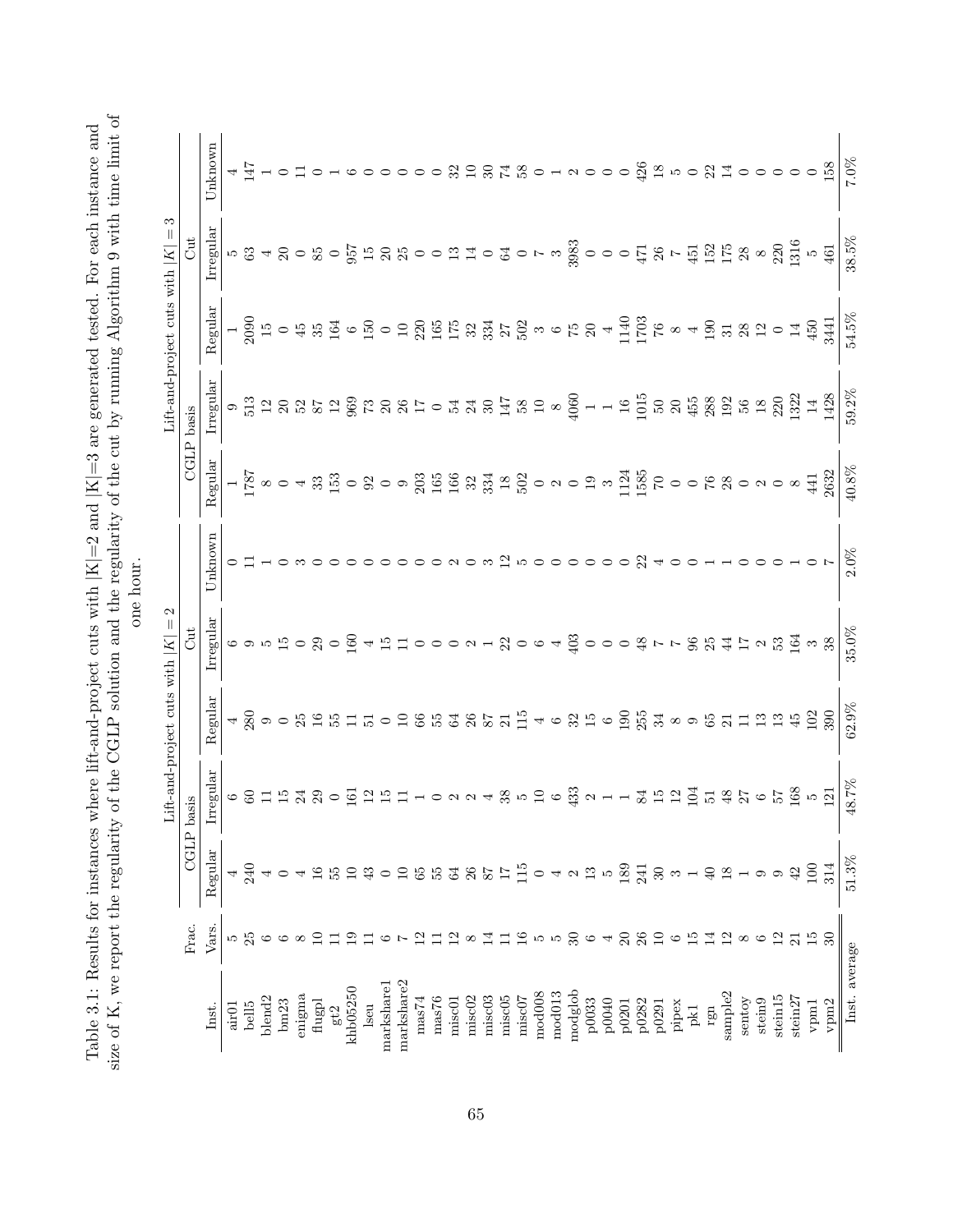|                    |                |                |            |                  | Lift-and-project cuts with $ K =4$ |                  |
|--------------------|----------------|----------------|------------|------------------|------------------------------------|------------------|
|                    | Frac.          |                | CGLP basis |                  | $_{\rm Cut}$                       |                  |
| Inst.              | Vars.          | Regular        | Irregular  | Regular          | Irregular                          | Unknown          |
| blend <sub>2</sub> | 6              | $\overline{4}$ | 11         | 6                | 9                                  | $\overline{0}$   |
| bm23               | 6              | $\theta$       | 15         | $\Omega$         | 15                                 | $\overline{0}$   |
| enigma             | 8              | 4              | 66         | 68               | 1                                  | 1                |
| flugpl             | 10             | 52             | 158        | 71               | 139                                | $\Omega$         |
| gt2                | 11             | 179            | 151        | 238              | $\mathbf{1}$                       | 91               |
| markshare1         | 6              | $\overline{0}$ | 15         | $\boldsymbol{0}$ | 15                                 | $\boldsymbol{0}$ |
| markshare2         | 7              | 1              | 34         | 1                | 34                                 | $\theta$         |
| misc03             | 14             | 850            | 151        | 856              | $\overline{0}$                     | 145              |
| mod008             | $\overline{5}$ | $\overline{0}$ | 5          | 1                | 4                                  | $\boldsymbol{0}$ |
| mod013             | 5              | $\overline{2}$ | 3          | 3                | $\overline{2}$                     | $\theta$         |
| p0033              | 6              | 15             | $\theta$   | 15               | $\overline{0}$                     | $\boldsymbol{0}$ |
| p0040              | $\overline{4}$ | $\theta$       | 1          | 1                | $\Omega$                           | $\theta$         |
| p0201              | 20             | 4191           | 654        | 4753             | $\theta$                           | 92               |
| p0291              | 10             | 106            | 104        | 109              | 34                                 | 67               |
| pipex              | 6              | $\overline{0}$ | 15         | 3                | 5                                  | 7                |
| pk1                | 15             | $\Omega$       | 1365       | $\theta$         | 1365                               | $\overline{0}$   |
| rgn                | 14             | 74             | 927        | 317              | 539                                | 145              |
| sample2            | 12             | 17             | 478        | 21               | 430                                | 44               |
| sentoy             | 8              | $\overline{0}$ | 70         | 31               | 39                                 | $\overline{0}$   |
| stein9             | 6              | $\theta$       | 15         | 12               | 3                                  | $\overline{0}$   |
| stein15            | 12             | $\theta$       | 495        | $\overline{0}$   | 495                                | $\overline{0}$   |
| vpm1               | 15             | 1339           | 26         | 1347             | 17                                 | 1                |
| Inst. average      |                | 26.6%          | 73.4%      | 47.3%            | 46%                                | 6.7%             |

Table 3.2: Additional results for instances where lift-and-project cuts with  $|K|=4$  are also generated and tested.

Figure 3.2: Incidence of regular and irregular cuts from disjunctions with  $|K| = 3$  and  $|K| = 4$ according to the incidence of irregular cuts across all disjunctions from 2-subsets of K, i.e., all K'  $\subset K$  such that  $|K'|=2$ .

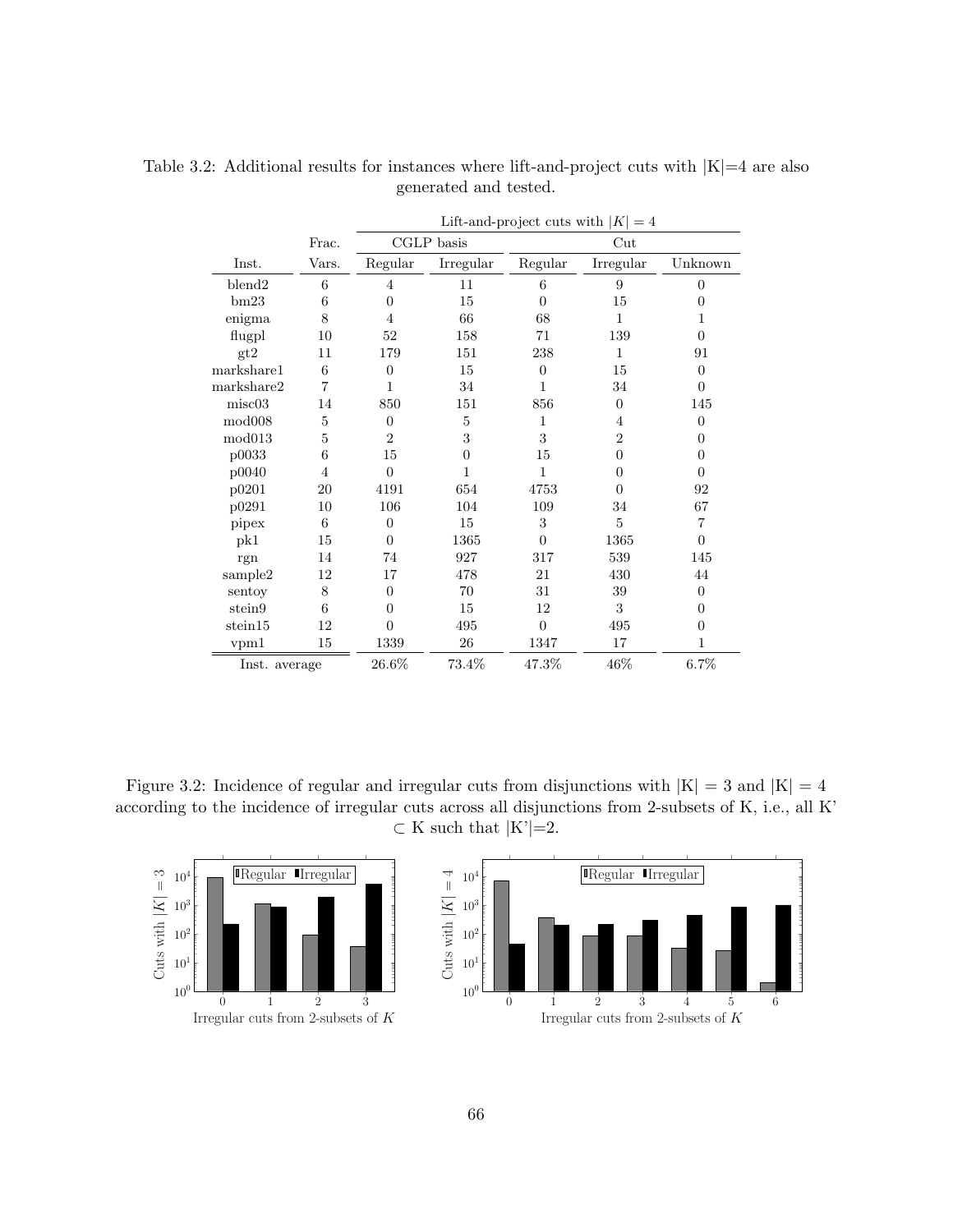|               |              | $ K =2$      | K            | $=$ 3           | $K\vert$     | $=4$            |
|---------------|--------------|--------------|--------------|-----------------|--------------|-----------------|
| Inst.         | <b>Basis</b> | $_{\rm Cut}$ | <b>Basis</b> | $_{\text{Cut}}$ | <b>Basis</b> | $_{\text{Cut}}$ |
| blend2        | 73.3%        | 33.3%        | 60%          | 20%             | 73.3%        | 60%             |
| bm23          | 100%         | 100%         | 100%         | 100%            | 100%         | 100%            |
| enigma        | 85.7%        | $0\%$        | 92.9%        | $0\%$           | 94.3%        | $1.4\%$         |
| flugpl        | 64.4%        | $64.4\%$     | 72.5%        | 70.8%           | $75.2\%$     | 66.2%           |
| gt2           | $0\%$        | $0\%$        | 7.3%         | $0\%$           | 45.8%        | $0.3\%$         |
| markshare1    | 100\%        | $100\%$      | 100%         | $100\%$         | $100\%$      | 100%            |
| markshare2    | 52.4%        | 52.4%        | 74.3%        | 71.4%           | 97.1%        | 97.1%           |
| misc03        | 4.4%         | 1.1%         | $8.2\%$      | $0\%$           | 15.1%        | $0\%$           |
| mod008        | 100%         | $60\%$       | 100%         | 70%             | $100\%$      | 80%             |
| mod013        | 60\%         | $40\%$       | 80%          | $30\%$          | 60%          | 40%             |
| p0033         | 13.3%        | $0\%$        | $5\%$        | $0\%$           | $0\%$        | $0\%$           |
| p0040         | 16.7%        | $0\%$        | 25\%         | $0\%$           | 100%         | $0\%$           |
| p0201         | $0.5\%$      | $0\%$        | $1.4\%$      | $0\%$           | 13.5%        | $0\%$           |
| p0291         | $33.3\%$     | 15.6%        | 41.7%        | 21.7%           | $49.5\%$     | 16.2%           |
| pipex         | 80%          | 46.7%        | 100%         | $35\%$          | 100%         | $33.3\%$        |
| pk1           | 99%          | 91.4%        | 100%         | 99.1%           | 100%         | 100%            |
| rgn           | $56\%$       | $27.5\%$     | 79.1%        | 41.8%           | 92.6%        | 53.8%           |
| sample2       | 72.7%        | 66.7%        | 87.3%        | $79.5\%$        | 96.6%        | 86.9%           |
| sentoy        | 96.4%        | 60.7%        | 100%         | $50\%$          | $100\%$      | 55.7%           |
| stein9        | 40\%         | $13.3\%$     | 90%          | 40\%            | 100%         | 20%             |
| stein15       | $86.4\%$     | 80.3%        | 100%         | 100%            | 100%         | 100%            |
| vpm1          | 4.8%         | $2.9\%$      | $3.1\%$      | 1.1%            | 1.9%         | 1.2%            |
| Inst. average | $56.3\%$     | 38.9%        | 64.9%        | 42.3%           | 73.4%        | 46%             |

Table 3.3: Frequency of irregular bases and cuts with  $|K| = 2$ , 3, and 4.

Table 3.4: Results for instances where only lift-and-project cuts with  $|K| = 2$  are generated and tested.

|               |       |         |            |         | Lift-and-project cuts with $ K =2$ |          |
|---------------|-------|---------|------------|---------|------------------------------------|----------|
|               | Frac. |         | CGLP basis |         | $_{\rm Cut}$                       |          |
| Inst.         | Vars. | Regular | Irregular  | Regular | Irregular                          | Unknown  |
| bell3a        | 32    | 404     | 92         | 458     | 12                                 | 26       |
| bell3b        | 36    | 442     | 188        | 568     | 33                                 | 29       |
| bell4         | 46    | 887     | 148        | 966     | 18                                 | 51       |
| demulti       | 49    | 503     | 673        | 526     | 631                                | 19       |
| egout         | 40    | 16      | 764        | 435     | 320                                | 25       |
| noswot        | 22    | 189     | 42         | 199     | $\overline{0}$                     | 32       |
| p0548         | 48    | 313     | 815        | 648     | 138                                | 342      |
| pp08a         | 53    | 35      | 1343       | 35      | 1343                               | $\Omega$ |
| pp08aCUTS     | 46    | 430     | 605        | 636     | 295                                | 104      |
| Inst. average |       | 48.4%   | 51.6%      | 64.9%   | 26.9%                              | $8.2\%$  |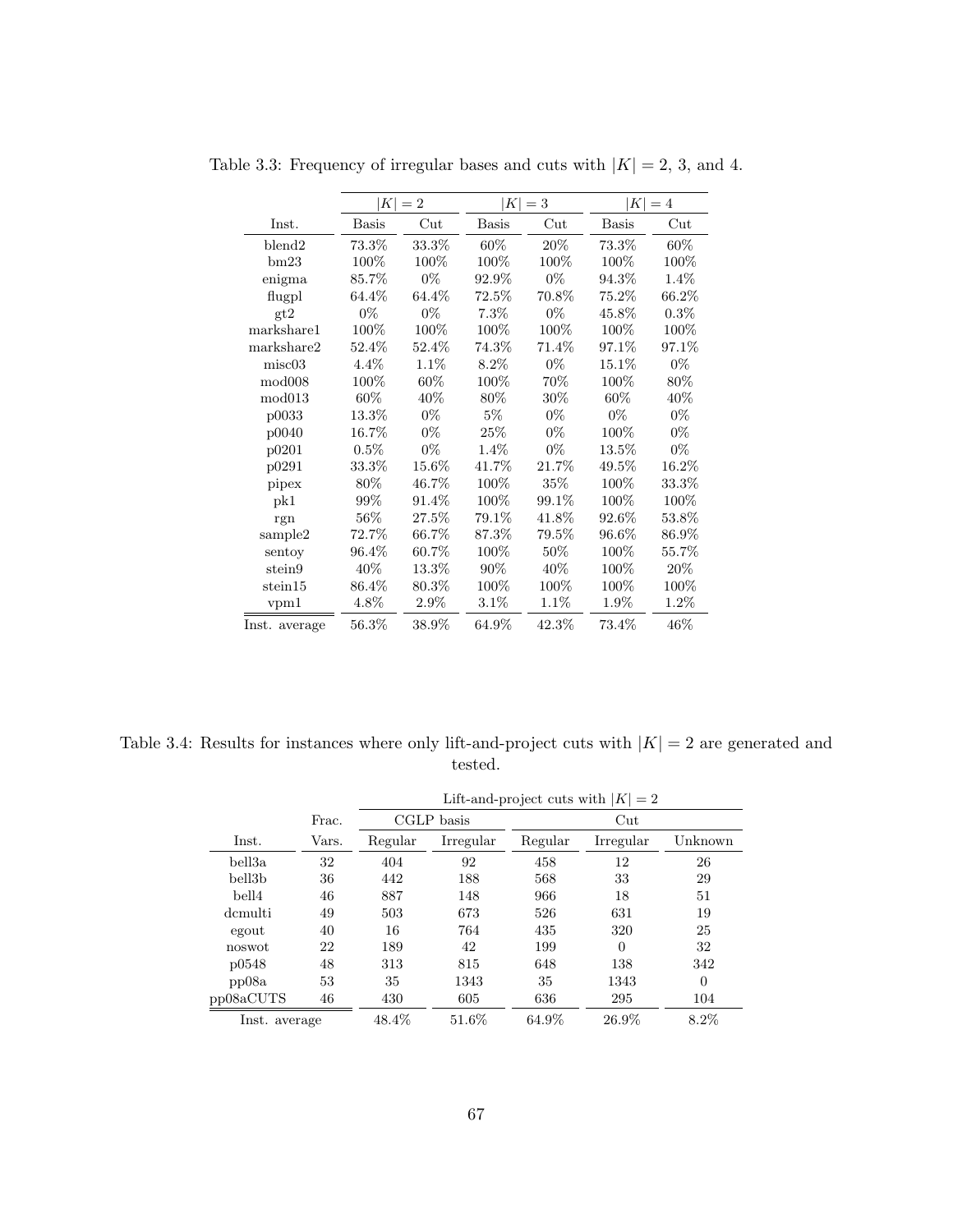|                |       |         |                |         | Lift-and-project cuts with $ K =2$ |                  |
|----------------|-------|---------|----------------|---------|------------------------------------|------------------|
|                |       |         | CGLP basis     |         | Cut                                |                  |
| Inst.          | Vars. | Regular | Irregular      | Regular | Irregular                          | Unknown          |
| aflow30a       | 31    | 155     | 310            | 157     | 296                                | 12               |
| aflow40b       | 38    | 347     | 356            | 349     | 240                                | 114              |
| cracpb1        | 40    | 389     | 391            | 408     | 259                                | 113              |
| dsbmip         | 48    | 464     | 664            | 871     | 36                                 | 221              |
| fiber          | 42    | 687     | 174            | 713     | 42                                 | 106              |
| fixnet3        | 69    | 198     | 2148           | 228     | $\overline{0}$                     | 2118             |
| fixnet4        | 67    | 180     | 2031           | 196     | $\overline{0}$                     | 2015             |
| fixnet6        | 60    | 139     | 1631           | 153     | $\overline{0}$                     | 1617             |
| gen            | 41    | 505     | 315            | 511     | 58                                 | 251              |
| gesa2          | 58    | 704     | 949            | 749     | $\overline{7}$                     | 897              |
| $gesa2_0$      | 73    | 1356    | 1272           | 1383    | 763                                | 482              |
| gesa3          | 85    | 1785    | 1785           | 1820    | 589                                | 1161             |
| gesa3_o        | 100   | 2175    | 2775           | 2266    | 1555                               | 1129             |
| glass4         | 72    | 2556    | $\overline{0}$ | 2556    | $\overline{0}$                     | $\boldsymbol{0}$ |
| harp2          | 30    | 435     | $\overline{0}$ | 435     | $\boldsymbol{0}$                   | $\boldsymbol{0}$ |
| $1152$ lav     | 51    | 254     | 1021           | 292     | 904                                | 79               |
| 1p41           | 23    | $50\,$  | 203            | 73      | 121                                | 59               |
| opt1217        | 27    | 74      | 277            | 88      | 106                                | 157              |
| p2756          | 77    | 1521    | 1405           | 2190    | 282                                | 454              |
| qiu            | 36    | 474     | 156            | 474     | 16                                 | 140              |
| qnet1          | 47    | 578     | 503            | 645     | 12                                 | 424              |
| $qnet1_o$      | 11    | 20      | 35             | 32      | $\boldsymbol{0}$                   | 23               |
| $_{\rm{rout}}$ | 35    | 304     | 291            | 308     | 220                                | 67               |
| set1al         | 218   | 239     | 23414          | 276     | 20940                              | 2437             |
| set1ch         | 138   | 122     | 9331           | 150     | 8786                               | 517              |
| set1cl         | 220   | 180     | 23910          | 225     | 21393                              | 2472             |
| timtab1        | 134   | 2829    | 6082           | 2942    | 5935                               | 34               |
| timtab2        | 236   | 8929    | 18801          | 9172    | 18027                              | 531              |
| $tr12-30$      | 348   | 47      | 60331          | 605     | 59046                              | 727              |
| Inst. average  |       | 38.7%   | 61.3%          | 43.0%   | 31.8%                              | 25.2%            |

Table 3.5: Remaining results for larger instances where lift-and-project cuts with  $|K| = 2$  are generated and tested, but the loop of Algorithm 9 is only repeated once.

Figure 3.3: Comparison of regular vs. irregular cuts on instances and sizes of K where both types are found: the average gap closed is larger in 22 cases for irregular cuts vs. 24 cases for regular cuts; and the average Euclidean distance of the cut is larger in 37 cases for irregular cuts vs. 34 for regular cuts.

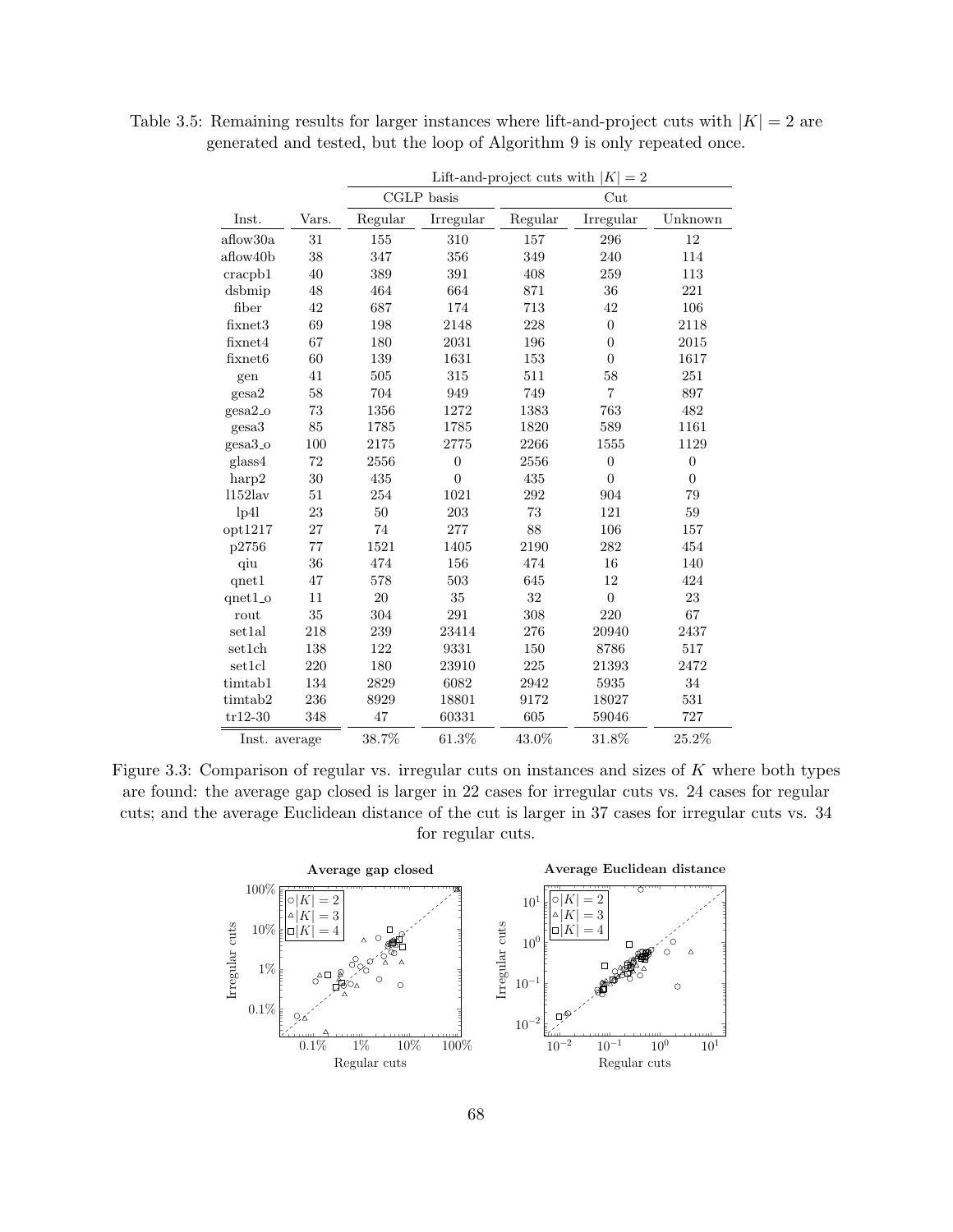### 3.7 Discussion

The experiments above evidence some trends on irregular CGLP bases and cuts, from which we can draw five observations about their incidence.

First, there is a substantial difference between the number of irregular CGLP bases and that of irregular cuts. In all tables, the per-instance averages differ in at least 10% with respect to the total number of cuts. Therefore, an irregular CGLP basis often does not guarantee that the corresponding cut is irregular.

Second, most regular and irregular cuts can nevertheless be identified with the first test applied on them. Such paradox is in part explained by the fact that irregular cuts are less frequent than regular cuts in our experiments. Figure 3.1 shows that most regular cuts are identified immediately because they come from regular CGLP solutions, whereas most irregular cuts are identified in the first repetition of the loop of Algorithm 9. The same is true for the larger problems reported in Table 3.5: with a few exceptions, the majority of the cuts is identified as regular or irregular even though the loop is never repeated. In other words, restricting the number of nonzero multipliers of the linear relaxation to n across all terms of the CGLP formulation is an effective way of determining if a cut is irregular. Conversely, most irregular cuts are those that can only be derived by using more than  $n$  rows of the linear relaxation. Hence, the linear dependence among such rows is a secondary factor for cut irregularity in practice.

Third, simple t-branch split disjunctions with more terms yield more irregular cuts and even more irregular CGLP bases. We can observe that first from the difference in per-instance averages of the corresponding columns for  $|K| = 2$  and  $|K| = 3$  in Table 3.1 and from  $|K| = 2$  to  $|K| = 4$ in Table 3.3. In addition, the frequency of irregular CGLP bases and cuts for each instance often increases with the size of  $K$ , the former more than the latter. For the 36 instances reported in Table 3.1, the frequency of irregular CGLP bases for  $|K| = 3$  is higher in 29 instances and lower in 3 when compared to the case of  $|K| = 2$ , whereas the frequency of irregular cuts is higher in 17 and lower in 9. For the 22 instances reported in Table 3.3, there are proportionally more irregular CGLP bases for  $|K| = 4$  in 15 instances and less in 2 instances when compared to  $|K| = 2$ , while the ratio of irregular cuts is higher in 12 instances and lower in 4 instances. Hence, a disjunction with more terms seems more likely to yield lift-and-project cuts that are not regular.

Fourth, some disjunctions are more likely to yield irregular cuts than others. For simple t-branch split disjunctions, we observe in Figure 3.2 that an irregular cut is often obtained from a disjuction where K augments the set  $K'$  of indices of a disjunction with less terms, for which an irregular cut is obtained. For example, a disjunction on variables  $x_A$ ,  $x_B$ , and  $x_C$  yields an irregular cut with increasing probability as more irregular cuts are obtained among disjuctions on  $x_A$  and  $x_B$ ,  $x_A$  and  $x_C$ , and  $x_B$  and  $x_C$ . The probability of an irregular cut is already close to 50% from  $|K'| = 2$  to  $|K| = 3$  and  $|K| = 4$  if one disjunction yields an irregular cut. A simpler hypothesis that could be ventured is that the presence of certain variables in the disjunction make it more likely to yield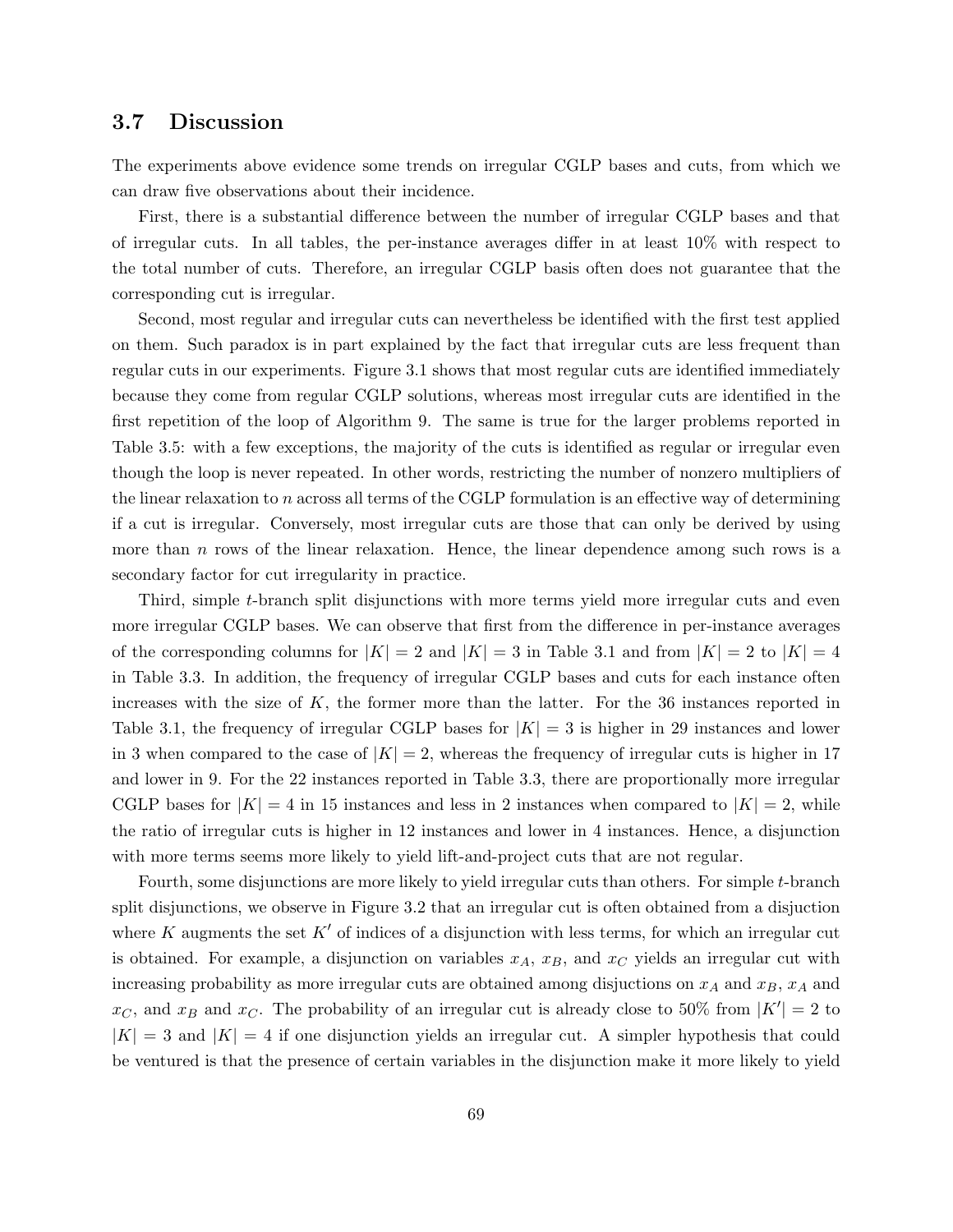irregular cuts, although it is yet to be determined what makes disjunctions on particular variables more prone to yield irregular cuts. Nevertheless, our results indicate that one could use information about cuts from disjunctions where  $|K| = 2$  to augment and combine those sets of indices yielding irregular cuts in the hope of obtaining irregular cuts on disjunctions with more terms.

Finally, the frequency of irregular cuts depends on the structure of the problem, it can be higher in larger instances but lower when more inequalities are added. This comes from observing the results for the many families of instances in the experiments. For families with similar size, we observe that some have little irregularity in the results (mas74 and mas76, all misc instances except misc05, bell instances, and fixnet instances), some have a moderate level (markshare1 and markshare2, mod008 and mod013, and aflow30a and aflow40b), and some are highly irregular (set1 instances and timtab instances). Notably, instances in the latter sets are often larger. We also observe instances yielding more irregular cuts according to their size for p instances, stein9 to stein27, and vpm1 and vpm2. Curiously, however, we observe a reduction in the number of irregular cuts when additional valid inequalities are added to some problems. There are pairs of problems that only differ in that, for example from pp08a to pp08aCUTS, from gesa2<sub>-</sub> o to gesa2, and from gesa3 o to gesa3. In all thoses cases, the number of irregular cuts reduced. One exception is from qnet1 o to qnet1, but in this case the number of fractional variables is substantially smaller and that may have affected the results. We could hypothesize that these additional constraints extend the reach of regular cuts, hence making irregular cuts less relevant than before. Overall, these results indicate that cuts from disjunctions with more terms would yield more irregular cuts at the root node and that they are more likely to do so in larger problems.

On the other hand, there is no clear picture about the impact of regular vs. irregular cuts. When comparing the average gap closed or the average Euclidean distance to the fractional solution separated, there are about the same number of cases favoring either type of cut. From Figure 3.3, we can nevertheless note that the results for the average Euclidean distance fluctuate at a much smaller scale around the identity line, possibly indicating that outliers to either side could be a starting point to refine the analysis in future work.

### 3.8 Conclusion

We have used a mixed-integer formulation to determine the equivalence between lift-and-project cuts from arbitrary disjunctions and intersection cuts. This method is conveniently used to evaluate the extent to which t-branch split cuts differ from multi-row cuts, two types of cuts that have been intensely studied for the past decade. When there is no equivalence, the cut is said to be irregular and can only be obtained from irregular CGLP solutions. On the one hand, we have found that the incidence of irregular cuts varies across different families of instances and that many irregular CGLP solutions nevertheless correspond to regular cuts. On the other hand, the incidence of irregular cuts often increases as the problems get larger, the linear relaxation is weaker, and the disjunction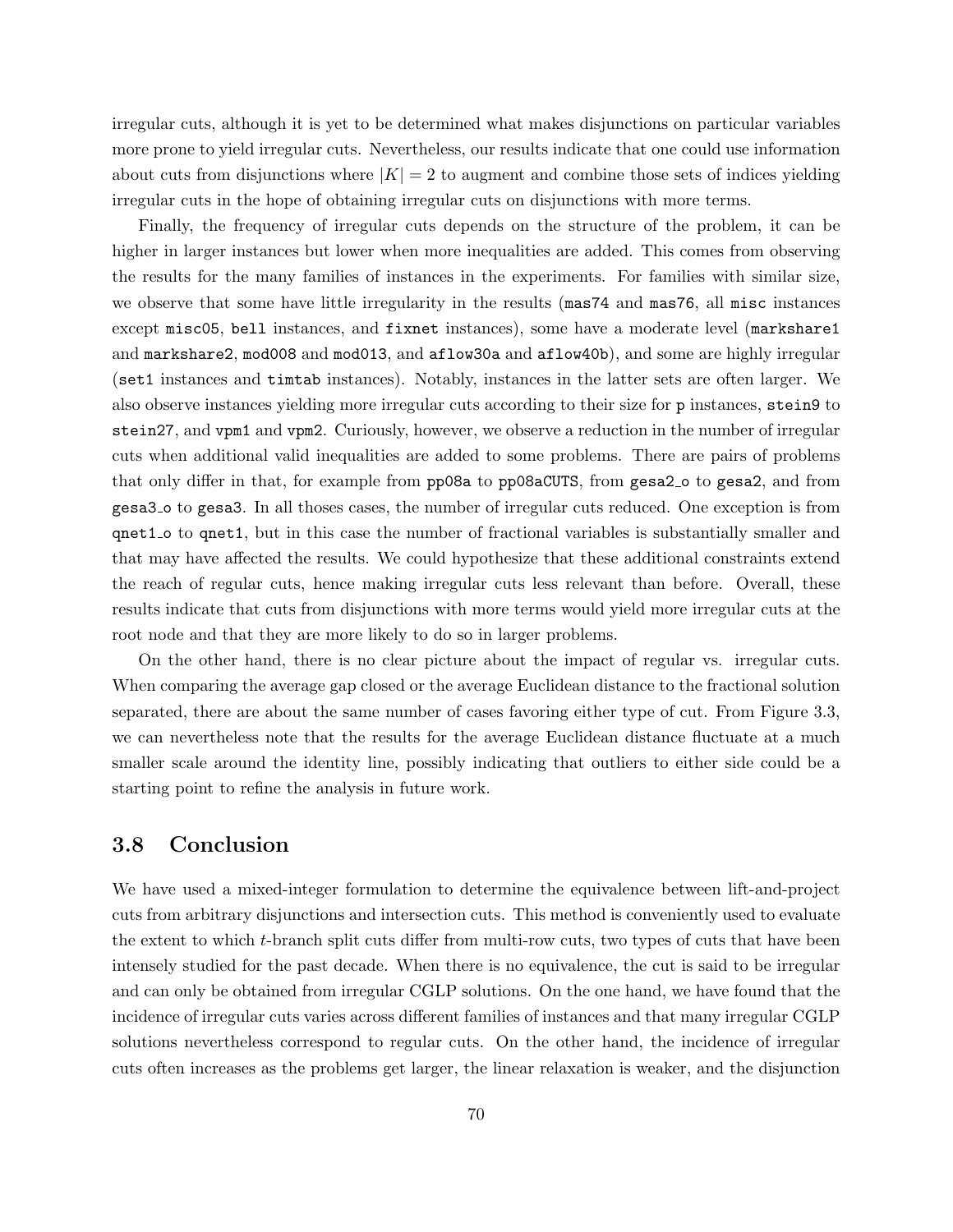has more terms. Furthermore, we have observed that 3-branch and 4-branch split disjunctions yield irregular cuts more often when they augment multiple 2-branch split disjunctions that also yield irregular cuts, a result that could be used to judiciously choose disjunctions with more terms from which to generate additional irregular cuts.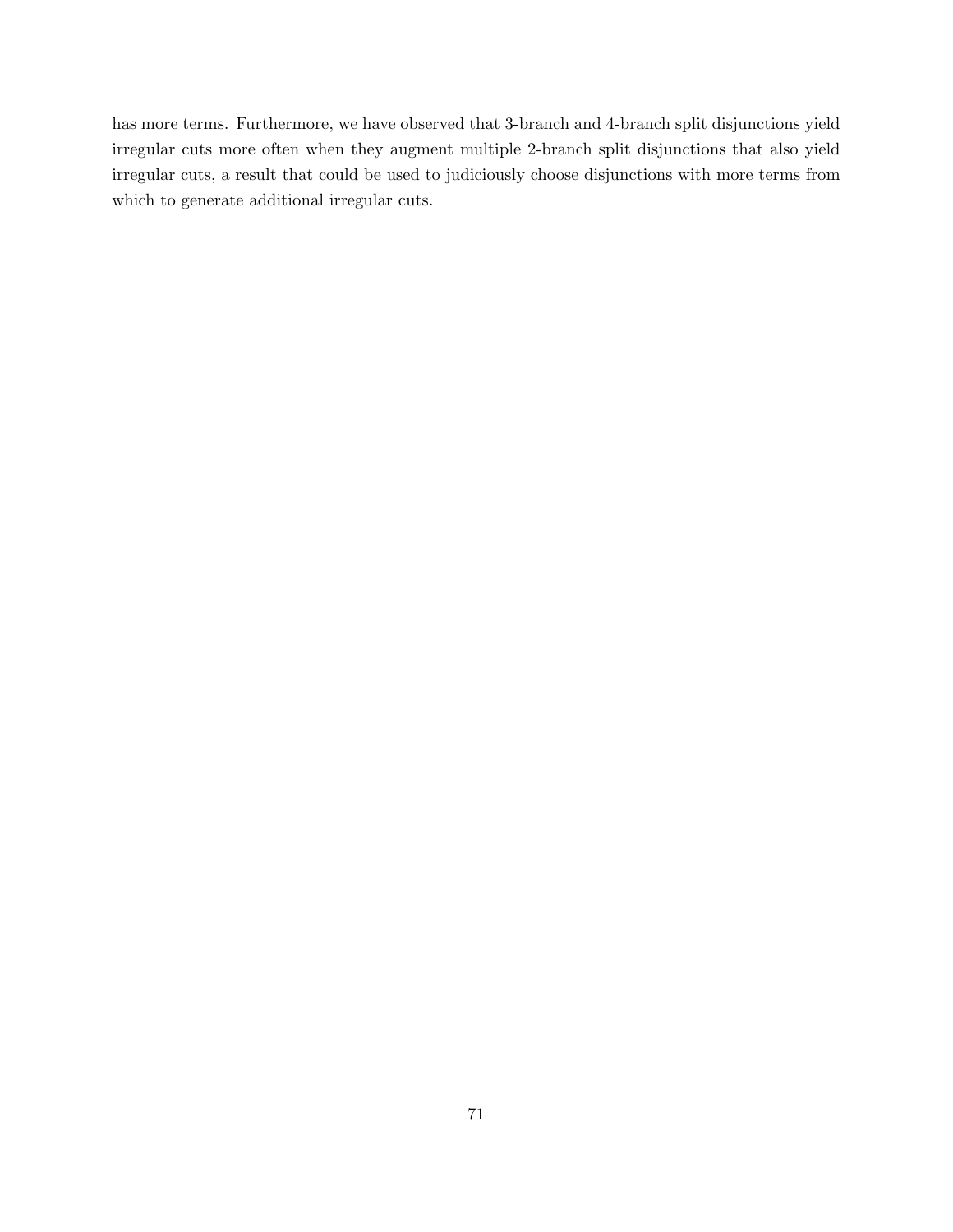## Chapter 4

# The Integrated Last-Mile Transportation Problem

This chapter is based on the paper "The Integrated Last-Mile Transportation Problem (ILMTP)" [Raghunathan et al., 2018], which is in the proceedings of the upcoming ICAPS 2018 conference.

## 4.1 Introduction

Last-mile transportation (LMT) is defined as the service that delivers people from the hub of a mass transportation (MT) service to each passenger's final destination. The MT service can be one of air, boat, bus, or train. The LMT service can be facilitated by bike [Liu et al., 2012], car [Shaheen, 2004, Thien, 2013], autonomous pods [Shen et al., 2017], or personal rapid transit systems. Though the term LMT has also been used for the movement of goods in supply chains, home-delivery systems, and telecommunications, we will restrict our attention in this chapter exclusively to the transportation of people. A LMT service expands the access of MT to an area wider than that defined as "walking distance" of a transportation hub. Interest in the design and operation of LMT has grown tremendously in the past decade. This has been driven primarily by three factors [Wang, 2017]: (i) governmental push to reduce congestion and air pollution; (ii) increasing aging population in cities; and (iii) providing mobility for the differently abled and school children.

We consider the following typical scenario for the operation of the MT service in conjunction with the LMT. All passengers of the LMT service start their journey on the MT from one of the stations served by a train, and request automated transportation to the buildings within a timewindow. The buildings B1-B10 can represent offices for different companies that are collocated in an industrial park, or residential buildings in a neighborhood. The buildings can be accessed by paths that are shared by both pedestrians and LMT vehicles. For convenience, we will refer to the vehicle providing LMT service as a commuter vehicle (CV). The CVs are typically parked at a terminal (T0) at which passengers arrive from trains and proceed to their respective destination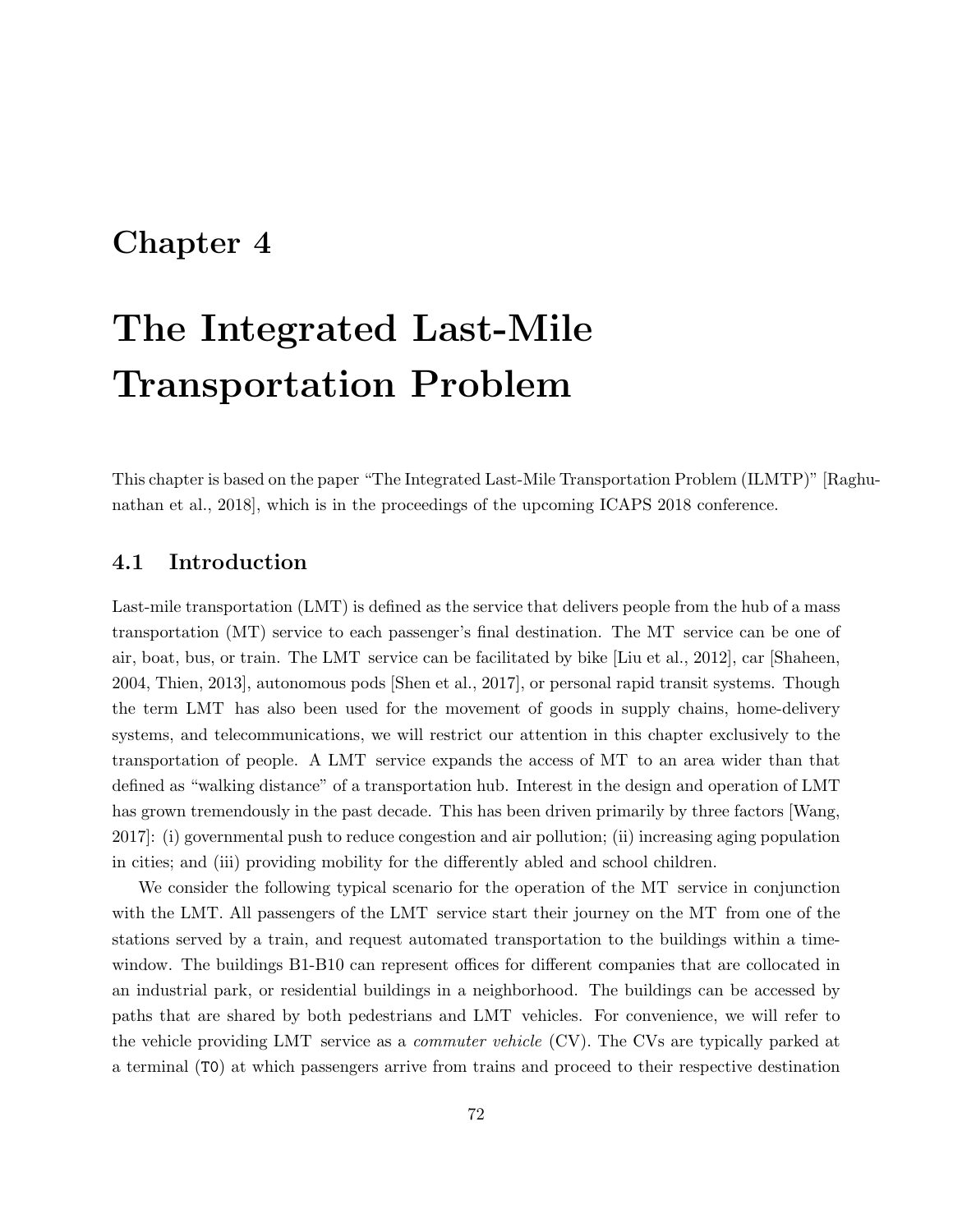buildings by sharing a ride in a CV. The LMT service may represent the morning commute to the office or the evening commute back to residences. Once all the passengers are delivered to their destinations, the CVs return back to the terminal for subsequent trips.

We envision an operational scenario in which the passengers indicate their origin station, destination building, and the desired time-window of arrival at the destination. This information is assumed to be available to the scheduler well in advance of scheduling decisions. For instance, consider the situation where the buildings represent offices and the passengers enter requests through a smartphone app on the evening of the previous day. Once all requests have been received, the scheduler determines for each user: (i) the train to board at their origin station; (ii) the CV to board at T0, (iii) the time the CV will depart from T0, and (iv) the time of arrival at the destination building. The scheduler also communicates to the different CVs the routes, start times, and list of passengers. The choice of route determines the times of arrival of passengers at their destination and the total time spent by the passengers in the CV.

Note that the first-mile operation, wherein the passengers first ride on CVs to reach a hub of a MT service, can be easily accommodated in an analogous manner. Furthermore, the requests need not be provided in advance and can instead be communicated to the scheduler in a just-in-time manner, but we do not address such online variants in this work.

In this work, we introduce the Integrated Last-Mile Transportation Problem (ILMTP). The ILMTP is defined as the problem of scheduling passengers jointly on the MT and LMT services so that the passengers reach their destinations within specified time-windows and the total transit time for all passengers is minimized. We assume that the information about passengers is available in advance. The transit time includes the time spent traveling in the transportation vehicles in addition to any time spent waiting for the LMT service. In determining the schedules on the LMT service, the problem also determines the set of groups that share a ride in a CV. Thus, the time spent by the passengers in the CV depends on the co-passengers. To the best of our knowledge, this general version has not been addressed in the literature.

We introduce a constructive heuristic and a local search method to group passengers for LMT trips, which based on this grouping are then optimally scheduled in a few seconds by an Integer Linear Programming (ILP) solver. These groups preserve the invariant that each group has a single destination and that the deadlines of the passengers across groups going to the same destination can be sorted in nondecreasing order. We show that there is always an optimal solution with such a structure if all passengers have time windows of the same size, all MT trips serve all stations with uniform trip times, and each LMT trip has a single destination. We present computational results restricted to solutions of this form and compare them with a general lower bound.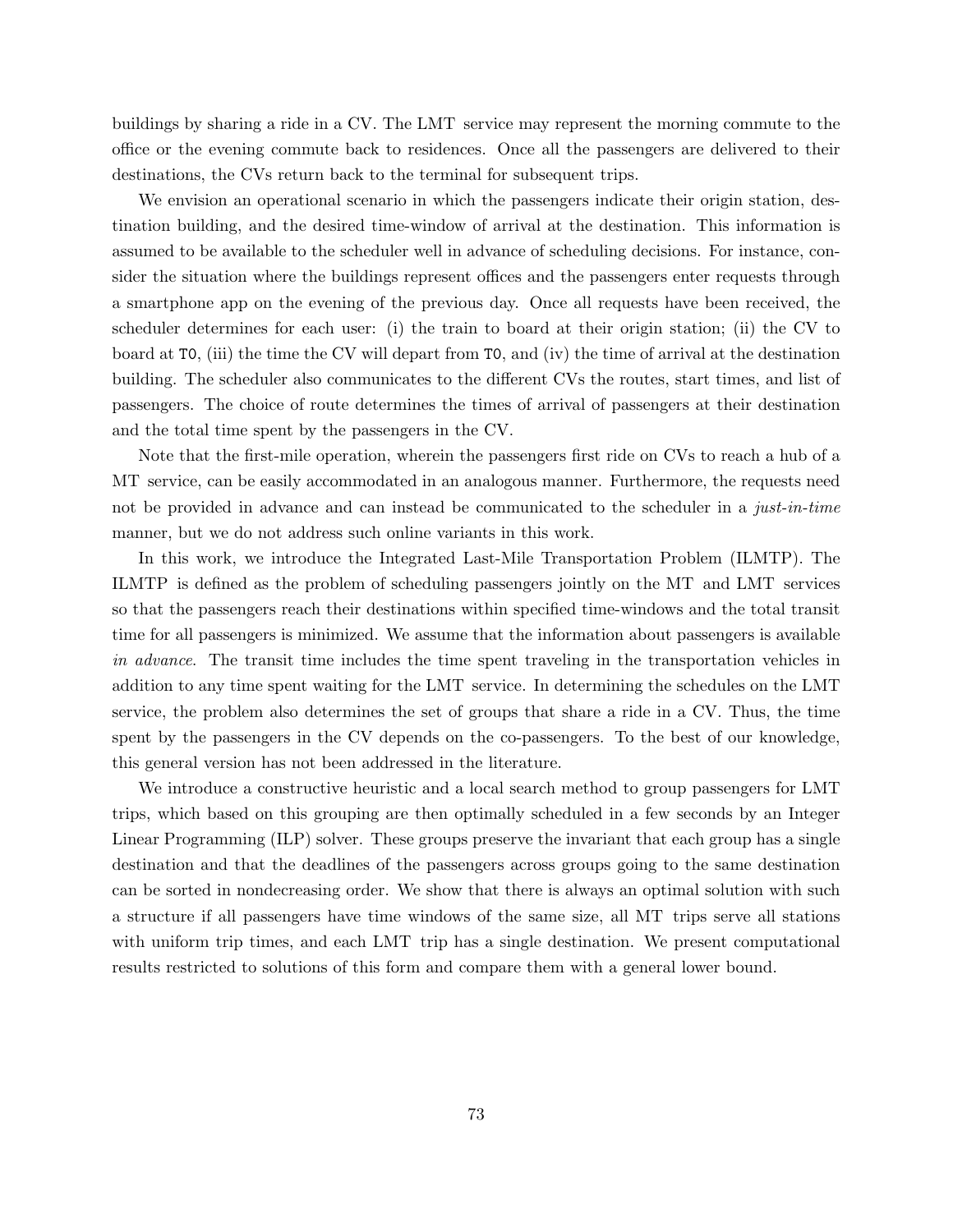## 4.2 Related Work

The ILMTP can be broadly viewed as an instance of routing and scheduling with time-windows. We survey the relevant literature and describe the key differences with the problem here studied.

### 4.2.1 Last-Mile Transportation Problem

The literature on last-mile transportation has been mostly focused on the LMT service, without much consideration to the MT system. Seminal work in this area dates back to the 1960s and has focused mostly on freight transportation (see Wang  $(2017)$  for a discussion). For passenger transportation, a number of case studies have analyzed the last-mile problem in different contexts, such as a bicycle-sharing program in Beijing [Liu et al., 2012]. Wang (2017) is the first work to consider routing and scheduling in the LMT service. The paper also considered the minimization of total travel time and proposed a heuristic approach for constructing solutions. More recently, Mahéo et al. (2018) consider the design of a public transit system that includes multiple modes of transportation, however the authors did not considered scheduling aspects. The ILMTP is a strict generalization of Wang (2017), in that we consider time-windows for arrival and scheduling on the MT service. Furthermore, it also complements the work of Mahéo et al.  $(2018)$  by focusing exclusively on the scheduling aspects of multi-modal transportation.

### 4.2.2 Personal Rapid Transit

Personal Rapid Transit (PRT) has similarities to the last-mile problem and has attracted significant attention in the past decade. Research has been conducted on PRT system control frameworks [Anderson, 1998], financial assessments [Bly and Teychenne, 2005, Berger et al., 2011], performance approximations [Lees-Miller et al., 2009, 2010] and case studies [Mueller and Sgouridis, 2011]. However, none of these papers have addressed last-mile operational issues.

#### 4.2.3 Demand Responsive Transit

A large body of research has been devoted to demand responsive transit (DRT), which is another type of on-demand service. Some papers focus on DRT concept discussions, practical implementation, and assessment of simulations in case studies [Brake et al., 2004, Horn, 2002a, Mageean and Nelson, 2003, Palmer et al., 2004, Quadrifoglio et al., 2008]. Models have been developed to assist in system design and regulation (e.g., Daganzo 1978, Diana et al. 2006, Wilson and Hendrickson 1980). Routing options in specific contexts have also been considered [Chevrier et al., 2012, Horn, 2002b]. The LMT can be viewed as a specific variant of a broadly defined DRT concept—namely, a demand responsive transportation system that addresses last-mile service requests with batch passenger demand and a shared passenger origin. Unlike most papers in the DRT literature, we also focus on routing and scheduling on the MT and LMT from an optimization and operational perspective.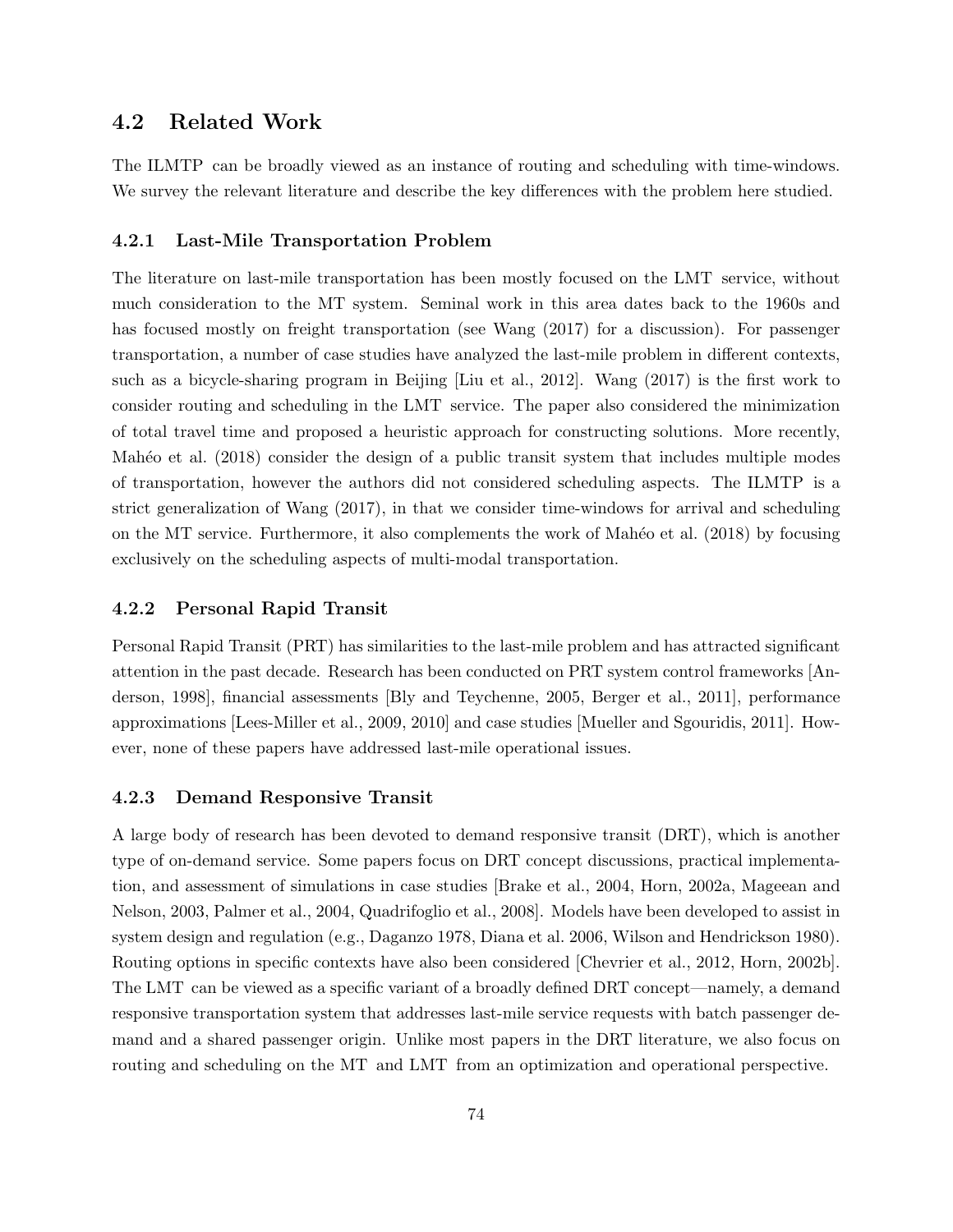#### 4.2.4 Vehicle Routing & Dial-a-Ride Problems

Vehicle routing problems have long been studied, and they comprise a large body of literature. The vehicle routing problem with time windows (VRPTW) has been the subject of intensive study, with many heuristic and exact optimization approaches suggested in the literature. A thorough review of the VRPTW literature can be found in Toth and Vigo [2014]. The dial-a-ride problem (DARP) and related variations have also been extensively investigated [Cordeau and Laporte, 2007, Jaw et al., 1986, Lei et al., 2012]. As argued by Wang [2017], the VRPTW focuses on reducing operating costs while ILMTP aims to improve the level-of-service by minimizing total passenger transit time. The limited capacity of CVs may also comparatively facilitate approaching the ILMTP .

In summary, ILMTP has the following features that distinguishes it from previous studies in the literature: (1) joint scheduling of passengers on the MT and LMT services; (2) time-windows on arrival at destination; (3) common last-mile origin (which is also the vehicle depot); and (4) minimization of the total passenger transit time.

## 4.3 Problem Formulation

In this section we introduce notation relevant to ILMTP and present an optimization model. For ease of exposition, we will assume for the rest of the chapter that the MT corresponds to trains that arrive at T0. The problem data, summarized in Table 4.1, can be divided into those associated with: (i) the MT service, (ii) the LMT service, and (iii) the passengers. The set  $\mathcal{U}(s)$  represents the set of all possible MT service options that are available for passengers from station s to the terminal T0. The MT services that are identical in travel time to reach T0 but leave at different times are treated as distinct MT service options in U. The set  $\mathcal{U}(s)$  includes the possibility of passengers transferring between trains in order to travel from s to T0. A user that leaves from s on a MT service  $u \in \mathcal{U}(s)$  has a travel time of  $(t^{T0}(s) - t^{start}(u, s))$  on the MT service to reach T0. If a user does not leave on the CV until time t, then the user spends  $(t - t^{T0}(u, s))$  time waiting at T0. For commuting in the CVs, the travel time for the passengers depends on: (i) the route choice on the CV, and (ii) the number of stops on the route prior to their destination. Without loss of generality, we abstract loading and unloading times as part of the pre-computed routes, since routes with stops that are not actually used are suboptimal.

The decision variables in the formulation are:

- $y_{p,u} \in \{0,1\}$ : is 1 if passenger p is assigned to train service  $u \in \mathcal{U}(s(p));$
- $z_{p,r,t} \in \{0,1\}$ : is 1 if passenger p is assigned to CV route  $r \in \mathcal{R}$  (with  $b(p) \in \mathcal{B}(r)$ ) and departs at time  $t \in \mathcal{T}$ ;
- $n_{\text{TO},t}$ : number of CVs at T0 at time  $t \in \mathcal{T}$ ;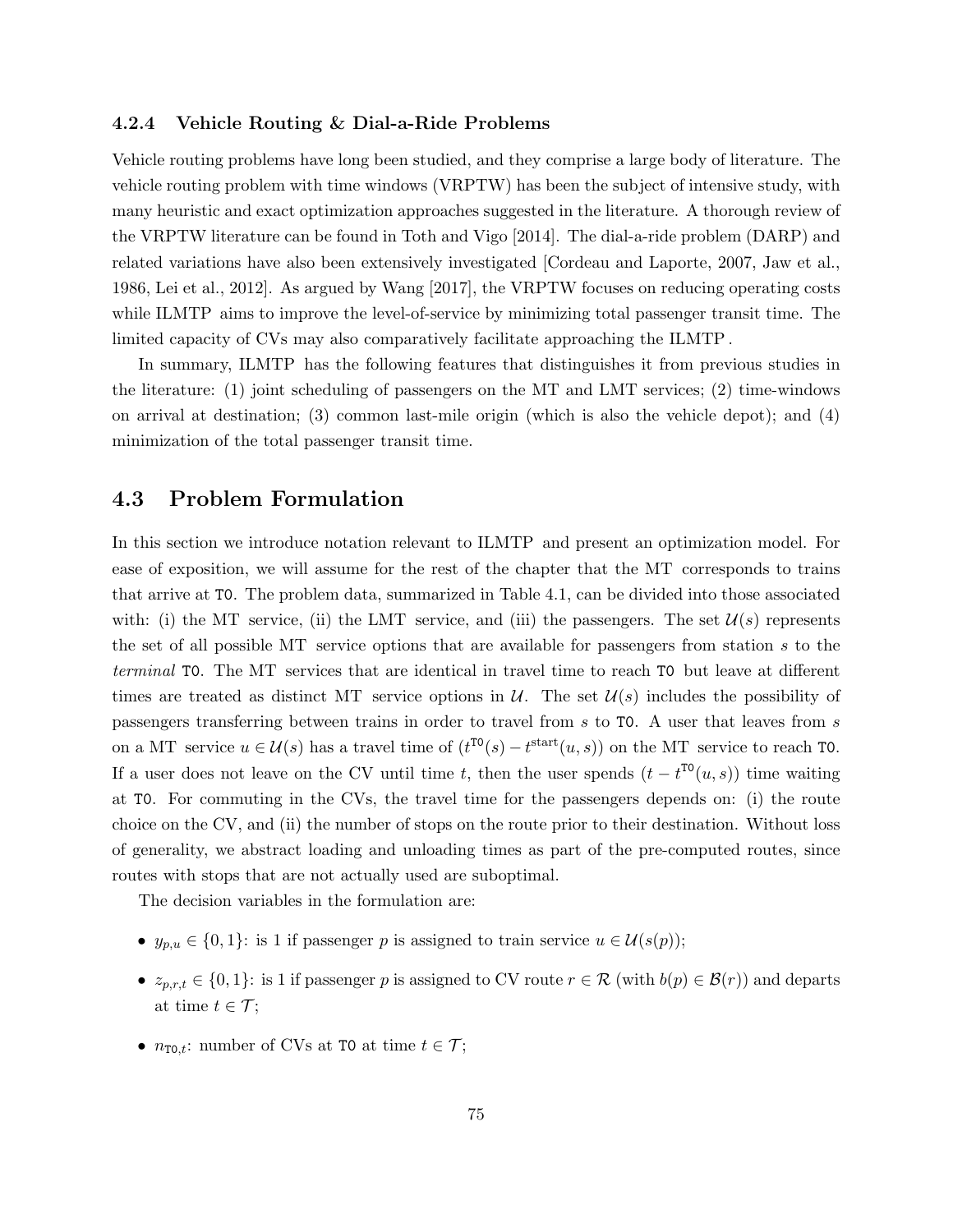| T                            | planning horizon for the problem                                               |
|------------------------------|--------------------------------------------------------------------------------|
| $\mathcal{S}_{0}$            | set of boarding stations for passengers                                        |
| T0                           | the alighting station for passengers                                           |
| $\mathcal{U}(s)$             | the set of all MT services that serve s                                        |
| $t^{\text{start}}(u, s)$     | time that MT service $u \in \mathcal{U}(s)$ leaves s                           |
| $t^{\text{TO}}(u)$           | time that MT service $u \in \mathcal{U}(s)$ reaches TO                         |
| ${\cal P}$                   | set of passengers                                                              |
| s(p)                         | origin station of $p \in \mathcal{P}$                                          |
| b(p)                         | destination of $p \in \mathcal{P}$                                             |
| rel(p)                       | earliest time of arrival for $p \in \mathcal{P}$                               |
| $\texttt{ded}(p)$            | latest time of arrival for $p \in \mathcal{P}$                                 |
|                              |                                                                                |
| $\mathcal C$                 | set of commuter vehicles                                                       |
| $CV^{\max}$                  | capacity of CV                                                                 |
| $\mathcal R$                 | the set of routes that the CV can take                                         |
| $\mathcal{B}(r)$             | the set of stops served on LMT route $r \in \mathcal{R}$                       |
| $\tau^{\text{travel}}(r, b)$ | elapsed time on CV to reach $b \in \mathcal{B}(r)$ starting from T0 on route r |
| $\tau^{\tt trip}(r)$         | elapsed time for a CV to return to $\texttt{T0}$ on route r                    |
|                              |                                                                                |

Table 4.1: List of symbols for the ILMTP.

- $n_{r,t} \in \{1, \ldots, |\mathcal{C}|\}$ : number of CVs that are assigned to route r and depart at time  $t \in \mathcal{T}$ ; and
- $\tau_p$ : transit time for passenger  $p \in \mathcal{P}$ .

We first describe the constraints in the problem that model operational requirements. The total transit time for each passenger  $p \in \mathcal{P}$  is

$$
\tau_p = \sum_{r \in \mathcal{R}} \sum_{t \in \mathcal{T}} (t + \tau^{\text{travel}}(r, b(p))) \cdot z_{p,r,t} - \sum_{u \in \mathcal{U}(s(p))} t^{\text{start}}(u) \cdot y_{p,u}. \tag{4.1a}
$$

Next we model that each passenger  $p \in \mathcal{P}$  is assigned to exactly one u on the MT service and has an unique  $CV$  route  $r$  and start time  $t$ :

$$
\sum_{u \in \mathcal{U}(s(p))} y_{p,u} = 1,
$$
\n
$$
\sum_{r \in \mathcal{R}} \sum_{p \in \mathcal{P}} z_{p,r,t} = 1.
$$
\n(4.1b)

The following constraints ensure that each passenger starts on a CV trip after arriving to T0 :

$$
\sum_{t \leq t^{T0}(u)} z_{p,r,t} \leq 1 - y_{p,u} \,\forall \, p \in \mathcal{P}, u \in \mathcal{U}(s(p)).\tag{4.1c}
$$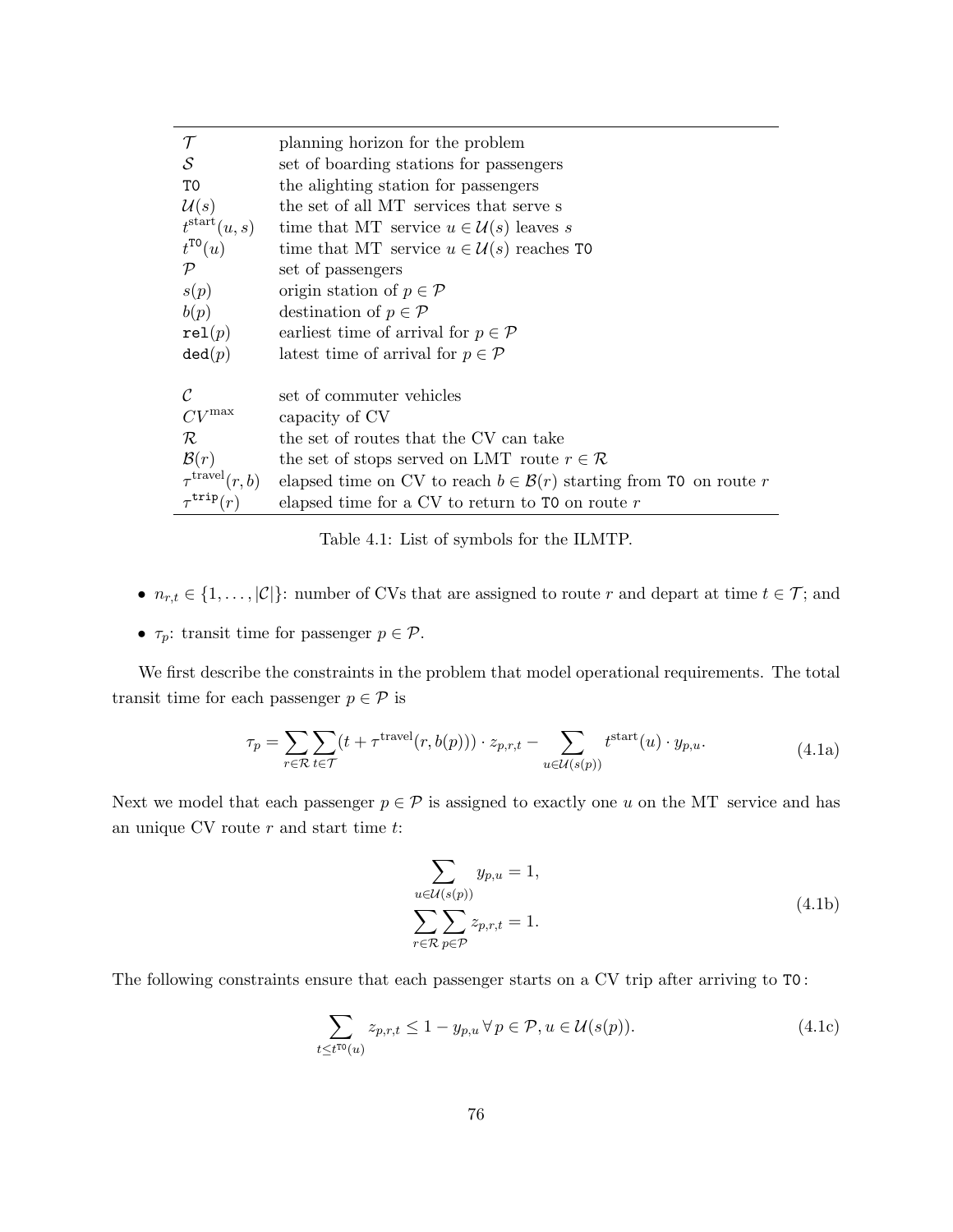The time-windows on the arrivals are imposed using

$$
\text{rel}(p) \le \sum_{r \in \mathcal{R}} \sum_{t \in \mathcal{T}} (t + \tau^{\text{travel}}(r, b(p)) \cdot z_{p,r,t} \le \text{ded}(p). \tag{4.1d}
$$

The availability of CVs at T0 for transporting passengers are modeled using time-difference equations in (4.1e). This formulation was presented by Wang (2017) and is frequently used in modeling cumulative scheduling problems.

$$
n_{\text{TO},t} = n_{\text{TO},t-1} + \sum_{r \in \mathcal{R}} n_{r,t-\tau^{\text{trip}}(r)} - \sum_{r \in \mathcal{R}} n_{r,t} \,\forall \, t \in \mathcal{T}
$$
  
\n
$$
n_{\text{TO},0} = |\mathcal{C}|.
$$
\n(4.1e)

Constraint (4.1e) states that the number of CVs in  $\sigma$  at t is the sum of three components: number of CVs in T0 at time  $t-1$ ; number of CVs returning to T0 upon completion of trips started at time  $t - \tau^{\text{trip}}(r)$  for each route r; and the negative of the number of CVs leaving T0 on trips at time t.

Finally, the capacity of the CVs are modeled using

$$
\sum_{p \in \mathcal{P}} z_{p,r,t} \leq CV^{\max} \cdot n_{r,t} \\
\sum_{p \in \mathcal{P}} z_{p,r,t} \geq CV^{\max} \cdot (n_{r,t} - 1) \qquad \forall r \in \mathcal{R}, t \in \mathcal{T}.
$$
\n(4.1f)

An optimization formulation modeling ILMTP is thus

$$
\min \sum_{p \in \mathcal{P}} \tau_p \text{ s.t. } (4.1a) - (4.1f). \tag{4.2}
$$

To the best of our knowledge, this is the first optimization formulation for the ILMTP. The ILMTP is a generalization of the problem considered in Wang [2017], which was shown to be NP-Hard. Hence, the ILMTP is NP-Hard.

## 4.4 Theoretical Results

In this section, we analyze the structure of optimal solutions to the ILMTP under the following assumptions:

**Assumption 4.1.** The MT services in  $u \in \mathcal{U}$  are identical and serve all boarding stations; i.e.  $\mathcal{U}(s) = \mathcal{U}$  for all  $s \in \mathcal{S}$  and  $t^{TO}(u) - t^{\text{start}}(u, s) = t^{TO}(u') - t^{\text{start}}(u', s)$  for all  $u, u' \in \mathcal{U}(s)$  and  $s \in \mathcal{S}$ .

Assumption 4.2. Each LMT trip serves a single destination.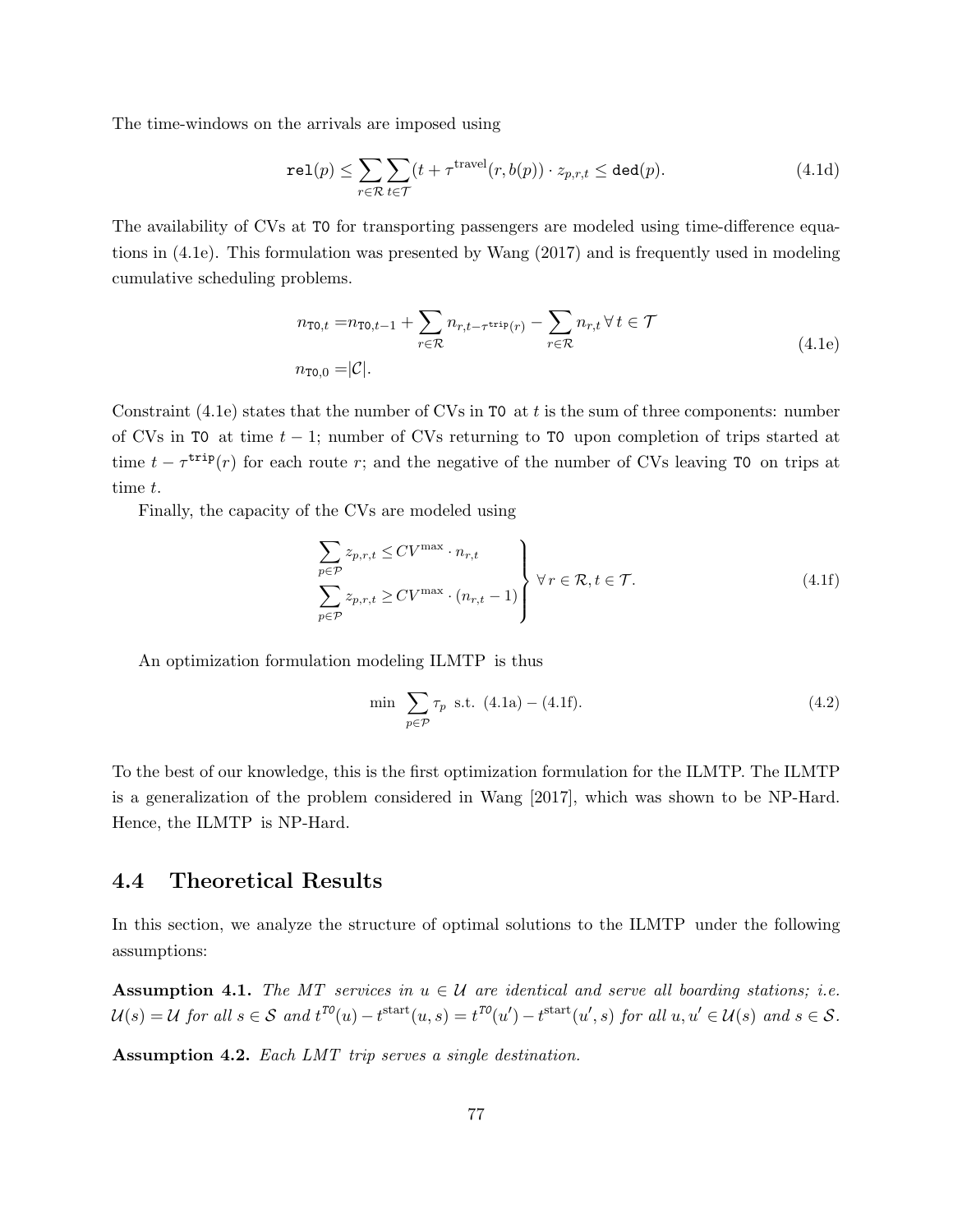**Assumption 4.3.** For all pairs of passengers  $p_1, p_2 \in \mathcal{P}$ ,  $\text{ded}(p_1) - \text{rel}(p_1) = \text{ded}(p_2) - \text{rel}(p_2)$ .

Although Assumptions 4.1-4.3 are restrictive, the analysis in this section shows that there exists an optimal solution satisfying a particular ordering property. We exploit this in devising an heuristic, which we show through experimental evaluation is effective at identifying high-quality solutions.

Prior to presenting the technical results, additional notation is in order. We define a *group* to be a set of passengers that ride together in a CV on their LMT trip. Thus, a group consists of passengers having: the same start time on a common CV; cardinality less than the capacity of the CV; and a common destination (by Assumption 4.2). For any solution, let  $G_1, \ldots, G_{\mathcal{L}}$ denote the partitioning of passengers into groups. Let  $G(p_i)$  be the group that contains passengers  $p_j$ . We assume, without loss of generality, that the passengers are ordered  $p_1, \ldots, p_{|\mathcal{P}|}$  so that  $i < j \iff \texttt{rel}(p_i) \le \texttt{rel}(p_j)$ . Denote by  $\text{CVT}(G_\ell)$  the time that the CV for group  $G_\ell$  reaches the destination building.

We begin the analysis with some preliminary results.

Lemma 4.4. All passengers in a group have the same wait time between services in an optimal solution to the ILMTP.

Proof. Due to Assumption 4.1, in any optimal solution, all passengers arrive with the latest MT service that arrives at T0 prior to their departure time on the CV. Hence, their wait times are the same.  $\Box$ 

Following Lemma 4.4, let  $TT0(G_{\ell})$  denote the time that  $G_{\ell}$  reaches T0 on the MT in an optimal solution to ILMTP.

**Lemma 4.5.** Let  $G_1, \ldots, G_{\mathcal{L}}$  be the groupings in an optimal solution to an ILMTP instance. If passengers  $p_1, p_2$  are such that  $b(p_1) = b(p_2)$  and  $G(p_1) \neq G(p_2)$ , then exchanging passengers  $p_1$ and  $p_2$  between groups  $G(p_1)$  and  $G(p_2)$  (holding all else equal) does not affect the solution value.

*Proof.* For each passenger p, let  $\tau_p$  be the original total transit time and  $\tau'_p$  be the resulting total transit time for that passenger. The only change to the objective function is the change in the total transit times for these two passengers. In particular, the resulting transit times for the passengers are  $\tau'_{p_1} = \tau_{p_1} + \Delta_2 - \Delta_1$  and  $\tau'_{p_2} = \tau_{p_2} + \Delta_1 - \Delta_2$  where  $\Delta_i = \text{CVT}(G(p_i)) - \text{TT0}(G(p_i))$ . The net change in the objective function value is  $(\tau'_{p_1} + \tau'_{p_2}) - (\tau_{p_1} + \tau_{p_2}) = 0$ .  $\Box$ 

Lemma 4.5 states that we can exchange passengers between groups that are going to the same destination without affecting the objective. Note that Lemma 4.5 does not make any claim on the feasibility of the groupings after the exchange.

**Lemma 4.6.** For any optimal solution and any group  $G_\ell$ , let  $p_{i_1}, p_{i_2} \in G_\ell$ , for  $1 \leq i_1 < i_2 \leq |\mathcal{P}|$ . If  $|G_\ell| < CV^{\max}$ , then for any i with  $i_1 < i < i_2$ , moving passenger  $p_i$  into group  $G_\ell$  preserves feasibility.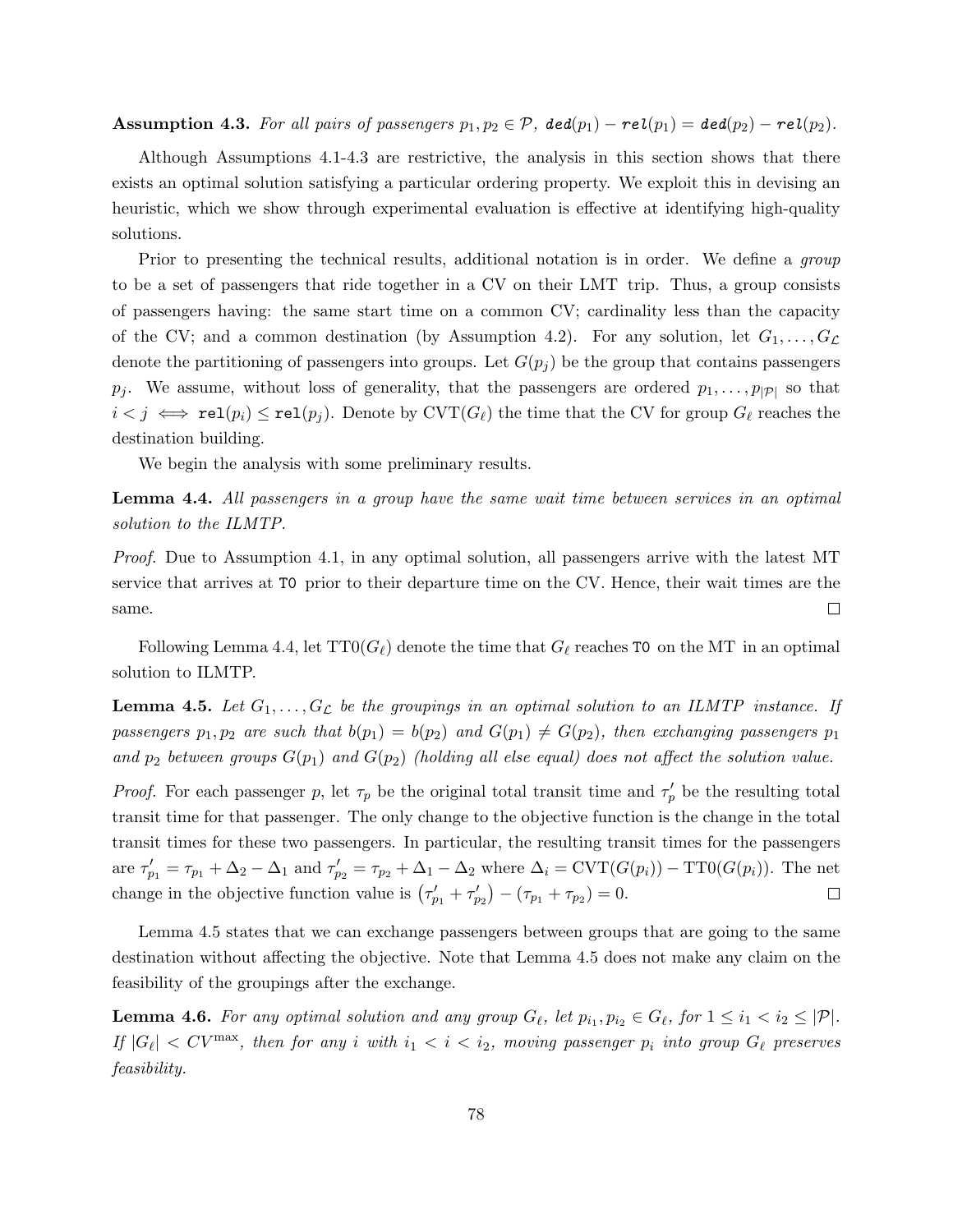*Proof.* We need only show that  $rel(p_i) \leq CVT(G_{\ell}) \leq ded(p_i)$ . The first inequality follows because  $\mathtt{rel}(p_i) \leq \mathtt{rel}(p_{i_2}),$  by the assumption on the ordering of the passengers, and  $\mathtt{rel}(p_{i_2}) \leq \mathrm{CVT}(G_\ell),$ by the feasibility of the original solution. The second inequality follows because  $\text{CVT}(G_\ell) \leq$  $\texttt{ded}(p_{i_1}),$  by the feasibility of the solution, and  $\texttt{ded}(p_{i_1}) \leq \texttt{ded}(p_i)$ , by the assumption on the ordering of the passengers, together with Assumption 4.3.  $\Box$ 

We now state and prove, in Theorem 4.7, the main result of the section, which shows that an optimal solution exists where the passengers in a group have consecutive deadlines.

**Theorem 4.7.** Suppose the passengers  $\{p_1, \ldots, p_n\}$  have identical destinations and are ordered so that  $i \leq j \iff rel(p_i) \leq rel(p_j)$ . For any ILMTP instance there is an optimal solution with groupings  $G_1, \ldots, G_{\mathcal{L}}$  for which if  $p_j, p_{j+k} \in G_{\ell}$ , for some  $j \in \{1, \ldots, n-2\}$ ,  $k \geq 2$  with  $j+k \leq n, b$ and  $\ell \in \{1, \ldots, \mathcal{L}\},\$  then  $p_{j+1} \in G_{\ell}$ .

Proof. By way of contradiction, suppose there exists an instance for which there is no optimal solution satisfying the condition of the theorem. Consider the optimal solution for which the smallest index j that violates this condition is maximized. Let  $j^*$  be the smallest index in this solution for which there exists a k with  $G(p_{j^*}) = G(p_{j^*+k})$  and  $G(p_{j^*+1}) \neq G(p_{j^*})$ . Let  $k^*$  be such an index k,  $G_{\ell} = G(p_{j^*})$  and  $G_{\ell'} = G(p_{j^*+1})$ . We first show that  $j \geq j^* + 1$  for all  $\{j | p_j \in G_{\ell'}\}$ . Suppose not; let  $\hat{j} = \arg \max\{j | p_j \in G_{\ell'}, p_{j+1} \notin G_{\ell'}, j < j^* + 1\}$  (which will be non-empty by assumption). Then passenger indices  $j', j' + k'$  with  $j' = \hat{j}, k' = j^* + 1 - \hat{j}$  satisfy  $p_{j'}, p_{j'+k'} \in G_{\ell'}$ and  $p_{j'+1} \notin G_{\ell'}$  are a set of indices violating the claim of the theorem, contradicting the minimality of  $j^*$ . Hence,  $(j^* + 1)$  is the minimum index among all  $p_j \in G_{\ell'}$ .

In the remainder of the proof, we construct another solution in which the index  $j^*$  does not violate the claims of the theorem. This contradicts the maximality of  $j^*$  among all optimal solutions, thereby establishing the result.

Conditioning on the relative values of the departure times of the CVs for  $G_{\ell}$  and  $G_{\ell'}$ , first consider the case where  $\mathrm{CVT}(G_\ell) \leq \mathrm{CVT}(G_{\ell'})$ . We claim that exchanging the group assignment of  $p_{j^*+1}$  and  $p_{j^*+k^*}$  and holding all else equal results in another feasible solution. We need only show that (a)  $\texttt{rel}(p_{j^*+1}) \leq \text{CVT}(G_{\ell}) \leq \texttt{ded}(p_{j^*+1})$  and (b)  $\texttt{rel}(p_{j^*+k^*}) \leq \text{CVT}(G_{\ell'}) \leq \text{ded}(p_{j^*+k^*}).$  (a) follows directly from Lemma 4.6 with  $i_1 = j^*, i_2 = j^* + k^*$  and  $i = j^* + 1$ . The first inequality in (b) follows because  $\mathtt{rel}(p_{j^*+k^*}) \leq \mathrm{CVT}(G_\ell)$ , by the feasibility of the original solution, and  $\mathrm{CVT}(G_\ell) \leq$  $\mathrm{CVT}(G_{\ell'})$ , by assumption. The second inequality in (b) holds because  $\text{ded}(p_{j^*+1}) \leq \mathrm{CVT}(G_{\ell'})$ , by the feasibility of the original solution and  $\text{ded}(p_{j^*+1}) \leq \text{ded}(p_{j^*+k^*})$ , by the ordering of passengers. Furthermore, by Lemma 4.5 the objective function remains unchanged by this exchange, and is therefore optimal. If the resulting solution satisfies the claim of this theorem, then the claim holds. If not, then the claim of this theorem is violated for another  $j > j^*$ ; contradicting the maximality of  $j^*$ .

We now consider the alternative case where  $\text{CVT}(G_\ell) > \text{CVT}(G_{\ell'})$ . The exchange from the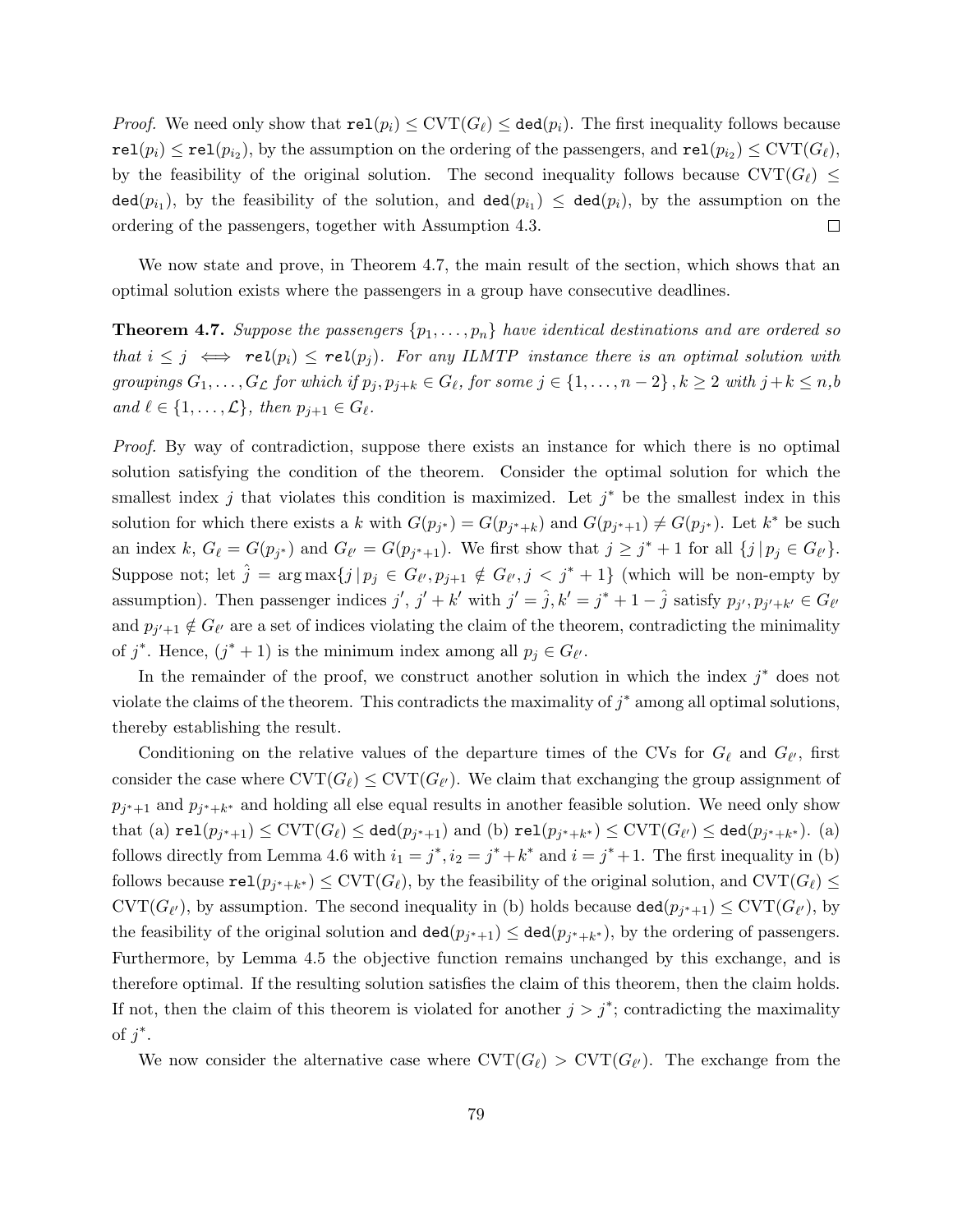previous case may not work because putting passenger  $p_{j^*+k^*}$  into group  $G_{\ell'}$  may not be feasible. Additionally, if there exist  $k' > 0$  passengers in  $G_\ell$  with indices lower than  $j^*$  then these passengers must be  $p_{j^*-k'}, \ldots, p_{j^*-1}$ . If not, it would contradict the assumption of  $j^*$  as the smallest index in the optimal solution violating the claim of this theorem. Define k' so that  $p_{j^*-k'}$  is the minimum indexed passenger in group  $G_{\ell}$ , which is 0 if  $p_{j^*}$  is the minimum indexed passenger.

Consider the following two-step exchange—for  $i = 0, \ldots, k'$ , move each passenger  $p_{j^*-i}$  from  $G_\ell$ into  $G_{\ell'}$ . Then, move the  $k' + 1$  passengers with the highest indices in the resulting  $G_{\ell'}$  into  $G_{\ell}$ . The resulting groups have the same cardinality as they originally had, and so by Lemma 4.5 the objective values remain the same.

We now show that the resulting solution is valid and then show that the choice of optimal solution contradicts the maximality assumption on the selection of  $j^*$ , which concludes the proof. Any passenger  $p_i \in G_\ell$  with index  $i \leq j^*$  can be moved to  $G_{\ell'}$  without violating  $p_i$ 's arrival time window because  $\mathtt{rel}(p_i) \leq \mathtt{rel}(p_{j^*+1}) \leq \mathrm{CVT}(G_{\ell'}) < \mathrm{CVT}(G_{\ell})$  and  $\mathtt{ded}(p_i) \geq \mathrm{CVT}(G_{\ell}) >$  $\mathrm{CVT}(G_{\ell'})$ . Additionally, any passenger  $p \in G_{\ell'}$  can be moved to  $G_{\ell}$  without violating the arrival time windows because  $\mathtt{rel}(p) \leq \mathrm{CVT}(G_{\ell'}) < \mathrm{CVT}(G_{\ell})$  and  $\mathtt{ded}(p) \geq \mathtt{ded}(p_{j^*}) \geq \mathrm{CVT}(G_{\ell}).$  Hence, the resulting solution is also optimal. Finally, if the resulting solution violates the claim of this theorem, then the smallest index must be larger than  $j^*$ . This again contradicts the maximality of j<sup>\*</sup> among all optimal solutions, as assumed.  $\Box$ 

Note that we can independently reorganize the set of passengers for each destination to be sorted as indicated in Theorem 4.7. The result can thus be extended to instances with multiple destinations, with the additional assumption that each CV is restricted to carry passengers going to a common building (Assumption 4.2).

## 4.5 Algorithm

We describe an algorithmic framework for constructing a heuristic solution and improving it with local search.

The heuristic construction comprises three phases: (i) sorting the passengers; (ii) grouping them; and (iii) assigning groups to vehicles and scheduling the LMT trips.

#### 4.5.1 Sorting the Passengers

We define a bijection  $\text{ordp} : \{1, \ldots, |\mathcal{P}|\} \to \mathcal{P}$  such that

$$
\mathtt{ded}\bigl(\mathtt{ordp}(i)\bigr) \leq \mathtt{ded}\bigl(\mathtt{ordp}(j)\bigr), 1 \leq i < j \leq |\mathcal{P}|.
$$

The intuition is that passengers with similar arrival deadlines can be grouped and served together.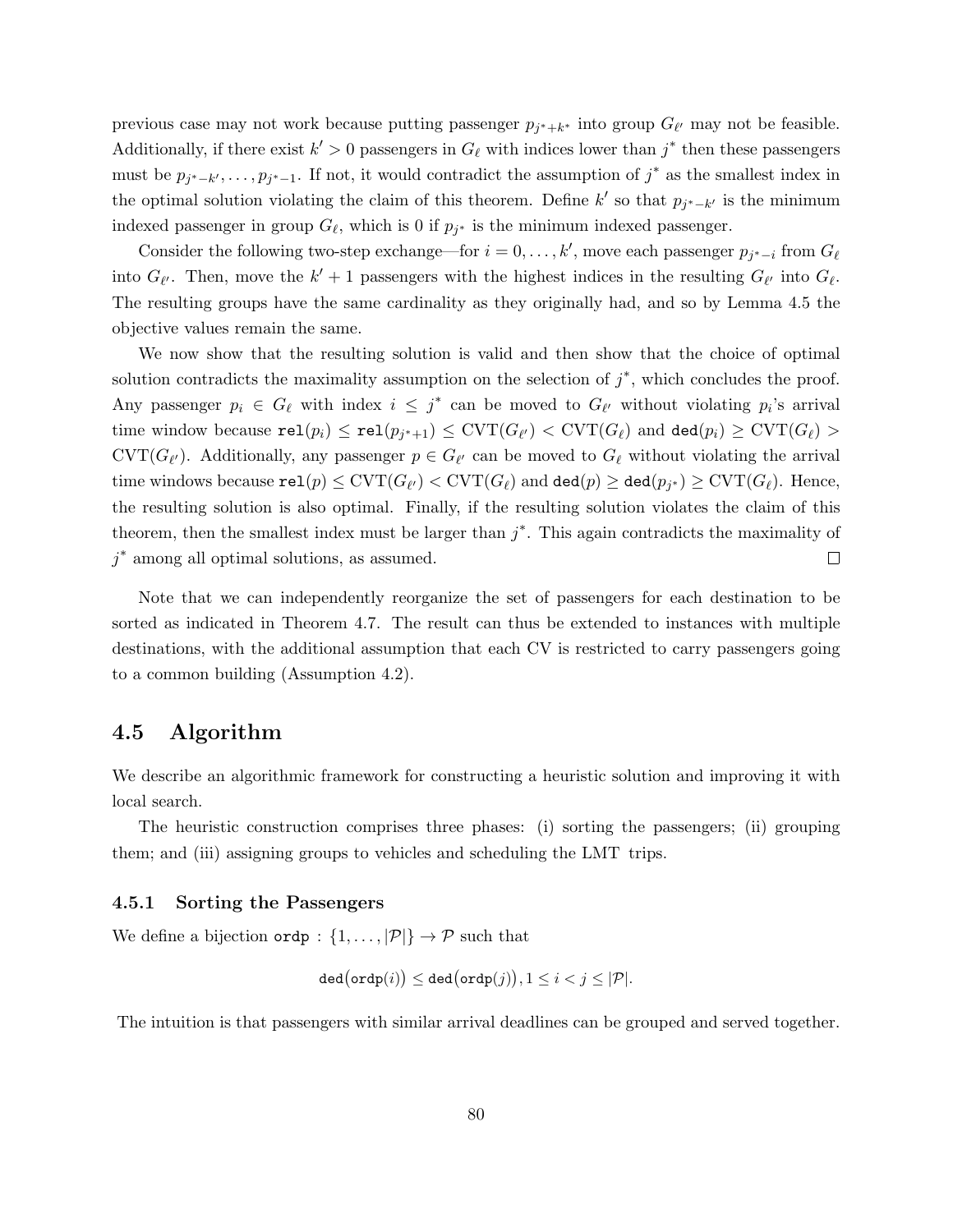Algorithm 10 Groups the passengers by destination

```
1: function GROUPPASSENGERSBYDESTINATION(\mathcal{P}, \text{ordp})2: \mathcal{G} \leftarrow \emptyset3: for i = 1 \rightarrow |\mathcal{P}| do
4: Grouped<sub>i</sub> ← False<br>5: end for
       5: end for
6: for i = 1 \rightarrow |\mathcal{P}| do
 7: if not Grouped_i then
8: p \leftarrow \texttt{ordp}(i)9: g \leftarrow \{p\}10: j \leftarrow i + 111: while j \leq |\mathcal{P}| and |g| < CV^{\max} do
12: if not Grouped<sub>j</sub> then
13: q \leftarrow \text{ordp}(j)14: if rel(q) < ded(p) and b(p) = b(q) then
15: g \leftarrow g \cup \{q\}16: Grouped<sub>j</sub> ← True
17: end if
18: end if
19: end while
20: \mathcal{G} \leftarrow \mathcal{G} \cup \{g\}21: end if
22: end for
23: return G24: end function
```
### 4.5.2 Grouping the Passengers

Algorithm 10 defines groups of passengers with common destination by traversing the set of passengers as sorted by ordp. For each passenger  $p = \text{ord}(i)$  that does not have a group yet, i.e., Grouped<sub>i</sub> = False, the loop starting at line 6 creates a new group g. Then the loop starting at line 11 verifies if each of the next ungrouped passengers  $q = \text{ordp}(j)$  for  $j > i$  can be added to group g. Since the passengers are added as ordered by ordp, their deadlines are nondecreasing and the verification that the earliest arrival time for  $q$  is before the latest time for  $p$  in line 14 suffices to determine if the resulting group is feasible for a single destination.

#### 4.5.3 Optimal Scheduling of the Groups

We now present an ILP formulation to obtain an optimal schedule of groups on MT and LMT for a given grouping of passengers for the LMT trips. For ease of exposition, we begin by describing some sets that can be pre-computed for a fixed grouping.

The set of feasible start times on CVs for a group  $g \in \mathcal{G}$  using route r can be computed as

$$
\mathcal{T}(g,r) := \left\{ t \mid (t + \tau^{\text{travel}}(r,b(p))) \in [\texttt{rel}(p),\texttt{ded}(p)] \atop \forall p \in g \right\}.
$$

We use binary variables  $x_{g,r,t} \in \{0,1\}$  to represent the start time t for group g on a CV route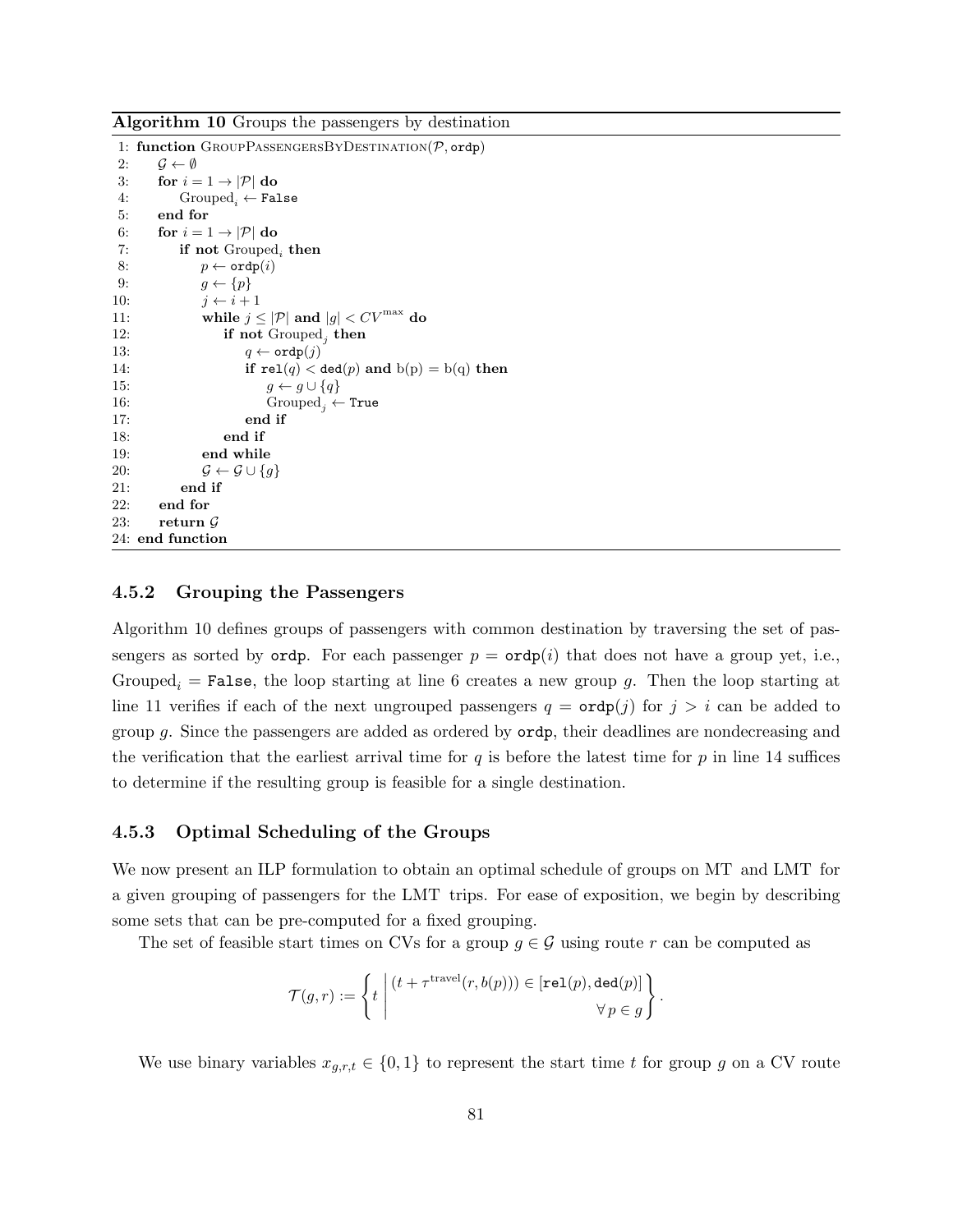r, i.e.

$$
x_{g,r,t} = \begin{cases} 1 \text{ if group } g \text{ uses route } r \text{ and starts at } t \\ 0 \text{ otherwise} \end{cases}
$$
  

$$
\forall g \in \mathcal{G}, r \in \mathcal{R}(g), t \in \mathcal{T}(g, r),
$$

where  $\mathcal{R}(g)$  is the set of CV routes that stop at destinations of passengers in g; i.e.

$$
\mathcal{R}(g) := \{ r \in \mathcal{R} \mid b(p) \in \mathcal{B}(r) \,\forall \, p \in g \}.
$$

To model the use of CVs by different groups, we compute a set defining the groups, routes, and start times directly affecting the number of CVs used at each time instant  $t$  as

$$
\mathcal{V}(t) := \{(g, r, t') | t \in [t', t' + \tau^{\text{trip}}(g, r)]\}.
$$

Each of these is a subset of the indices of decision variables and its use will be clear in the upcoming formulation.

The exact ILP modeling the optimal scheduling of passengers on CVs for LMT service is as follows:

$$
\min \sum_{g \in \mathcal{G}} \sum_{r \in \mathcal{R}(g)} \sum_{t \in \mathcal{T}(g,r)} \alpha_{g,r,t} \cdot x_{g,r,t} \tag{4.3a}
$$

s.t. 
$$
\sum_{r \in \mathcal{R}(g)} \sum_{t \in \mathcal{T}(g,r)} x_{g,r,t} = 1 \,\forall \, g \in \mathcal{G}
$$
 (4.3b)

$$
\sum_{(g,r,t')\in\mathcal{V}(t)} x_{g,r,t'} \le |\mathcal{C}| \,\forall \, t \in \mathcal{T}.\tag{4.3c}
$$

The objective coefficient  $\alpha_{g,r,t}$  is defined as

$$
\begin{aligned} \alpha_{g,r,t} &:= \sum_{p \in g} \left( t + \tau^{\text{travel}}(r,b(p)) - t^{\text{start}}(u^{min}(t,s(p))) \right), \\ \text{where } u^{\text{min}}(t,s(p)) &:= \arg \min_{u \in \mathcal{U}(s(p)) : t^{\text{ro}}(u) \leq t} (t - t^{\text{start}}(u)). \end{aligned}
$$

Constraint (4.3b) imposes that each group is assigned to exactly one CV route and start time. Constraint (4.3c) ensures that the number of groups that are on the LMT service at any time is less than or equal to the total number of CVs.

For a given optimal solution  $x_{g,r,t}^*$  to (4.3), we can obtain an optimal assignment of routes  $r^* : \mathcal{G} \to \mathcal{R}$  and start times  $t^* : \mathcal{G} \to \mathcal{T}$  for groups on CVs as follows:

$$
r^*(g) = r \iff x^*_{g,r,t} = 1
$$
 and  $t^*(g) = t \iff x^*_{g,r,t} = 1$ .

The optimal MT services  $u^* : \mathcal{P} \to \mathcal{U}$  are then obtained as

$$
u^*(p) = u^{\min}(t^*(g), s(p),)
$$
 where  $g : p \in g$ .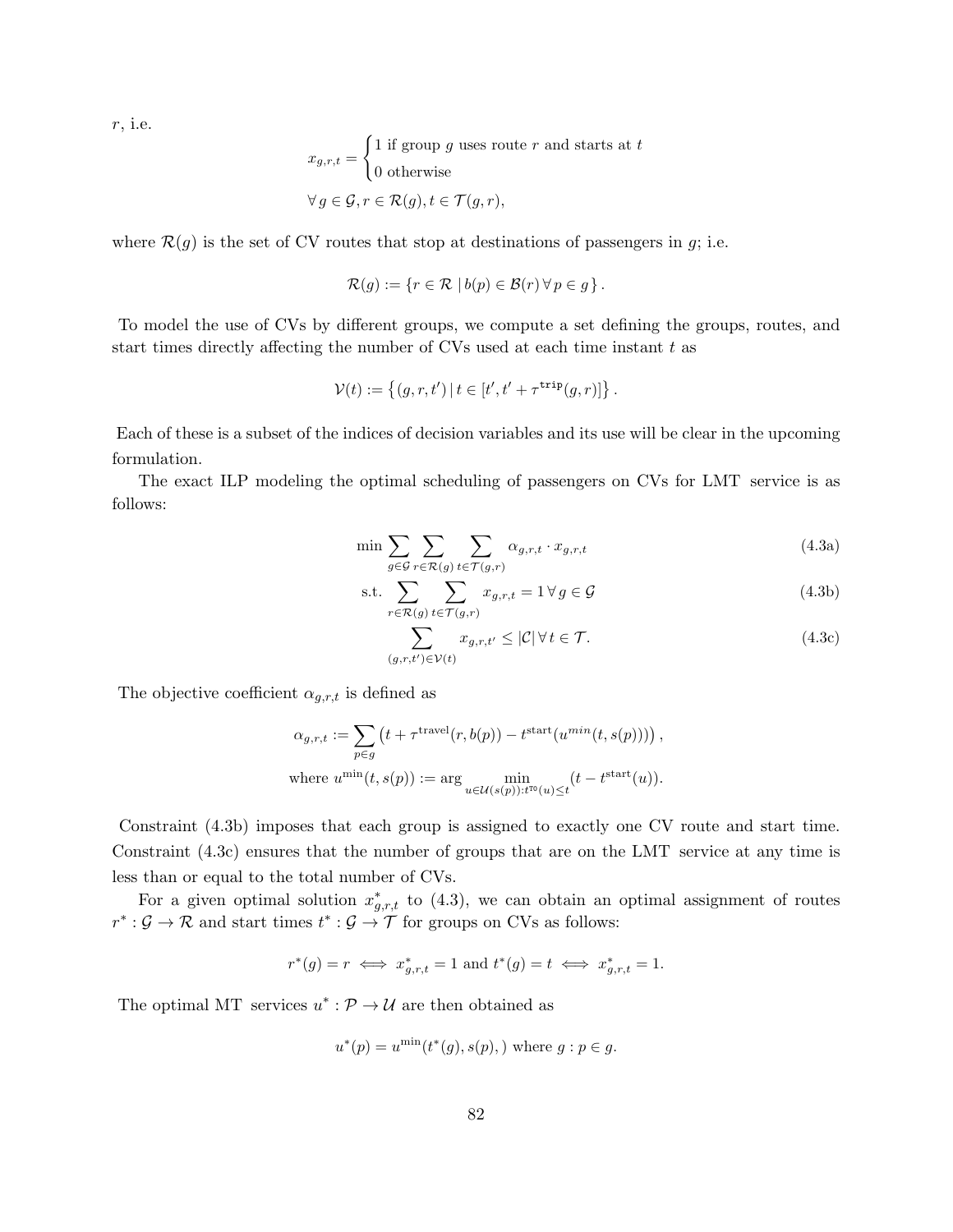Algorithm 11 Assigns vehicles to scheduled groups

1: function ASSIGNVEHICLESTOGROUPS( $C$ , ordp,  $r^*(.)$ ) 2: veh queue  $\leftarrow \emptyset$ 3: for  $v \in \mathcal{C}$  do 4: veh\_queue.push $((v, 0))$ 5: end for 6: for  $i \leftarrow 1, \ldots, |\mathcal{G}|$  do 7:  $(v, t) \leftarrow \texttt{veh\_queue.pop}()$ 8:  $g \leftarrow \texttt{ord}(i)$ 9:  $\text{veh}(g) \leftarrow v$ 10: veh queue.push $((v, t + \tau^{\text{trip}}(g, r^*(g)) + 1))$ 11: end for 12: return veh 13: end function

Formulation (4.3) does not explicitly assign a CV to any of the groups. The CV assignments can be determined once the solution is given by Algorithm 11. The algorithm makes use of a priority queue veh queue consisting of  $(v, t)$  pairs, where v is index of the CV and t is time that the CV is available at  $\overline{10}$  for servicing a group. The pairs with lower t have higher priority in the queue. Let ord :  $\mathcal{G} \to \{1, \ldots, |\mathcal{G}|\}$  be a mapping that sorts  $\mathcal{G}$  in ascending order of  $t^*(g)$ , i.e.

$$
\texttt{ord}(g) \leq \texttt{ord}(g') \iff t^*(g) \leq t^*(g').
$$

Algorithm 11 returns a mapping veh:  $\mathcal{G} \to \mathcal{C}$  such that veh(q) is the vehicle assigned to service the group  $q$ .

Some comments regarding formulation  $(4.3)$  are in order. In contrast to formulation  $(4.2)$ , the time indices in formulation (4.3) for each group are restricted to the intersection of possible departures for all passengers in the group, hence making the formulation more tractable. Furthermore, formulation (4.3) also avoids the combinatorial explosion in the number of routes, which takes all possible subsets of  $CV<sup>max</sup>$  stops. It is possible to define smaller formulations in both cases by modeling time with continuous variables instead of indexing binary variables, as discussed by Floudas and Lin (2004). However, Balas (1985) has shown that the linear relaxation of such formulations is the weakest possible, thereby pushing the solution process towards a time-consuming enumeration of alternatives that does not truly benefit from the ILP techniques that mathematical optimization solvers exploit.

#### 4.5.4 Lower Bounds

This section describes lower bounds on MT and LMT trip times per passenger as well as on the sum of wait and LMT trip times per passenger and per group of passengers. We use these bounds to evaluate the quality of solutions and also to direct the local search methods as described next.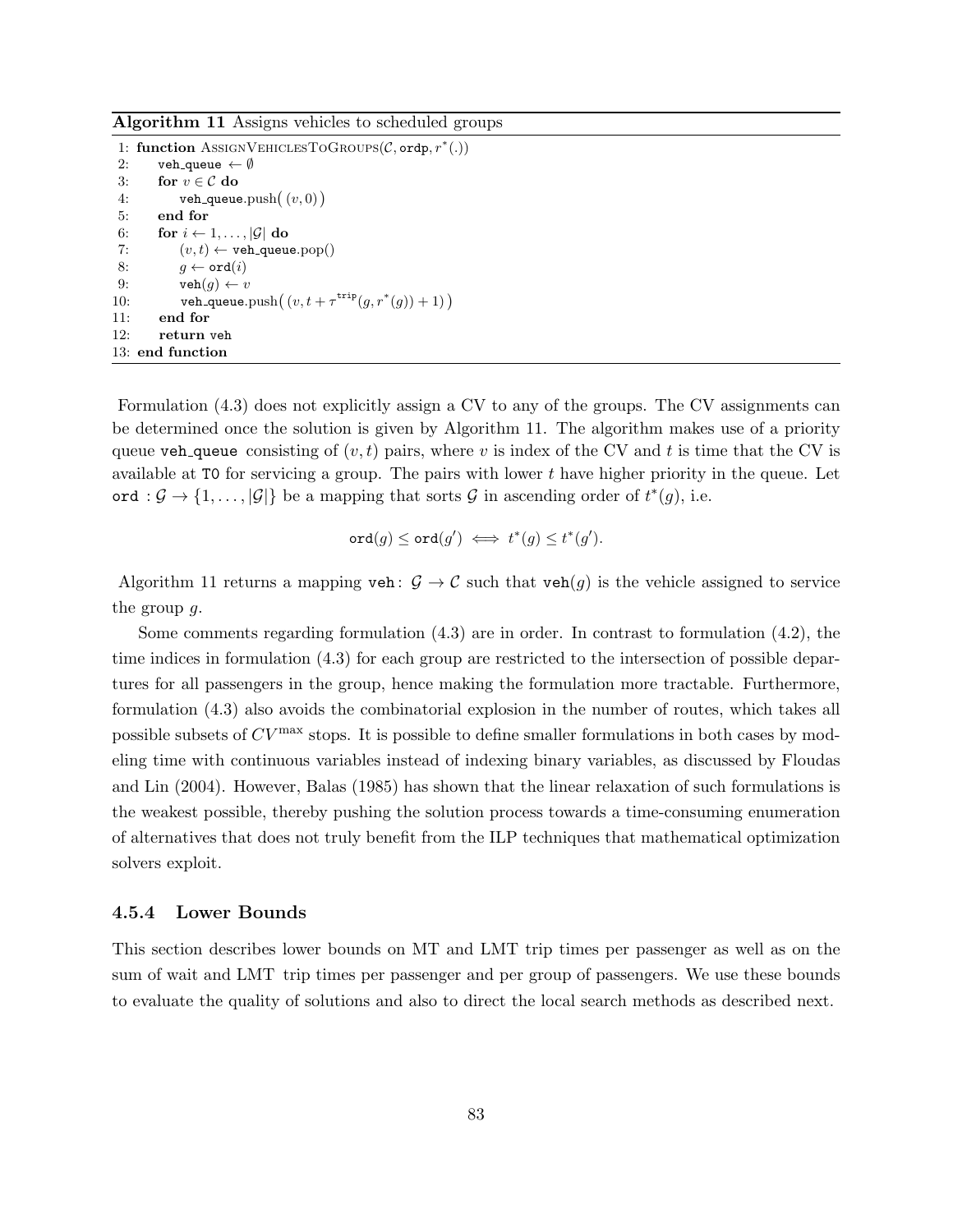The minimum MT trip time per passenger is defined as

$$
MMT(p) := \min\left\{ t^{T0}(u) - t^{\text{start}}(u, s(p)) \mid u \in \mathcal{U}(s(p)) \right\}.
$$
 (4.4)

In turn, the minimum LMT trip time is given by

$$
MLM(p) := \min\left\{\tau^{\text{travel}}(r, b(p)) \mid r \in \mathcal{R}, \ b(p) \in \mathcal{B}(r)\right\}.
$$
\n(4.5)

For convenience, we define a function corresponding to the minimum waiting time if a passenger coming from station s leaves the terminal in the time window  $[t_a, t_b]$ :

$$
MWT(s, t_a, t_b) := \min \left\{ t_a - t^{T0}(u) \, | \, u \in \mathcal{U}(s), t^{T0}(u) \le t_b \right\}. \tag{4.6}
$$

This waiting time is implied by the set of MT trips that can bring a passenger from s to the terminal within  $[t_a, t_b]$ . In turn, the time window may be restricted according to the passengers that are grouped together.

For each passenger p, we can compute the minimum waiting time if the passenger takes the shortest travel time as

$$
MPWT(p) := MWT(s(p), rel(p) - MLM(p), ded(p) - MLM(p)).
$$
\n(4.7)

Note that this is not a bound on the waiting time, since passenger  $p$  could wait less if taking a longer LMT trip. However, trading waiting for trip time would never lead to a smaller sum of both, and thus the combined bound is valid. We can therefore obtain a lower bound LB that combines the trip times and the wait times for each passenger as

$$
\mathbf{LB} := \sum_{p \in \mathcal{P}} \text{MMT}(p) + \text{MLM}(p) + \text{MPWT}(p). \tag{4.8}
$$

If the number of CVs is large enough to define groups where no passenger delays another and all groups can be scheduled at the most convenient time for its passengers, then LB corresponds to the value of the optimal solution. When this is not the case, we need to account for the tighter departure time windows defined by each group.

For a group of passengers g, the minimum wait time of each passenger  $p \in g$  if taking a trip of shortest time is

$$
MGWT(g, p) := MWT\left(s(p), \max_{q \in g} (\text{rel}(q) - MMT(q)), \min_{q \in g} (\text{ded}(q) - MMT(q))\right).
$$
 (4.9)

Whenever  $MGWT(g, p) > MPWT(p)$  for some  $p \in g$ , then some passenger in  $g \setminus \{p\}$  is delaying p. While the former expressions define a lower bound per passenger, the latter is used to decide which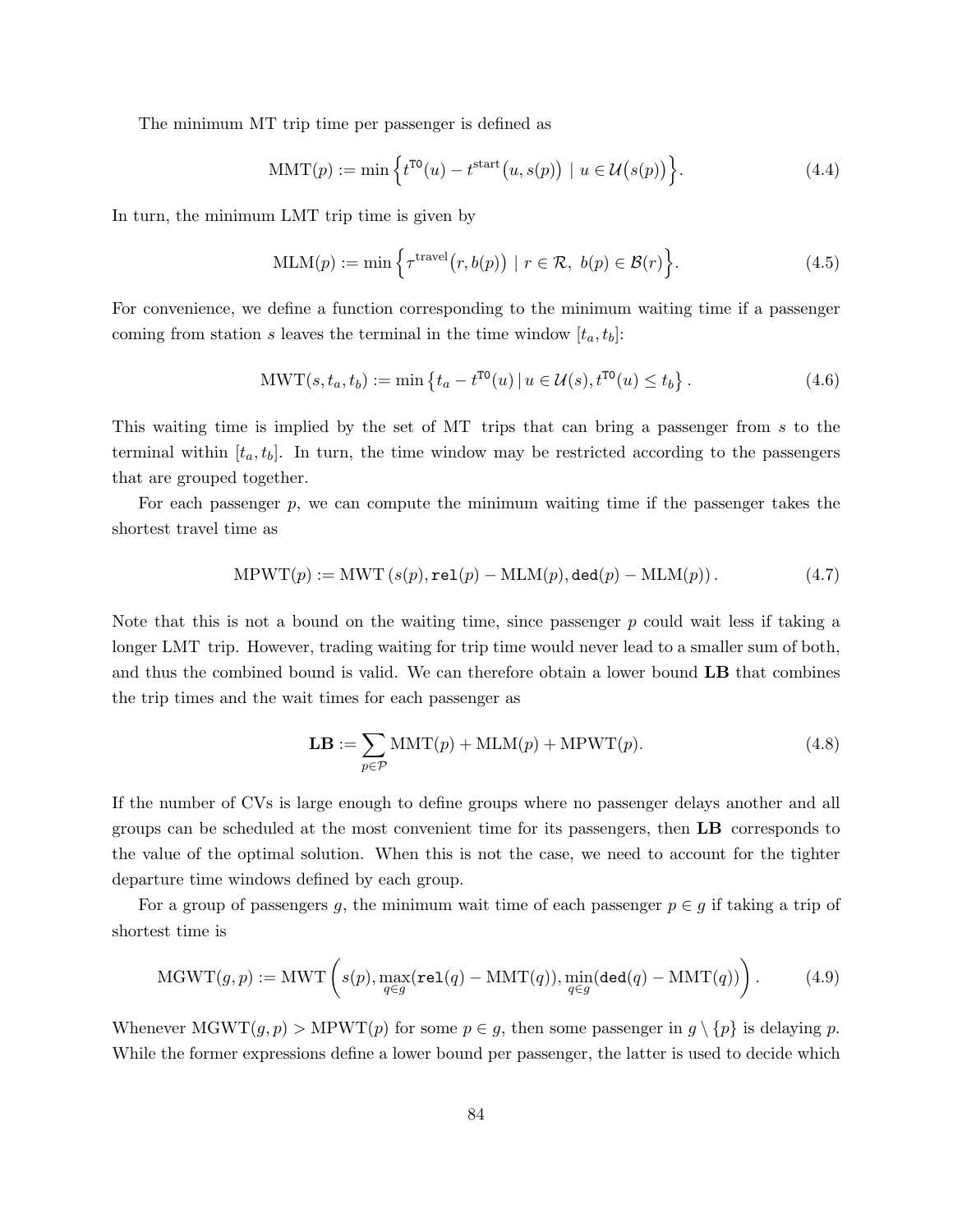groups to modify by local search.

#### 4.5.5 Break-and-Shift Local Search

Algorithm 10 aims to create as few groups as possible, each with many passengers. This can increase total waiting time because the CV fleet may be underutilized. Hence, we define a local search method to iteratively modify these groups by breaking them and swapping passengers.

We define a local search to address this, which loops between two operations: (i) breaking groups where one passenger delays another; and (ii) shifting passengers to groups with earlier departure times when this is feasible and no delay is implied. These operations are performed on sets of groups that arrive through MT trips at the same time to T0 according to an optimal solution of (4.3). If the LMT trips take less than the inter-arrival time of MT, operation (i) can result in as many groups as the number of CVs  $(|\mathcal{C}|)$ . The fragmented groups resulting from operation (i) can be reorganized differently by operation (ii), whereby some groups might vanish. In such a case, we are able to repeat a loop with both operations once more. Hence, we define a set of MT arrival times as

$$
T := \left\{ t^{T0}(u) \mid u \in \mathcal{U}(s), s \in \mathcal{S} \right\}
$$
\n
$$
(4.10)
$$

and the groups corresponding to each  $t \in T$  is

$$
G_t := \left\{ g \in \mathcal{G} \mid t = \max \left\{ t^{\text{TO}}(u) \mid u \in \mathcal{U}, t^{\text{TO}}(u) \le t^*(g) \right\} \right\}.
$$
 (4.11)

For convenience, we denote the set of passengers on each group  $g$  as  $g := \{g(1), \ldots, g(|g|)\}\$ , with  $\texttt{ded}(g(i)) \leq \texttt{ded}(g(j))$  for  $i \leq j$ . Furthermore, let  $G^b$  denote the set of groups with all passengers heading to b, and let  $G^b := \left\{g_1^b, \ldots, g_{|G^b|}^b\right\}$  with  $t^*(g_i^b) \leq t^*(g_j^b)$  for  $i \leq j$ . Algorithm 12 describes operation (i), which breaks down some groups in  $G_t$ . Staring with a set  $H_t$  corresponding to  $G_t$ , the procedure loops over each group  $g \in G_t$ , attempting to break them to increase the objective value of the solution. If the total number of groups is still smaller than the number of CVs and the earliest passenger  $g(1)$  has to wait more with the group than alone, the group is broken before the first passenger  $g(i)$  that causes the delay, thereby replacing g with two groups in  $H_t$ . Algorithm 13 describes operation (ii), which moves passengers between consecutive groups. In this case,  $H^b$ begins empty, we refer to the next group to be added to  $H^b$  as h, and we loop on  $G^b$  to construct this set  $H^b$ . We define the first group in  $G^b$  as the initial incumbent group h and, while possible, we keep adding passengers to it by looping on the subsequent groups. We either empty these groups on h and proceed to the next one, or else fill h to capacity. In the latter case, we add h to  $H^b$ and reassign h as h', which consists of the remaining passengers from the last group of  $G^b$  that we iterated on.

In order to avoid infeasibility when breaking and reorganizing the groups, one can solve (4.3) after each modification. For efficiency, we have found that it was sufficient to apply both operators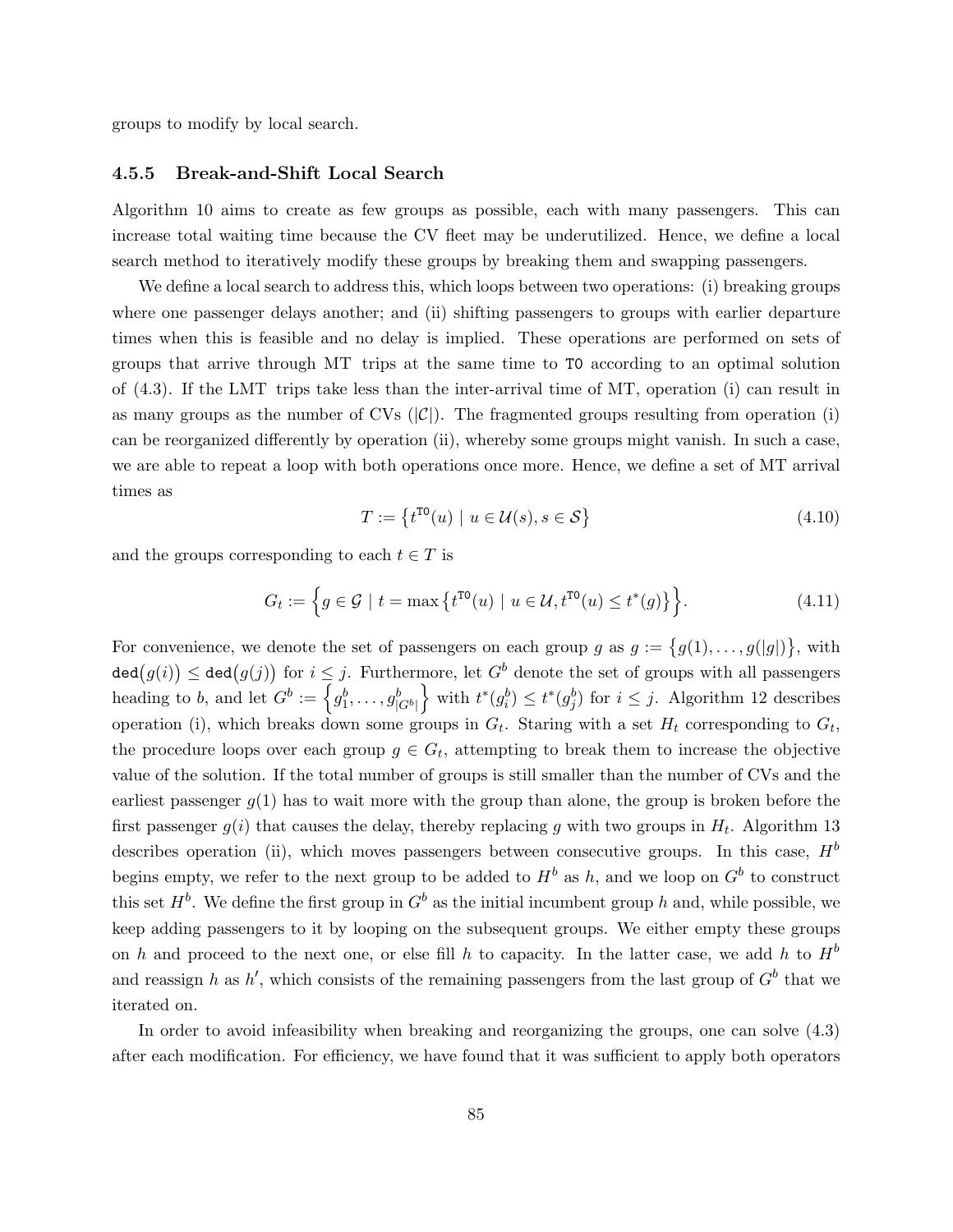Algorithm 12 Breaks groups with co-passenger delays

```
1: function BREAKGROUPS(G_t)2: H_t \leftarrow G_t3: for g \in G_t do
 4: if |H_t| < |\mathcal{C}| and \text{MGWT}(g, g(1)) > \text{MPWT}(g(1)) then
5: for i \leftarrow 2, \ldots, |g| do
 6: if \text{MPWT}(g(i)) > \text{MPWT}(g(1)) then
 7: g
                  g' \leftarrow \{g(1), \ldots, g(i-1)\}\8: g
                  g'' \leftarrow \{g(i), \ldots, g(|g|)\}\9: H_t \leftarrow (H_t \setminus \{g\}) \cup \{g', g''\}10: break
11: end if
12: end for
13: if |H_t| = |\mathcal{C}| then
14: break
15: end if
16: end if
17: end for
18: return H_t19: end function
```
until either there was no change in the groups or the groups resulted in an infeasible schedule.

### 4.6 Experiments

We present numerical experiments in the setting of Figure ??. The passengers originate from a set of 4 stations and desire to reach one of the buildings in B1-B10 within a specified time-window.  $U$ consists of MT services that reach T0 every 15 minutes and the travel time between stations is 5 minutes. We assume that the CVs are all parked at T0 and return back to the T0 after dropping off all passengers. The CVs take 1 minute to go between T0-B1, T0-B10, and all pairs of buildings that are adjacent on the shaded track, except for B5-B6 which takes 2 minutes. The CVs are restricted to move along the shaded region shown in Figure ??. We also assume that a CV spends 0.5 minutes at a building where they drop passengers. As a result, the time that a passenger reaches the destination depends on co-passengers in the CV that have prior destinations. The modeling of drop-off time is important in applications where the capacity of  $CV^{\max}$  is small, typically  $\leq 5$ . Inspired by the application to corporate-campus settings, we use a small number of destinations. This may not be the case in all applications, where one might expect the number of destinations for the LMT service to be in the same order as the number of passengers, thus making the problem harder to solve. In those cases, however, we believe that the suggestion by Mahéo et al. (2018) to treat last-mile stops as aggregations of several passenger destinations, such as bus stops, is a reasonable compromise. Hence, the chosen number of destinations is of minor importance.

In the experiments performed, we restrict the passengers to be grouped according to their destination. The set of possible CV round-trip movements considered are (in the sequence of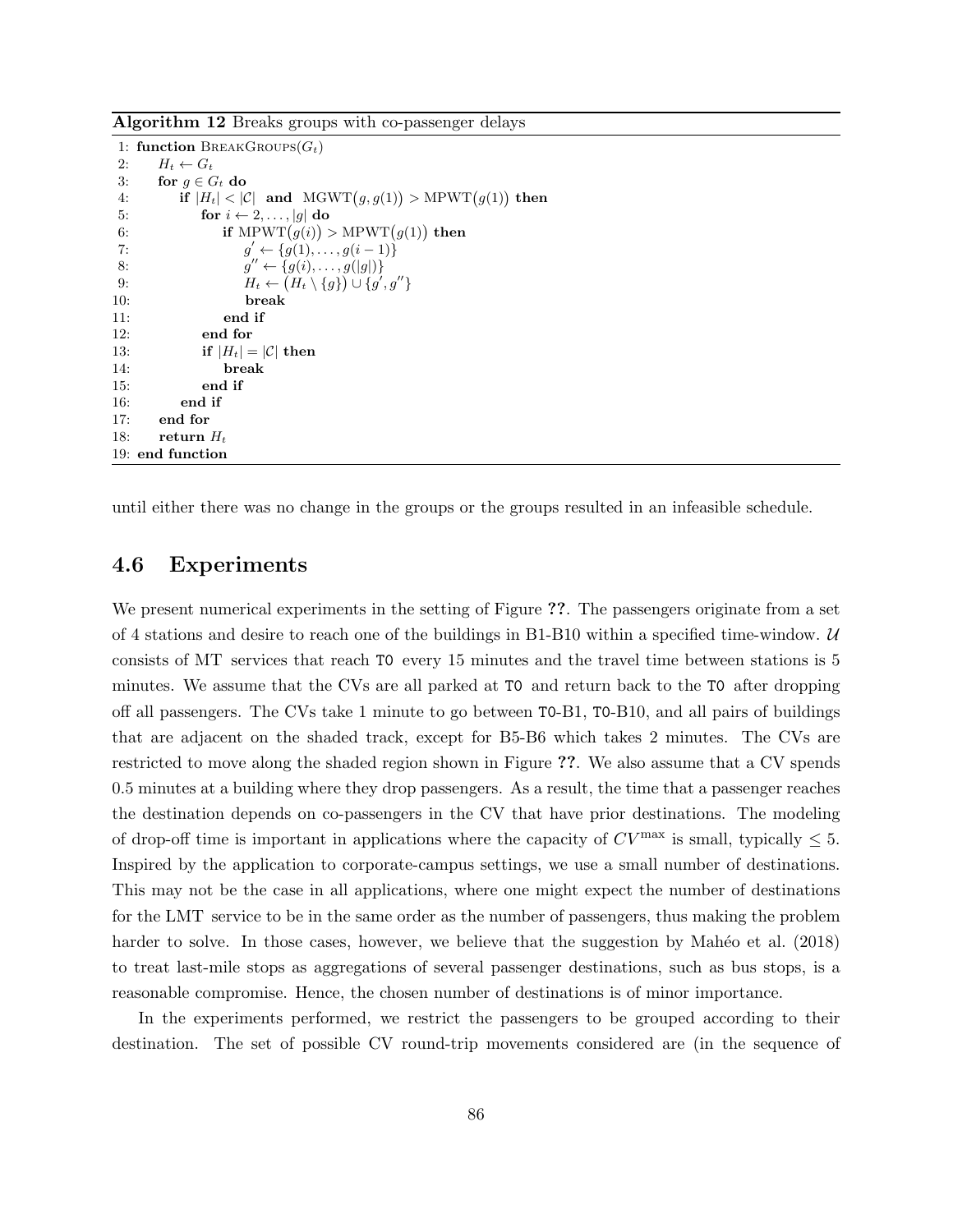Algorithm 13 Reorganizes passenger groups

1: function SHIFTPASSENGERS $(G^b)$ 2:  $H^b \leftarrow \emptyset$ 3:  $h \leftarrow g_1^b$ 4: for  $i \leftarrow 2, \ldots, |G^b|$  do 5: if  $|h| = CV^{\max}$  then 6: end if 7: if  $|h| < CV^{\max}$  then 8: for  $j \leftarrow 1, ..., \min\{CV^{\max} - |h|, |g_i^b|\}$  do State  $p \leftarrow g_i^b(j)$ 9: if  $\mathtt{rel}(p) \leq \mathtt{ded}(h(1))$  and  $\mathrm{MGWT}(h \cup \{p\}, h(1)) = \mathrm{MGWT}(h, h(1))$  then 10:  $h \leftarrow h \cup \{p\}$ 11: end if 12: end for  $13:$  $v' \leftarrow g_i^b \setminus h$ 14: if  $|h'| > 0$  then  $15:$  $b \leftarrow H^b \cup \{h\}$ 16:  $h \leftarrow h'$ 17: end if 18: end if 19: end for  $20:$  $b \leftarrow H^b \cup \{h\}$ 21: return  $H^b$ 22: end function

building visits)

 $\{T0, B1, B2, \ldots, B9, B10, T0\}, \{T0, B10, B9, \ldots, B2, B1, T0\}$  $\{ {\tt T0}, B1, B2, B3, B8, B9, B10, {\tt T0} \}, \, \{ {\tt T0}, B10, B9, B8, B3, B2, B1, {\tt T0} \}$  $\{T0, B1, \ldots, B3, B8, B7, \ldots, B3, B8, \ldots, B10, T0\}$  $\{T0, B10, \ldots, B8, B3, B4, \ldots, B8, B3, \ldots, B1, T0\}.$ 

On each of the CV round-trip movements, a stop at the first occurrence of the building is considered a route r for the CV. Thus, R consists of  $52 (= 10 + 10 + 6 + 6 + 10 + 10)$  routes. From an optimality perspective, we expect the CVs to typically use only the shortest route to the destination. However, in a few instances the passengers with earliest deadlines are assigned to longer routes so that they arrive to their destinations at the start of the time-windows. Removing this option can result in infeasibility.

To test the algorithms described, we generated 10 scenarios consisting of 600 passengers. The desired earliest time  $(\text{rel}(p))$  of arrival for the passengers is assumed to be uniformly distributed over 1 hour, in increments of 30 seconds. For each passenger, the origin and destination station are drawn uniformly and independently at random from the four stations and 10 buildings, as shown in Figure ??. We assume that the length of time windows  $(\text{ded}(p) - \text{rel}(p))$  are identical for all the passengers; the values are set by assigning, if  $t'$  is the requested arrival time for a passenger,  $rel(p) = t' - K/2$  and  $ded(p) = t' + K/2$ , for a fixed  $K > 0$ . We test the impact of K and the number of CVs by varying  $K \in \{5, 10, 20\}$  and  $|\mathcal{C}| \in \{30, 40, 50, 60\}$ , resulting in 12 different configurations, and thus 120 different instances. All experiments were run on a machine with an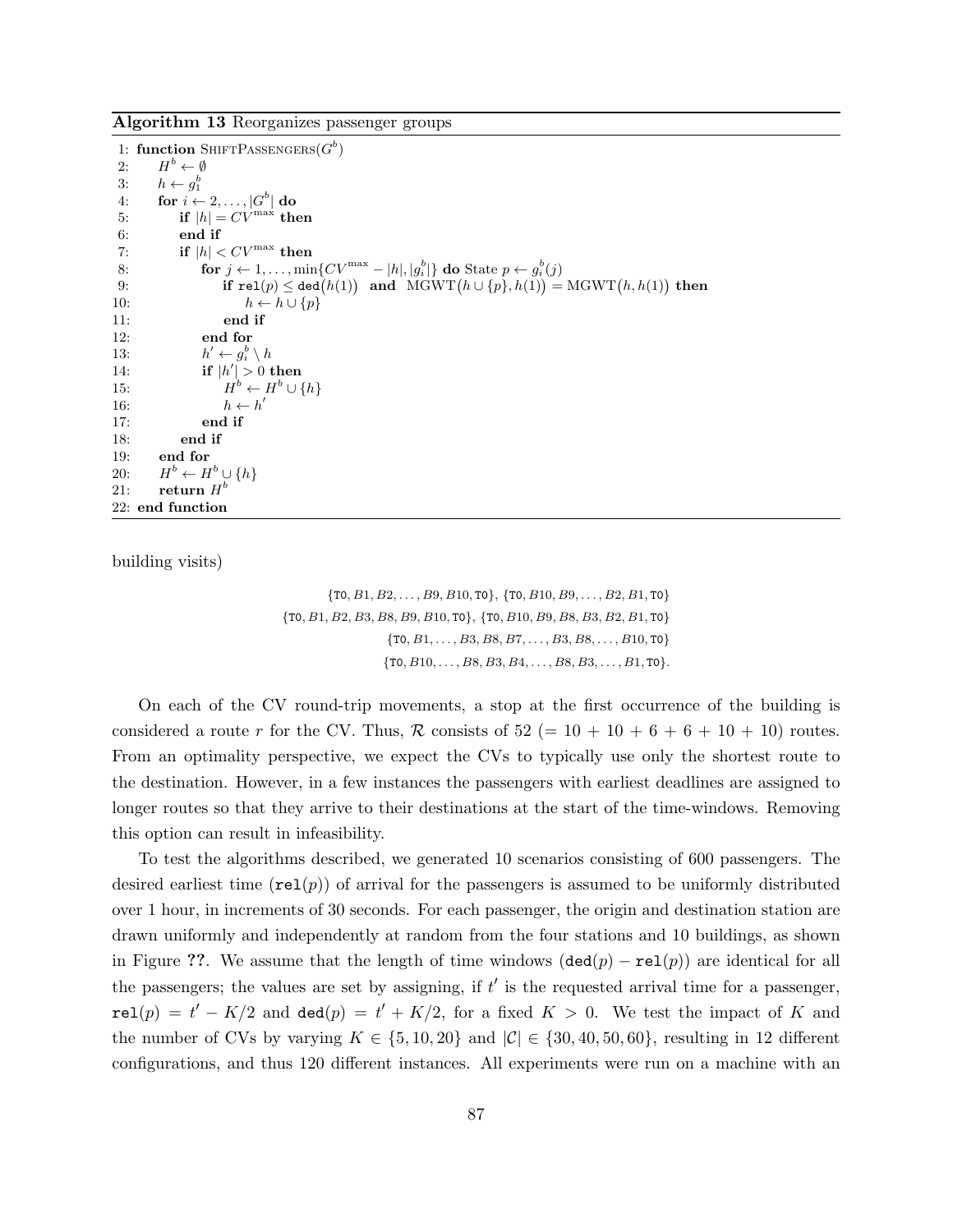Intel(R) Core(TM) i7-4770 CPU  $\textcircled{a}$  3.40GHz and 32 GB RAM. All algorithms were implemented in Python 2.7.6 and the ILPs are solved using Gurobi 7.5.1.

Table 4.2 presents a summary of the results. The first two columns report the size of the time windows and the number of CVs, respectively. Column  $UB^{red} = (UB^0 - UB^H)/(UB^0 - LB^*) \times 100$ is the percent decrease in the optimality gap between the initial solution obtained using the heuristic  $(UB^0)$  and the final  $(UB^H)$  solution resulting from the local search procedure, over the best known lower bound  $(LB^*)$  obtained by Gurobi solving model  $(4.2)$  with a time limit of 10 minutes, averaged over all instances in that configuration. A 100% reduction means the entire optimality gap is closed. It is clear that the heuristic is able to obtain optimal solutions on problems where the number of CVs and time windows are not very constrained.

The fifth and sixth columns in Table 4.2 show the average percent optimality gap at termination over the instances where solutions are found when solving model (4.2) using Gurobi: (i) without the heuristic solution (MIP) and (ii) with the heuristic solution (MIP+H) as an initial solution using the MIPStart feature. In both approaches, the time limit is set to 10 minutes. The optimality gap is computed as  $(UB^* - LB^*)/LB^* \times 100$  where  $UB^*$  is the best feasible solution and  $LB^*$  is the best lower bound obtained by the approach (MIP or MIP+H). In all cases, the gaps are computed after subtracting the constant MT travel times from each station of origin to T0. In the cases that not all runs found feasible solutions, next to each average there is the number of cases where at least one feasible solution is found. The last two columns in Table 4.2 show the number of instances that were solved to optimality. From the results in Table 4.2, it is clear that MIP+H outperforms MIP in terms of the number of problems solved to optimality and average optimality gap closed.

Table 4.2: Summary of results averaging 10 instances per configuration of time window length K and flee size  $|\mathcal{C}|$ 

|                |    |                          |             | Avg. Gap $(\%)$ |                   |         |                | Solved         |
|----------------|----|--------------------------|-------------|-----------------|-------------------|---------|----------------|----------------|
| К              | C  | $UB^{\rm red}$<br>$(\%)$ | $t^{\rm H}$ | <b>MIP</b>      |                   | $MIP+H$ | <b>MIP</b>     | $MIP+H$        |
| $\overline{5}$ | 30 | 2.9                      | 0.99        | 0.0             | (1)               | 0.1     | 1              | $\overline{4}$ |
| $\overline{5}$ | 40 | 14.3                     | 3.73        | 0.0             | $\left( 7\right)$ | 0.0     | 7              | 10             |
| $\overline{5}$ | 50 | 31.4                     | 6.38        | 0.0             | (8)               | 0.0     | 8              | 10             |
| 5              | 60 | 60.2                     | 15.25       | 0.0             |                   | 0.0     | 10             | 10             |
| 10             | 30 | 6.5                      | 3.65        |                 | (0)               | 2.0     | $\overline{0}$ | $\Omega$       |
| 10             | 40 | 34.0                     | 12.31       | 0.3             | (6)               | 0.2     | $\overline{2}$ | 4              |
| 10             | 50 | 76.1                     | 25.97       | 0.0             |                   | 0.0     | 10             | 10             |
| 10             | 60 | 96.0                     | 32.23       | 0.0             |                   | 0.0     | 10             | 10             |
| 20             | 30 | 62.4                     | 7.99        | 0.0             |                   | 0.0     | 10             | 10             |
| 20             | 40 | 100.0                    | 8.7         | 0.0             |                   | 0.0     | 10             | 10             |
| 20             | 50 | 100.0                    | 7.62        | 0.0             |                   | 0.0     | 10             | 10             |
| 20             | 60 | 100.0                    | 7.54        | 0.0             |                   | 0.0     | 10             | 10             |

We also investigate the effect on the solution quality due to the imposition of single destination per CV in Assumption 4.2. An upper bound to the optimal gap with respect to the general case is computed as  $\frac{(UB(MIP + H) - LB)}{LB}$ , where  $UB(MIP + H)$  is the best solution obtained from our algorithm and  $LB$  is the lower bound in (4.8). Note that the computation of  $LB$  in (4.8)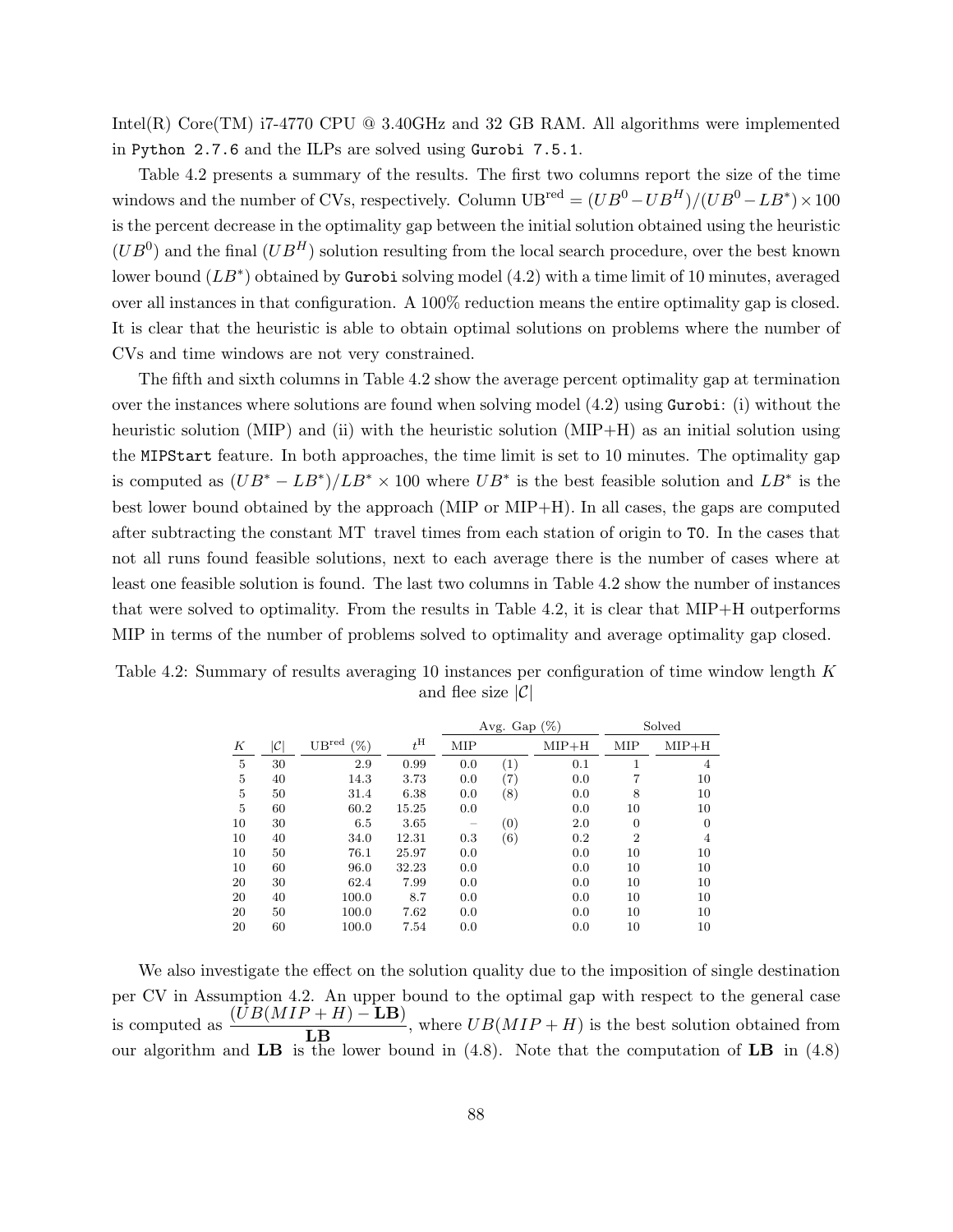

Figure 4.1: Comparison of model 4.2 with and without the heuristic. (left) A scatter plot with a point were run. (right) A cumulative distribution plot of performance indicating the number of instances solved by second.

is independent of the number of stops per CV. Table 4.3 summarizes the gaps for the solution obtained using MIP+H. These results indicate that Assumption 4.2 is not very restrictive on the instances tested.

Table 4.3: Upper bound on the optimal gap of the solutions obtained under Assumption 4.2 with respect to the general case.

| К  | $ \mathcal{C} $ | Avg. Gap % | Min. Gap $%$ | Max. Gap $%$ |
|----|-----------------|------------|--------------|--------------|
| 5  | 30              | 6.2        | 5.6          | 6.7          |
| 5  | 40              | 2.7        | 2.3          | 3.2          |
| 5  | 50              | 1.3        | 1.0          | $1.6\,$      |
| 5  | 60              | $0.5\,$    | 0.4          | 0.8          |
| 10 | 30              | 12.3       | 10.7         | 14.32        |
| 10 | 40              | 2.9        | 2.5          | 3.5          |
| 10 | 50              | 0.7        | 0.4          | 0.9          |
| 10 | 60              | 0.1        | 0.0          | 0.2          |
| 20 | 30              | 0.0        | 0.0          | 0.0          |
| 20 | 40              | 0.0        | 0.0          | 0.0          |
| 20 | 50              | 0.0        | 0.0          | 0.0          |
| 20 | 60              | 0.0        | 0.0          | 0.0          |

Figure 4.1 depicts (left) a scatter plot with a point per instance and (right) a cumulative distribution plot of performance, comparing the solution times for MIP and MIP+H. The scatter plot contains a point per instance where the coordinates of the point correspond to the time taken to solve the instance with and without the heuristic. The plots are sized according to  $|\mathcal{C}|$  and colored according to  $K$ . The cumulative distribution plot of performance provides another depiction of the data, showing the number of instances that are solved at each point of time in the solution horizon for both algorithmic configurations.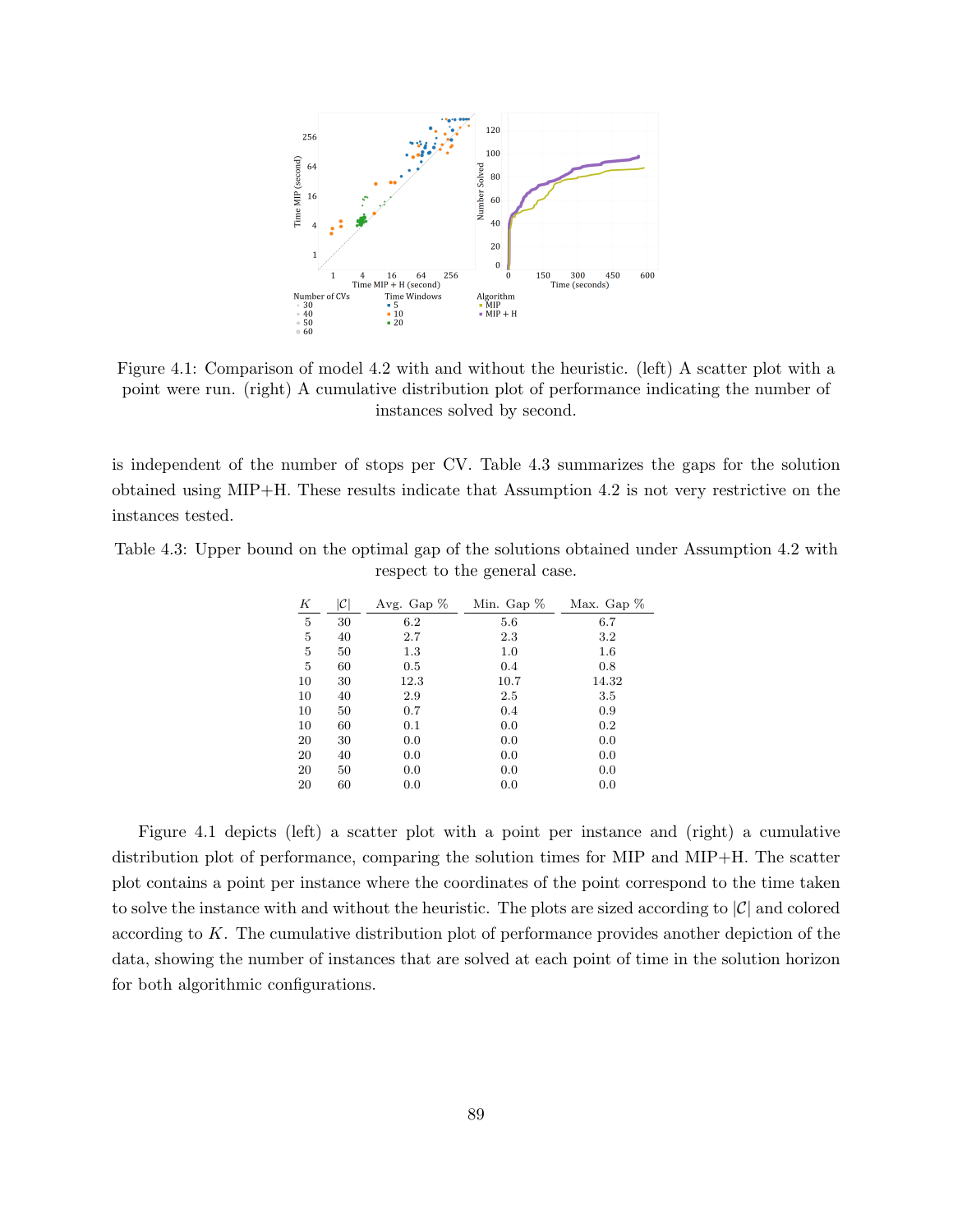## 4.7 Conclusions and Future Work

This chapter addressed the ILMTP, focusing on a special case of this problem where each CV makes a stop at just one building per trip. Based on this setting, we prove a structured result regarding the form of optimal solutions that results in insights used to efficiently solve the problem. Our experiments indicate that the optimal solutions to this case are not far from a lower bound for the general problem, suggesting that (a) starting from this solution for a future study is promising, and (b) real-world systems implementing this solution may already achieve near optimal schedules.

We generalize and make improvements to a recent MIP formulation for the general problem suggested by Wang (2017), and use a constructive heuristic and local search procedure for identifying an initial high-quality solution that, when used as the starting solution for a commercial MIP solver, often closing the entire optimality gap. The results obtained with and without the heuristic also indicate a significant improvement in solution times. The instances appear to increase in difficulty as K and  $|\mathcal{C}|$  decrease, which can be attributed to the problem becoming more constrained.

As the design of automated transportation systems becomes a reality, it is critical that models and algorithms such as the ones developed in this work are developed to ensure the system used are run efficiently. One critical extension will be to the case when CVs can stop at more than one building. The local search algorithm developed can be modified to accept solutions of this form, which may reduce the total waiting times of customers. Additionally, we plan to design problem-specific solution algorithms that can exploit results like the one proven in Theorem 4.7.

Another avenue for extending this work would be to exploit its complementarity with the study by Mah $\acute{e}$ o et al. (2018), where more consideration is given to designing the MT service. We hope that a unified framework can be developed in future work.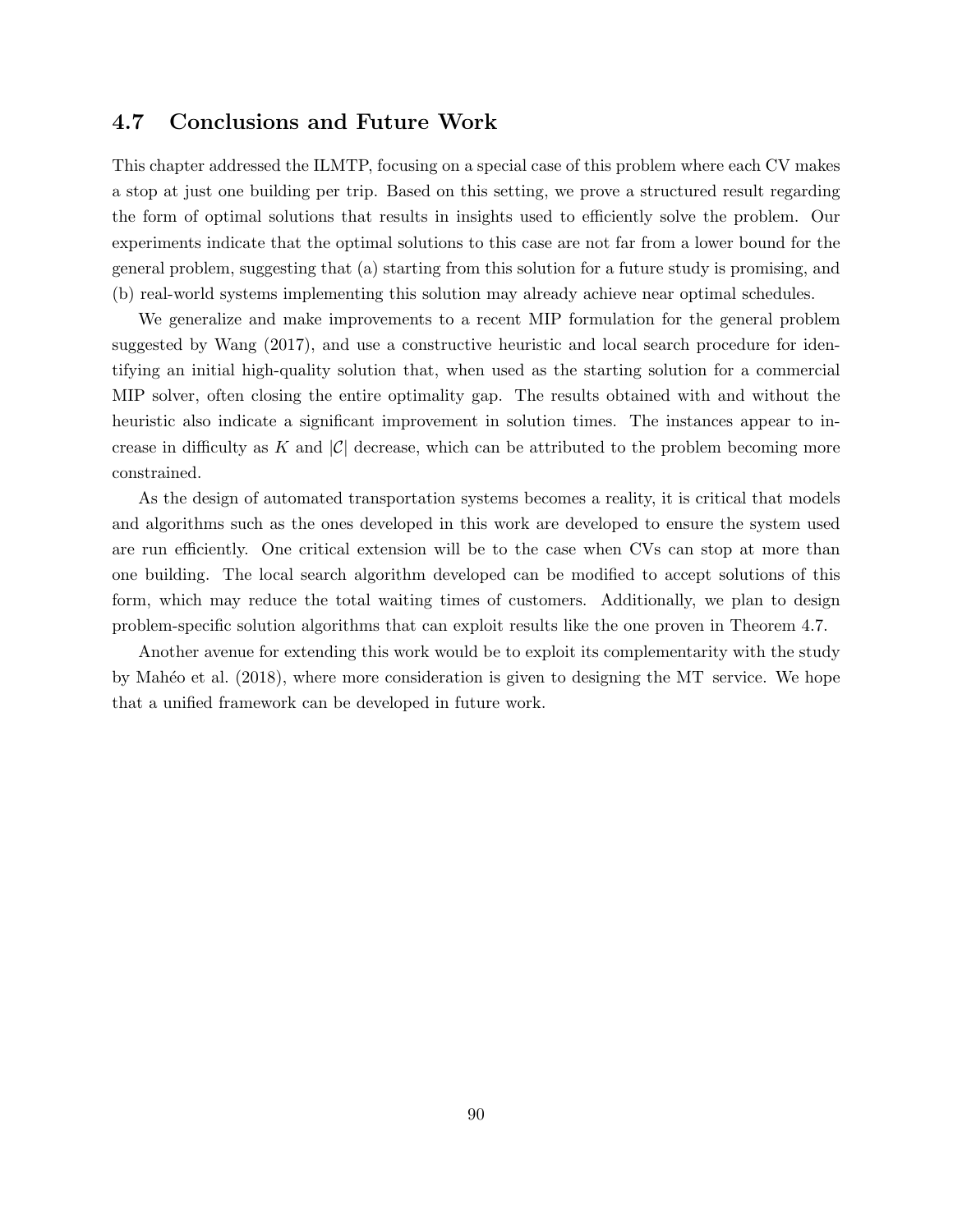## Conclusion

This thesis tackled a variety of topics in integer and mixed-integer linear programming. In a nutshell, we have explored how to operationalize the use of decision diagrams for postoptimality analysis of integer linear programs, we have analyzed and evaluated lift-and-project cuts for mixedinteger linear programs, and we have accelerated the solution of a novel scheduling application.

On postoptimality, our goal is to facilitate answering what-if questions on problems that are relatively easier to solve by storing the solutions for these problems in a compact but transparent data structure. In that context, decision diagrams can be regarded as a comparatively better data structure to store near-optimal solutions since, in contrast to using the tree that naturally arises as these solutions are obtained through a branch-and-bound method, there is an additional benefit from compressing nodes with same completions. Furthermore, decision diagrams can be efficiently queried for tasks such as determining the domain of discrete variables in near-optimal solutions, or the best possible solution upon fixing the value of certain variables. However, these diagrams can still be very large. Sound decision diagrams, which innocuously admit worse solutions, are particularly useful in this case because they preserve the equivalence between near-optimal solutions and near-optimal paths for a chosen optimality gap while exploiting to the maximum extent that decision diagrams with more solutions can be smaller. Our contributions here are the following:

- We have shown that an ordered tree or decision diagram of near optimal solutions can be efficiently compressed into a sound decision diagram of minimum size through the application, in any order, of a node merging operation that we denote as sound-reduction.
- We have shown that, unlike conventional decision diagrams that are compressed through reduction, the smallest sound decision diagrams are not necessarily unique.
- We have shown that extending the concept of sound decision diagrams to admit solutions that are either better or worse than a range of values defines a computationally hard problem.
- We have observed in computational experiments that the speed-up strategy of merging nodes representing equivalent subproblems of an integer linear program while branching naturally yields a sound decision diagram that in some cases is smaller than a conventional diagram.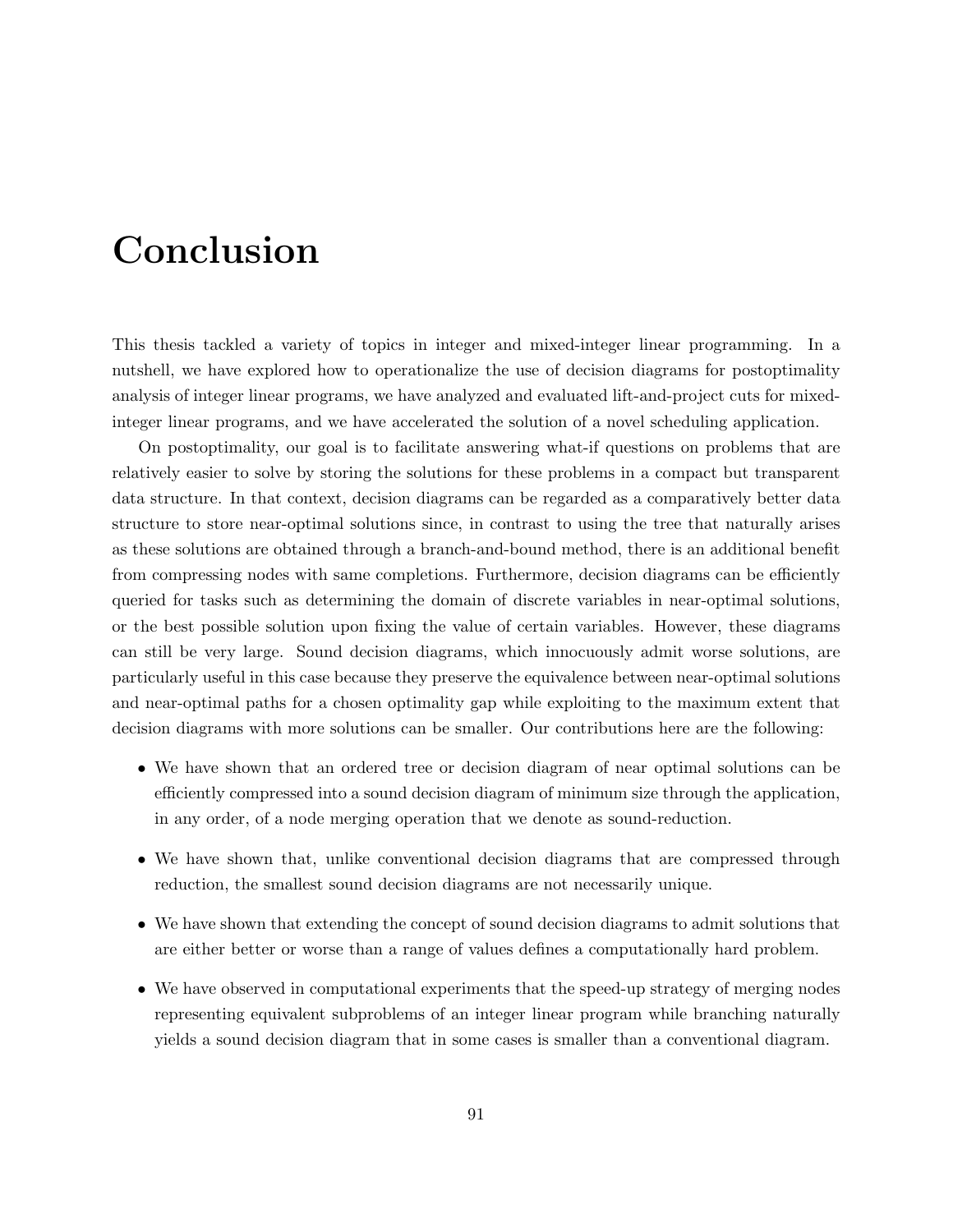On lift-and-project, our goal is to understand the cuts that can be obtained from optimal solutions of the Cut Generating Linear Program (CGLP). On the one hand, a CGLP for a split disjunction can be indirectly solved by pivoting among feasible and infeasible bases of the linear relaxation of the problem to which the cuts are generated, but there are different forms in which these cuts can be compared with each other according to the normalization and its interplay with the objective function in the CGLP. It has been observed by Fischetti et al. [2011] that this may result in cuts that are strictly dominated. Our contributions for this line of work are the following:

- We have proposed a new formulation that switches the roles previously played by normalization and objective function, the Reverse Polar CGLP (RP-CGLP), where the feasible set is an extended formulation of the reverse polar set from  $\bar{x}$  and the objective function minimizes the evaluation of the cut for a point  $p$  in the disjunctive hull; and we have shown that cuts from RP-CGLP optima always define supporting hyperplanes of the disjunctive hull.
- We have shown that, if  $p$  is an interior point of the disjunctive hull, then the resulting cut is a combination of facet-defining cuts separating  $\bar{x}$ , all of which optimizing min  $\frac{\alpha p - \beta}{\beta}$  $\frac{\alpha_P - \beta}{\beta - \alpha \bar{x}}$ . In fact, the same is true of other formulations such as the BP-CGLP introduced by Balas and Perregaard [2002] and the P-CGLP suggested by Cadoux and Lemaréchal [2013] and analyzed by Conforti and Wolsey [2016], and they relate to a broader literature on in-out methods.

On the other hand, the correspondence between lift-and-project cuts and intersection cuts from bases on the linear relaxation does not necessarily hold in the case of non-split disjunctions [Andersen et al., 2005, Kis, 2014], and thus one may wonder if mimicking the CGLP on the tableau of the original problem may lead to the same cut that would have been obtained by solving the actual CGLP. Our contributions for this question are the following:

- We have simplified the necessary and sufficient condition shown by Balas and Kis [2016] for the correspondence between lift-and-project cuts and intersection cuts, which characterizes regular basic CGLP solutions and cuts, and shown that it applies to any CGLP solution.
- Using the extension above, we have introduced a mixed-integer formulation based on the CGLP and shown that it can be used to determine if a given cut corresponds to an intersection cut for the same problem, in which case we can find a corresponding basis and  $P_I$ -free set.
- We have used this formulation to evaluate lift-and-project cuts obtained from simple t-branch split disjunctions, and thus tested the extent to which these cuts are equivalent to the corresponding multi-row cuts. While families of problems differ on the incidence of regular lift-and-project cuts, we have found that the cuts tend to be irregular as the problems get larger, the linear relaxation is weaker, and the number of terms of the disjunction increases.
- We have also observed a convenient relationship among disjunctions leading to irregular cuts. Namely, the incidence of irregular cuts in optimal solutions of CGLPs from simple 3-branch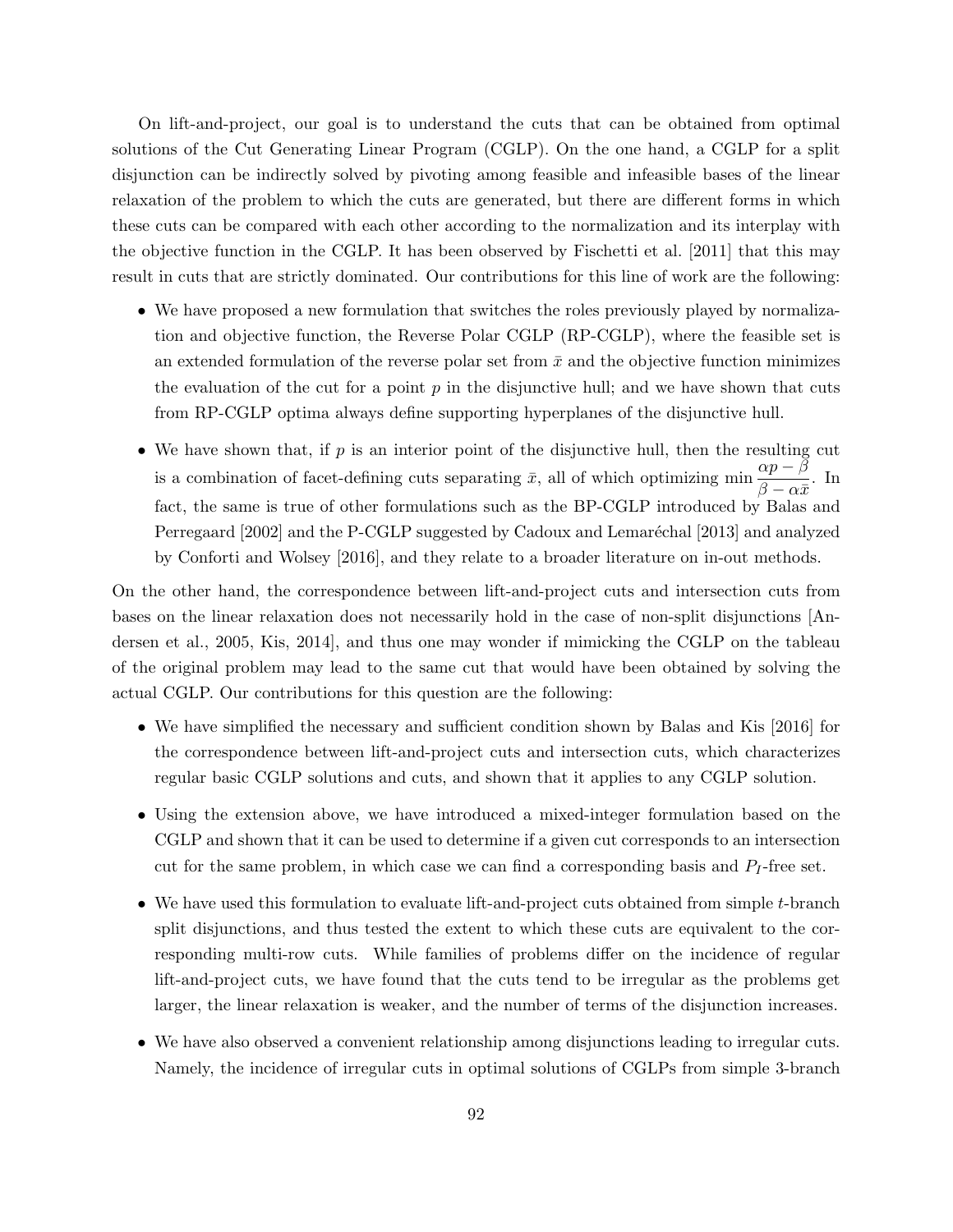or 4-branch split disjunction relates to the number of irregular cuts from simple 2-branch split disjunctions on the same variables, hence entailing a method to choose disjunctions with more terms that are more likely to yield irregular cuts.

On scheduling, our goal is to solve to optimality a last-mile passenger scheduling problem. While a convenient restriction of this problem can be loaded by a modern commercial solver with a time-indexed mixed-integer formulation, which is stronger than continuous time formulations, feasible solutions are often not found in reasonable time. Our contributions are as follows:

- We have shown that, subject to mild assumptions, there are optimal solutions to this problem that have a particular structure by which requests can be grouped by sorted deadlines.
- We have developed constructive and local search heuristics that preserve this structure while making a good use of the resources available to find a good scheduling solution.
- We have observed that using these heuristics to warm-start the mixed-integer solver lead to a significant impact in the runtime and the quality of the solutions obtained.

We believe that these contributions may be leveraged for future work, from developing more sophisticated forms of postoptimality analysis to finding efficient methods to generate irregular cuts and solving other scheduling problems through a mix of theory and computational experimentation.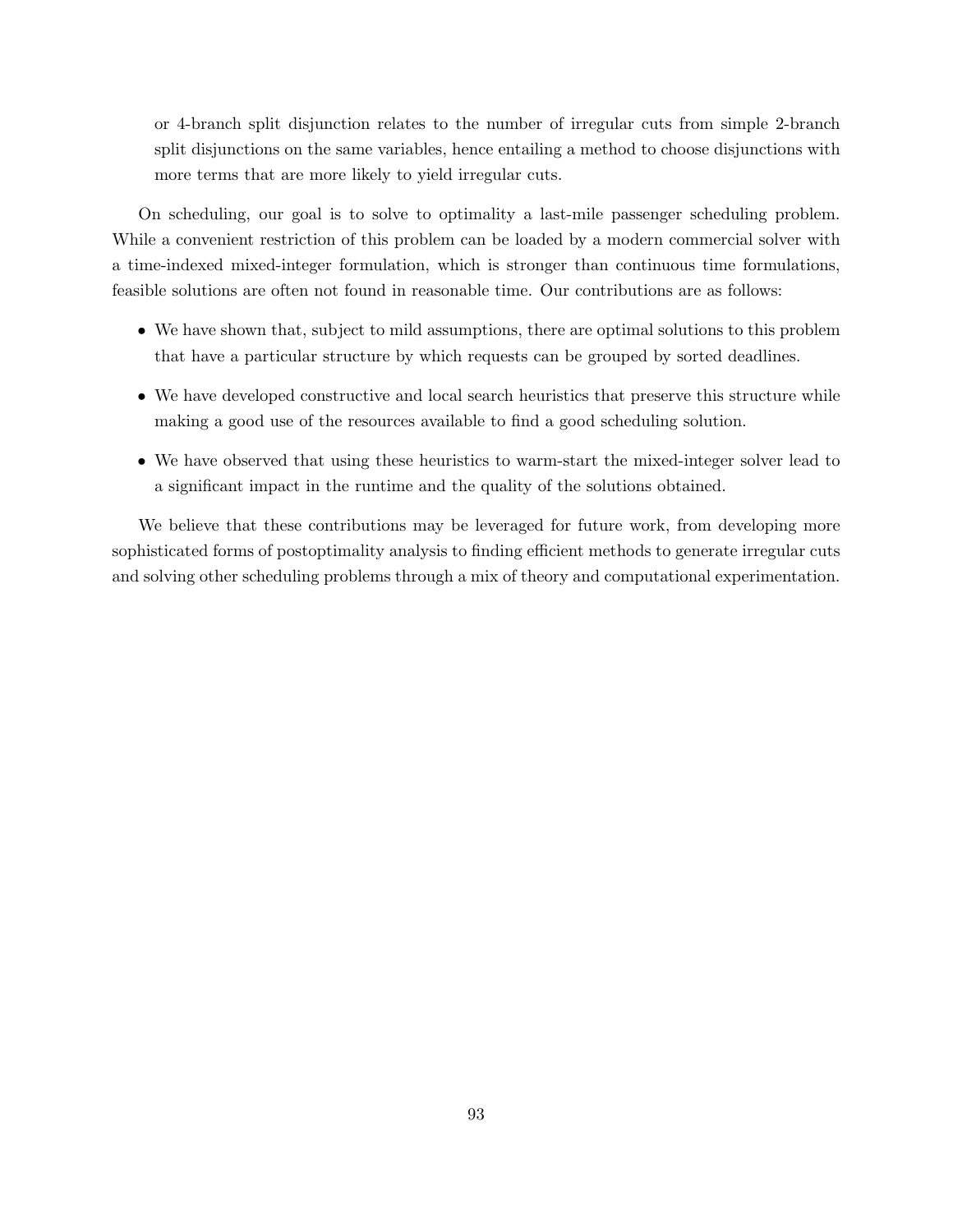## Bibliography

- T. Achterberg, T. Koch, and A. Martin. MIPLIB 2003. Operations Research Letters, 34(4):361–372, 2006.
- T. Achterberg, S. Heinz, and T. Koch. Counting solutions of integer programs using unrestricted subtree detection. In L. Perron and M. A. Trick, editors, Proceedings of CPAIOR, pages 278–282. Springer, 2008.
- S. B. Akers. Binary decision diagrams. IEEE Transactions on Computers, C-27:509–516, 1978.
- H. R. Andersen, T. Hadžić, J. N. Hooker, and P. Tiedemann. A constraint store based on multivalued decision diagrams. In C. Bessiere, editor, Principles and Practice of Constraint Programming (CP 2007), volume 4741 of Lecture Notes in Computer Science, pages 118–132. Springer, 2007a.
- K. Andersen, G. Cornuéjols, and Y. Li. Split closure and intersection cuts. *Mathematical Program* $ming, 102(3):457-493, 2005.$
- K. Andersen, Q. Louveaux, R. Weismantel, and L. A. Wolsey. Inequalities from two rows of a simplex tableau. In M. Fischetti and D. P. Williamson, editors, Integer Programming and Combinatorial Optimization, pages 1–15. Springer Berlin Heidelberg, 2007b.
- J. E. Anderson. Control of personal rapid transit systems. J. Adv. Transportation, 32(1):57–74, 1998.
- D. L. Applegate, R. E. Bixby, V. Chvátal, and W. J. Cook. *The Traveling Salesman Problem: A* Computational Study. Princeton University Press,  $2^{nd}$  edition, 2006.
- J. A. Arthur, M. Hachey, K. Sahr, M. Huso, and A. R. Kiester. Finding all optimal solutions to the reserve site selection problem: Formulation and computational analysis. Environmental and Ecological Statistics, 4:153–165, 1997.
- E. Balas. Intersection cuts a new type of cutting planes for integer programming. Oper. Res., 19: 19–39, 1971.
- E. Balas. Disjunctive programming. Annals of Discrete Mathematics, (5):3–51, 1979.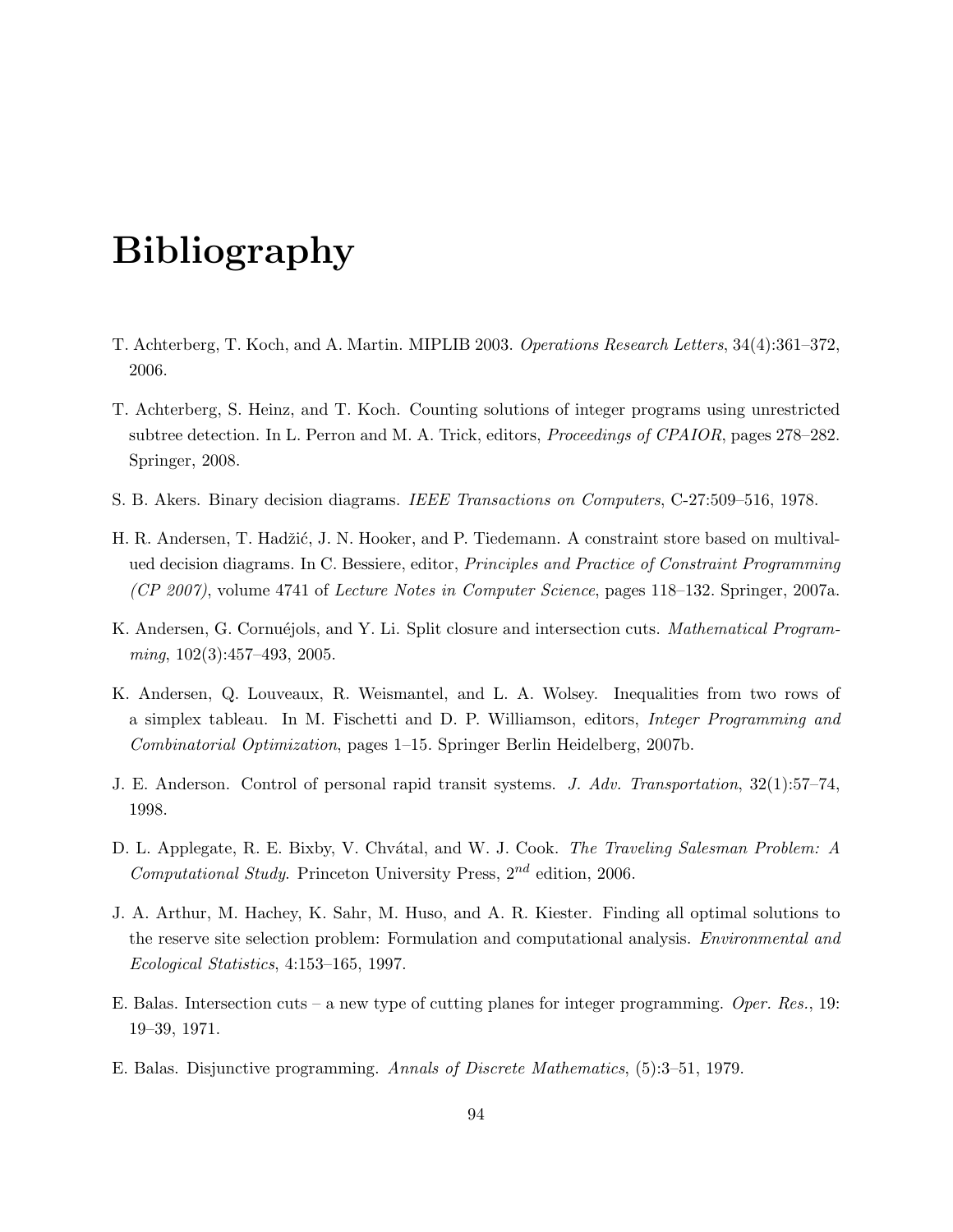- E. Balas. On the facial structure of scheduling polyhedra. Mathematical Programming Study, 24: 179–218, 1985.
- E. Balas. A modified lift-and-project procedure. Mathematical Programming, 79(1-3):19–31, 1997.
- E. Balas. Disjunctive programming: Properties of the convex hull of feasible points. Discrete Applied Mathematics,  $89(13):3 - 44$ , 1998.
- E. Balas and P. Bonami. Generating lift-and-project cuts from the lp simplex tableau: open source implementation and testing of new variants. *Mathematical Programming Computation*,  $1(2-3)$ : 165–199, 2009.
- E. Balas and R. G. Jeroslow. Strengthening cuts for mixed integer programs. European Journal of Operational Research, 4(4):224 – 234, 1980.
- E. Balas and T. Kis. On the relationship between standard intersection cuts, lift-and-project cuts, and generalized intersection cuts. Math. Program., 160:85–114, 2016.
- E. Balas and M. Perregaard. Lift-and-project for mixed 0–1 programming: recent progress. Discrete Applied Mathematics, 123:129–154, 2002.
- E. Balas and M. Perregaard. A precise correspondence between lift-and-project cuts, simple disjunctive cuts, and mixed integer gomory cuts for 0–1 programming. Math. Program., Ser. B, 94: 221–245, 2003.
- E. Balas and A. Qualizza. Intersection cuts from multiple rows: A disjunctive programming approach. EURO J. Comput. Optim., 1:3–49, 2013.
- E. Balas and T. Serra. When lift-and-project cuts are different. Technical report, 2018.
- E. Balas, S. Ceria, and G. Cornuéjols. A lift-and-project cutting plane algorithm for mixed  $0-1$ programs. Math. Program., 58:295–324, 1993.
- E. Balas, S. Ceria, and G. Cornuéjols. Mixed 0–1 programming by lift-and-project in a branchand-cut framework. Manage. Sci., 42:1229–1246, 1996.
- A. Basu, M. Conforti, G. Cornuéjols, and G. Zambelli. Maximal lattice-free convex sets in linear subspaces. Mathematics of Operations Research, 35(3):704–720, 2010.
- A. Basu, P. Bonami, G. Cornujols, and F. Margot. Experiments with two-row cuts from degenerate tableaux. INFORMS Journal on Computing, 23(4):578–590, 2011.
- A. Basu, M. Campêlo, M. Conforti, G. Cornuéjols, and G. Zambelli. Unique lifting of integer variables in minimal inequalities. Mathematical Programming, 141(1):561–576, 2013.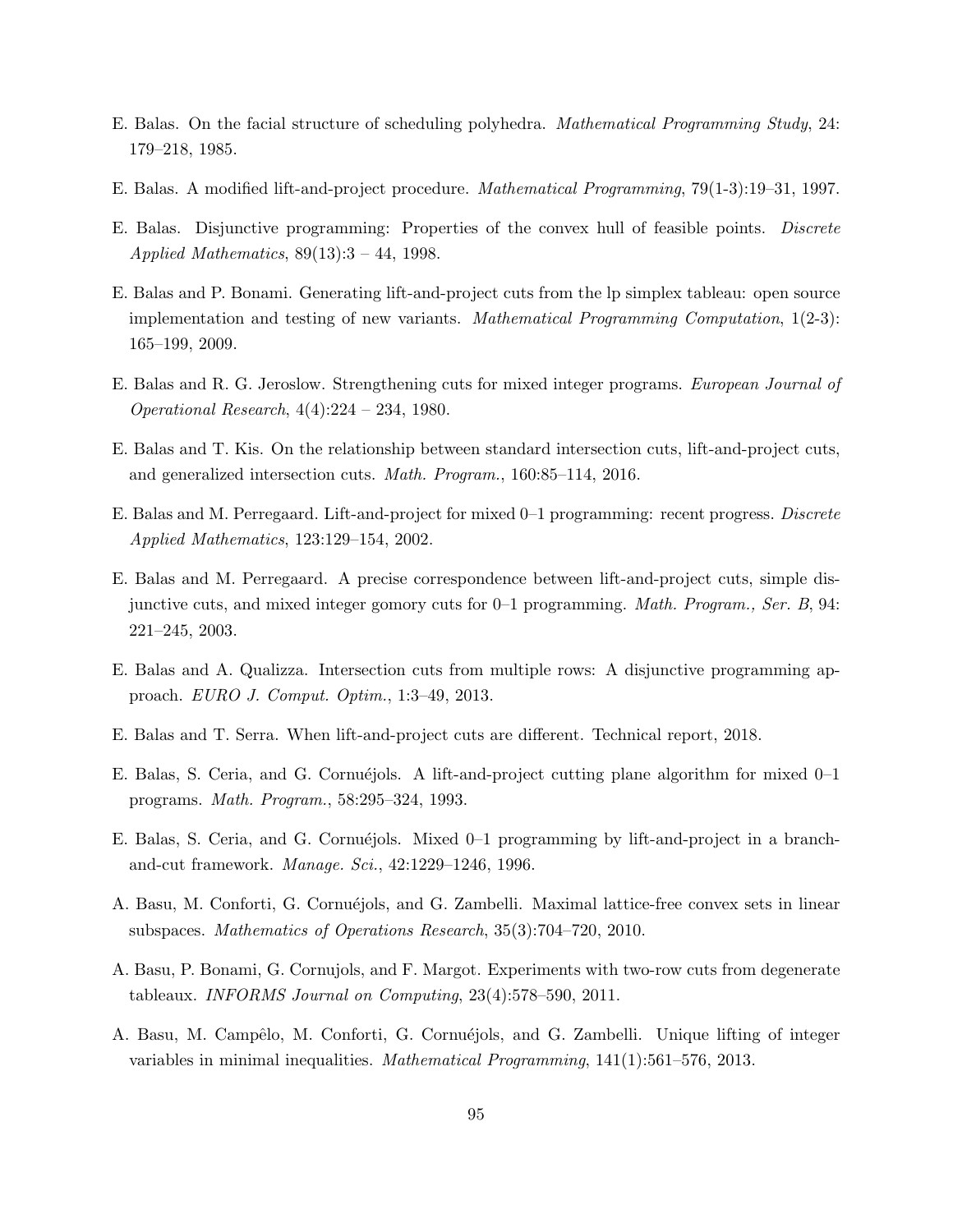- A. Basu, M. Conforti, and M. Di Summa. A geometric approach to cut-generating functions. Mathematical Programming, 151(1):153–189, 2015.
- W. Ben-Ameur and J. Neto. Acceleration of cutting-plane and column generation algorithms:Applications to network design. Networks, 49(1):3–17, 2007.
- T. Berger, Y. Sallez, S. Raileanu, C. Tahon, D. Trentesaux, and T. Borangiu. Personal rapid transit in an open-control framework. Comput. Indust. Engrg., 61(2):300–312, 2011.
- D. Bergman, A. A. Cire, W.-J. van Hoeve, and J. Hooker. Decision Diagrams for Optimization. Springer, 2016a.
- D. Bergman, A. A. Ciré, W.-J. van Hoeve, and J. N. Hooker. Discrete optimization with binary decision diagrams. INFORMS Journal on Computing, 28:47–66, 2016b.
- R. E. Bixby, E. A. Boyd, and R. R. Indovina. MIPLIB: A test set of mixed integer programming problems. SIAM News, 25:16, 1992.
- R. E. Bixby, S. Ceria, C. M. McZeal, and M. W. P Savelsbergh. An updated mixed integer programming library: MIPLIB 3.0. Optima, (58):12–15, 1998.
- P. H. Bly and R. Teychenne. Three financial and socio-economic assessments of a personal rapid transit system. In Proc. 10th Internat. Conf. Automated People Movers, pages 1–16, 2005.
- P. Bonami. On optimizing over lift-and-project closures. Mathematical Programming Computation, 4:151–179, 2012.
- V. Borozan and G. Cornuéjols. Minimal valid inequalities for integer constraints. Mathematics of Operations Research, 34(3):538–546, 2009.
- J. Borwein and H. Wolkowicz. Regularizing the abstract convex program. Journal of Mathematical Analysis and Applications,  $83(2):495 - 530$ , 1981.
- J. Brake, J. D. Nelson, and S. Wright. Demand responsive transport: Towards the emergence of a new market segment. J. Transport Geography, 12(4):323–337, 2004.
- R. E. Bryant. Graph-based algorithms for Boolean function manipulation. IEEE Transactions on Computers, C-35:677–691, 1986a.
- R.E. Bryant. Graph-based algorithms for boolean function manipulation. IEEE Transactions on Computers, C-35(8):677–691, 1986b.
- C. Buchheim, F. Liers, and M. Oswald. Local cuts revisited. Operations Research Letters, 36: 430–433, 2008.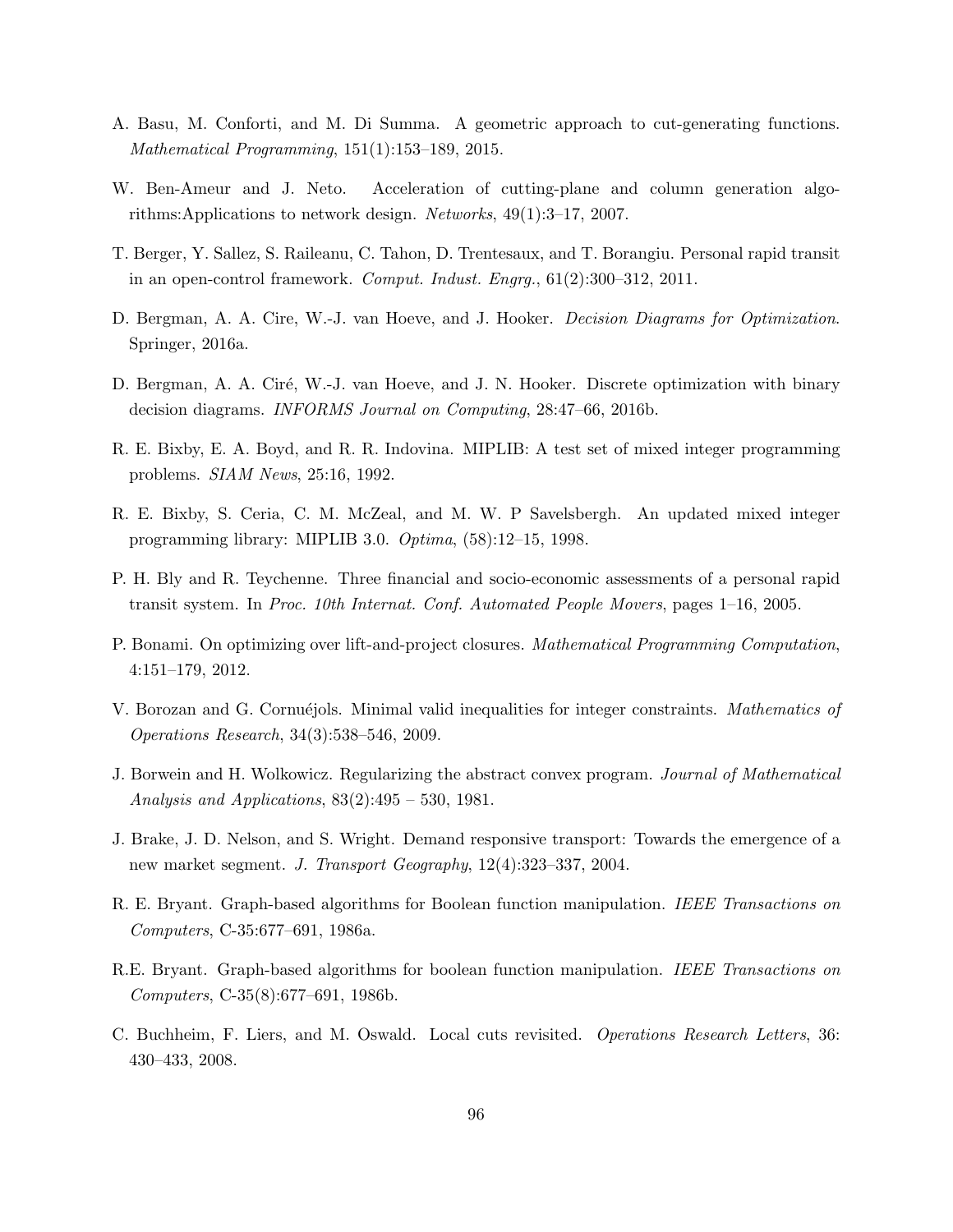- C. Buchheim, F. Liers, and M. Oswald. Speeding up IP-based algorithms for constrained quadratic 0-1 optimization. Math. Program., Ser. B, 124:513–535, 2010.
- C. Buchheim, F. Liers, and L. Sanità. An exact algorithm for robust network design. In *Proceedings* of INOC 2011, pages 7–17. 2011.
- F. Cadoux. Computing deep facet-defining disjunctive cuts for mixed-integer programming. Mathematical Programming, 122(2):197–223, 2010.
- F. Cadoux and C. Lemaréchal. Reflections on generating (disjunctive) cuts. EURO J. Comput.  $Optim.$ , 1(1-2):51–69, 2013.
- J. D. Camm. ASP, the art and science of practice: A (very) short course in suboptimization. Interfaces, 44(4):428–431, 2014.
- S. Ceria and J. Soares. Disjunctive cuts for mixed 0−1 programming: duality and lifting. GSB, Columbia University, 1997.
- R. Chevrier, A. Liefooghe L. Jourdan, and C. Dhaenens. Solving a dial-a-ride problem with a hybrid evolutionary multi-objective approach: Application to demand responsive transport. Appl. Soft Comput., 12(4):1247–1258, 2012.
- COIN. COIN-OR (Common Infrastructure for Operations Research). Available at http://www.coin-or.org.
- M. Conforti and L. A. Wolsey. "Facet" separation with one linear program. CORE DISCUSSION PAPER, (2016/16), 2016.
- M. Conforti, G. Cornuéjols, and G. Zambelli. A geometric perspective on lifting. Operations Research, 59(3):569–577, 2011a.
- M. Conforti, G. Cornuéjols, and G. Zambelli. Corner polyhedron and intersection cuts. Surveys in Operations Research and Management Science,  $16(2):105 - 120$ , 2011b.
- J. F. Cordeau and G. Laporte. The dial-a-ride problem: Models and algorithms. Ann. Oper. Res., 153(1):29–46, 2007.
- G. Cornuéjols and F. Margot. On the facets of mixed integer programs with two integer variables and two constraints. Mathematical Programming, 120(2):429–456, 2008.
- C. F. Daganzo. An approximate analytic model of many-to-many demand responsive transportation systems. Transportation Res., 12(5):325–333, 1978.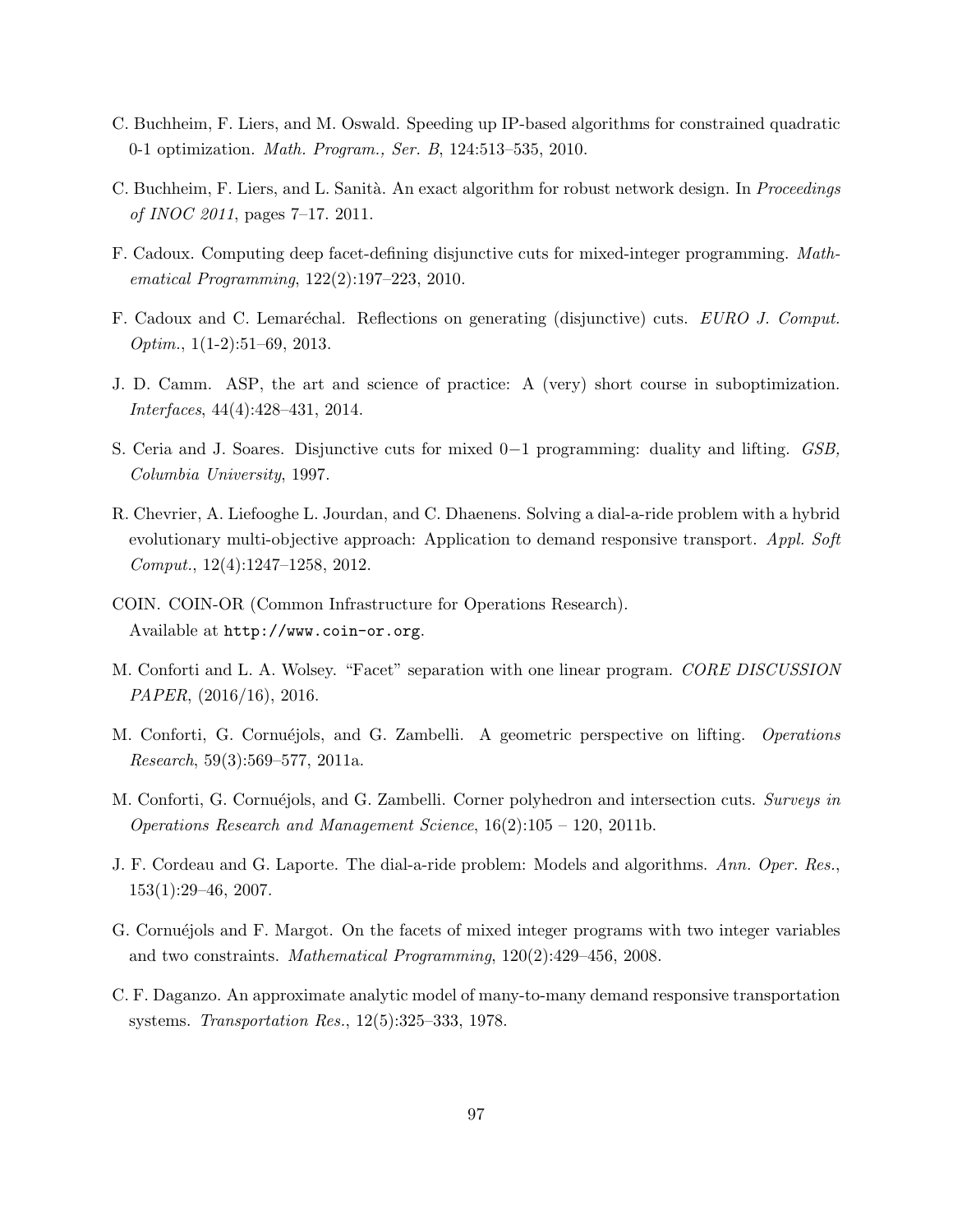- E. Danna, M. Fenelon, Z. Gu, and R. Wunderling. Generating multiple solutions for mixed integer programming problems. In M. Fischetti and D. P. Williamson, editors, Proceedings of IPCO, pages 280–294. Springer, 2007.
- S. Dash, S. S. Dey, and O. Günlük. Two dimensional lattice-free cuts and asymmetric disjunctions for mixed-integer polyhedra. Mathematical Programming, 135(1):221–254, 2012.
- S. Dash, O. Gnlk, and J. P. Vielma. Computational experiments with cross and crooked cross cuts. INFORMS Journal on Computing, 26(4):780–797, 2014.
- M. Dawande and J. N. Hooker. Inference-based sensitivity analysis for mixed integer/linear programming. Operations Research, 48:623–634, 2000.
- S. S. Dey and L. A. Wolsey. Two row mixed-integer cuts via lifting. Mathematical Programming, 124(1):143–174, 2010.
- S. S. Dey, A. Lodi, A. Tramontani, and L. A. Wolsey. On the practical strength of two-row tableau cuts. INFORMS Journal on Computing, 26(2):222–237, 2014.
- M. Diana, M. M. Dessouky, and N. Xia. A model for the fleet sizing of demand responsive transportation services with time windows. Transportation Res. Part B: Methodological, 40(8):651–666, 2006.
- D. G. Espinoza. Computing with multi-row Gomory cuts. *Operations Research Letters*,  $38(2)$ :115  $-120, 2010.$
- M. Fischetti and A. Lodi. Optimizing over the first Chvátal closure. *Mathematical Programming*,  $110(1):3-20, 2007.$
- M. Fischetti and D. Salvagnin. An in-out approach to disjunctive optimization. In Proceedings of CPAIOR, pages 136–140. 2010.
- M. Fischetti, A. Lodi, and A. Tramontani. On the separation of disjunctive cuts. Mathematical Programming A, 128:205–230, 2011.
- Christodoulos A Floudas and Xiaoxia Lin. Continuous-time versus discrete-time approaches for scheduling of chemical processes: a review. Computers & Chemical Engineering,  $28(11):2109-$ 2129, 2004.
- R. Fukasawa, L. Poirrier, and A. S. Xavier. The (not so) trivial lifting in two dimensions. Technical ´ report, University of Waterloo, 2016.
- G. Gamrath, B. Hiller, and J. Witzig. Reoptimization techniques for MIP solvers. In E. Bampis, editor, Proceedings of SEA, pages 181–192. Springer, 2015.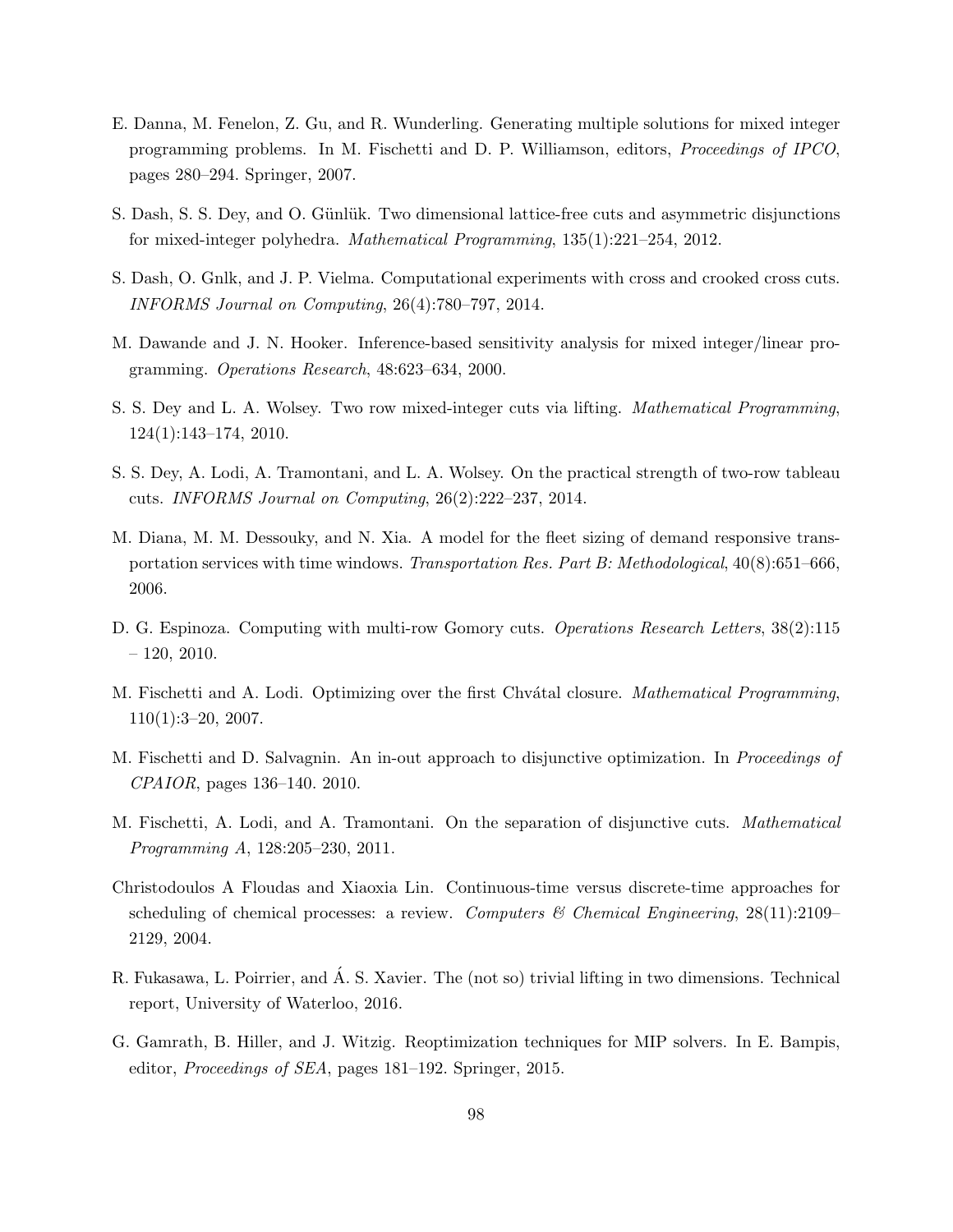- GAMS Support Wiki. Getting a list of best integer solutions of my MIP, 2013. URL https: //support.gams.com.
- A. M. Geoffrion and R. Nauss. Parametric and postoptimality analysis in integer linear programming. Management Science, 23(5):453–466, 1977.
- F. Glover, A. Løkketangen, and D. L. Woodruff. An annotated bibliography for post-solution analysis in mixed integer programming and combinatorial optimization. In M. Laguna and J. L. González-Velarde, editors, OR Computing Tools for Modeling, Optimization and Simulation: Interfaces in Computer Science and Operations Research, pages 299–317. Kluwer, 2000.
- A. Goetzendorff, M. Bichler, P. Shabalin, and R. W. Day. Compact bid languages and core pricing in large multi-item auctions. Management Science, 61(7):1684–1703, 2015.
- R. E. Gomory. An algorithm for the mixed integer problem. Technical report, The Rand Corporation, 1960.
- R.E. Gomory. Outline of an algorithm for integer solutions to linear programs. Bull. Am. Math. Soc., 64:275–278, 1958.
- P. Greistorfer, A. Løkketangen, S. Voß, and D. L. Woodruff. Experiments concerning sequential versus simultaneous maximization of objective function and distance. Journal of Heuristics, 14: 613–625, 2008.
- T. Hadžić and J. N. Hooker. Postoptimality analysis for integer programming using binary decision diagrams. Technical report, Carnegie Mellon University, 2006a.
- T. Hadžić and J. N. Hooker. Discrete global optimization with binary decision diagrams. In Workshop on Global Optimization: Integrating Convexity, Optimization, Logic Programming, and Computational Algebraic Geometry (GICOLAG), Vienna, 2006b.
- T. Hadžić and J. N. Hooker. Cost-bounded binary decision diagrams for 0–1 programming. In P. van Hentemryck and L. Wolsey, editors, CPAIOR Proceedings, volume 4510 of Lecture Notes in Computer Science, pages 332–345. Springer, 2007.
- S. Hoda, W.-J. van Hoeve, and John N. Hooker. A systematic approach to MDD-based constraint programming. In Proceedings of the 16th International Conference on Principles and Practices of Constraint Programming, Lecture Notes in Computer Science. Springer, 2010.
- S. Holm and D. Klein. Three methods for postoptimal analysis in integer linear programming. Mathematical Programming Study, 21:97–109, 1984.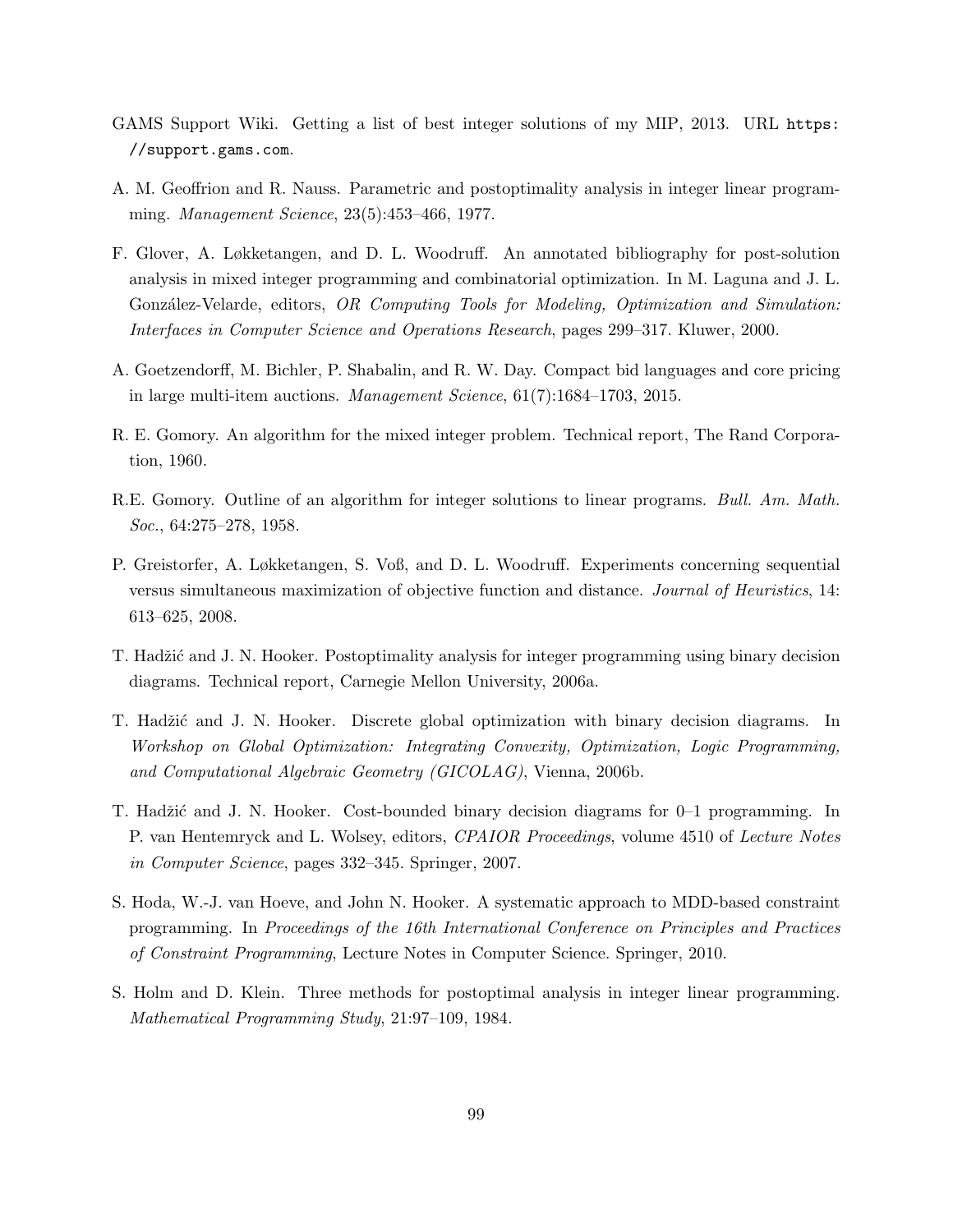- M. E. Horn. Multi-modal and demand-responsive passenger transport systems: A modelling framework with embedded control systems. Transportation Res. Part A: Policy Practice, 36(2):167– 188, 2002a.
- M. E. Horn. Fleet scheduling and dispatching for demand responsive passenger services. Transportation Res. Part C: Emerging Tech., 10(1):35–63, 2002b.
- A. J. Hu. Techniques for efficient formal verification using binary decision diagrams. Thesis CS-TR-95-1561, Stanford University, Department of Computer Science, December 1996.
- IBM Support. Using CPLEX to examine alternate optimal solutions, 2010. URL http://www-01. ibm.com/support/docview.wss?uid=swg21399929.
- J. J. Jaw, A. R. Odoni, H. N. Psaraftis, and N. H. Wilson. A heuristic algorithm for the multivehicle advance request dial-a-ride problem with time windows. Transportation Res. Part B: Methodological, 20(3):243–257, 1986.
- F. Kiling-Karzan, A. Toriello, S. Ahmed, G. Nemhauser, and M. Savelsbergh. Approximating the stability region for binary mixed-integer programs. Operations Research Letters, 37:250–254, 2009.
- T. Kis. Lift-and-project for general two-term disjunctions. Discrete Optimization, 12:98 114, 2014.
- J. Kronqvist, A. Lundell, and T. Westerlund. The extended supporting hyperplane algorithm for convex mixed-integer nonlinear programming. J. Glob. Optim., 64:249–272, 2016.
- C. Y. Lee. Representation of switching circuits by binary-decision programs. Bell Systems Technical Journal, 38:985–999, 1959.
- J. D. Lees-Miller, J. C. Hammersley, and N. Davenport. Ride sharing in personal rapid transit capacity planning. In 12th Internat. Conf. Automated People Movers, pages 321–332, 2009.
- J. D. Lees-Miller, J. C. Hammersley, and R. E. Wilson. Theoretical maximum capacity as benchmark for empty vehicle redistribution in personal rapid transit. Transportation Res. Record: J. Transportation Res. Board, 2146(1):76–83, 2010.
- H. Lei, G. Laporte, and B. Guo. Districting for routing with stochastic customers. Eur. J. Transportation Logist., 1(1?2):67–85, 2012.
- Y. Li and J.-P. P. Richard. Cook, Kannan and Schrijver's example revisited. *Discrete Optimization*,  $5(4):724 - 734, 2008.$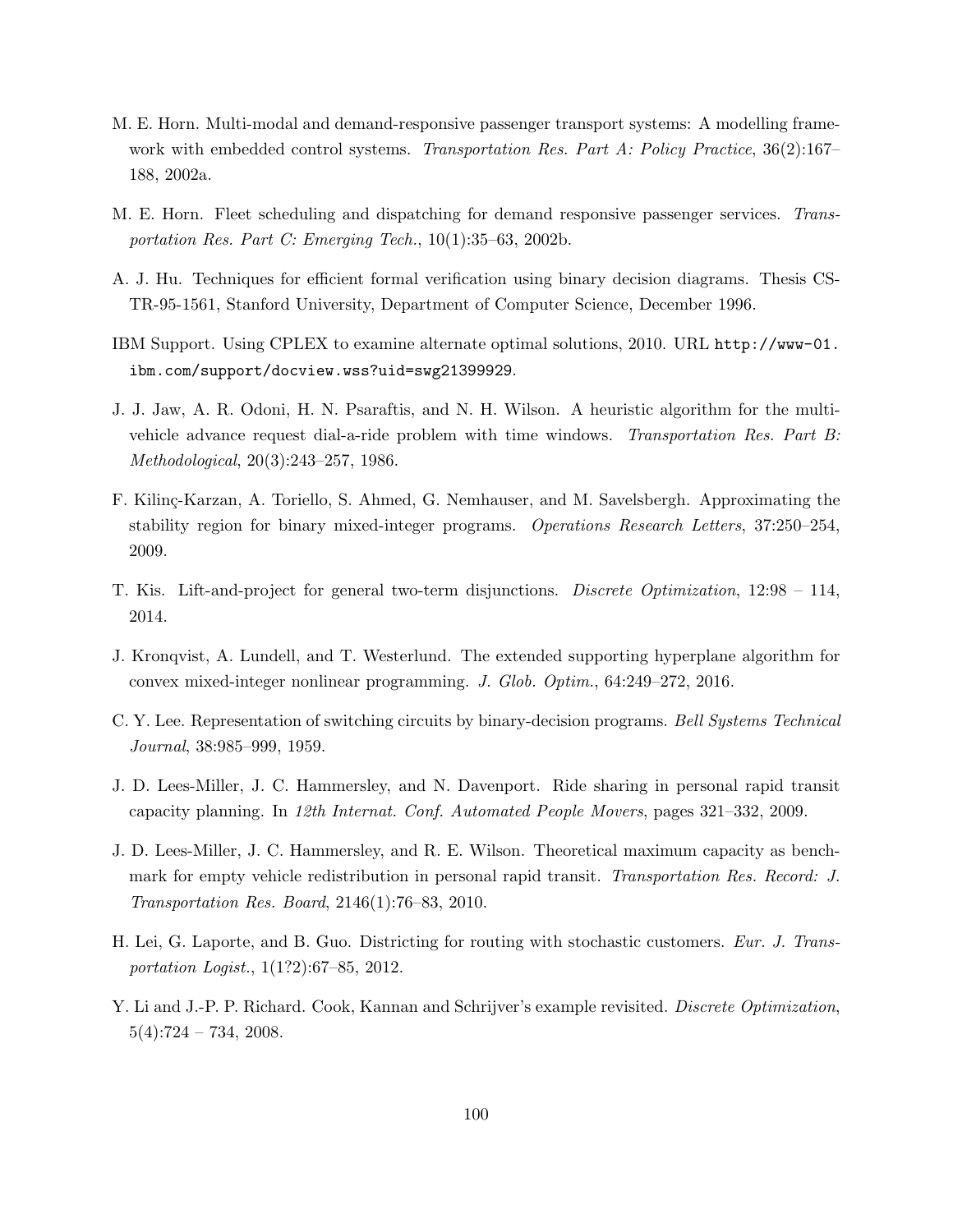- Z. Liu, X. Jiang, and W. Cheng. Solving in the last mile problem: Ensure the success of public bicycle system in beijing. Procedia Soc. Behav. Sci., 43:73–78, 2012.
- Q. Louveaux, L. Poirrier, and D. Salvagnin. The strength of multi-row models. Mathematical Programming Computation, 7(2):113–148, 2015.
- J. Mageean and J. D. Nelson. The evaluation of demand responsive transport services in europe. J.Transport Geography, 11(4):255–270, 2003.
- A. Mah´eo, P. Kilby, and P. Van Hentenryck. Benders decomposition for the design of a hub and shuttle public transit system. Transportation Science, 2018.
- E. Miller-Hooks and B. Yang. Updating paths in time-varying networks given arc weight changes. Transportation Science, 39:451–464, 2005.
- K. Mueller and S. P. Sgouridis. Simulation-based analysis of personal rapid transit systems: Service and energy performance assessment of the masdar city prt case. J. Adv. Transportation,  $45(4)$ : 252–270, 2011.
- K. Palmer, M. Dessouky, and T. Abdelmaguid. Impacts of management practices and advanced technologies on demand responsive transit systems. Transportation Res. Part A: Policy Practice, 38(7):495–509, 2004.
- L. Quadrifoglio, M. M. Dessouky, and F. Ordónez. A simulation study of demand responsive transit system design. Transportation Res. Part A: Policy Practice, 42(4):718?737, 2008.
- A. Raghunathan, D. Bergman, J. Hooker, T. Serra, and S. Kobori. The integrated last-mile transportation problem (ilmtp). In Proceedings, International Conference on Automated Planning and Scheduling (ICAPS) – to appear, 2018.
- L. Schrage and L. Wolsey. Sensitivity analysis for branch and bound integer programming. Operations Research, 33:1008–1023, 1985.
- T. Serra. Reformulating the disjunctive cut generating linear program. Technical report, 2018.
- T. Serra and J. Hooker. Compact representation of near-optimal integer programming solutions. Technical report, 2017.
- S. Shaheen. U.S. carsharing & station car policy considerations: Monitoring growth, trends & overall impacts. Technical report, Institute of transportation studies, Working paper series, Institute of Transportation Studies, UC Davis, 2004.
- Y. Shen, H. Zhang, and J. Zhao. Simulating the First Mile Service to Access Train Stations by Shared Autonomous Vehicle. In Transportation Research Board 96th Annual Meeting, 2017.